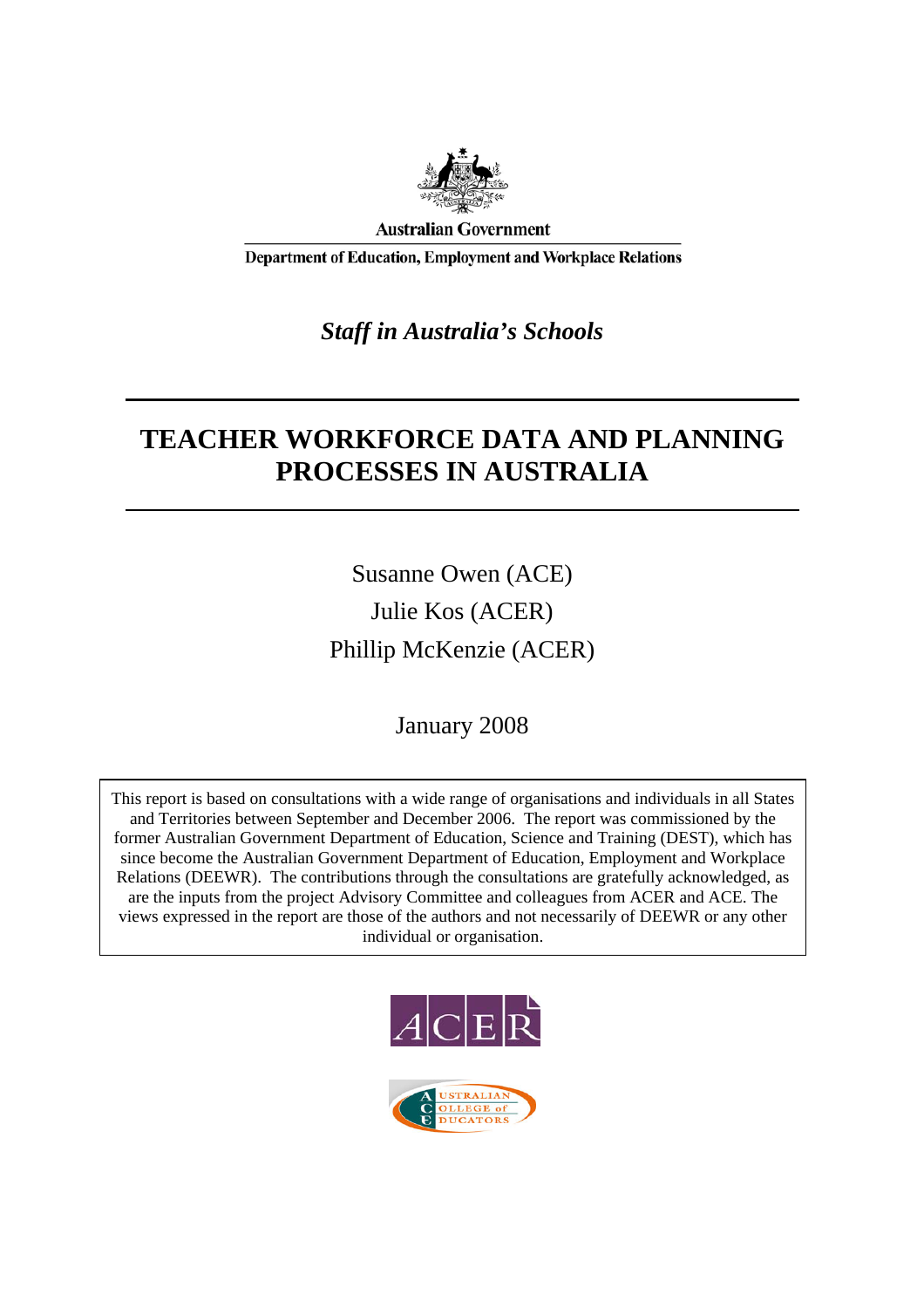© Commonwealth of Australia 2008

This work is copyright. Apart from any use as permitted under the *Copyright Act 1968*, no part may be reproduced by any process without prior written permission from the Commonwealth. Requests and inquiries concerning reproduction and rights should be addressed to Commonwealth Copyright Administration, Attorney General's Department, Robert Garran Offices, National Circuit, Barton ACT 2600 or posted at http://www.ag.gov.au/cca

**IBN:** 0 642 77712 8 Department of Education, Employment and Workplace Relations Location Code: 133 GPO Box 9880 CANBERRA CITY ACT 2601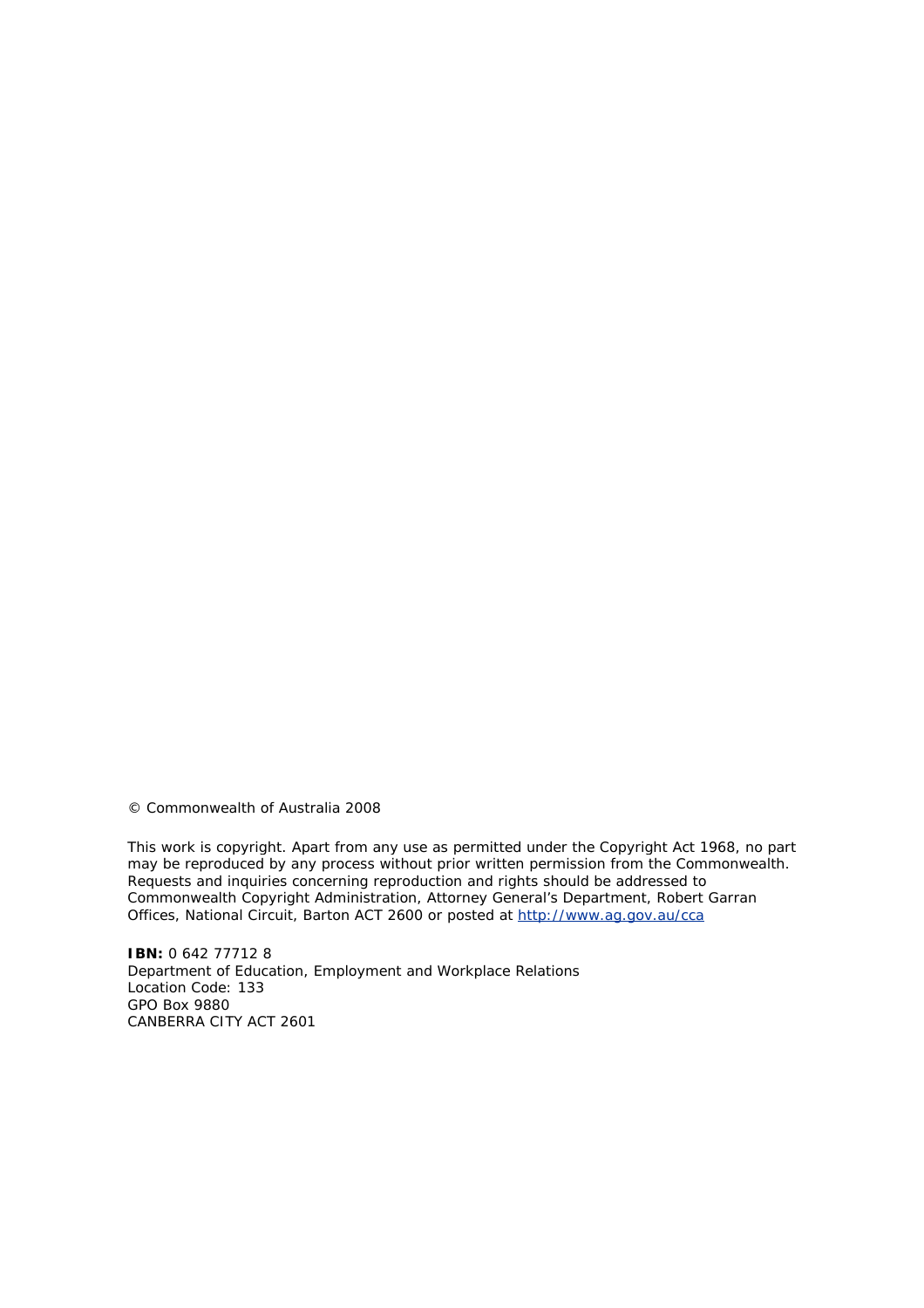# **CONTENTS**

| 2.                                                                        |  |
|---------------------------------------------------------------------------|--|
|                                                                           |  |
|                                                                           |  |
| THE AUSTRALIAN TEACHER WORKFORCE: RESEARCH AND FINDINGS 19<br>3.          |  |
|                                                                           |  |
|                                                                           |  |
|                                                                           |  |
|                                                                           |  |
|                                                                           |  |
|                                                                           |  |
| 4.3 RESPONSIBILITIES FOR TEACHER WORKFORCE DATA AT THE NATIONAL LEVEL  29 |  |
|                                                                           |  |
|                                                                           |  |
|                                                                           |  |
|                                                                           |  |
|                                                                           |  |
|                                                                           |  |
|                                                                           |  |
|                                                                           |  |
|                                                                           |  |
|                                                                           |  |
|                                                                           |  |
|                                                                           |  |
|                                                                           |  |
| 6.                                                                        |  |
|                                                                           |  |
|                                                                           |  |
|                                                                           |  |
|                                                                           |  |
|                                                                           |  |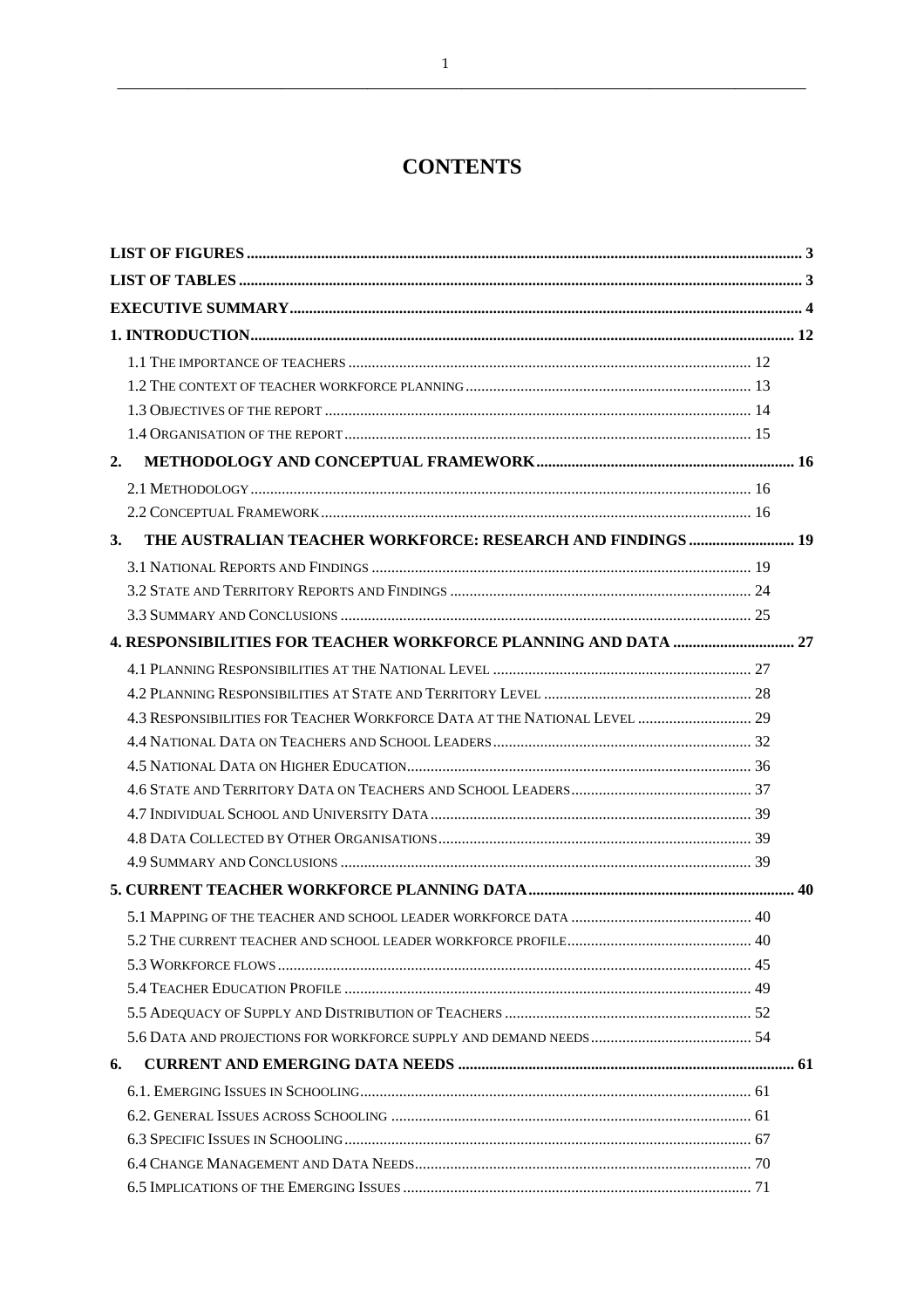| 8.             |    |
|----------------|----|
|                |    |
|                |    |
|                |    |
|                |    |
| 9 <sub>1</sub> | 92 |
|                |    |
|                |    |
|                |    |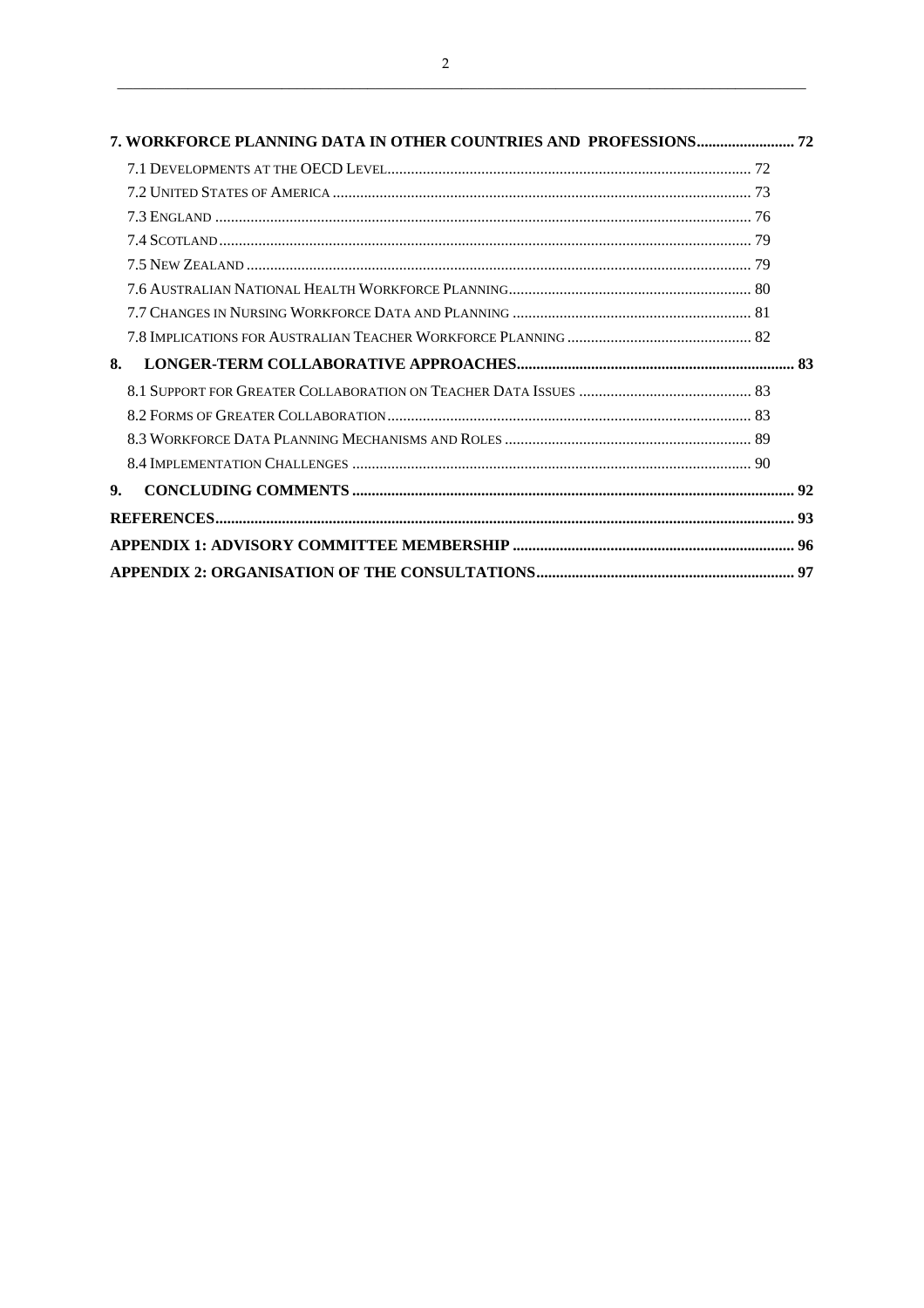# **List of Figures**

\_\_\_\_\_\_\_\_\_\_\_\_\_\_\_\_\_\_\_\_\_\_\_\_\_\_\_\_\_\_\_\_\_\_\_\_\_\_\_\_\_\_\_\_\_\_\_\_\_\_\_\_\_\_\_\_\_\_\_\_\_\_\_\_\_\_\_\_\_\_\_\_\_\_\_\_\_\_\_\_\_\_\_\_\_\_\_\_

| Figure 4.1: Responsibilities for National Data Collection and Collation on the |  |
|--------------------------------------------------------------------------------|--|
|                                                                                |  |

# **List of Tables**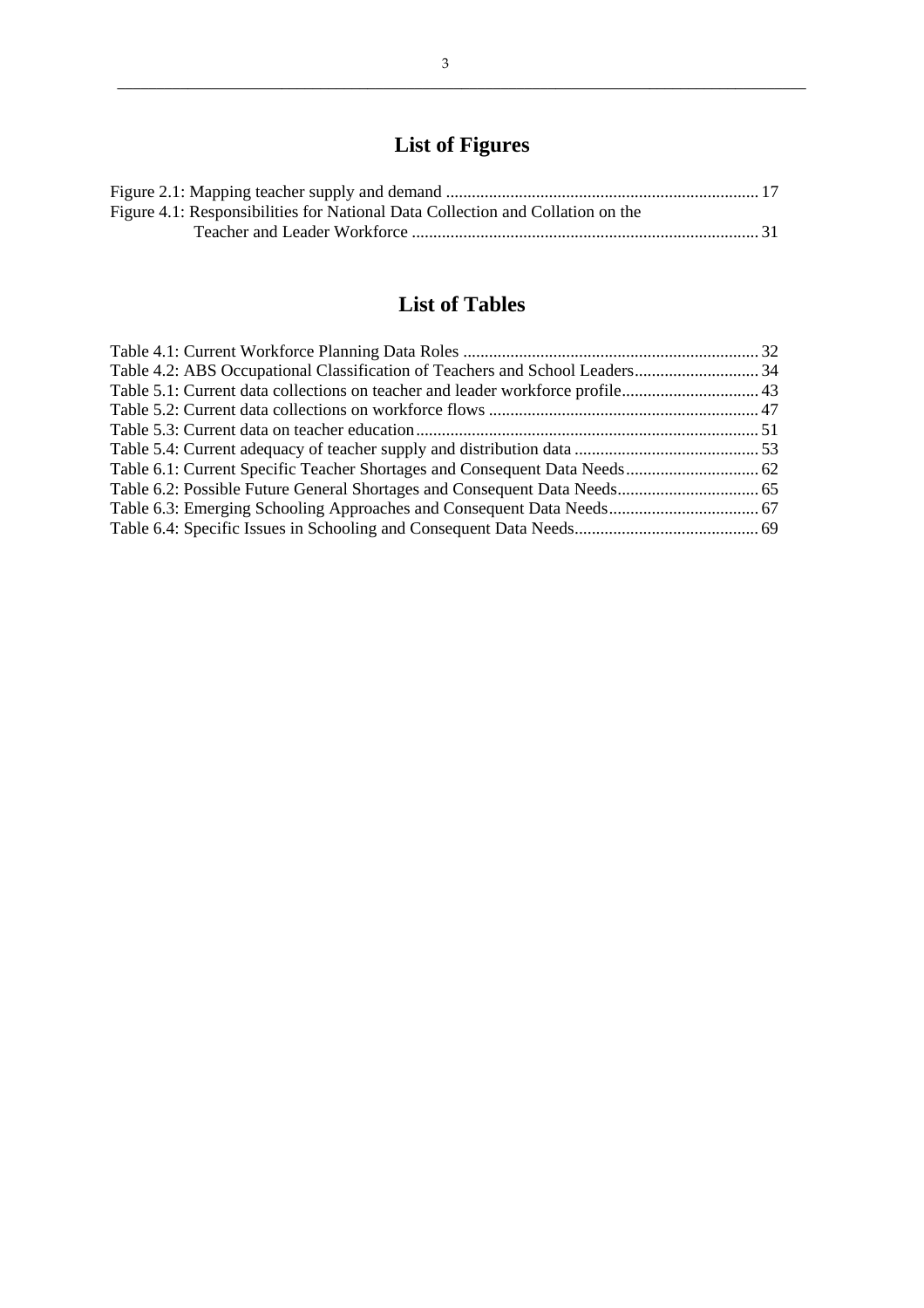# **EXECUTIVE SUMMARY**

\_\_\_\_\_\_\_\_\_\_\_\_\_\_\_\_\_\_\_\_\_\_\_\_\_\_\_\_\_\_\_\_\_\_\_\_\_\_\_\_\_\_\_\_\_\_\_\_\_\_\_\_\_\_\_\_\_\_\_\_\_\_\_\_\_\_\_\_\_\_\_\_\_\_\_\_\_\_\_\_\_\_\_\_\_\_\_\_

#### **Background**

Workforce planning is essential to ensure sufficient numbers of well-qualified teachers and leaders to meet the emerging needs of schools in the  $21<sup>st</sup>$  century. Given the current ageing workforce profile in Australia, there are concerns about teacher shortage, especially in some specialist subject areas, in rural and remote locations and in leadership positions. Teacher demand and supply issues affect many people and can have substantial implications for the quality of learning, curriculum provision, and school budgets.

This report forms part of the Australian School Teacher and Leader project which was commissioned by the former Department of Education, Science and Training (DEST) in June 2006. The purpose of the project is to provide a detailed picture of the Australian teacher workforce and to gather information to assist future planning on teacher supply. This particular report focuses on longer-term approaches to workforce data and processes. The project also included the *Staff in Australia's Schools*  survey, a national data collection involving all States and Territories and school sectors. The survey results are presented in a separate report.<sup>1</sup>

The project has been conducted partly in response to the 2003 final report of the Australian Government's Review of Teaching and Teacher Education, *Australia's Teachers: Australia's Future - Advancing Innovation, Science, Technology and Mathematics.* This report identified data limitations and inadequacies making supply and demand forecasting difficult, also emphasising the importance of comprehensive statistics being reliably and regularly collected on a national and collaborative basis. The MCEETYA 2005 report identified specific data improvement areas including recruitment difficulties information by subject area and location; data about specialisations of teachers and graduates; more information about qualified teachers not in the teaching pool; inflows and outflows from teaching, and practices used by education systems to adjust to recruitment difficulties.

#### **Methodology and Conceptual Framework**

The project has been supported by an Advisory Committee who provided advice about the conduct of the key stakeholder consultations and facilitated initial contacts. Research methodologies include literature searches, interviews and emails with workforce planning experts in education and other occupations, as well as focus group consultations with key stakeholders. A draft discussion paper was written based on the preliminary literature review including information about workforce planning in other professions.

Almost 100 key stakeholder consultation focus groups and interviews involving about 350 participants were conducted across all States and Territories. These consultations have involved government and non-government education authorities, principals' association representatives, registration bodies, unions and subject associations, in addition to consultations with national groups. The face-to-face meetings were preceded by a request for the organisations concerned to prepare information about their current data sources, data use and prospective data needs.

An OECD conceptual framework was used to structure the consultations regarding data needs and gaps in relation to teacher workforce planning. Based on that framework and research from other occupations, a six part workforce planning model was developed to guide the analyses:

• Current teacher workforce profile descriptors

 *1 Staff in Australia's Schools 2007*, by McKenzie *et al*. (2007).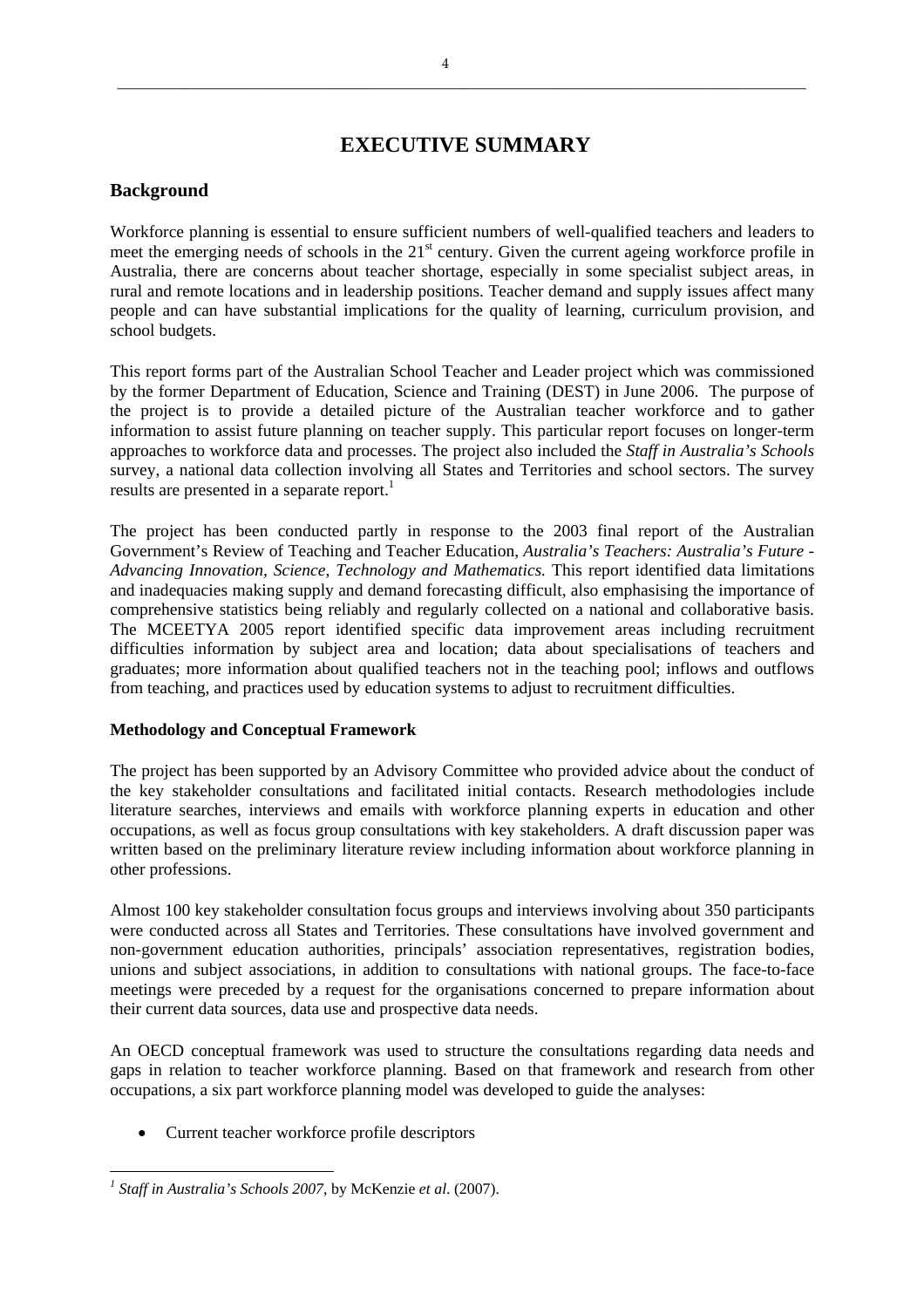- Workforce flow profiles
- Teacher education profile
- Assess adequacy of teacher supply and distribution
- Estimate workforce supply and demand trends
- Projections and impact of future developments

## **The Australian Teacher Workforce: Research and Findings**

The report summarised current research and information about the Australian school teacher and leader workforce. Some of the studies included collections of new data while others have primarily analysed existing data sources, mainly from the ABS and government authorities. The focus was on reports and studies that are reasonably large-scale in nature. The various studies examined the nature of the current teacher workforce and specific potential shortages in the future, and issues concerning pre-service teacher education, teacher and principal wellbeing, aspirations to the principalship, and teacher supply and demand.

The review of current research led to four main conclusions:

- There is a considerable body of data and reports available. The issues concerning the future of the teacher and leader workforce are clearly judged to be important, and a wide range of organisations and individuals have devoted substantial resources to collecting and analysing data.
- The surveys and reports indicate varying sample design quality. Few surveys provide technical details about sampling design, response rates and the likely representativeness of the results. Low response rates are evident in most of the surveys. There are issues of confidence in using the results as reliable estimates of the wider population and for providing a basis on which to make evidence-based policies.
- It is a major challenge to achieve reasonable response rates in voluntary teacher surveys. One of the problems may be that there are too many surveys jostling for attention, and there is not a regular, predictable cycle of data collection producing results that are seen as important across the whole teaching profession.
- There seems to be little sharing of data across the various organisations involved, or use of the data among the wider policy and research communities. Despite large overall costs being incurred, there is not a strong sense of pay-off for the teaching profession or the various groups involved in teacher workforce planning issues.

## **Responsibilities for Teacher Workforce Planning and Data**

The consultations and other research outlined in this report highlight the fact that Australia has not had an organisation with responsibility for teacher workforce planning at the national level. National groups such as DEEWR, ABS, Graduate Careers Australia, and State and Territory government education authorities and non-government groups and other organisations collect data for various purposes. However there is a lack of consistency in terminology and different types of databases, with sometimes only restricted access to data being available.

Current data collections on the teacher and school leader workforce involve a range of organisations from jurisdictions and sectors. The state-level data are generally the most extensive, but there are concerns about the extent to which the data use common definitions and their capacity to be used by school systems to compare themselves with others, or be aggregated to give a picture for the country as a whole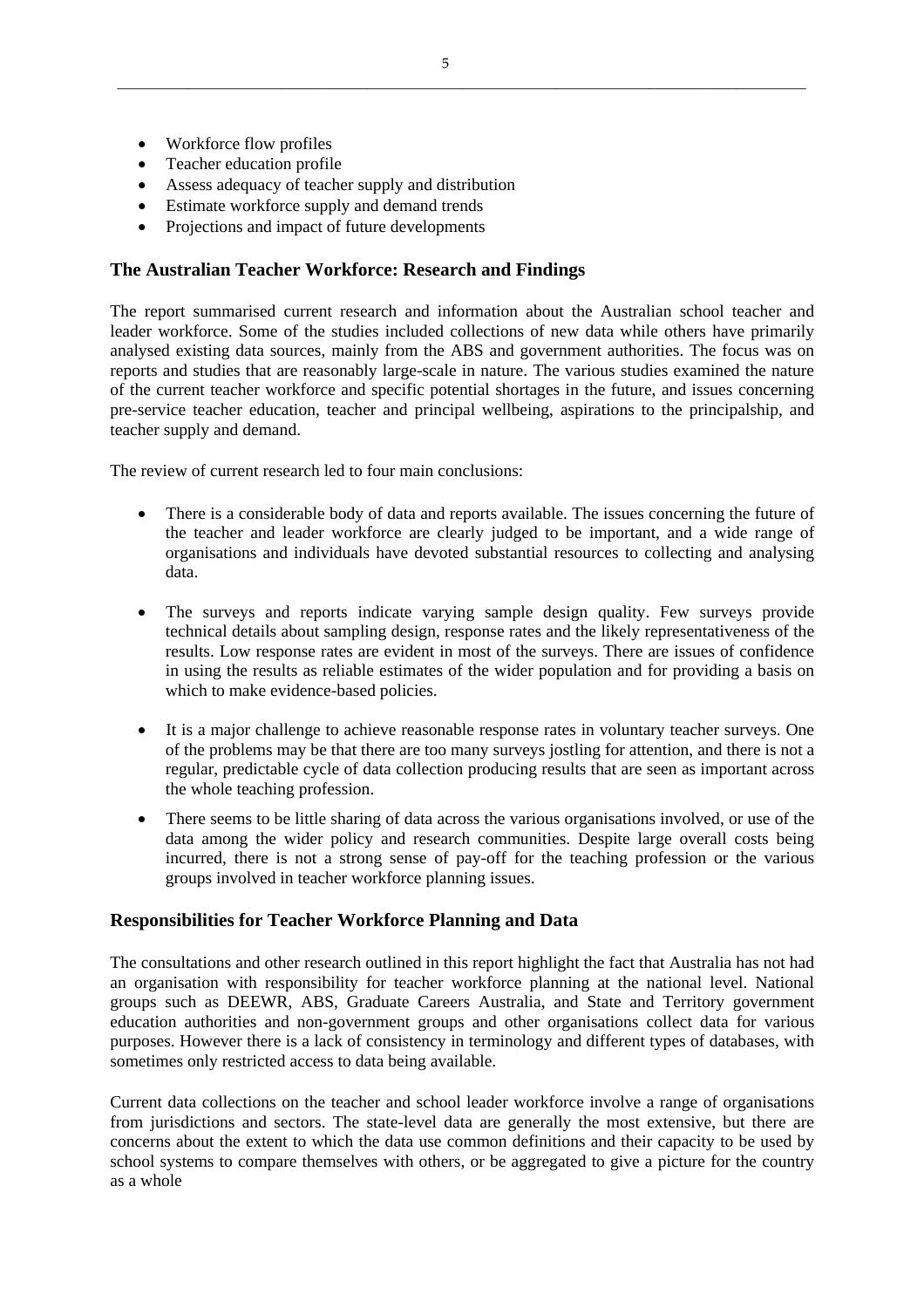In 1997 MCEETYA established arrangements for the regular monitoring of teacher supply and demand across Australia, with four major reports produced on a two-yearly basis between 1999 and 2005. In 2006, the Council of Australian Governments (COAG) established a Memorandum of Understanding (MOU) linking the Australian Government, the State and Territory governments and universities in relation to skills shortages for all workforce groups. The House of Representatives report *Top of the Class* (2007) recommended that the allocation of teacher education places should align the allocation of places across the teacher education system to meet the teacher shortages identified during the consultations on workforce priorities.

It is noteworthy that the April 2007 MCEETYA meeting agreed to the development of a strategic framework for a national approach to workforce planning in education, and referred this task to the Improving Teacher and School Leader Capacity (ITSLC) Working Group.

#### **Current Teacher Workforce Planning Data**

The current data regarding the Australian teacher and school leader workforce was mapped in relation to six key components and specific aspects:

- Current workforce profile for teachers and school leaders: demographic profile, employment status, current employment, employment history, initial qualifications, additional qualifications, formal/informal professional learning
- Workforce flow profiles for teachers and leaders: re-entrants from leave, migrants, graduates, resignations, retirements, potential reserve teacher pool- qualified and on recruitment record, qualified and on/not on recruitment records, underemployed teachers
- Teacher education profile: course details, undergraduate/postgraduate course commencers, course completers, tertiary course attrition
- Access adequacy of supply and distribution of teachers and school leaders: teacher and school leader vacancies, origins of newly appointed teachers, characteristics of newly appointed teachers, vacancy process outcomes, shortage coping techniques
- Estimate workforce supply and demand trends
- Projections of future workforce needs

Key data aspects warranting particular attention are as follows:

#### *Teacher and leader workforce profile*

Current employment: Subjects taught Initial qualifications: Major/minor subjects Additional qualifications: Major/minor subjects

#### *Workforce flows*

Re-entrants from leave, and migrants

- Qualifications by subject
- Year level/subject experience
- Locational availability

Resignation and retirement teachers

• Year level and subjects taught

Potential reserve pool

Qualified (on or not on recruitment records) but not actually teaching

- Qualifications by subject/specialisation
- Year level/subjects taught
- Locational availability
- Availability for work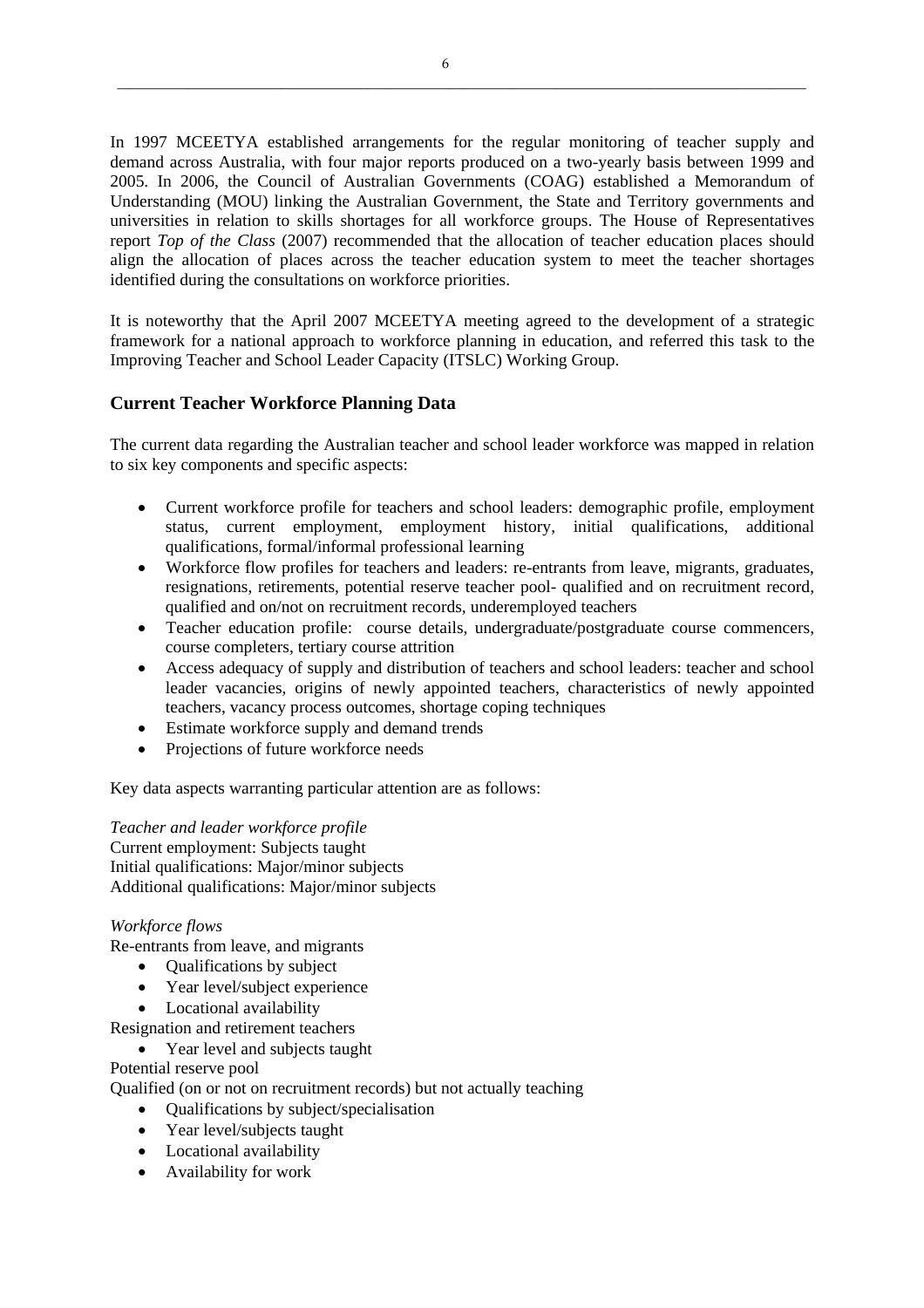#### *Teacher education profile*

Undergraduate/Postgraduate course completion

- Year level/subject taught
- Destination intentions

Course Attrition

• Level of schooling/subjects

#### *Adequacy of teacher supply and distribution*  Teacher/leader vacancy process details

- Fitness of match between applicants and vacancies
- Time to fill vacancies
- Nature/type of unfilled vacancies
- Unfilled or hard-to-fill vacancies

The consultations highlighted that various systems of terminology are used which potentially provide obstacles to greater data sharing and comparability. Payroll, personnel and recruitment records are not necessarily integrated within even the one organisation, although most employers are currently working on this.

The consultations indicated that a key area of data omission relates to factors involved in the attractiveness of the teaching career, including among secondary students, potential career changers, those who have registered but who are not teaching, and under-represented groups such as those from Indigenous origins. Such gaps indicate a need for more comprehensive data on teacher retention and attitudes towards teaching.

Areas of particular interest in informing policy are related to teacher education programs, including issues related to the practicum and improved school-university partnerships. Data regarding the availability of retraining, induction, re-entry and overseas recruits programs was also noted as important, including course satisfaction details. Data on schools' shortage coping techniques when appointees did not actually match vacancy requirements was also noted as an area of significant need.

The key stakeholder consultations also indicated the need to build on existing data about teacher education students and commencer motivations and intentions, completer intentions and destinations, practicum and early career experiences, hard-to-staff schools, and graduate satisfaction with courses undertaken.

The consultations also indicated that data inadequacies were particularly evident in regard to the school leader workforce. Priorities for improved data included attitudes and intentions among prospective and current leaders, the availability and impact of leadership induction programs and capacity building initiatives.

Other areas of significant data interest and need relate to factors influencing retention in the teaching career and having records about separation and retirement intentions.

#### **Current and Emerging Data Needs**

The consultations with key stakeholders in all States and Territories, across all levels of schooling and sectors, subjects and specialisations also raise a range of issues about the challenges faced by schools and the ways that schooling is changing. These are related to general issues across schooling of current shortages of specific types of teachers, concerns about possible future overall shortages of teachers and school leaders and the availability of sufficient teachers with skills in emergent educational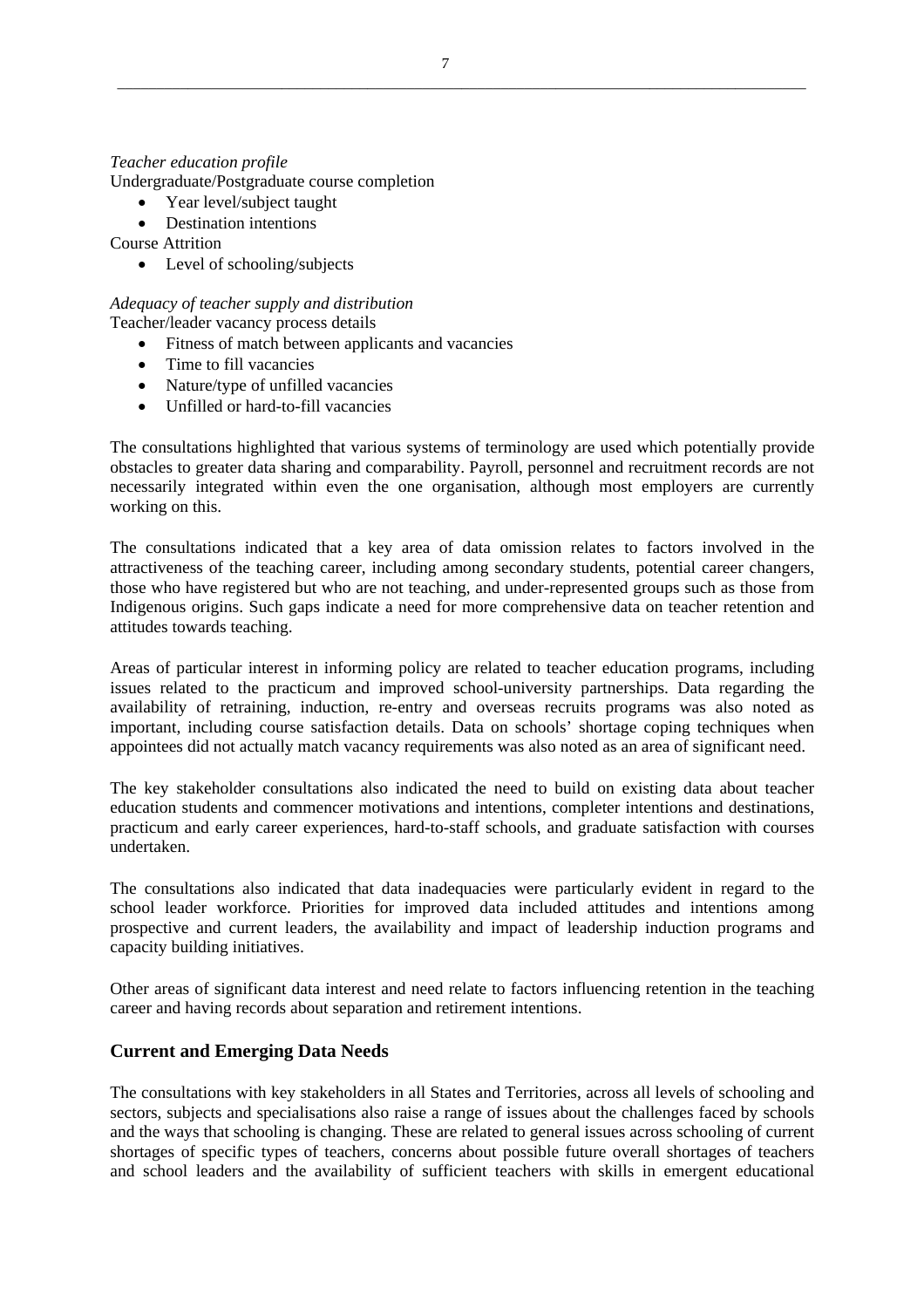approaches. Emergent aspects include integrated approaches and partnerships; flexibility for a more mobile workforce; workforce reform and working with paraprofessionals; and information and communications technology. Specific emergent issues in schooling for which data needs exist include: Vocational education and training, early childhood education, catering for diverse and special needs among students, middle years of schooling and indigenous education.

The data collection framework needs to be sufficiently flexible to be able to incorporate new issues as they emerge, as is now happening for example in early childhood education and the middle years of schooling. The consultations also indicated that there needs to be an ongoing dialogue between those responsible for the data collection and analysis framework, and policy makers and those in the field, to ensure that the data is serving the needs of the latter groups. This orientation is supported by the 2007 Productivity Commission report, *Public Support for Science and Innovation,* which indicates that providing information on areas of shortage and over-supply can also guide students in making career choices, thereby significantly improving the efficiency and effectiveness of teacher labour markets.

#### **Workforce Planning in Other Countries and Other Professions**

In order to provide another perspective on Australian issues and approaches, the report summarised developments in teacher workforce data and planning internationally at the OECD level, as well as in the United States, England, Scotland and New Zealand. It also discussed recent developments in workforce planning for the health and nursing professions in Australia.

The experiences in other countries and professions suggest a number of implications for how to improve teacher workforce data and planning in Australia. Key ingredients in successful approaches appear to be:

- Agreement on a conceptual framework for teacher and school leader workforce planning which acknowledges the interconnections with the broader economic and political context, articulates the importance of a highly skilled, adaptable workforce, and identifies the factors that make teaching an attractive career choice.
- High-level political endorsement of the framework and a set of operating principles and strategic initiatives, including building stakeholder involvement.
- Allocation of the responsibility for implementing the framework to an expert taskforce with a clear mandate and adequate resourcing.
- The development of common data items and collection methodologies where multiple organisations are involved in data collection.
- The minimisation of data collection burdens on schools and teachers, including making greater use of routine administrative data collections, linking data sets, and ensuring that schools can see value in the data being collected.
- Strategies to encourage high response rates to surveys and improve data quality and use.
- Agreed protocols governing data access and use.
- Realistic timeframes for pilot testing and evaluation of any new data collections or planning processes.

### **Longer-Term Collaborative Approaches**

The consultations expressed broad support for greater collaboration on teacher workforce data issues. However, the support was qualified by concerns about the challenges of building genuine collaboration in a competitive environment, possible uses of any data, and the need for the whole process to be properly explained and resourced.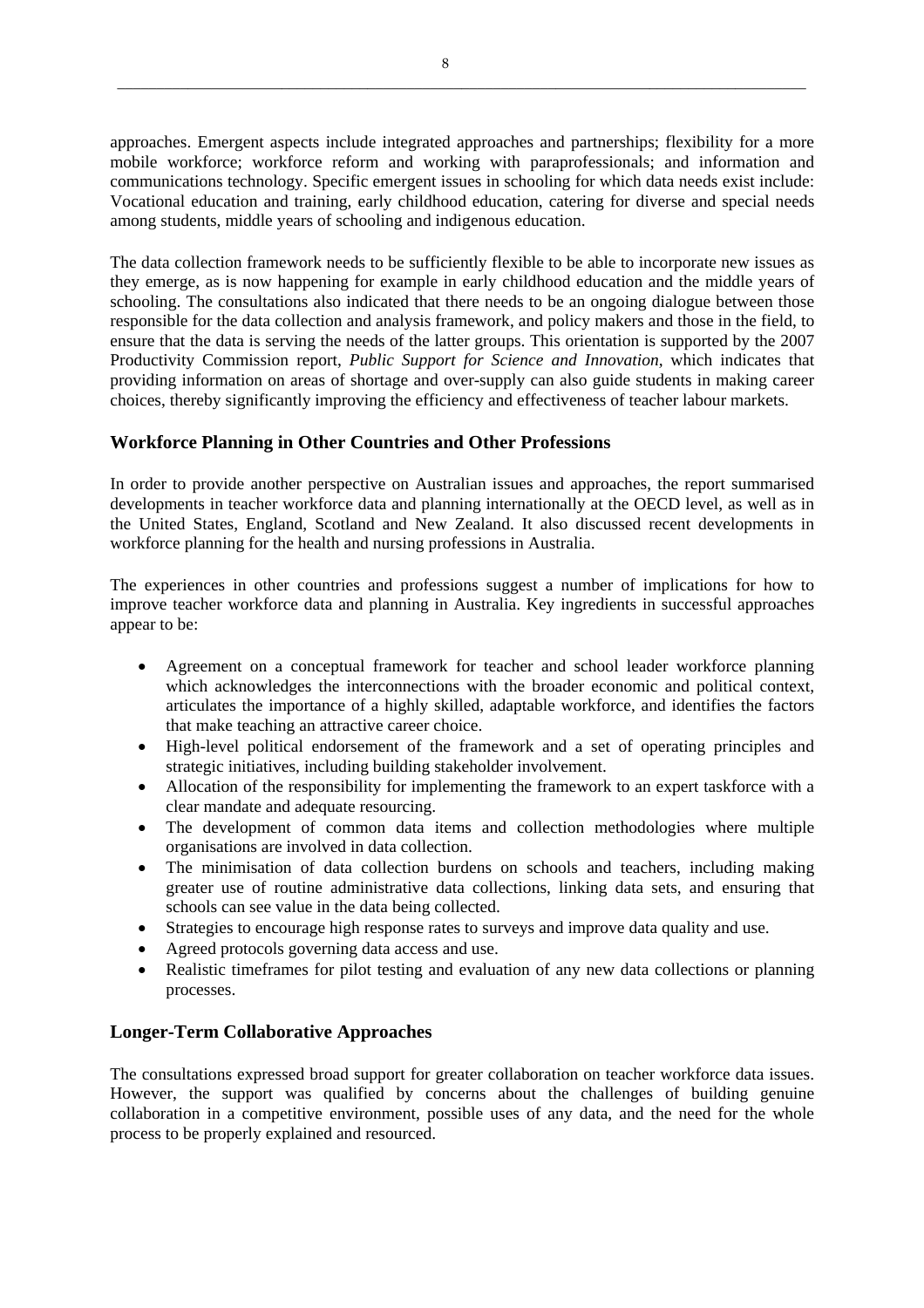The consultations and review of approaches in other countries and occupations suggest that there are four broad forms that greater collaboration on workforce data could take:

\_\_\_\_\_\_\_\_\_\_\_\_\_\_\_\_\_\_\_\_\_\_\_\_\_\_\_\_\_\_\_\_\_\_\_\_\_\_\_\_\_\_\_\_\_\_\_\_\_\_\_\_\_\_\_\_\_\_\_\_\_\_\_\_\_\_\_\_\_\_\_\_\_\_\_\_\_\_\_\_\_\_\_\_\_\_\_\_

- 1. Developing a sector-wide approach to workforce planning and data collection that is closely connected to policy development needs. This, for example, is the type of approach recently implemented in Australia in regard to the health and nursing workforces.
- 2. Working towards coordination of current administrative data collections concerning teachers and school leaders, and sharing of the key data and indicators under agreed protocols governing access and use. This, for example, is the approach being implemented in England through the *Common Basic Data Sets* and the *Protocol on Data Sharing and Rationalisation in the Schools*
- 3. Rationalising of current one-off or irregular survey data collections from teachers and school leaders, and replacing them by an integrated regular survey that is well resourced and extensively promoted in order to maximise response rates. The *Schools and Staffing Survey* in the United States is an example of such a survey
- 4. Implementing collaborative data collections in areas that are widely judged to be important, but which currently receive little resourcing, for example on attitudes towards teaching as a career, and a longitudinal study of teacher education students through their pre-service education and into their early careers.

A set of recommendations was developed as follows:

#### *Recommendation 1***:** *Noting MCEETYA's:*

- *i) agreement to develop a strategic framework for a national approach to workforce planning in education, including the need to develop a process to achieve common core data sets and definitions; and*
- *ii) its referral of this task to the Improving Teacher and School Leader Capacity (ITSLC) Working Group;*

*it is suggested that the Australian Government propose to the ITSLC Working Group that it establish a workforce data sub-group to coordinate and oversee data collection and analysis in relation to Australian school teachers and leaders. As part of this, the sub-group could give consideration to utilising specific workforce planning expertise and communication links established with broader networks involved in workforce planning issues.* 

*Recommendation 2: It is suggested that the Australian Government propose to the ITSLC Working Group that it should consider reviewing existing data collection models from education and other professions and consult widely to develop a framework which outlines the principles for collaboration among key stakeholders, including protocols regarding the use of data and issues of public access.*

*Recommendation 3: It is suggested that the Australian Government propose to the ITSLC Working Group that, in relation to MCEETYA's agreement to develop a process to achieve common core data sets and definitions, and noting the potential of this to facilitate the pooling and sharing of workforce data by government and non-government systems in the long-term, it should consult widely to ensure its future implementation by teacher employers, teacher education institutions and teacher registration authorities, and a protocol on data sharing*.

*Recommendation 4: It is suggested that the Australian Government propose to the ITSLC Working Group that it consider development of a regular, well-resourced and well-promoted cycle of survey*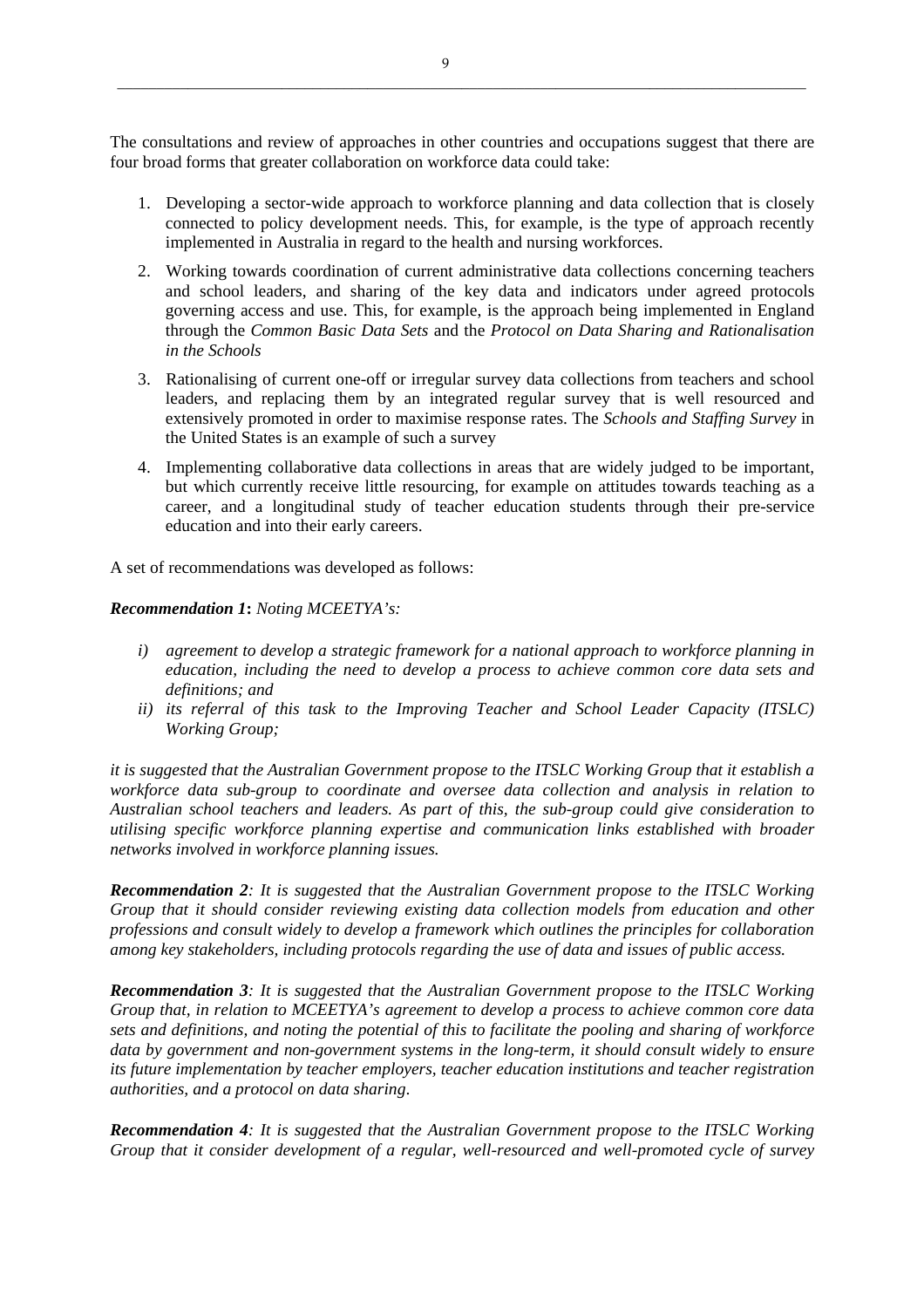*data collection from the Australian teacher and school leader workforce based on the data domains covered in the current Staff in Australia's Schools survey.*

\_\_\_\_\_\_\_\_\_\_\_\_\_\_\_\_\_\_\_\_\_\_\_\_\_\_\_\_\_\_\_\_\_\_\_\_\_\_\_\_\_\_\_\_\_\_\_\_\_\_\_\_\_\_\_\_\_\_\_\_\_\_\_\_\_\_\_\_\_\_\_\_\_\_\_\_\_\_\_\_\_\_\_\_\_\_\_\_

*Recommendation 5: It is suggested that the Australian Government propose to the ITSLC Working Group that it consider the development and implementation of data collections, involving collaboration with stakeholders, that address issues related to attitudes towards a teaching career and potential barriers to career entry among senior secondary students, potential career changers, those who are qualified but not currently teaching, and under-represented groups*.

*Recommendation 6: It is suggested that the Australian Government propose to the ITSLC Working Group that it consider the development and implementation of data collections, involving collaboration with stakeholders, in teacher education data, including establishing longitudinal studies regarding pre-service teacher education to early career phases and in regards to leadership programs and impacts.* 

#### **Concluding Comments**

There are two broad priorities for teacher workforce data and planning in Australia. The first is to ensure that, within a highly diversified and decentralised system of teacher preparation and employment, individual decision makers have the data they need to make the best possible decisions for their circumstances. The second priority is that there needs to be greater collaboration on workforce planning matters across Australia because of the common issues affecting teachers no matter where they work.

The vision that needs to guide this process is that workforce planning data for such a key profession as teaching has to be a collective endeavour across all of the groups involved in schooling. Data collection and analysis need to be seen to be informing actions, with the ultimate goal being improvements in the quality of education for Australian students and the benefit of society.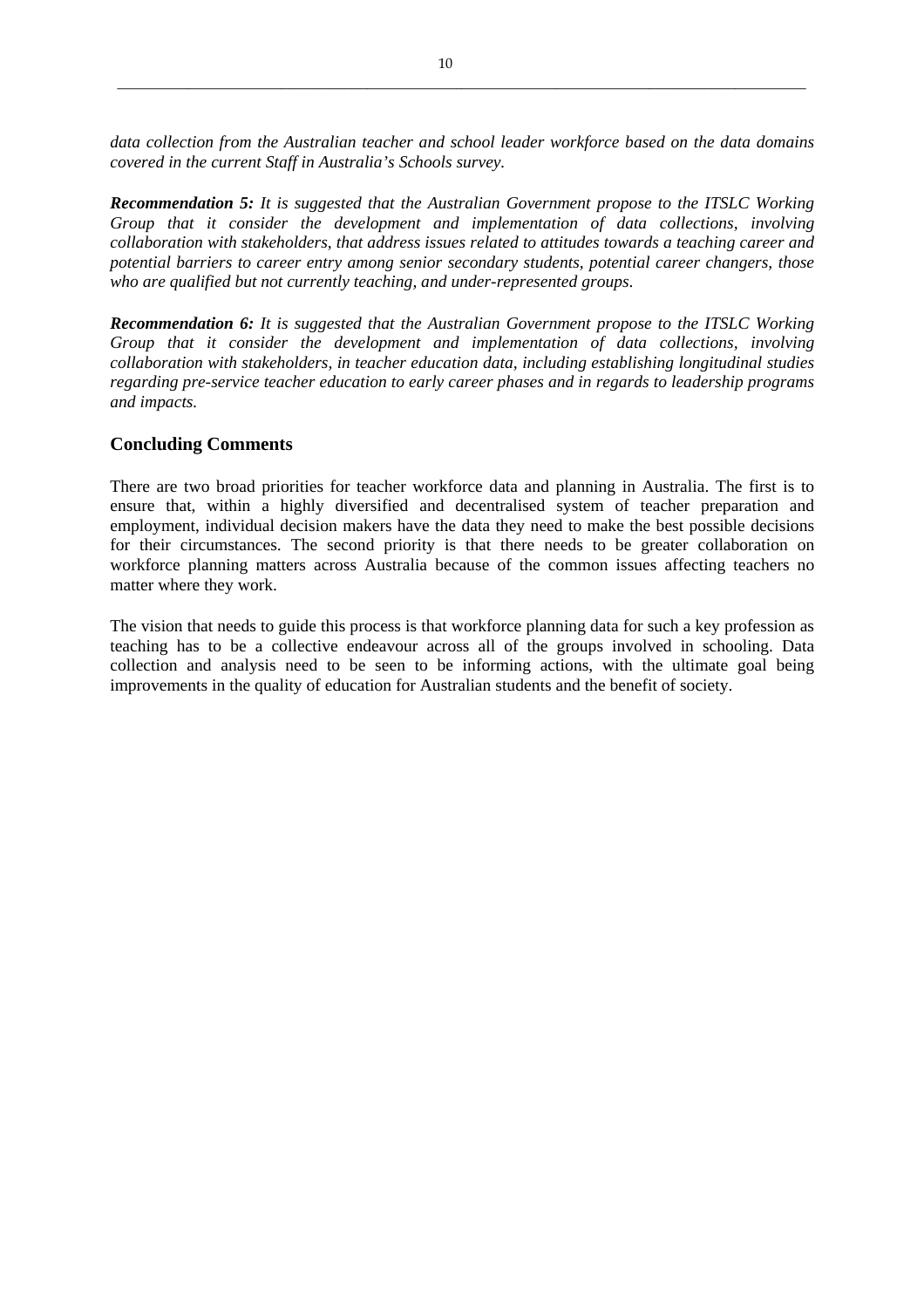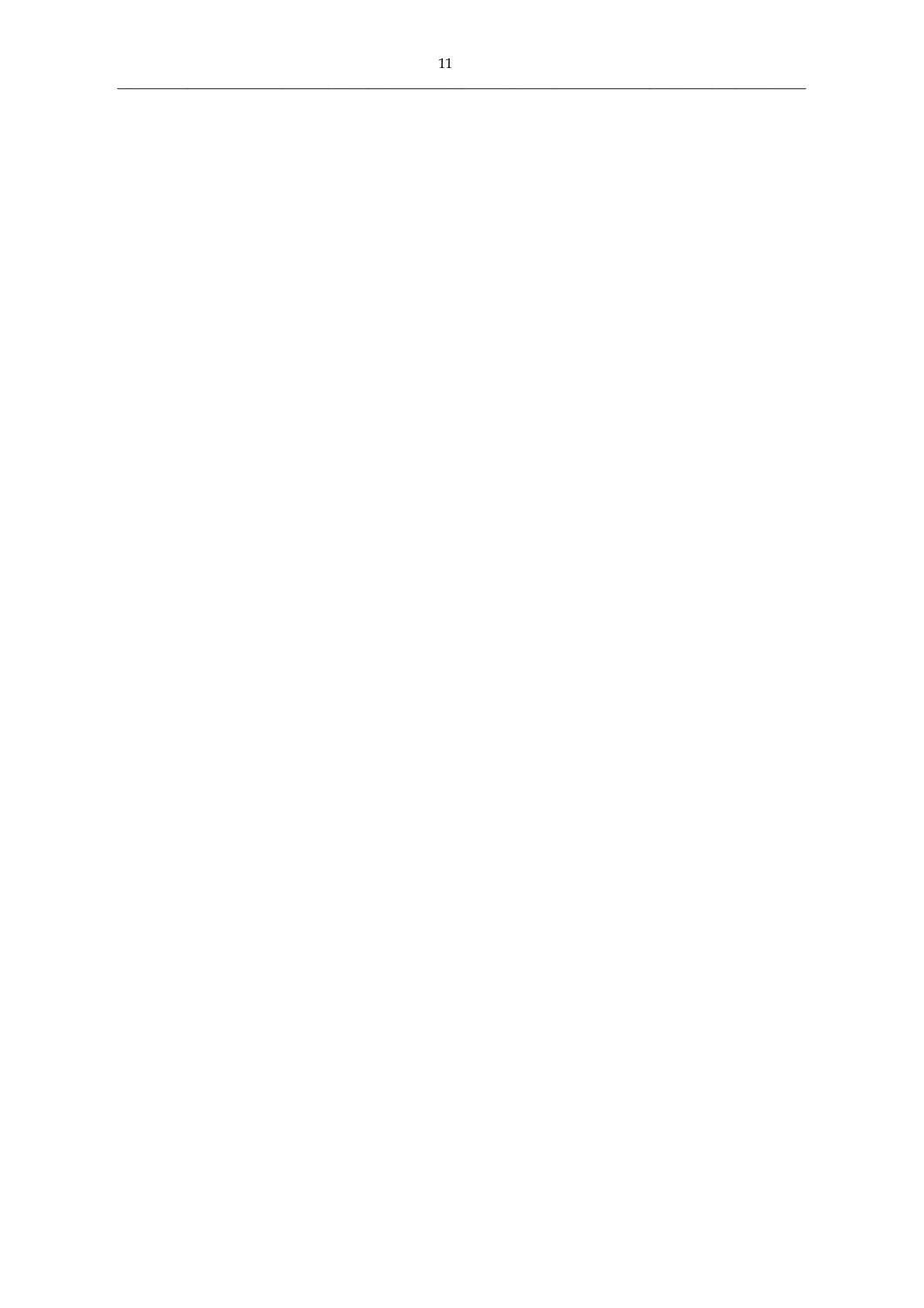# **1. INTRODUCTION**

This report forms part of the *Staff in Australia's Schools* project. The project was commissioned by the former Australian Government Department of Education, Science and Training (DEST) in June 2006. It is intended to provide a detailed picture of the Australian teacher workforce, and to gather information to assist in future planning of teacher supply.

As well as this report, the other major component is a large-scale survey, *Staff in Australia's Schools*  (SiAS). The survey involves random samples of Government, Catholic and Independent school teachers and leaders from all States and Territories. The survey was designed to help fill key data gaps and to more fully characterise the teaching profession in Australia. The survey results are reported in McKenzie *et al*. (2007).

The data domains used in the SiAS survey are examined later in this report as a possible platform for future data collections on the teacher and leader workforce. The SiAS survey results are detailed in a separate report.

To introduce the issues, the next two sections briefly review why teachers are a high priority in public policy, and the context in which teacher workforce planning takes place in Australia.

#### **1.1 The importance of teachers**

In 2006 there were just over 270 000 people working as teachers in Australian schools, or 240 000 teachers in full-time equivalent terms (ABS, 2007). Teaching is by far the largest employer of graduates in Australia. There are 60 per cent more teachers than nurses, and 50 per cent more teachers than accountants, which are the next two largest professions (Centre of Policy Studies, 2004).

The number of people working as teachers has grown by over 20 000 (8%) in the five years since 2001, or about 4 000 people per year (ABS, 2007). Underlying this net growth are large flows of people entering and leaving teaching each year.

Teachers are the most significant resource in schools. Research indicates that, of those variables potentially open to policy influence, teachers and teaching are the most important factors in student learning (OECD, 2005). Spending on teachers is by far the largest component of school budgets, accounting for 53 per cent of government expenditure on government schools in 2003-04 (Productivity Commission, 2006).

The demands on schools are becoming more complex and teachers' roles are changing. The consultations conducted for this project identified a number of developments that have implications for the skills and knowledge needed by teachers, and the demand for different types of teachers. These developments include: the closer integration of pre-school and early primary education; the role of 'middle schooling' as a bridge between primary and secondary education; an increase in the minimum school leaving age in several states; and new curriculum emphases, including on vocational education and training. As the OECD (2005) has observed, all countries face challenges in ensuring that teachers are able to meet the demands of more diverse student populations, higher expectations of schools, expanding fields of knowledge, and new types of responsibilities. While the number of teachers is an important issue, teacher workforce policy is concerned with far more than this.

There are concerns in Australia about teacher shortages, with particular subjects and specialisations and some rural and remote locations having significant recruitment difficulties (MCEETYA, 2005). The ageing teacher workforce profile signals ongoing concerns. The age profile of school leaders is even higher, with recruitment difficulties evident in a number of school systems (Preston, 2002; Gronn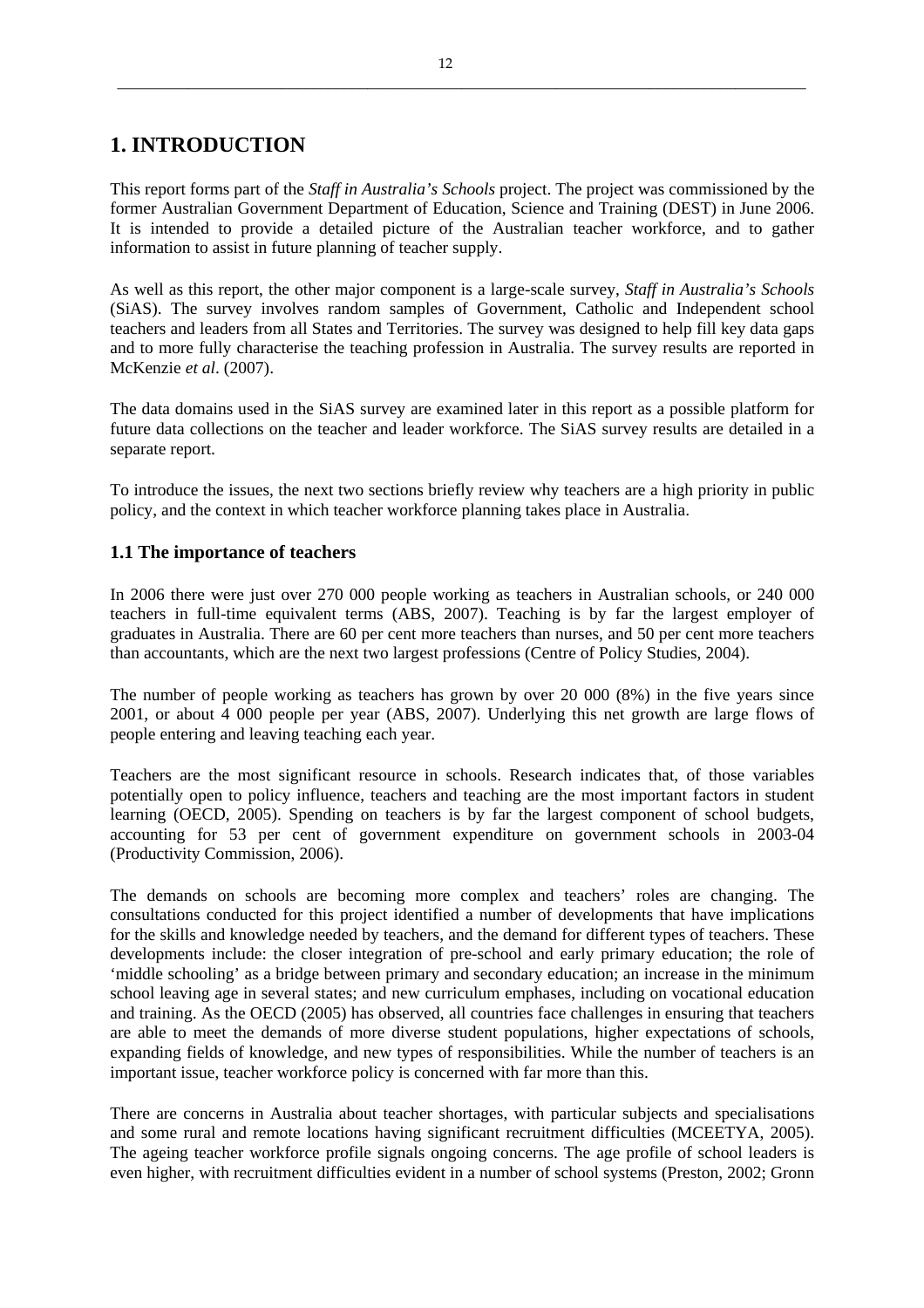& Rawlings, 2003; Barty et al, 2006). Significant concerns exist about replacing the large numbers of teachers and leaders expected to retire during the next 5 to 10 years – and also about supporting the large numbers of new people likely to enter teaching (OECD, 2005).

\_\_\_\_\_\_\_\_\_\_\_\_\_\_\_\_\_\_\_\_\_\_\_\_\_\_\_\_\_\_\_\_\_\_\_\_\_\_\_\_\_\_\_\_\_\_\_\_\_\_\_\_\_\_\_\_\_\_\_\_\_\_\_\_\_\_\_\_\_\_\_\_\_\_\_\_\_\_\_\_\_\_\_\_\_\_\_\_

Teaching is clearly a very important profession. Teacher demand and supply issues affect many people, and can have substantial implications for the quality of learning, curriculum provision, and school budgets. This report examines the data available on the Australian teacher and leader workforce and the planning processes used to help ensure that there are sufficient numbers of well-qualified teachers and leaders to meet the emerging needs of schools.

#### **1.2 The context of teacher workforce planning**

Australia has a highly diversified and decentralised education system. It has the complexities of a federal political structure in which education is the responsibility of eight states and territories, and in which the Australian Government is playing an increasingly important role. Australia also has a substantial and growing non-government school sector that now enrols one-third of all students and encompasses a wide variety of school types. In addition, government school systems have generally devolved more decision-making authority to the school level in recent years. Diversity and decentralisation of decision making are also characteristics of the university sector, which has the major responsibility for preparing new teachers and upgrading teachers' qualifications.

Decisions about teacher employment and teacher preparation are therefore taken by many different people and organisations in many different locations. In one sense, Australia has a number of different teacher workforces, distinguished by, for example, state and territory location, government and nongovernment school sector, primary and secondary level of schooling, and subject area specialisation.

On the other hand, the labour markets for the various sub-groups of teachers do not operate in isolation from one another. Unlike in some other countries, almost all Australian teachers – no matter in which types of schools they eventually teach – receive their pre-service teacher education in the same type of institution, namely a public university. The universities are also the major providers of further formal education and qualifications upgrading for teachers from all sectors and specialisations. Most states and territories now have a statutory teacher registration process that requires all teachers, no matter where they teach, to meet the same minimum requirements for registration to teach in that jurisdiction. While there are some differences in salaries and working conditions among teachers in different types of schools and locations, the differences are not so great that any one type of school is spared if there is an overall shortage of well-qualified teachers. The various different teacher labour markets are also linked by teacher mobility – within school sectors, across school sectors, and between states and territories.

Current approaches to teacher workforce planning are detailed in Chapters 4 and 5. At present, teacher workforce planning is largely concentrated at state and territory level and focused within jurisdictions. Constitutionally, schooling is a state responsibility and state and territory governments are the major employers of teachers. However, the Australian Government is the major funder of teacher education programs in universities – the principal source of new teachers and upgraded teacher qualifications – and is becoming increasingly involved in school funding and policy. Key questions examined in this report are whether there would be benefits from a more collaborative national approach to workforce planning and, if so, how that could be implemented.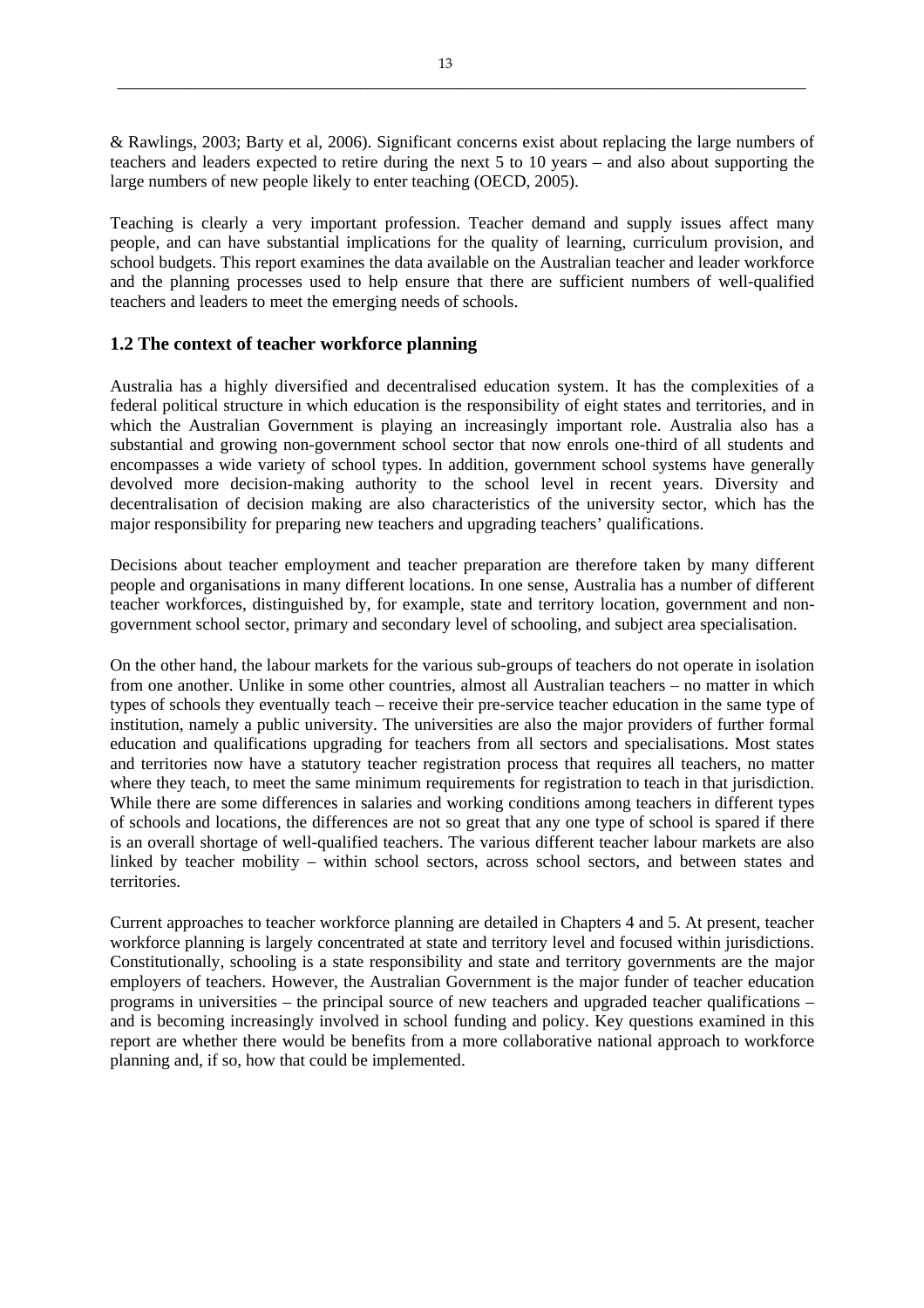#### **1.3 Objectives of the report**

The project is being conducted partly in response to the 2003 final report of the Australian Government's Review of Teaching and Teacher Education, *Australia's Teachers: Australia's Future - Advancing Innovation, Science, Technology and Mathematics*, which concluded that:

*"[d]ata limitations and inadequacies make analysis and forecasting supply and demand difficult"* and called for *"[c]omprehensive statistics relating to teachers, teacher workforce trends and teacher education [to] be consistently, reliably and regularly collected on a national and collaborative basis"* (Agenda for Action, Action 10).

Similarly, the MCEETYA report (2005) identified five areas of data improvement needed for supply and demand analyses as:

- Recruitment difficulties information including by subject area and location;
- Data about the specialisation of teachers and graduates, including the characteristics of teachers in the non-government sector;
- More comprehensive information on qualified teachers in the teaching pool, especially those available but not currently employed;
- Inflows and outflows from teaching; and
- Practices used by education systems to adjust to recruitment difficulties.

Against this background, this component of the project is intended to advise on longer-term approaches by:

- outlining the current availability of data on Australian teacher and school leader characteristics;
- outlining current processes used for Australian school teacher and leader workforce planning and the current availability of data for workforce planning;
- outlining the current availability of data that can be used for school teacher and leader workforce planning, in relation to international organisations and selected nations;
- consulting with key stakeholders on the adequacy of current data and workforce planning processes, and the ways these could be improved, including assistance the Australian Government may be able to provide; and
- providing recommendations on longer-term national collaborative approaches to obtain data for Australian teacher and school leader characteristics and to support Australian teacher and school leader workforce planning.

This report attempts to draw on the views expressed in the consultations, and experiences with workforce planning in other professions and in other countries, to propose some ways forward. The proposals developed include a suggested model for implementation of more collaborative and national approaches, a platform for agreed data definitions for data gathering and analysis, and the conditions governing data access and use.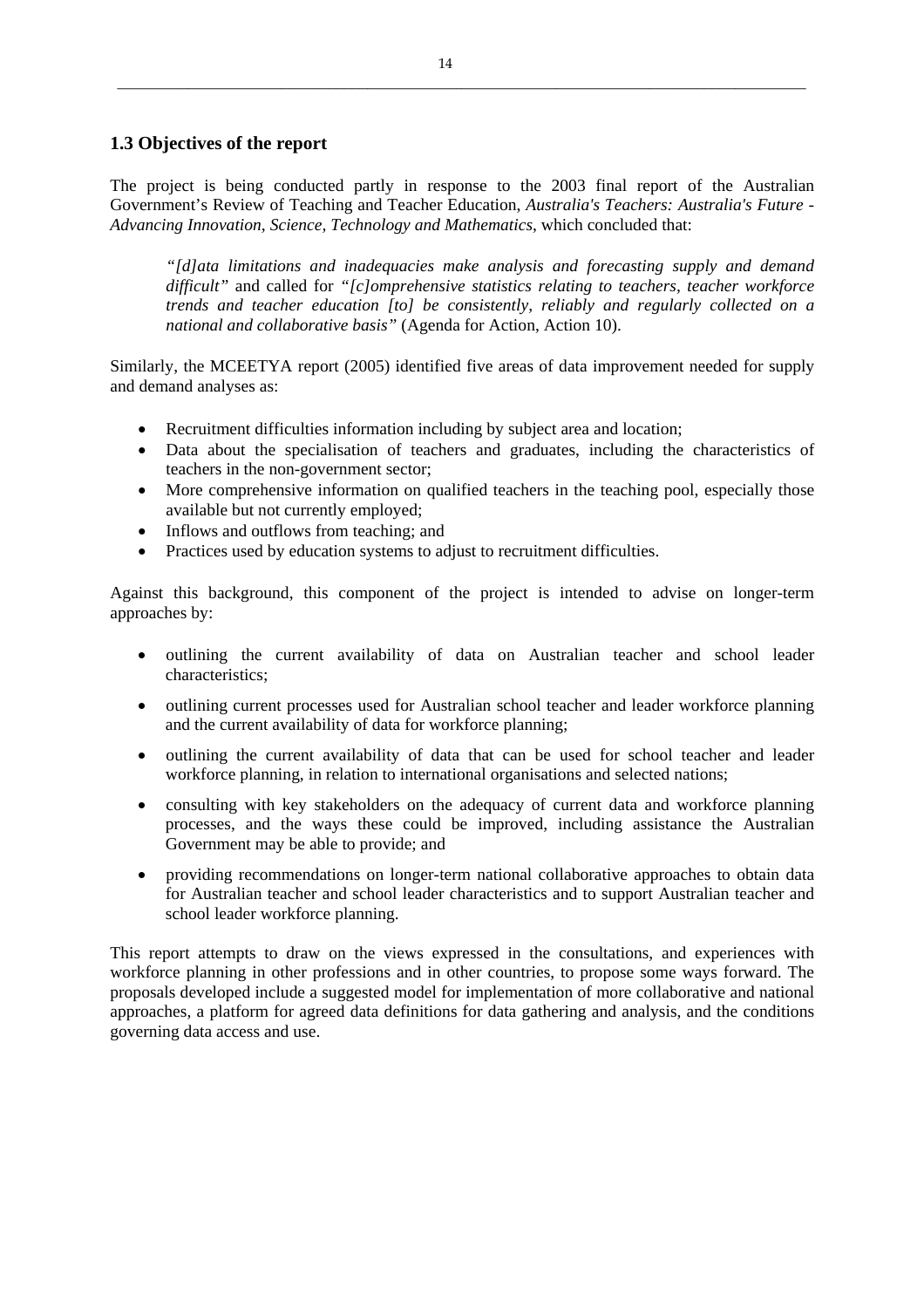#### **1.4 Organisation of the report**

This report has eight further chapters. Chapter 2 outlines the role of the Advisory Committee for the project, the methodology used in the consultations, and the conceptual framework used for the discussions and analyses. Chapter 3 summarises current research and information about the Australian school teacher and leader workforce. It outlines a range of key reports regarding issues related to workforce planning at the national and state and territory levels. It also draws some conclusions about the nature and quality of the workforce data currently available.

Chapter 4 describes the current responsibilities, data sources and processes regarding Australian teacher and school leader workforce planning. Chapter 5 outlines a six-step model for discussing teacher workforce data. Specific data sets and tables are presented, mapping the availability of the data against various sources and highlighting the strengths and limitations of currently available data and processes. Chapter 6 outlines some emerging issues in Australian schooling and the data needs they entail.

In order to provide another perspective on Australian issues and approaches, Chapter 7 summarises developments in teacher workforce data and planning internationally at the OECD level, as well as in the United States, England, Scotland and New Zealand. The chapter also discusses recent developments in workforce planning for the health and nursing professions in Australia. Such experiences suggest some useful ways forward for teacher workforce planning in Australia.

In Chapter 8, approaches to longer-term collaboration arising from the consultations with key stakeholders are outlined. This includes reporting on the collaborative potential for data collection, planning mechanisms, roles and implementation challenges. Recommendations concerning desirable directions for change and possible next steps are developed in Chapter 8. Chapter 9 concludes with a summary of the main themes arising from the consultations.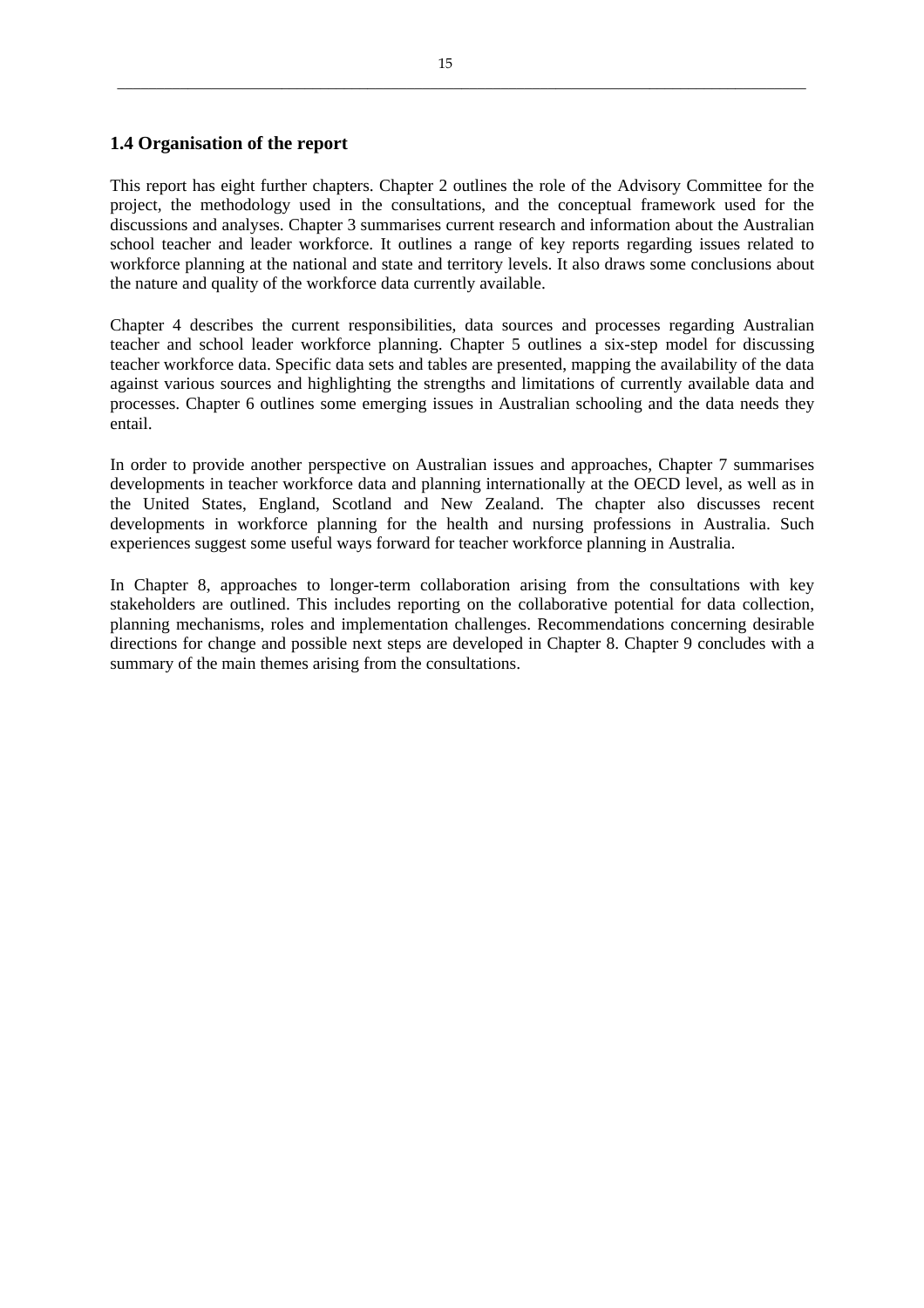# **2. METHODOLOGY AND CONCEPTUAL FRAMEWORK**

### **2.1 Methodology**

The project was supported by an Advisory Committee that includes representatives from DEEWR, government education authorities, the National Catholic Education Commission (NCEC), the Independent Schools Council of Australia (ISCA), the Australian Bureau of Statistics (ABS), Teaching Australia (through the School Principals Associations – APPA and ASPA and the Joint Council of Professional Teaching Associations, JCPTA) and the Australian Council of Deans of Education (ACDE). Committee members are listed in Appendix 1. The Advisory Committee provided advice and support in the conduct of the key stakeholder consultations.

Research methodologies have included literature searches, interviews with workforce experts and focus group consultations with key stakeholders. A draft discussion paper was written based on the preliminary literature review including information about workforce planning in other professions. (Key parts of this literature are discussed in Chapters 3 and 7.) The Advisory Committee provided feedback on that paper, helped identify key stakeholders and facilitated initial contacts. Additional research was also conducted through interviews and emails with workforce planners in teaching and other occupations, both within Australia and overseas.

Appendix 2 provides further details on the consultations. Almost 100 key stakeholder consultation focus groups and interviews involving about 350 participants were conducted across all States and Territories, including consultations with national groups and expert workforce planners. The face-toface meetings were preceded by a request for the organisations concerned to prepare information on their current data sources, the use they make of other information, and their prospective data needs.

The main source of information for the report has come from consultations across Australia with people and organisations actively involved in teacher workforce issues on a daily basis – as employers of teachers in the government and non-government sectors, human resource managers, leaders of teachers' unions and professional associations, school principals, statisticians, researchers, teacher educators, and other university representatives. To our knowledge, such an extensive and broad range of views and experiences on Australian teacher workforce data and planning processes has not been gathered before.

### **2.2 Conceptual Framework**

Figure 2.1 provides the conceptual framework that was used to structure the consultations on data needs and gaps regarding teacher workforce planning. It was based on the model for analysing teacher demand and supply developed by the OECD (2005) in the study of teacher policy issues in 25 countries, including Australia. The framework separates the potential sources of supply of teachers from the factors influencing the demand for teachers. Teacher supply issues relate to a consideration of data about teachers staying in the profession or alternatively leaving due to retirement or other reasons. Examining recruitment options of new entrant graduates, re-entrants returning from leave, teachers from overseas and attracting a wider pool of qualified teachers who have delayed entry to employment or are former teachers is another aspect.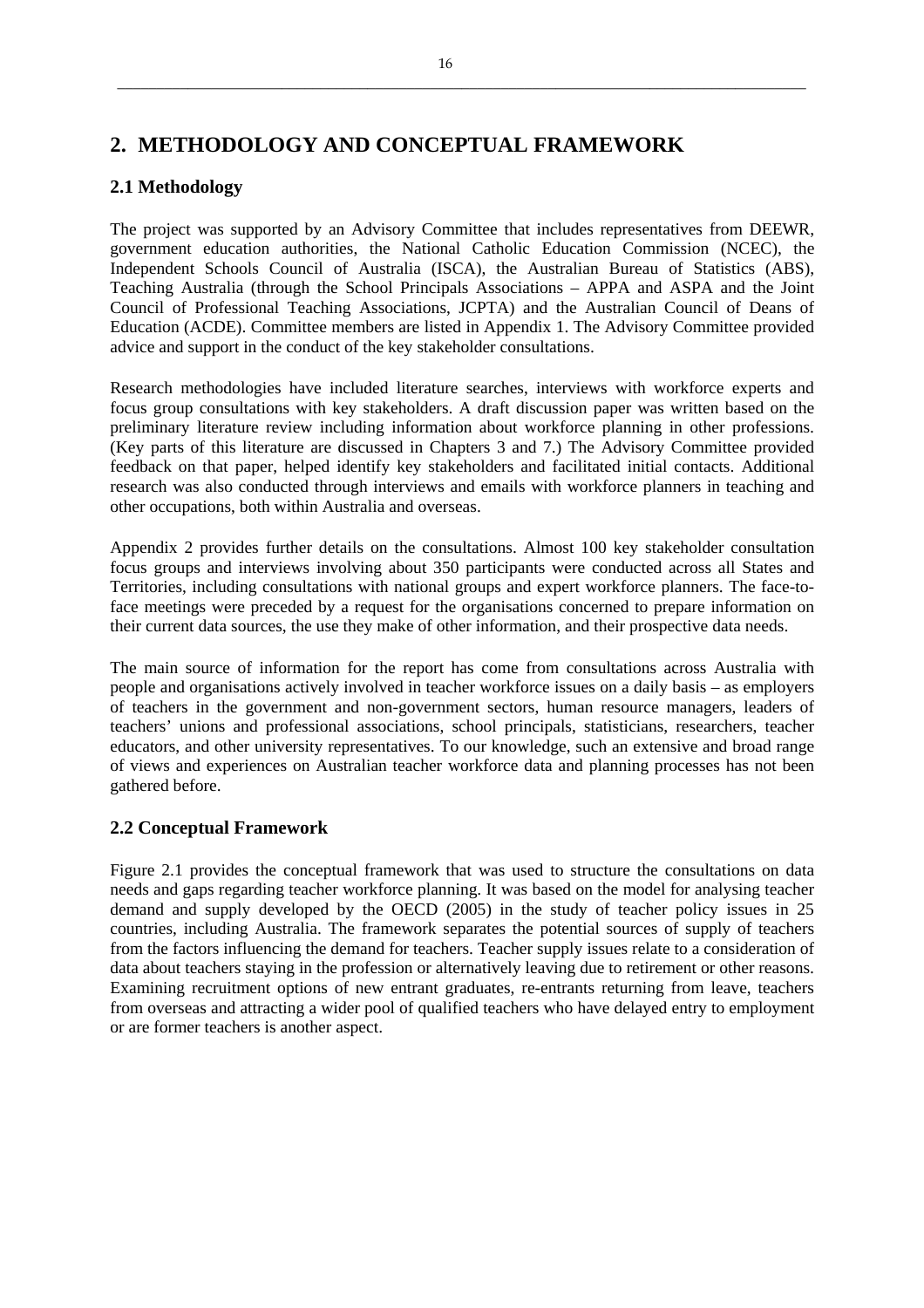

**Student Population Organisation of Schooling** 

Govt. changes to starting and finishing ages **Required instruction Subject choices and geographic distribution Curriculum structure Subject choices and geographic distribution Post-compulsory participation rates** 

**Overall growth/decline; age structure** Class size, student-teacher ratio, teaching load, required teaching time Govt. changes to starting and finishing ages Required instruction time

**Figure 2.1**: Mapping teacher supply and demand **(***adapted from OECD, 2005)*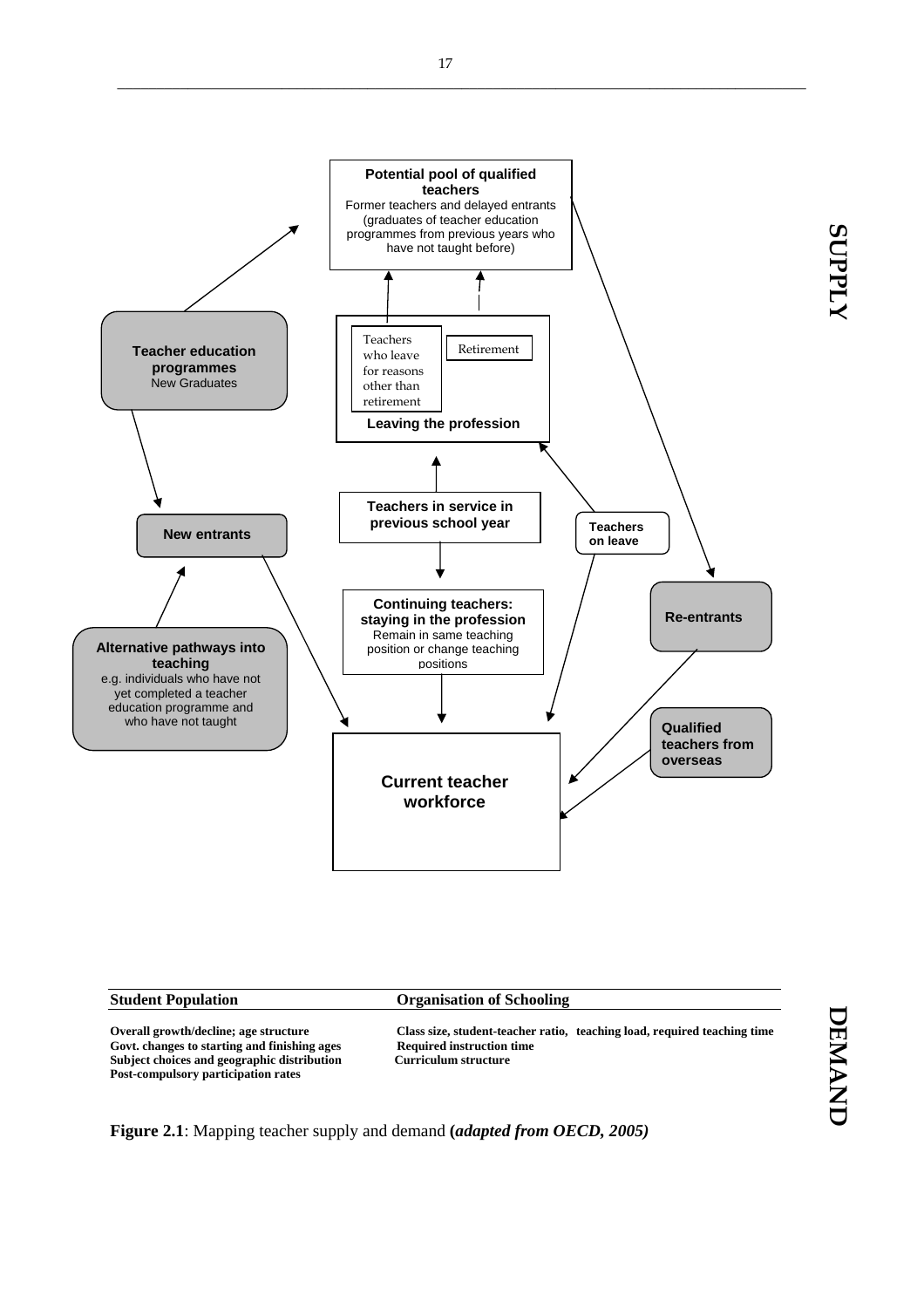The framework indicates that profile data regarding undergraduate and postgraduate commencers and completers are required, including subjects and specialisations, and data regarding graduate destinations. Data about potential re-entrants to the teaching profession, their availability and qualifications are also required, in addition to data on teacher retirements and separations by level of schooling/subject, teacher age, and motivations.

Figure 2.1 indicates that teacher demand is influenced by overall student population growth and student subject selections, student-teacher ratio trends, the organisation of schools and projected growth areas. The framework in Figure 2.1 was used to help structure the consultations that informed this report (see Appendix 2).

Teacher and school leader workforce planning involves the use of comprehensive data to estimate the required numbers and types of teachers to meet current and future requirements. Generally people require four years of accredited higher education before commencing teacher employment and there is a potentially long 'lead time' between identifying a need to recruit new teachers and having sufficient numbers of well-qualified people.

Important aspects of workforce planning include: defining the teacher and school leader labour market and workplace organisational structures; using data to identify determinants of supply and demand; analysing shortages and surpluses; and identifying workforce education and training needs. Understanding teacher and leader workforce profiles and activities, and ensuring systematic processes for addressing factors influencing workforce and workplace change, are other important aspects of the process.

Based on the OECD framework and research work from other occupations (AHWAC, 2006; 2004), a six-part workforce planning model was developed to guide the analyses:

- Current workforce profile descriptors
- Workforce flow profiles
- Teacher education profile
- Adequacy of supply and distribution
- Workforce supply and demand trends
- Projections and impact of future developments

Each of these components was used to map the data currently available from different sources – national, states and territories, individual institutions, professional associations and so on – and to help identify the major data gaps and priorities for future development.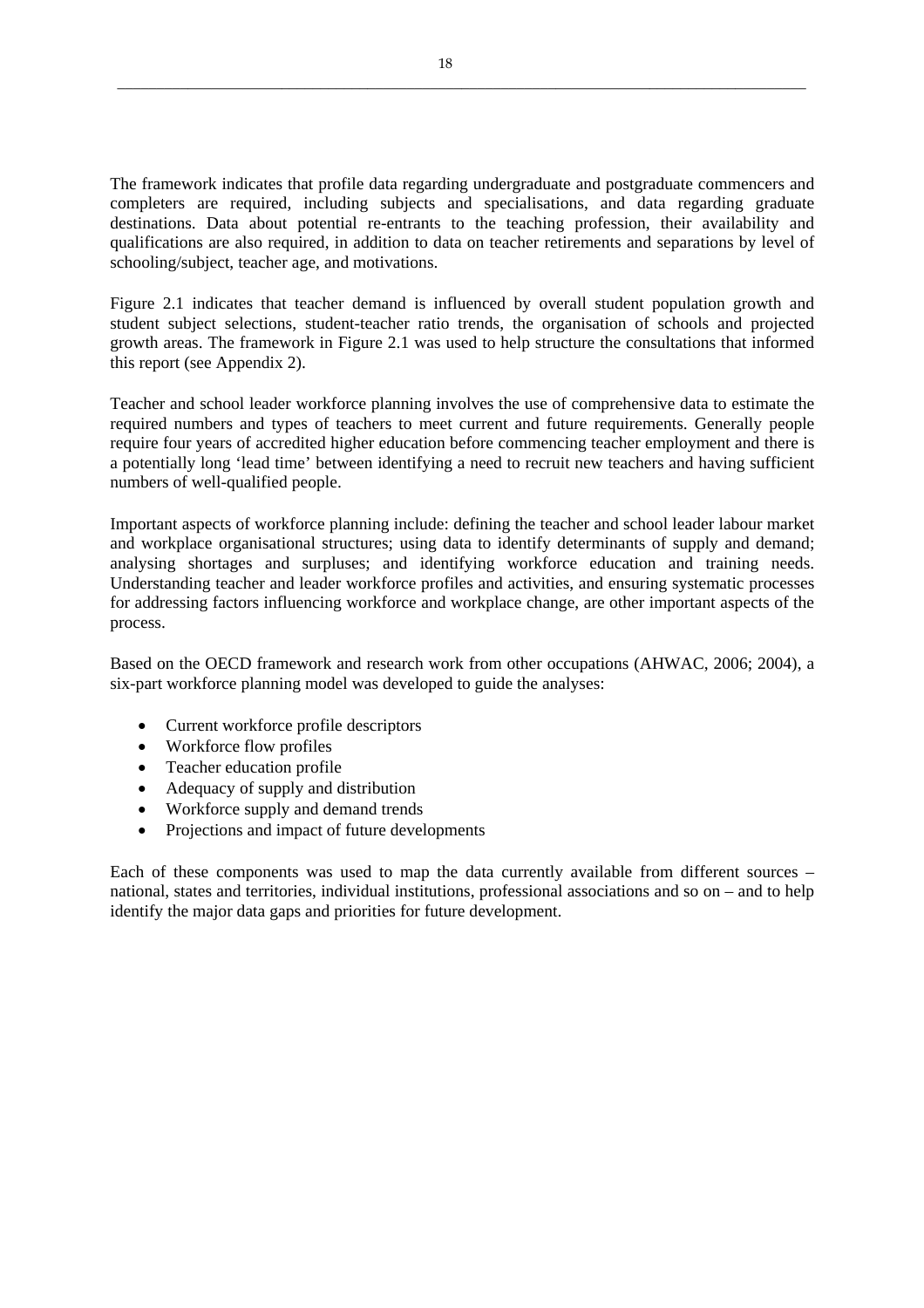# **3.THE AUSTRALIAN TEACHER WORKFORCE: RESEARCH AND FINDINGS**

This chapter presents information from a range of key reports and findings concerning the Australian school teacher and leader workforce. Some of the studies have included collections of new data while others have primarily analysed existing data sources, mainly from the ABS and government authorities. The focus is on reports and studies that are reasonably large-scale in nature, and as such it does not cover all of the different kinds of research that relate to teacher and school leader workforce issues.

The intention of this chapter is to provide a context for the current project and its focus on mapping data sources and processes and considering longer-term approaches to workforce planning. This overview is also intended to give some indication of the quality of the available data, its availability and use.

#### **3.1 National Reports and Findings**

#### *MCEETYA reports on teacher supply and demand*

Some of the background work which is important in setting a context in relation to this project consists of a series of workforce reports (MCEETYA 1999, 2001, 2003, 2005) entitled *Demand and Supply of Primary and Secondary School Teachers in Australia.* These workforce supply reports have helped to monitor the supply and demand aspects of the Australian teacher workforce in government schools, with more recent reports also including the non-government sector.

Incorporated into the reports are published data; qualitative research; issues-based research papers on workforce ageing, gender trends and teacher salaries; and a literature review including Australian and international research. The 2003 report included the results of two specially commissioned surveys. The *National Survey of Teachers* was conducted in 2002 on behalf of MCEETYA and collected data from a national sample of around 2 300 teachers. The 2002 *National Survey of Principals* collected data from about 350 respondents across Australia.

Skilbeck and Connell's (2004) report, *Teachers for the Future: The Changing Nature of Society and Related Issues for the Teaching Workforce,* involved a literature review and about 250 questionnaires and interviews about attraction and retention of quality teachers in their first 10 years of employment, was also commissioned by MCEETYA.

The most recent MCEETYA report (2005) indicates:

- The national labour market for supply of *primary* school teachers was in balance at the time this report was prepared. Education authorities generally reported an adequate supply of generalist teachers, although recruitment difficulties were experienced in some geographic locations. Recruitment of specialist primary teachers of Languages other than English and Special Education were causing difficulties to varying degrees in both the government and non-government sectors.
- At secondary level, education authorities commonly reported difficulties in filling vacancies located in rural, remote and difficult to staff metropolitan locations and for particular specialisations. Finding specialist relief staff is exacerbating the difficulties. Recruiting teachers of mathematics, science and technology continue to present the most difficulties, and filling vacancies for teachers of Languages other than English also presents consistent concerns.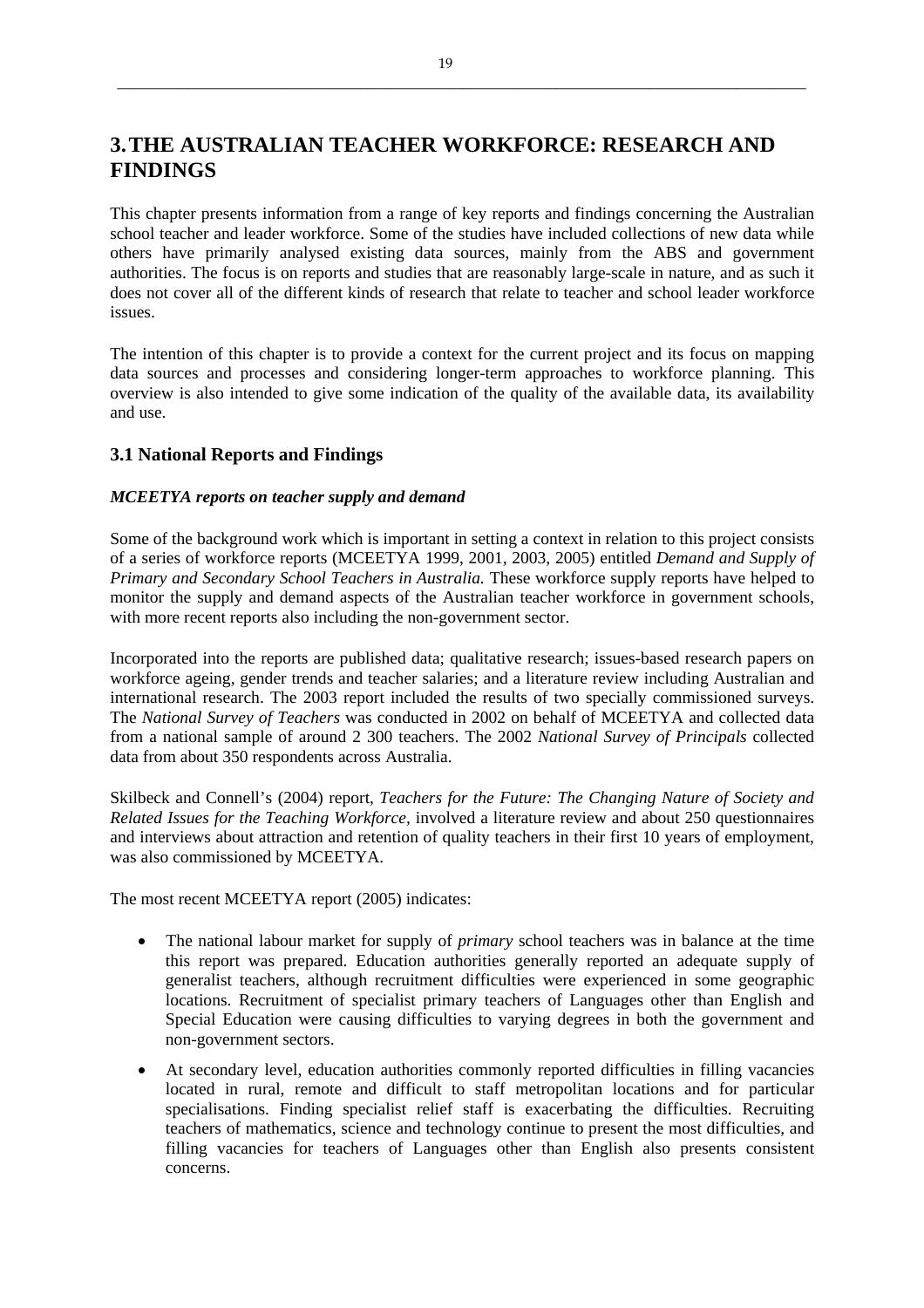- The age structure of the national teaching workforce remains an issue. Based on 2001 Census of Population and Housing data, an average of 3.6 per cent of the teaching workforce will reach retirement age per year over the next ten years. The impact of these retirements will depend largely on the success of initiatives by education authorities to attract new teachers to the profession and to retain current teachers.
- Gender trends remain a matter for concern. Data from the Australian Bureau of Statistics *Schools Australia*, show that the proportion of female teachers at both primary and secondary level has increased slightly (by less than one percentage point) since 2001. At 2003, females made up 79.1 per cent of primary teachers and 55.3 per cent of secondary teachers across Australia.
- Based on broad-brush calculations using national data, which do not take into account the characteristics of individual jurisdictions, there is the potential for significant teacher shortages between now and 2014. The extent to which such shortages may occur will be largely reliant on the success of initiatives introduced to attract new people to the teaching profession and retain current teachers in the profession. A sizable teaching pool already exists, and there are large numbers of people in the workforce who possess teaching qualifications but are not working as teachers.

#### *Australia's Teachers: Australia's Future – Advancing Innovation, Science, Technology and Mathematics* **(DEST, 2003)**

The 2003 report of the Committee for the Review of Teaching and Teacher Education entitled *Australia's Teachers: Australia's Future – Advancing Innovation, Science, Technology and Mathematics,* highlights teacher shortage although it is focused on particular specialist areas. Its conclusions relate widely to areas of teacher supply and demand including the issues of attraction and retention, teacher education and professional development. While high retirement rates are acknowledged, resignations and up to 25 per cent attrition among early career teachers are outlined as areas of significant concern (DEST, 2003: 87). The Report also called for greatly improved national data collection and analysis, in relation to teacher workforce planning (Agenda for action, p. 17).

#### *Who's Teaching Science?* **(Australian Council of Deans of Science, 2005)**

The objective of this study was to examine issues associated with the quality and supply of science teachers. A survey was conducted using a random sample of schools and teachers and seeking information about level of university education, age profile and career attitudes particularly related to chemistry, physics, biology and earth sciences/geology teaching. Around 1 200 secondary science teachers and 260 heads of science departments from schools across all states and territories and school sectors completed the survey. The response rate was 40 per cent. Survey results indicate the matureaged science teacher profile. One-third entered teaching from other occupations, with over 90 per cent holding tertiary science qualifications. Around 15 per cent of respondents, who were mainly teaching junior science, lacked a minor in any of the four disciplines.

#### *Science, ICT and Mathematics Education in Rural Australia* **(DEST, 2006)**

This research from the National Centre of Science, Information and Communication Technology (ICT), and Mathematics Education for Rural and Regional Australia (SiMERR Australia) outlines survey questionnaire findings from about 3 000 teachers and 1 000 parents/caregivers in rural locations, supplemented by a second phase involving about 550 interviews*.* The teacher response rate was 26 per cent. The research generates base-line data about staffing, professional development opportunities and resources and issues impacting on student learning. Results of particular interest for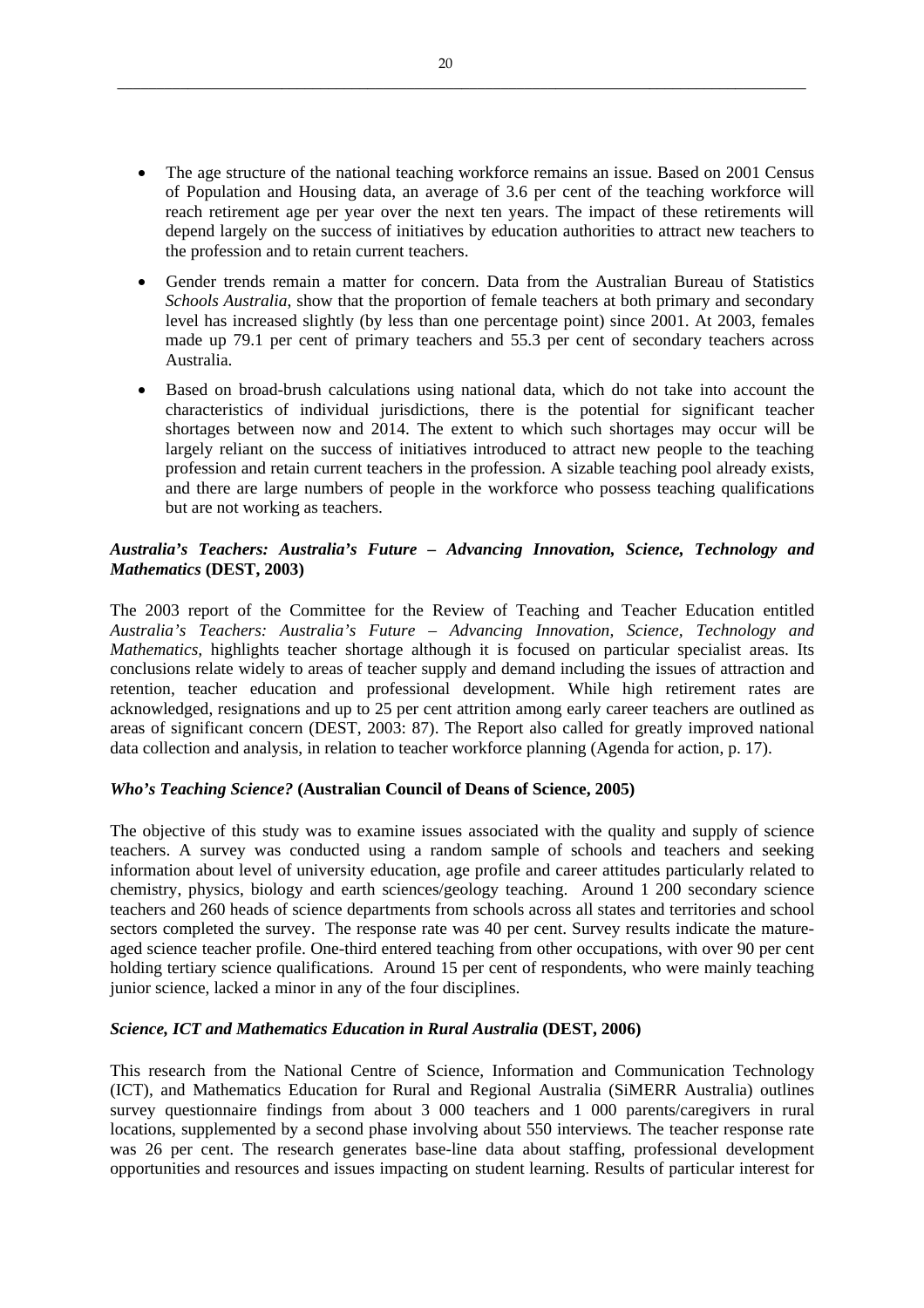workforce planning purposes relate to the difficulties in staffing remote area locations, with 35 per cent of respondents in remote areas highlighting difficulties in science recruitments, 40 per cent indicating ICT recruitment problems and 65 per cent reporting significant difficulties in recruiting mathematics teachers (SiMERR, 2006: 51).

\_\_\_\_\_\_\_\_\_\_\_\_\_\_\_\_\_\_\_\_\_\_\_\_\_\_\_\_\_\_\_\_\_\_\_\_\_\_\_\_\_\_\_\_\_\_\_\_\_\_\_\_\_\_\_\_\_\_\_\_\_\_\_\_\_\_\_\_\_\_\_\_\_\_\_\_\_\_\_\_\_\_\_\_\_\_\_\_

#### *Secondary student interviews*

There are a range of studies which have included focus group interviews to examine career decision making for secondary students including:

- *School Students Making Education and Career Decisions: Aspirations, Attitudes and Influences: Final Report* (DEST, 2004): Focus group interviews of 339 year 10 and year 12 students, 63 parents and 12 career advisers plus individual interviews of principals and staff regarding educational and career decision making.
- *Indigenous Students' Aspirations: Dreams, Perceptions and Realities (DEST, 2005): A survey* of 1 668 Indigenous and non-Indigenous students, five focus group interviews of 133 students and in-depth interviews of career advisers and upper secondary Indigenous students.
- *Senior Secondary Student Attitudes to Teaching as a Career (DEST, 2003).* Reports on four focus group interviews involving 80 students from various sectors and locations and their attitudes to teaching as a career.

#### *Teachers in Australian Schools* (Australian College of Educators, 2001)

Other workforce data related to teachers in government and non-government schools was collected through surveys from the Australian College of Educators (formerly Australian College of Education) in 1963, 1979, 1989 and 1999. The (1999) survey *Teachers in Australian Schools* was commissioned by the former Australian Government Department of Education, Training and Youth Affairs (DETYA), with ACE also receiving assistance from Griffith University and the University of Queensland. The sample comprised primary and secondary schools and teachers were stratified by state and sector. About 10 000 teachers completed the survey, which gave a response rate of 44 per cent. Data were collected regarding the personal profile of the teaching profession, current position, professional qualifications, career intentions, further professional development and membership of organisations.

Results of particular interest from the survey for workforce planning purposes are that around 35 per cent of teachers indicated an intention to leave the teaching profession within three years of the survey for family, study or travel purposes; about 25 per cent planned to retire at age 55 years and 25 per cent between ages 56 and 60 years, with 13 per cent planning retirement after reaching 60 years. About one-quarter of teachers were intending to apply for a promotion within the period of three years from the survey timeframe.

#### *Australian Secondary Principals Association (ASPA) surveys*

Retirement and teacher shortage issues related to particular subject areas, specialisations and locations are a particular focus for online surveys of members conducted by the Australian Secondary Principals Association (ASPA) on an annual basis since 2003. ASPA's most recent report, *Teacher Supply Survey 2006,* was based on responses from almost 400 school leaders in government secondary schools, a coverage of about 25 per cent of such schools. Respondents indicated the percentage of classes in each broad subject area where teachers did not have qualifications at a second or third year level of tertiary studies, with one-third of schools reporting the occurrence of out-of-field teaching.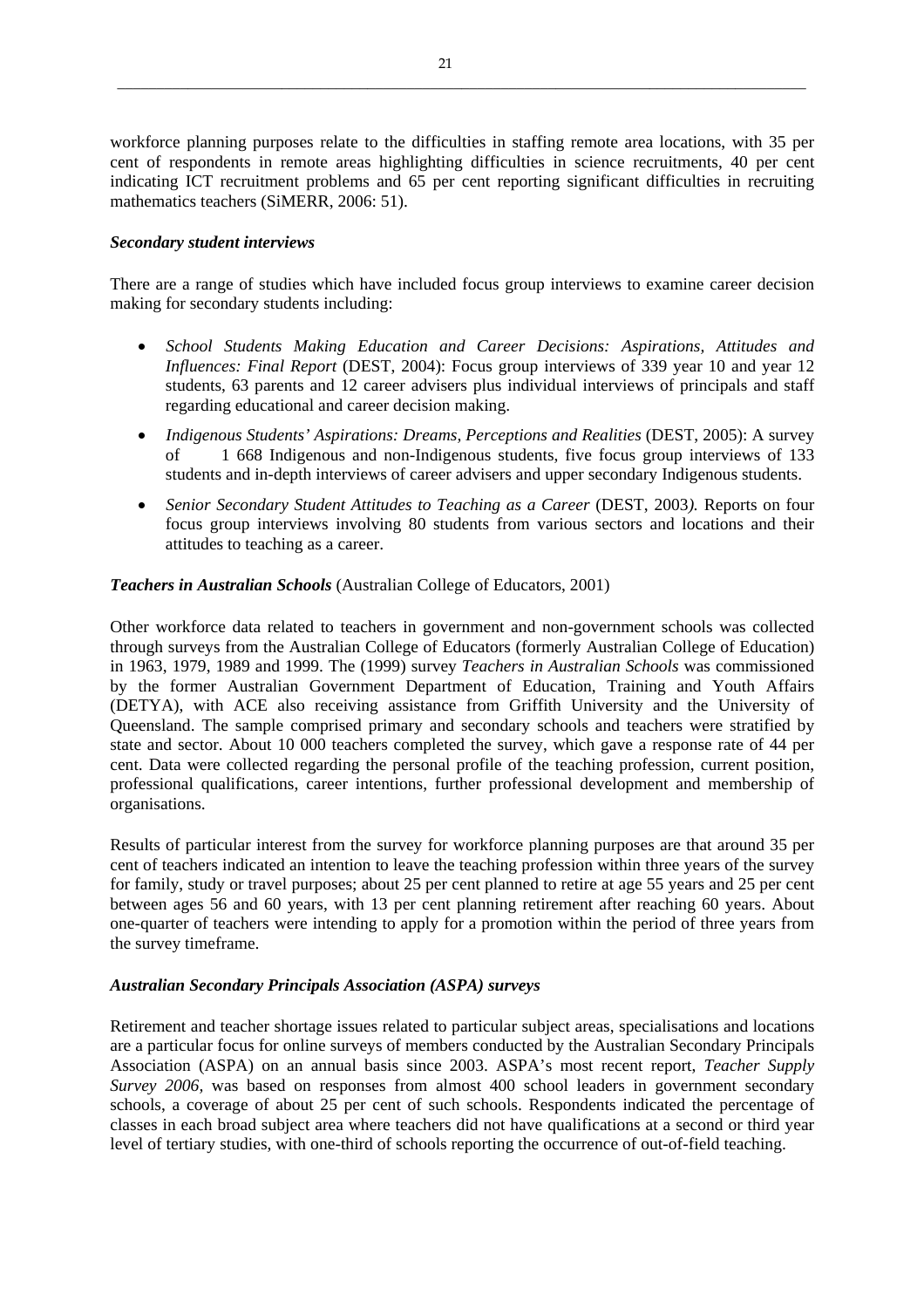Lack of qualified teachers had resulted in a range of coping strategies being utilised including loss of curriculum diversity, with 6 per cent indicating withdrawal of technology and languages subjects due to teacher shortage. About 12 per cent of remote area schools reported the withdrawal of languages from school curriculum offerings. Respondents also indicated anticipated retirement rates of their staff in the next five years by subject area, with high numbers of retirements from the English, mathematics, society and environment, science and technology subject areas being predicted. Respondents also indicated that around 33 per cent of principals and over 50 per cent of deputy/assistant principals were expected to retire within five years.

While high retirement rates related to age are an issue for the teacher workforce, there is also increasing concern about high resignation rates among teachers in their first five years in the profession. In 2003 ASPA conducted a *Survey of Beginning Teachers* which collected responses from about 540 beginning teachers. Almost half indicated they were teaching at least one subject out of their area of training, especially those teaching mathematics. Nearly half of the respondents wanted more pre-service preparation in managing student behaviour, assessment and standards and about 35 per cent felt there had been inadequate subject content preparation, with many raising issues related to the practicum.

A Joint Principals Associations Survey of Teachers in their first three years of teaching in government and non-government schools occurred late in 2006. The results are available on the ASPA website.

#### *Australian Education Union surveys*

Another key survey in regard to beginning teachers is the Australian Education Union (AEU) *Beginning Teacher Survey* conducted in 2005 and again in 2006. The 2005 survey involved responses from about 1 200 teachers in government schools. It indicated that nearly half of the respondents did not anticipate being in the profession in 10 years time, with 19 per cent expecting to be working in another industry. About one half of the respondents indicated that they had been asked to teach in an area outside of their qualifications, and 50 to 60 per cent expressed concerns regarding workload, behaviour management, pay and class sizes.

The AEU also conducts an annual *State of our Schools* survey that collects information from principals who are union members in government schools. Relevant workforce issues examined in the survey include out-of-field teaching and areas of recruitment difficulty. From the 2005 survey results of approximately 1 100 respondents about 30 per cent indicated out-of-field teaching in mathematics, 25 per cent in technology/ICT, and 20 per cent in science. The principals reported that a lack of relief teachers is a significant concern, and that there is insufficient choice in the qualifications and quality of staff, especially in rural areas.

#### *DEEWR surveys of teacher education students*

Various surveys are also underway to provide additional data about the pre-service teacher education students*. The Survey of Final Year Teacher Education Students* (DEST, 2006) was conducted with the support of the Australian Council of Deans of Education, who facilitated initial contact with the universities for disseminating surveys to final year education students. The survey was conducted between July and November 2005, with 1 875 responses from a target population of 16 000 being received. The main workforce planning topics were demographic details of final year teacher education students (e.g. age, gender); reasons for wanting to join the teaching profession; and postgraduation and career intentions.

The survey results support other research about teachers mainly entering the profession for reasons of wanting to make a difference (87%), working with children (82%) and working in an area of specialisation/interest (74%). Almost 90 per cent of final year students intended to teach within 12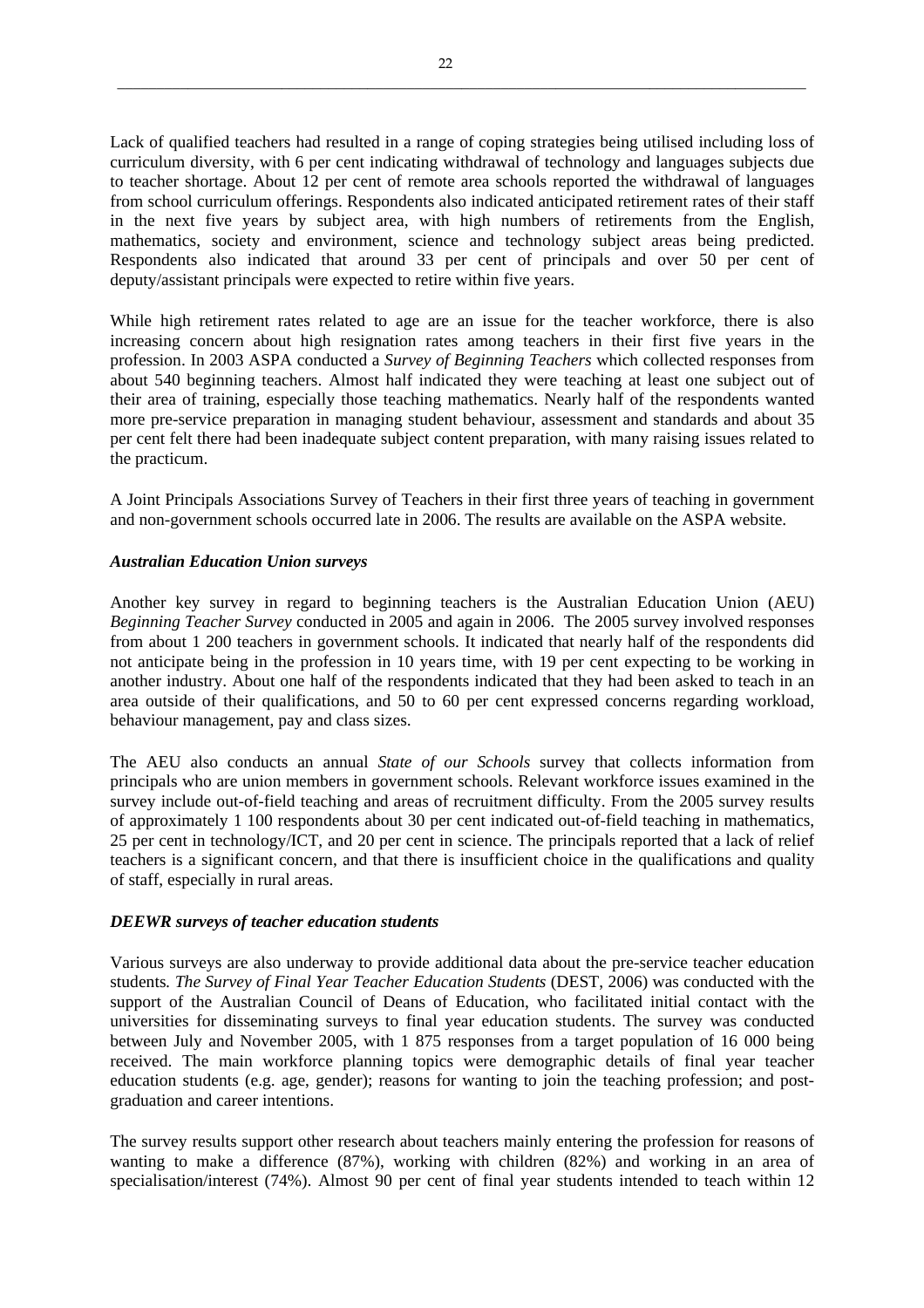months of graduation or to work overseas; 80 per cent were prepared to teach in rural and remote areas or hard-to-staff schools; and about 70 per cent intended to work as a teacher for at least five years.

\_\_\_\_\_\_\_\_\_\_\_\_\_\_\_\_\_\_\_\_\_\_\_\_\_\_\_\_\_\_\_\_\_\_\_\_\_\_\_\_\_\_\_\_\_\_\_\_\_\_\_\_\_\_\_\_\_\_\_\_\_\_\_\_\_\_\_\_\_\_\_\_\_\_\_\_\_\_\_\_\_\_\_\_\_\_\_\_

#### *Monash University longitudinal studies of teacher education students*

The report by Richardson and Watts (2006), *Who Chooses Teaching and Why? Profiling Characteristics and Motivations across Three Australian Universities,* is based on a large-scale Australian study that examines the background characteristics and motivations of first-year teacher education graduate and undergraduate students at three urban universities. High response rates were achieved, ranging from 75 per cent to 89 per cent across the institutions. A *Factors Influencing Teaching Choice Scale* ('FIT-Choice') was used to determine the influence of various factors on the decision to become a teacher. The results indicate that teaching ability-related beliefs, personal and social utility values and positive prior teaching and learning experiences are the key factors in the decision to teach, rather than encouragement from others or teaching being a fallback career choice.

Watts and Richardson are also currently involved in an ongoing longitudinal research program which is internationally based regarding recruitment, induction and retention. This three phase research tracks the same participants from pre-service teacher education commencement to graduation and then for two years after graduation. The research will include analyses of teacher mentoring, self-efficacy and professional commitment, school contextual factors, and stress and burnout.

#### *Australian Council of Deans of Education analyses of demand and supply*

Substantial analyses of teacher workforce trends and potential shortages have been commissioned by the Australian Council of Deans of Education (ACDE), including *Teacher Supply and Demand to 2005: Projections and Context* (Preston, 2000), *Policy and Politics of Teacher and Nurse Supply and Demand Projections* (Preston, 2001) and *Tracking Demands in Principal and Teacher Demand and Supply* (Preston, 2002).

Preston used ABS school and Census data, faculty of education surveys, Department of Immigration and Multicultural Affairs data regarding departures and arrivals and net separations from teaching for each age group in calculating the projections. Annual settler numbers (permanent immigrant) of around 16 per cent of annual graduate numbers and net long-term visitors of around 9 per cent, plus departures and average annual resignations of 15 per cent of teacher education graduates have been part of the calculations.

The projections were intended to inform policy about initial teacher education numbers, with findings highlighting impending teacher shortfalls due to the significant numbers of the 1970s entrants to teaching reaching retirement age. Preston's projections for 2005 assumed that teacher education graduate supply was likely to meet only 70 per cent of the demand for new secondary teachers and about 90 per cent of the projected demand for new primary school teachers.

In other work, Preston (2002) highlighted the ageing nature of the principal workforce group and the unattractiveness of the work as key factors in the likely future shortages of school leaders.

#### *Centre for the Economics of Education and Training (CEET) mobility analyses*

The CEET work involved analyses of ABS Labour Force Surveys commissioned by the former Australian Government Department of Employment and Workplace Relations (now the Department of Education, Employment and Workplace Relations) to examine mobility across various occupations. Data on arrivals and departures of migrants by occupation was also used. Shah's (1999) paper: *Teachers: Older, Wiser and Needed*, which is based on occupational trends, age and gender data, indicated increased net replacement demand for teachers of about three per cent per annum.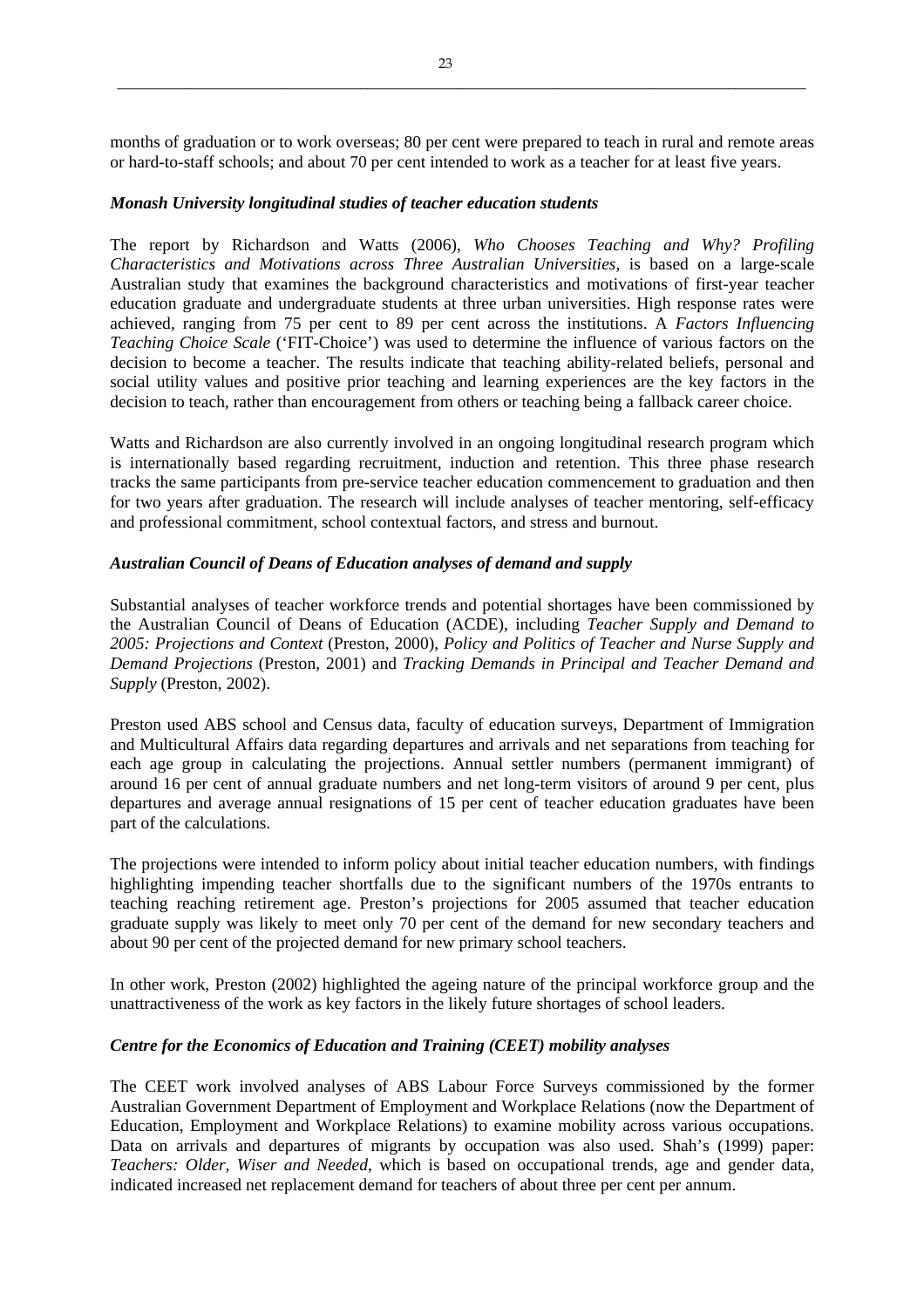#### **3.2 State and Territory Reports and Findings**

As well as reports and research studies at the national level, states and territories have undertaken work relevant to teacher workforce planning. A selection of these reports are summarised in this section.

#### *Victorian Parliamentary Committee: pre-service teacher education (2005)*

In Victoria in 2003, the Education and Training Committee of the Parliament established an inquiry into the suitability of current pre-service teacher training courses. The Inquiry into the Suitability of Pre-service Teacher Training Courses, *Step Up, Step In, Step Out* (2005) outlines the findings from written submissions, over 200 witnesses and focus group discussions, as well as interstate and overseas meetings.

Improved accountability for teacher education courses including satisfaction surveys and stakeholder consultations, targeted marketing to improve attraction to the profession and matching student placements to workforce needs, are relevant to workforce planning. Other relevant recommendations focused on a more extensive and better designed practicum, and teacher induction and mentoring of beginning teachers.

#### *Wellbeing of Regional Professions: Policing, Nursing and Teaching in Western Australia* **(Edith Cowan University, 2006)**

Another relevant report in connection with various professions including teaching is the Western Australian Report by Edith Cowan University: *Wellbeing of Regional Professions: Policing, Nursing and Teaching in Western Australia* (2006). This research involved almost 3 600 responses from teachers, and a response rate of 40 per cent. Over 80 per cent of the 2 000 teacher respondents who were based in rural and remote areas indicated an intention to remain in the profession for the foreseeable future.

#### *The Privilege and the Price* **(Victorian Department of Education and Training, 2004)**

Wellbeing of principals was a major focus in the Victorian report *The Privilege and the Price: A Study of Principal Class Workload and its Impact on Health and Wellbeing.* The study involved responses from 680 principals and assistant principals, which was a response rate of 57 per cent. The project was conducted in four stages: an international literature review; focus group interviews; a survey; and a final report. The study identified a number of issues influencing principal workload, and affecting their health and well-being.

#### *Aspiring to the Principalship?* **(Gronn & Lacey, 2004)**

Gronn and Lacey (2004) examined aspirations towards principalship in a three-phase research project involving teachers in government schools in Queensland, Tasmania and Victoria. Focus group interviews, a survey and individual interviews were involved in researching aspirations for the principals' role and the views of recently retired principals. Issues such as work demands including paperwork, conflict between management and leadership roles, limited staff management skills, insufficient student welfare support, lack of suitably trained staff and remuneration were cited in relation to health and wellbeing.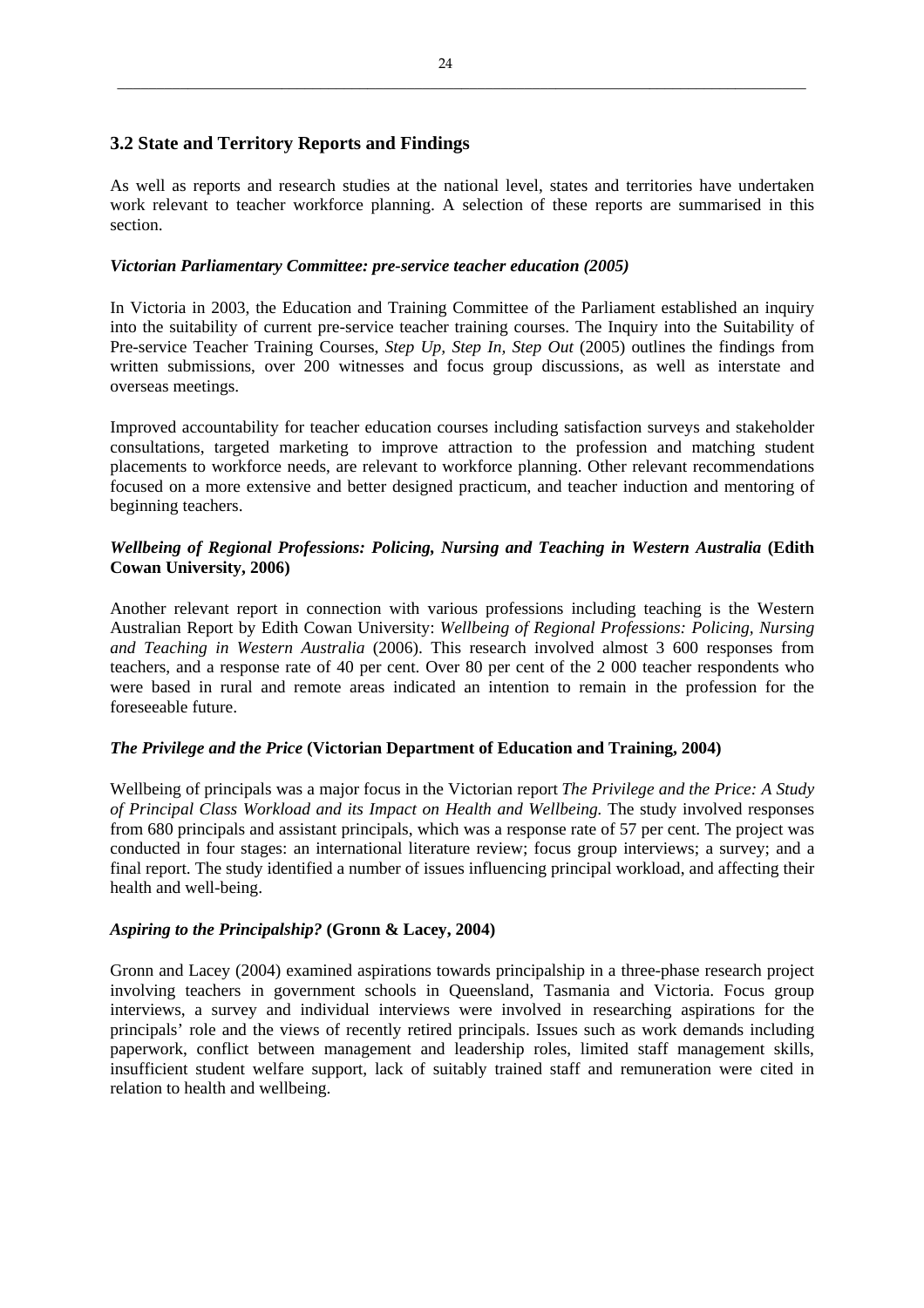#### *The New South Wales Public Education Inquiry* **(Vinson, 2002)**

A key document in relation to New South Wales Education is the Public Education Inquiry, funded by teachers from the Public Education Fund with a contribution from the Parents and Citizens Association. Headed by Tony Vinson, it included submissions and public hearings, with a focus on ensuring clear strategic future directions for the long term. Several issues relating to teacher shortages emerged in relation to the attractiveness of teaching as a career and as a profession, the various pathways into teaching, the retention and ongoing professional development of existing teachers, flexible and innovative teaching practices, and school leadership.

#### **3.3 Summary and Conclusions**

This chapter summarised current research and information about the Australian school teacher and leader workforces. Some of the studies included collections of new data while others have primarily analysed existing data sources, mainly from the ABS and government authorities. The focus was on reports and studies that are reasonably large-scale in nature.

Section 3.1 reviewed national reports and findings, including studies conducted by MCEETYA, DEEWR, the Australian Council of Deans of Science, the Australian College of Educators, the Australian Secondary Principals Association, the Australian Education Union, the Australian Council of Deans of Education, and Monash University. Section 3.2 reviewed selected studies that focused on teacher workforce issues in the states and territories, including reports by parliamentary inquiries, school authorities and academics. The various studies examined the nature of the current teacher workforce and specific potential shortages in the future, and issues concerning pre-service teacher education, teacher and principal wellbeing, aspirations to the principalship, and teacher supply and demand.

Four broad conclusions can be drawn from the Australian research and findings presented in this chapter.

- First, there is a considerable body of data and reports available. The issues concerning the future of the teacher and leader workforce are clearly judged to be important, and a wide range of organisations and individuals have devoted substantial resources to collecting and analysing data.
- Second, the surveys and reports indicate varying sample design quality. The samples are sometimes not randomly drawn, but rather involve using a sample which is readily accessible, such as volunteer members of an association. Few surveys provide technical details about sampling design, response rates and the likely representativeness of the results. Low response rates are evident in most of the surveys. There are issues of confidence in using the results as reliable estimates of the wider teacher or leader population and for providing a basis on which to make evidence-based policies.
- Third, it is a major challenge to achieve reasonable response rates in teacher surveys. Schools and teacher education institutions are busy places and there are many demands on people's time. Even well-resourced and well-promoted surveys often struggle to achieve response rates high enough to give confidence in the generalisability of the results. One of the problems may be that there are too many surveys jostling for attention, and there is not a regular, predictable cycle of data collection producing results that are seen as important across the whole teaching profession. From the perspectives of schools and teachers each new survey comes 'out of the blue' and therefore each survey requires its own special process of consultation, permission to conduct the survey, and promotion. Each new survey has to be 'sold' to convince stakeholder organisations that it is worthwhile and to convince busy principals and teachers to participate.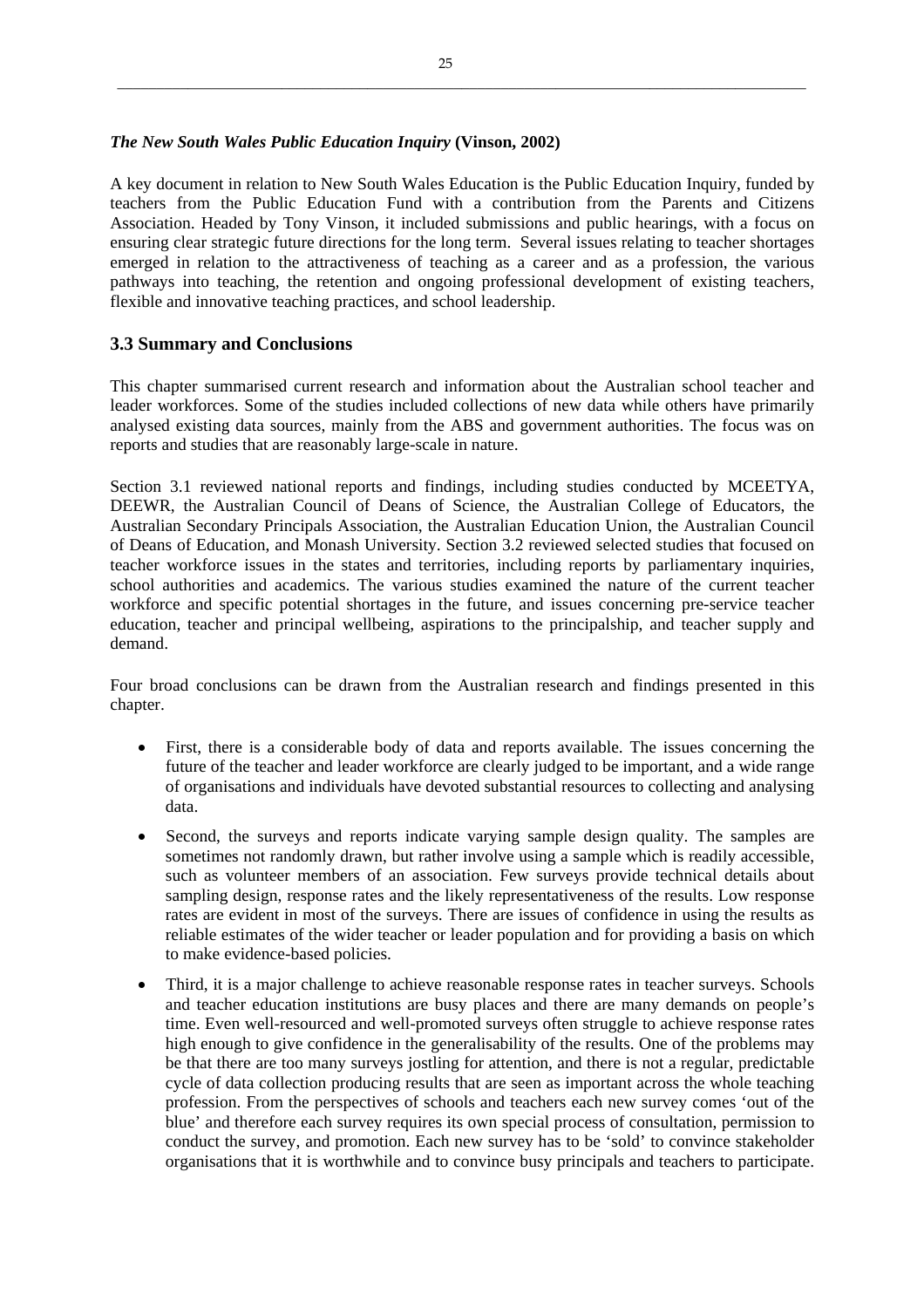This process is not only time consuming and costly, but it generally does not result in reasonable response rates.

• Fourth, there seems to be little sharing of data across the various organisations involved, or use of the data among the wider policy and research communities. Not surprisingly, organisations seem to be focused on data or research to meet their own needs, and there appears to be little sense of wider applicability or collective endeavour in planning and using the data. One consequence is that, despite large overall costs being incurred (in terms of direct survey costs and teachers' time), there is not a strong sense of pay-off for the teaching profession or the various groups involved in teacher workforce planning issues.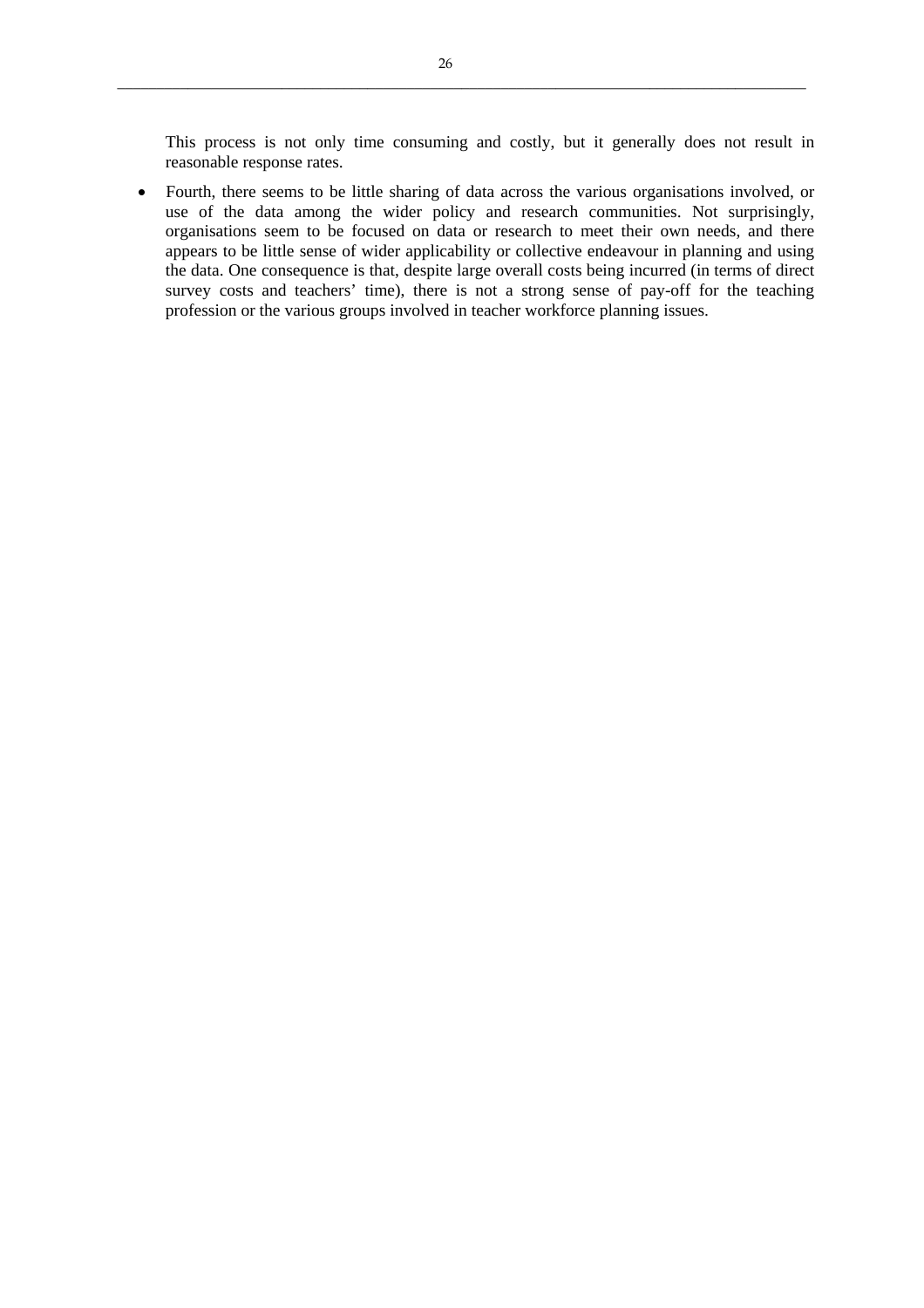# **4. RESPONSIBILITIES FOR TEACHER WORKFORCE PLANNING AND DATA**

This chapter describes the current responsibilities for workforce planning and various key sources of data which are available regarding the teacher and school leader workforce in Australia, together with an assessment of the strengths and limitations of the data for workforce planning purposes.

#### **4.1 Planning Responsibilities at the National Level**

Australia has not had an organisation with responsibility for teacher workforce planning at the national level. As outlined in Chapter 1, Australia has a number of teacher workforces, and planning activities are focused in the states and territories but with some common national elements. However, a number of organisations are responsible for collecting and collating data at national level that are relevant to workforce planning (see section 4.3), and there have been collaborative efforts to pool state and territory data to provide a national picture of the teacher labour market.

In 1997 MCEETYA established arrangements for the regular monitoring of teacher supply and demand across Australia. From 2001 onwards MCEETYA allocated these responsibilities to the Teacher Quality and Educational Leadership Taskforce (TQELT), which was established by MCEETYA in July that year.

Four major reports on teacher supply and demand were published by MCEETYA in 1999, 2001, 2003 and 2005. (These documents are discussed in Chapter 3 of this report.) These biennial reports used increasingly detailed data and projection methodologies, and included: analysis of data provided by government and (latterly) non-government school authorities; reviews of the teacher labour market in Australia and overseas; data from national surveys of teachers and school leaders conducted in 2002; projections of teacher supply and demand over the next 10 years; initiatives undertaken by jurisdictions to promote teaching as a career and address supply issues; and the identification of priorities for improving data on teacher demand and supply.

In 2005 the TQELT was replaced by a MCEETYA Working Group on Improving Teacher and School Leadership Capacity. The Working Group's terms of reference did not include responsibility for providing advice on issues around the supply and demand for teachers (ABS, 2006a).

It is significant that the April 2007 MCEETYA meeting agreed to the development of a strategic framework for a national approach to workforce planning in education, and referred this task to the Improving Teacher and School Leader Capacity (ITSLC) Working Group of MCEETYA. This is expected to include national teacher and school leader workforce planning, including the need to develop a process to achieve common core data sets and definitions.<sup>2</sup>

In 2006 the Council of Australian Governments (COAG) put in place a Memorandum of Understanding (MOU) which links the Australian Government, the State and Territory governments and the universities on workforce planning matters. This MOU is concerned with skills shortages across the whole of the Australian workforce, not just in the teacher workforce. The recent House of Representatives report on teacher education, *Top of the Class,* concluded that:

*[T]he MOU process for identifying workforce priorities is not specific enough to address shortages in teaching. The process should be tightened in order to align the allocation of* 

 $\overline{a}$ 

<sup>2</sup> Chapter 8 of the present report recommends a number of issues for the Australian Government to bring before the ITSLC Working Group.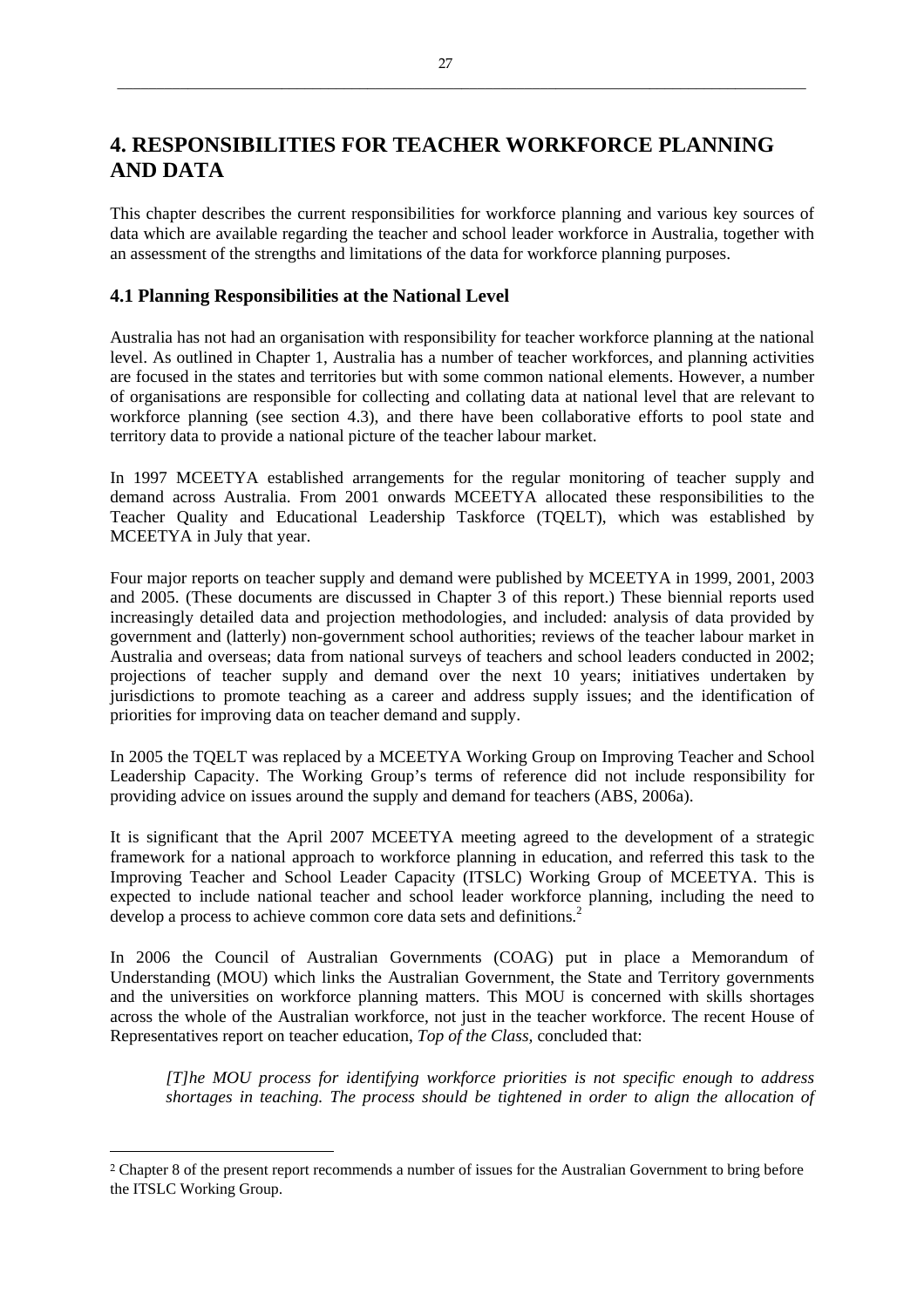*teacher education places with workforce requirements and, in particular, specific teacher shortages.* (Australia, House of Representatives, 2007, p.64)

It suggested that this could be achieved as follows:

- *when MCEETYA agrees on its workforce priorities and provides advice on education and training that addresses skills shortages under the MOU process, it should use its teacher supply and demand data to provide advice on areas of shortage in the teaching workforce including specific subject areas;*
- *when the Australian Government advises State and Territory Ministers of the number of new higher education places and seeks their advice on priorities for allocation, it should provide information in respect of the total number of teacher education places in areas of identified teacher shortage;*
- *when the Australian Government receives advice from State and Territory Ministers, it should inform the universities of the priorities in areas of identified teacher shortage and invite them to apply for places to specifically address teacher shortages; and*
- *in making its final decision on the allocation of teacher education places, the Australian Government should align the allocation of places across the teacher education system to meet the teacher shortages identified during the consultations"* (Australia, House of Representatives, 2007, p.64).

"The committee recommended (Recommendation 5) that the Australian Government, in making its final decision on the allocation of teacher education places, should align the allocation of places across the teacher education system to meet the teacher shortages identified during the consultations on workforce priorities*".*(Australia, House of Representatives, 2007, p.65)

The Committee's recommendation, if it was to be implemented, would require comparable teacher workforce data of sufficient quality to be available at the national level. The Productivity Commission (2007) indicates that providing information on areas of shortage and over-supply can also significantly improving the efficiency and effectiveness of teacher labour markets.

#### **4.2 Planning Responsibilities at State and Territory Level**

In their capacity as the major employers of teachers, all state and territory governments have processes for monitoring teacher demand and supply in their jurisdictions and identifying workforce priorities.

For example, in 2005-06 in Queensland, the Department of Education, Training and the Arts together with the Department of Premier and Cabinet, Queensland Treasury and the Office of Economic and Statistical Research undertook an investigation of teacher supply and demand issues up until 2015 (Queensland, Department of Education, Training and the Arts, 2006). Arising from this work the Department is implementing a comprehensive Teacher Demand and Supply Annual Situation Report detailing status and forecasting demand in specialist areas, developing a risk management plan to map and respond to the key factors influencing teacher supply and demand, and enhancing the type of information collected from universities regarding pre-service teachers.<sup>3</sup>

As another illustration of state approaches to workforce planning, Victoria established the Teacher Supply and Demand Reference Group in 2000. The rationale for the group was to improve communication and collaboration on teacher supply and demand among major stakeholder organisations and to ensure a common understanding for their respective decision-making

 $\ddot{\phantom{a}}$ 

<sup>3</sup> The Queensland initiatives are discussed in more detail in Chapter 5, section 5.6.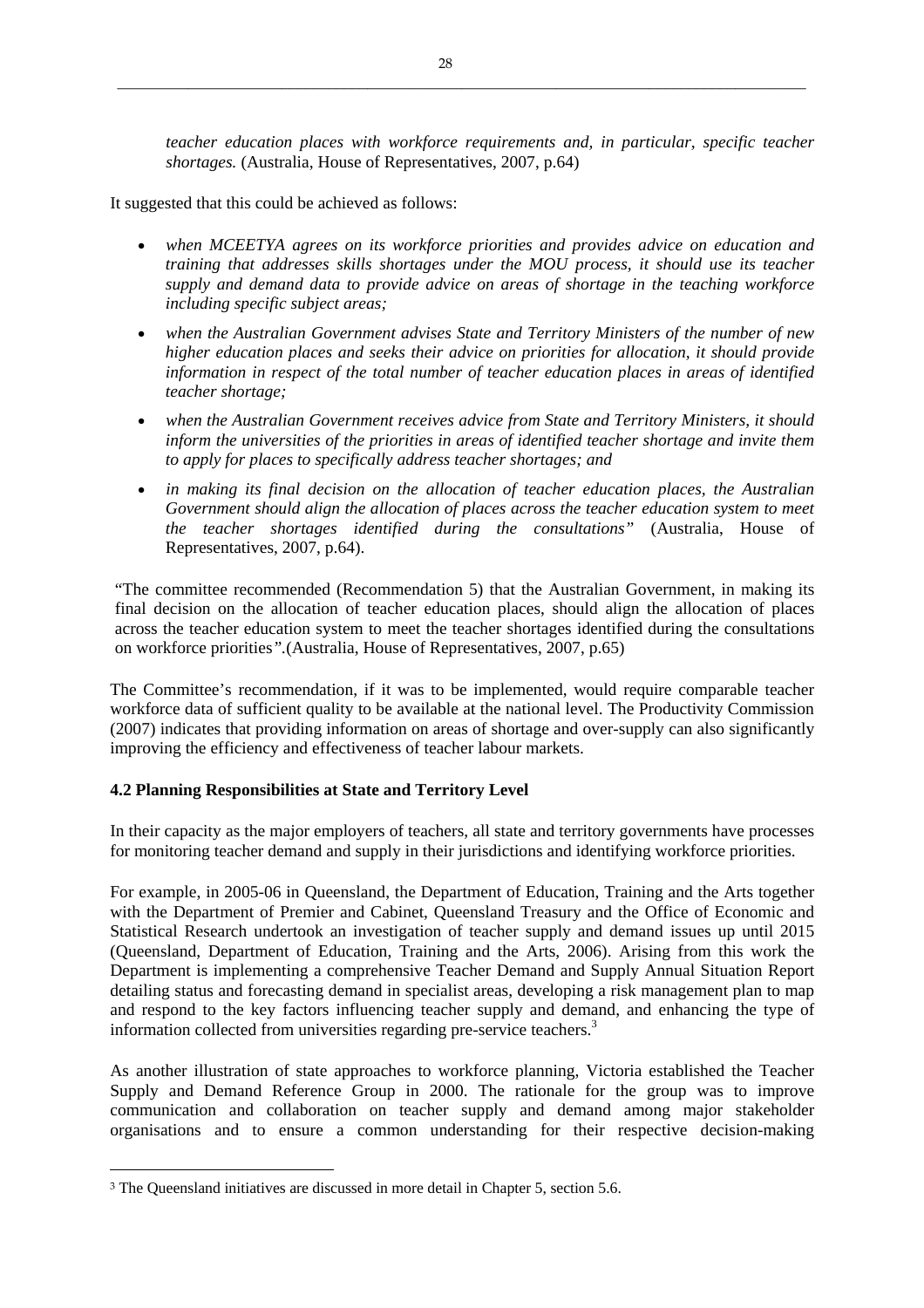responsibilities. The group is chaired by the Department of Education, which provides the secretariat services. It includes the Deans of Education in Victorian universities, and representatives of the Catholic Education Office, primary and secondary principals associations, and government and independent teacher unions. The group has produced five annual reports that include projections of teacher demand and supply (most recently to 2010). The most recent report drew on data from the ABS, the Department of Education, the Victorian Institute of Teaching and the Victorian Tertiary Admissions Centre (Victoria, Department of Education, 2006).<sup>4</sup>

#### **4.3 Responsibilities for Teacher Workforce Data at the National Level**

There are two different forms of teacher workforce data at a national level. The first presents information for Australia as a whole, and does not include disaggregation by state and territory or school sector. Such information typically comes from sample surveys, and the surveys generally do not have large enough samples to generate reliable estimates at state or sector level. On the other hand, sample surveys are often able to tap important workforce issues – such as attitudes to teaching or career intentions – that are not available from other sources.

The second form of national data is based on assembling information from data already maintained by state and sector school authorities. Provided these data use common definitions and collection methodologies, such information enables states and territories and sectors to compare themselves with each other and the country as a whole, as well as for a national picture to be developed. Both forms of data are important for providing a national perspective on workforce issues.

Current data collections on the teacher and school leader workforce involve a range of organisations from jurisdictions and sectors. There are various national and state and territory data agencies, committees and processes involved with different aspects. These groups include the ABS, DEEWR, state and territory education employers, and non-government organisations.

Figure 4.1 depicts the various existing responsibilities for national data collection of relevance to the school teacher and leader workforce. It includes data responsibilities for higher education, schools and early childhood and the various data management committees/taskforces and specific data collections concerned. The links to Ministerial Councils (MCEETYA), Chief Executive Officers (AESOC) and national data agencies (the ABS, Graduate Careers Australia and Productivity Commission) are also shown.

In Chapter 2 of this report, a six-part workforce planning model was outlined as a way of structuring the analyses throughout the report. Table 4.1 focuses on the responsibilities of the various groups indicated in Figure 4.1 for the particular types of data that are needed for this model. The 'Data Areas' column indicates key information of relevance for teacher and school leader workforce planning. This includes current workforce profile descriptions: numbers of teachers/leaders by subject/level of schooling/specialisation, age and sex, location, whether full-time or part-time, and qualifications. Workforce flows into and out of the profession, including profiles of graduates from teacher education programs and data regarding vacancies for assessing the adequacy of the supply and distribution of teachers and school leaders to meet demand, are also important components. Based on such data, analyses of supply and demand trends can be conducted and projections of future workforce needs developed.

The scope and terminology of all currently available data sources warrant consideration regarding their usefulness for large-scale and comprehensive workforce planning processes. For example, data from individual institutions such as occurs in Independent schools and for individual universities and

 $\overline{a}$ 

<sup>4</sup> The Victorian approach is discussed in more detail in Chapter 5, section 5.6.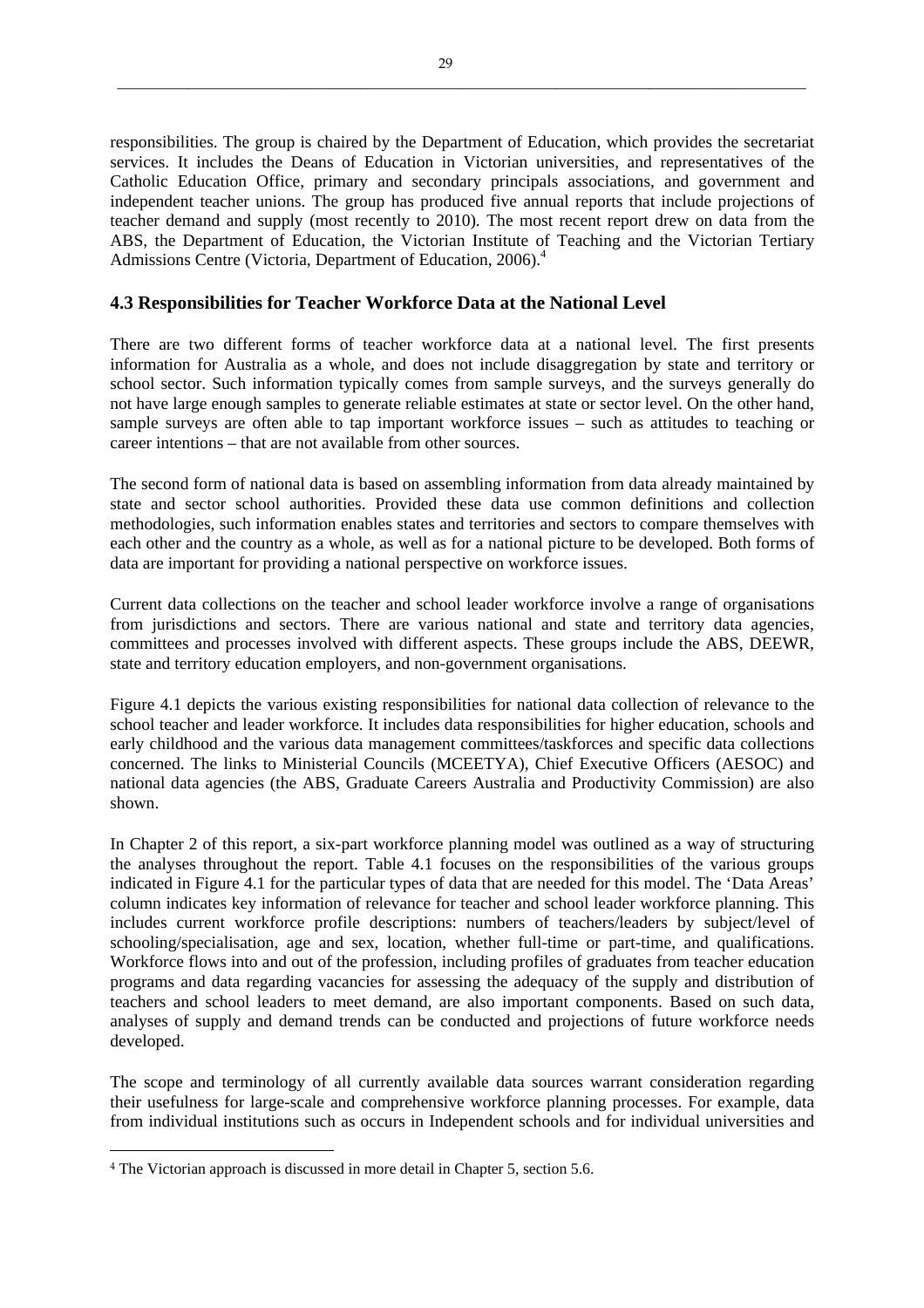schools of education can be problematic in comprehensive workforce planning exercises. In such situations there is generally a lack of consistency of terminology, and different types of databases are sometimes used. In addition, State/Territory centralised employer data for government schools and registration board databases have been developed to meet specific payroll/personnel or membership purposes. Various formats and terminologies are used, with only restricted access generally being available.

While national agencies such as ABS, DEEWR, GCA and the Department of Immigration and Citizenship (formerly the Department of Immigration and Multicultural Affairs) publish data for wider access, the level of detail is sometimes too aggregated for workforce planning purposes.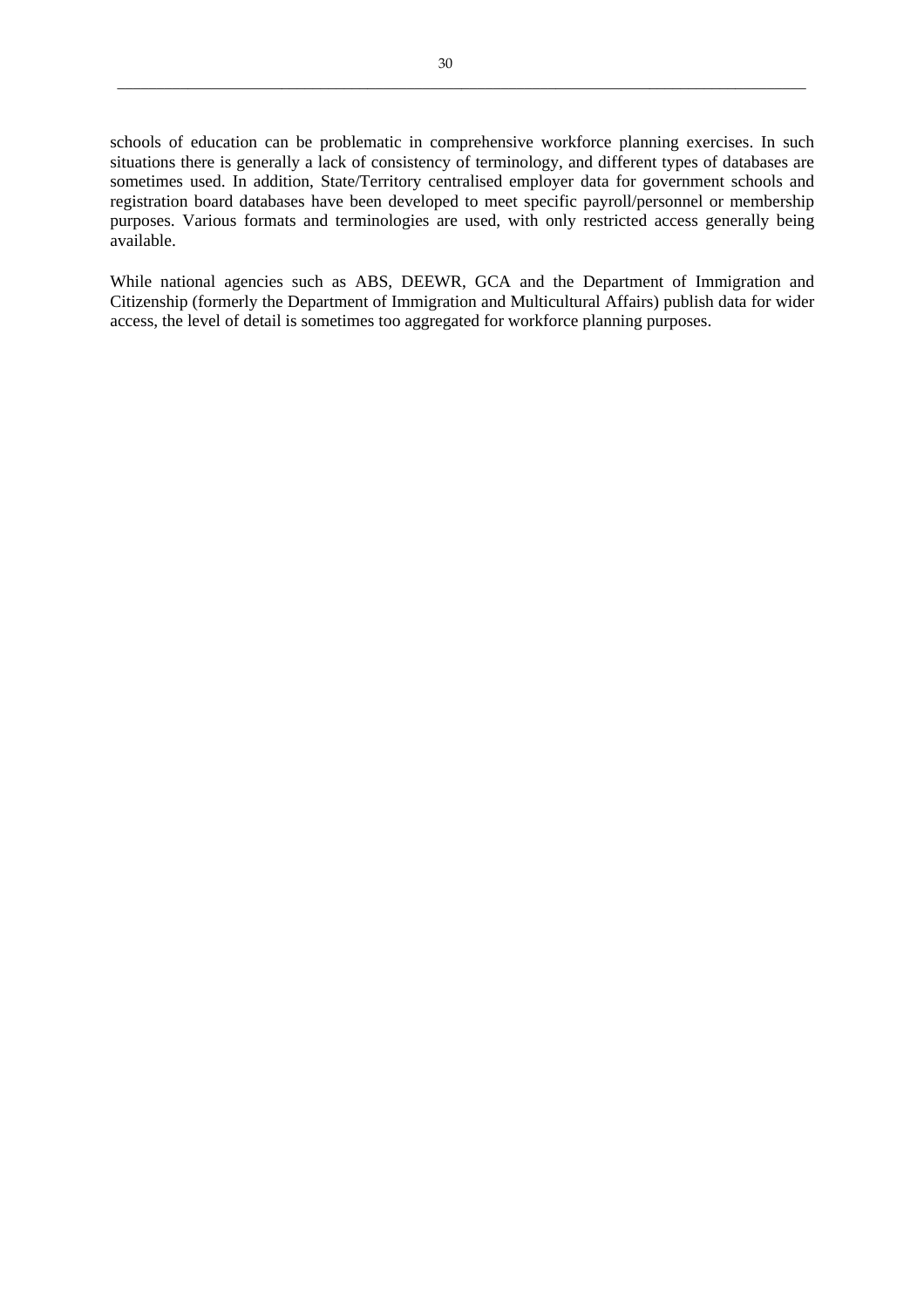

#Community Services departments in WA, QLD & VIC, administer preschools

\*Australian Education Systems Officials Committee (AESOC)

+ National Education Training Statistics Unit; National Centre for Education and Training; Education and Training Statistics and Advisory Group

Adapted from ABS, 2004: Measuring Learning in Australia)

**Figure 4.1: Responsibilities for National Data Collection and Collation on the Teacher and Leader Workforce**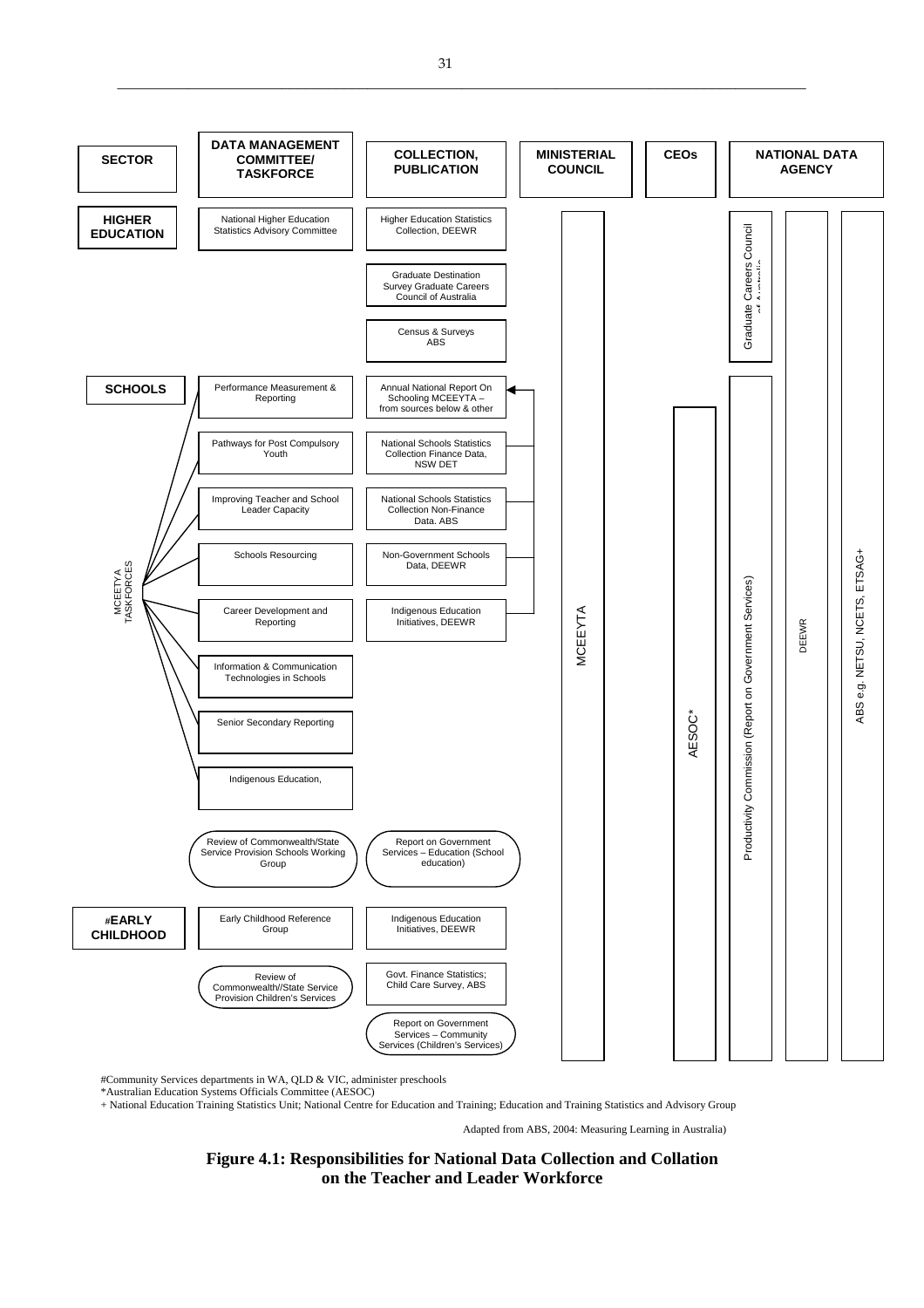| Table 4.1: Current Workforce Planning Data Roles |  |  |  |  |
|--------------------------------------------------|--|--|--|--|
|--------------------------------------------------|--|--|--|--|

| <b>DATA AREAS</b>                                                                                                                                        | <b>INSTITUTIONS</b>                                                                                                              | <b>STATE/TERRITORY</b>                                                                                                                             | <b>NATIONAL</b>                                                  | <b>COMMENT</b>                                                                                                                                                                         |
|----------------------------------------------------------------------------------------------------------------------------------------------------------|----------------------------------------------------------------------------------------------------------------------------------|----------------------------------------------------------------------------------------------------------------------------------------------------|------------------------------------------------------------------|----------------------------------------------------------------------------------------------------------------------------------------------------------------------------------------|
| <b>Current workforce profile description</b>                                                                                                             |                                                                                                                                  |                                                                                                                                                    |                                                                  |                                                                                                                                                                                        |
| Demographic profile,<br>subjects/specialisations,<br>employment s0.<br>tatus, qualifications,<br>Professional Learning data<br>collection and monitoring | Government, Catholic and<br>Independent schools<br>(various data sets,<br>sometimes on limited<br>database or manual<br>records) | State/territory education departments<br>Registration boards<br>Catholic Education system<br>Some denominational/specialist<br>Independent schools | <b>ABS</b><br>Census/Other<br>surveys<br><b>DEEWR</b>            | Electronic data generally<br>available on personnel &<br>payroll systems in<br>State/Territory systems<br>Registration boards hold data<br>on initial and additional<br>qualifications |
| <b>Workforce flows</b>                                                                                                                                   |                                                                                                                                  |                                                                                                                                                    |                                                                  |                                                                                                                                                                                        |
| Re-entry, resignations,<br>retirement, potential pool,<br>underemployed teacher data                                                                     | Government, Catholic and<br><b>Independent Schools</b><br>(minimal data on limited<br>database or manual<br>records)             | State/territory education departments<br><b>Registration boards</b>                                                                                | <b>ABS</b><br>Census/Other<br>surveys                            | Minimal data on personnel<br>& payroll systems in<br>State/Territory systems                                                                                                           |
| Migrant availability,<br>qualifications assessment                                                                                                       |                                                                                                                                  | <b>Registration boards</b>                                                                                                                         | Dept of<br>Immigration &<br>Citizenship<br>Teaching<br>Australia | Overseas qualifications<br>assessment undertaken by<br>NOOSR until recently                                                                                                            |
| <b>Teacher education profile</b>                                                                                                                         |                                                                                                                                  |                                                                                                                                                    |                                                                  |                                                                                                                                                                                        |
| Setting number of                                                                                                                                        | Universities                                                                                                                     |                                                                                                                                                    | <b>DEEWR</b>                                                     |                                                                                                                                                                                        |
| undergraduate positions<br>Setting number and mix of<br>postgraduate positions                                                                           | Universities                                                                                                                     |                                                                                                                                                    | <b>DEEWR</b>                                                     |                                                                                                                                                                                        |
| <b>Teacher Education courses</b>                                                                                                                         | Universities                                                                                                                     | <b>Registration boards</b>                                                                                                                         |                                                                  |                                                                                                                                                                                        |
| Student destinations                                                                                                                                     | Universities                                                                                                                     |                                                                                                                                                    | <b>GCA</b><br><b>DEEWR</b>                                       |                                                                                                                                                                                        |
|                                                                                                                                                          |                                                                                                                                  | Assessing adequacy of supply and distribution of teachers and leaders                                                                              |                                                                  |                                                                                                                                                                                        |
| Vacancy positions                                                                                                                                        | Individual schools                                                                                                               | State and territory government authorities                                                                                                         |                                                                  |                                                                                                                                                                                        |
| Vacancy match                                                                                                                                            | Individual schools                                                                                                               |                                                                                                                                                    |                                                                  |                                                                                                                                                                                        |
| Shortage coping techniques                                                                                                                               | Individual schools                                                                                                               |                                                                                                                                                    |                                                                  | Union surveys<br>Professional Association<br>surveys                                                                                                                                   |
| Origins of Recruitment                                                                                                                                   | Catholic/Independent<br>schools                                                                                                  | State and territory government authorities<br>Catholic/some denominational/specialist<br>systems for Independent schools                           |                                                                  | Limited data                                                                                                                                                                           |
| <b>Supply and demand trends</b>                                                                                                                          |                                                                                                                                  |                                                                                                                                                    |                                                                  |                                                                                                                                                                                        |
|                                                                                                                                                          | Individual Catholic and<br>Independent schools                                                                                   | State/Territory government systems<br>Some Catholic and<br>denominational/specialist Independent<br>school systems                                 |                                                                  | Based on supply and demand<br>data factors                                                                                                                                             |
| Projections and impact of future developments                                                                                                            |                                                                                                                                  |                                                                                                                                                    |                                                                  |                                                                                                                                                                                        |
|                                                                                                                                                          | Individual Catholic and<br><b>Independent Schools</b>                                                                            | State/Territory government systems<br>Some Catholic and denominational/<br>specialist Independent school systems                                   | ABS projections                                                  | Based on education models<br>for the future                                                                                                                                            |

### **4.4 National Data on Teachers and School Leaders**

To provide further information about current workforce planning responsibilities and data roles, a range of national data sets is outlined in this section, including an assessment of their usefulness in supporting teacher and school leader workforce planning. These national data sets are as follows:

- National Schools Statistics Collection and related data reports
- ABS Census and Labour Force Surveys
- Department of Immigration and Citizenship overseas movements data
- Teaching Australia/AEI-NOOSR assessing authority for teacher skilled migration
- DEEWR employment prospects data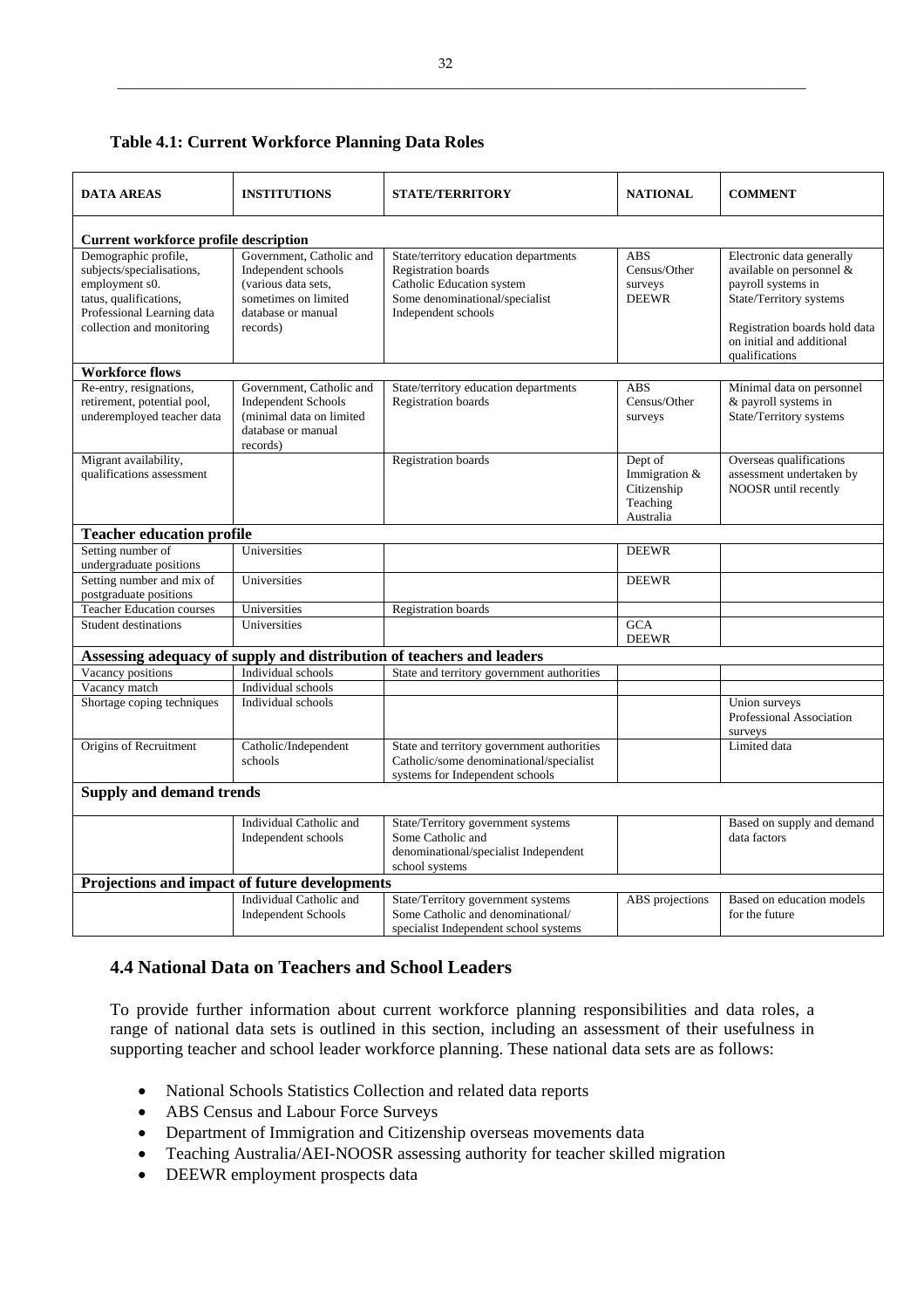- DEEWR Higher Education Statistics Collection
- Australian Vice-Chancellors Committee application/enrolments data
- Graduate Careers Australia student destination and course satisfaction data
- Australian Council of Deans of Education (ACDE)

#### *National Schools Statistics Collection*

The NSSC is a collaborative arrangement between state, territory and Australian Government education authorities and the ABS. It has been conducted annually since 1981 (1984 for nongovernment schools), and provides nationally comparable data for government and non-government schools in all states and territories. Information is collected on the number and characteristics of schools, students and staff for all establishments providing full-time primary, secondary, or special education including distance education. Data collection in relation to staff includes number, sex, teaching/non-teaching roles, sector of school (government/non-government), non-government affiliation (Catholic, Independent), major function (school/ non-school) and state/territory.

The NSSC data are compiled in cooperation with MCEETYA, from collections conducted by the State and Territory Departments of Education (government series) and DEEWR (non-government series). Various methodologies are used for different data domains ranging from accessing central administration records to direct collection of data from schools.

There are several other related sources of data that provide information on the teacher workforce and school staffing. The ABS series *Schools Australia* (Cat. No. 4221.0) and the Productivity Commission's annual *Report on Government Services* (ROGS) draw on the NSSC to provide information on student-teacher ratios, the number of full-time equivalent teaching and non-teaching staff by State/Territory and school sector and, in the ROGS, classification of staff numbers and expenditure by in-school and out-of-school location for primary and secondary schooling.

The NSSC data collections are very important for providing broadly-based numerical information about school staffing and other aspects of schools, by state/territory and school sector on a census basis. However, they do cover other key aspects of the teacher workforce such as qualifications and specialisation by subject area or role.

#### *ABS Census and Labour Force Surveys*

The ABS Census of Population and Housing also provides information on the teacher and school leader workforce. The Census gathers comprehensive information every five years from every Australian household by person. In terms of the teacher workforce, this includes profile characteristics regarding age and sex, work status, income, qualifications and geographic location.

For ABS purposes, teachers are generally classified at 4-digit level in the Australian and New Zealand Standard Classification of Occupations (ANZSCO) which in 2006 replaced the previous Australian Standard Classification of Occupations (ASCO). The new classification provides an updated and slightly more detailed classification of different types of teachers (e.g., by including the classification 'Middle School Teachers'). 'Education Professionals', including school teachers, are classified as a sub-major of major group 2 'Professionals'. School principals are classified under major group 1 'Managers'. The ANZSCO classifications for teachers and school leaders are shown in Table 4.2.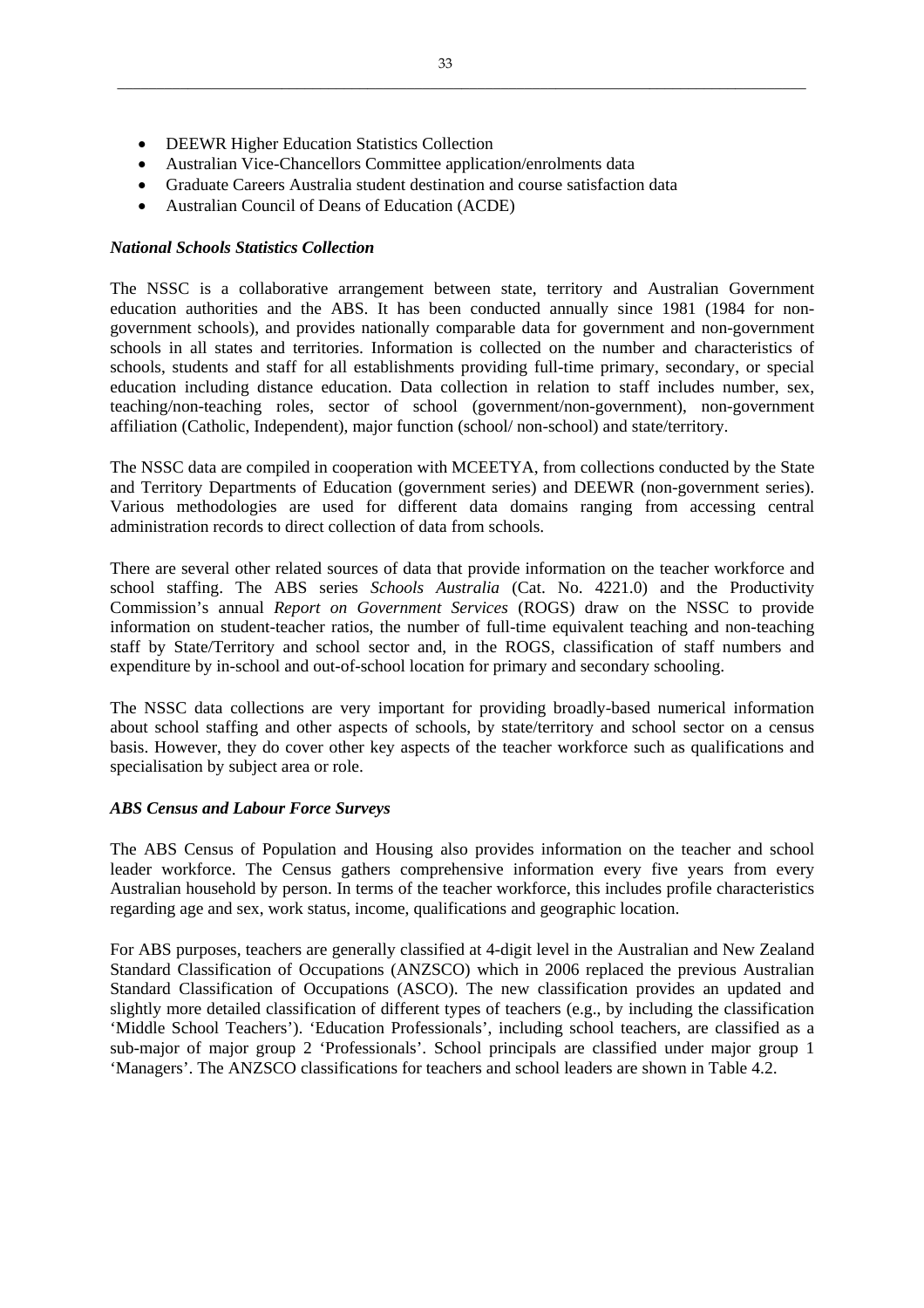| <b>ANZSCO</b> code                       | <b>Teacher and school leader classifications</b>          |  |  |
|------------------------------------------|-----------------------------------------------------------|--|--|
| 24                                       | <b>Education Professionals</b>                            |  |  |
| 241                                      | <b>School Teachers</b>                                    |  |  |
| 2411                                     | <b>Early Childhood (Pre-Primary) School Teachers</b>      |  |  |
|                                          | 241111 Early Childhood (Pre-Primary) School Teacher       |  |  |
| 2412                                     | <b>Primary School Teachers</b>                            |  |  |
|                                          | 241213 Primary School Teacher                             |  |  |
| 2413                                     | <b>Middle School Teachers</b>                             |  |  |
|                                          | 241311 Middle School Teacher                              |  |  |
| 2414<br><b>Secondary School Teachers</b> |                                                           |  |  |
|                                          | 241411 Secondary School Teacher                           |  |  |
| 2415                                     | <b>Special Education Teachers</b>                         |  |  |
|                                          | 241511 Special Needs Teacher                              |  |  |
|                                          | 241512 Teacher of the Hearing Impaired                    |  |  |
|                                          | 241513 Teacher of the Sight Impaired                      |  |  |
|                                          | 241599 Special Education Teachers nec                     |  |  |
| 242                                      | <b>Tertiary Education Teachers</b>                        |  |  |
| 2422                                     | <b>Vocational Education Teachers</b>                      |  |  |
|                                          | .242211 Vocational Education Teacher                      |  |  |
| 249                                      | <b>Miscellaneous Education Professionals</b>              |  |  |
| 2491                                     | <b>Education Advisers and Reviewers</b>                   |  |  |
| 2392                                     | <b>Private Teachers and Tutors</b>                        |  |  |
| 2493                                     | <b>Teachers of English to Speakers of Other Languages</b> |  |  |
|                                          | 249311 Teachers of English to Speakers of Other Languages |  |  |
| 134                                      | <b>Education, Health and Welfare Services Managers</b>    |  |  |
| 1343                                     | <b>School Principals</b>                                  |  |  |
|                                          | 134311 School Principal                                   |  |  |
| 1344                                     | <b>Other Education Managers</b>                           |  |  |
|                                          | 134411 Faculty Head                                       |  |  |
|                                          | 134412 Regional Education Manager                         |  |  |
|                                          | 134499 Education Managers                                 |  |  |

#### **Table 4.2: ABS Occupational Classification of Teachers and School Leaders**

*Note:* Only the education classifications relating to schools are shown. *Source:* ABS (2006b).

For workforce planning purposes the strengths of the Census data are the fact that it covers all teachers, thereby permitting detailed regional analysis and it collects extensive data on demographic variables, qualifications, working hours, and earnings. Preliminary data from the 2006 Census will be available in mid-2007.

Limitations of the Census data for workforce planning are that occupational classifications are fairly broad (see Table 4.2) and do not describe specific areas of teacher specialisation. Also, only the highest level of qualification is recorded, and initial qualification, university, year of registration and information regarding any additional teaching courses are not collected. The scale and five-yearly nature of Census data also means that it can take some time for all the data to be released, and that available data are not necessarily current.

The ABS monthly *Labour Force* surveys provide labour force estimates for people aged 15 years and over. Supplementary questions on special topics are included regularly. Data on occupation and industry is collected quarterly, and cross-tabulated by gender and employment status, together with average working hours for those employed. The *Labour Force* survey provides the benefits of frequency of data collection and the possibilities for comparative analysis of teachers and other occupations. However, even though the sample size is substantial (around 30 000 dwellings, which covers about 0.45 per cent of the Australian population) the fact that it covers all those aged 15 years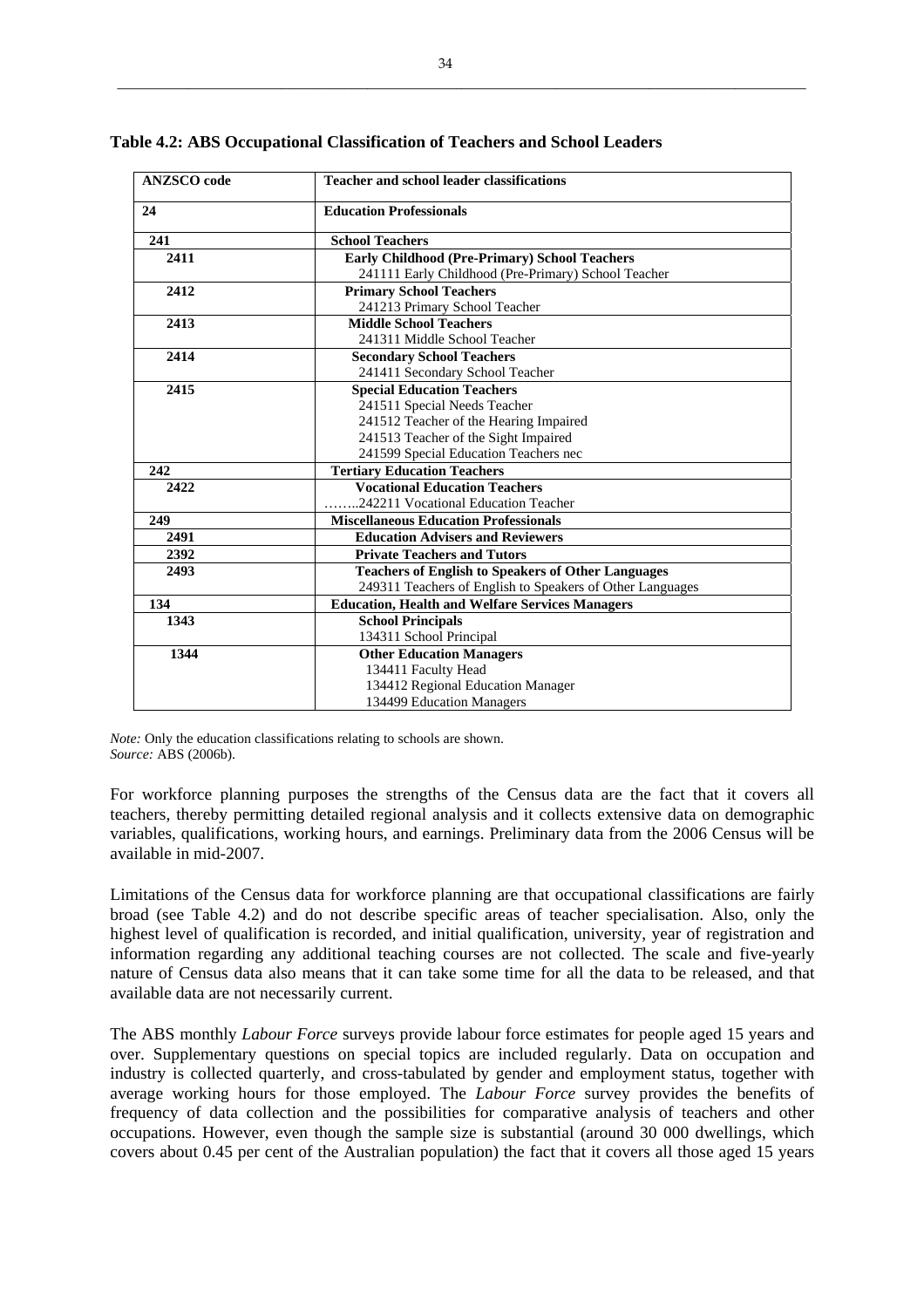or older means that mean even for a relatively large occupation like teaching it is difficult to use these data for detailed workforce planning purposes.

\_\_\_\_\_\_\_\_\_\_\_\_\_\_\_\_\_\_\_\_\_\_\_\_\_\_\_\_\_\_\_\_\_\_\_\_\_\_\_\_\_\_\_\_\_\_\_\_\_\_\_\_\_\_\_\_\_\_\_\_\_\_\_\_\_\_\_\_\_\_\_\_\_\_\_\_\_\_\_\_\_\_\_\_\_\_\_\_

Other ABS surveys on the labour force and from which some data on teachers can be obtained include:

- *Survey of Education and Work* conducted annually regarding qualifications and training experience;
- *Survey of Education and Training* regarding educational attainment and participation in education and training over the previous twelve months;
- *Survey of Employment and Earnings* for industry and sector estimates of employee numbers;
- *Survey of Employee Earnings and Hours* to determine estimates of salary based income;
- *Survey of Employer Arrangements and Superannuation* examining working hours, working arrangements and actual and expected job duration;
- *Employee Earnings, Benefits and Trade Union Membership* survey conducted annually;
- *Career Experiences* survey (discontinued since 2002);
- *Retirement and Retirement Intentions* (2005) survey conducted in Monthly Population Survey on a biannual basis, examining retirement trends, factors influencing retirement decision, income arrangements;
- *Job Vacancy by Industry*;
- *Transition from Education to Work* survey conducted annually regarding workers' job changing behaviours and tenure;
- *Persons not in Labour Force* (conducted annually); and
- *Labour Force Status and Other Characteristics of Migrants*, conducted irregularly.

### *Migration and overseas data sources*

The regular Department of Immigration and Citizenship data collections include information from teaching professionals who are migrating permanently or travelling temporarily into and out of Australia. Self-report data is collected on passenger cards and includes age, sex, country of previous or intended residence, occupation, purpose of migration (permanent migration, employment, education), and duration of stay.

Limiting factors in using this data for workforce planning purposes are the lack of information regarding teaching specialisations and lack of knowledge about whether those entering or permanently leaving Australia have actually worked in the listed profession.

Data about overseas teachers is now collected by Teaching Australia (formerly the National Institute for Quality Teaching and School Leadership, NIQTSL) which has become the assessing authority for teacher skilled migration. Until November 2006 this role was undertaken by the National Office of Overseas Skills Recognition (NOOSR). Data regarding the percentage of applicants from various countries deemed to have minimum level entry qualifications and who meet language and registration requirements is published. Limitations on this data for workforce planning purposes are that there is no follow-up data about the numbers of applicants who succeed in securing employment as teachers in Australia and there is no breakdown for the subject specialisations of teacher applicants.

# *Department of Education, Employment and Workforce Relations*

DEEWR (formerly the Department of Employment and Workplace Relations) publishes data about employment prospects for various industries and occupations, including skills shortages, vacancy trends and qualifications requirements, which can be used to inform the workforce planning process. In regard to the teacher workforce, the ANZSCO codes related to early childhood (pre-primary),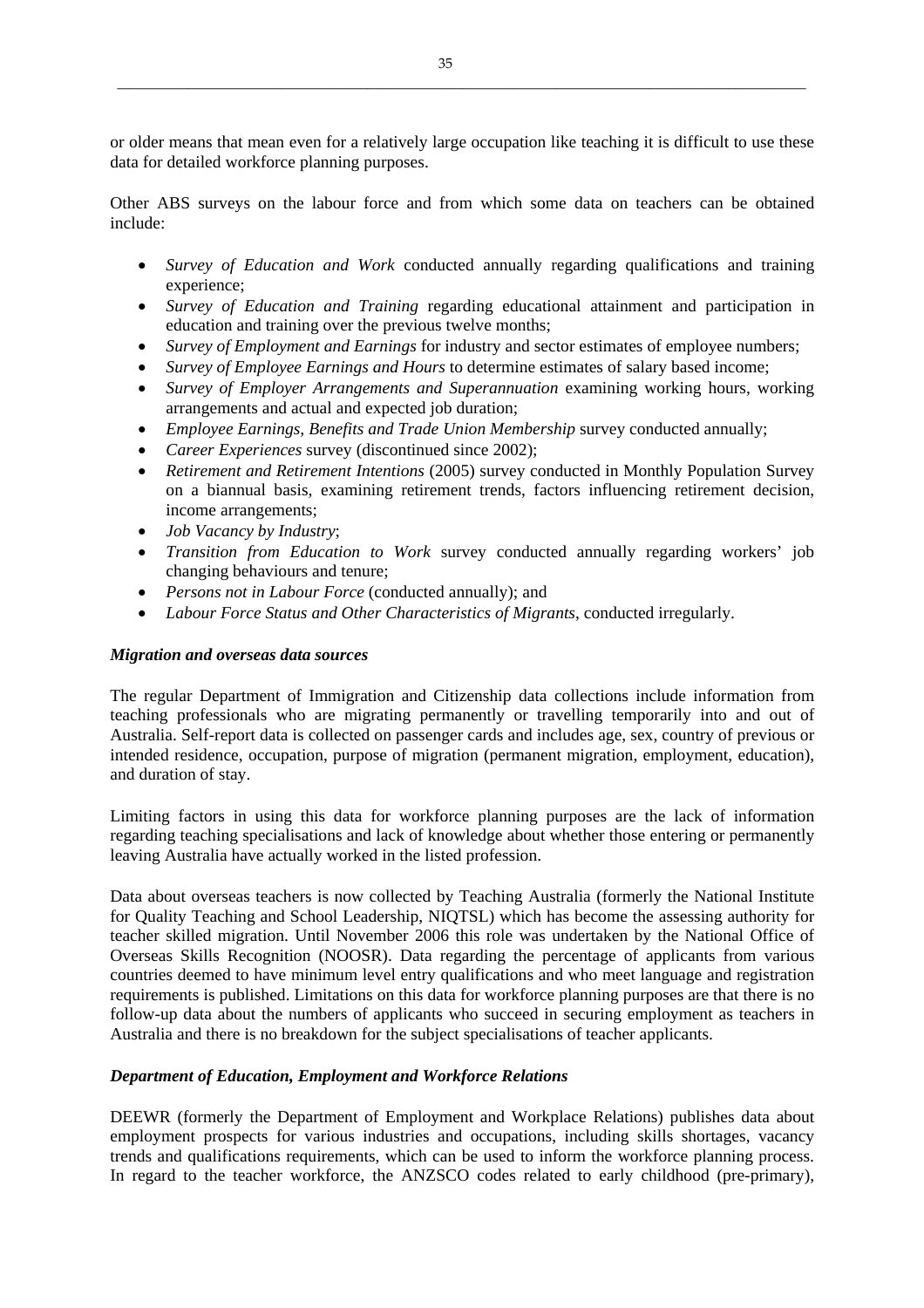primary, secondary and special education teachers are currently used (see Table 4.2). DEEWR uses information from employers, industry groups, education and training providers, and union organisations to assess skills shortages, as well as econometric studies of industry and occupation trends. A Jobs Prospects Matrix is also published, providing an overall job prospect rating for each occupation. The work by Shah (1999) on the teacher workforce cited in Chapter 3 was based on data prepared for DEEWR.

# **4.5 National Data on Higher Education**

 $\ddot{\phantom{a}}$ 

DEEWR maintains undergraduate and postgraduate teacher education data. The *Higher Education*  **Statistics Collection** includes data related to higher education courses at undergraduate and postgraduate levels. DEEWR data provides information about new entrants to teaching courses, course completions and total enrolment numbers. The limitations of the data on pre-service teacher education students for workforce planning purposes relate to the fact that it is not possible to identify those doing non-education courses such as an Arts or Science degree who may intend to enrol in a graduate diploma of education, the lack of specific information about areas of subject specialisation<sup>5</sup>, and anticipated course completion dates.

The *Australian Vice-Chancellors Committee* (AVCC) provides relevant workforce planning data regarding application numbers for teacher education courses at universities, number of places offered, enrolment numbers, and eligible applications not offered places. These data provide an indication of the demand for teacher education courses.

*Graduate Careers Australia* (formerly Graduate Careers Council of Australia) conducts annual surveys of graduates from all university courses. The newly-named Australian Graduate Survey (AGS) incorporates the Graduate Destination survey, Course Experience Questionnaire (CEQ) and Postgraduate Research Experience Questionnaire (PREQ). The Graduate Destination survey includes information about basic demographics, courses studied, major fields of study, commencement and graduation date, employment status, earnings, job search strategies and further study intentions. The surveys are conducted about six months after completing the requirements for an award, with a response rate of about 50 per cent.

The *Australian Council of Deans of Education* (ACDE) provides some information on numbers of teacher education students, entrants and completions on its website. As noted in Chapter 3, the ACDE has commissioned research about teacher workforce projections, including information in relation to States/Territory supply and demand aspects.

In addition, in June 2007 the Australian Council of Deans of Education was awarded Carrick Institute funding for a scoping study for a national data repository directed at quality improvement and efficiency in the initial and continuing education of teachers. The scoping study, which is to be completed by June 2008, is investigating the role, nature, management and location of such a repository, its establishment and funding, and further developmental work and transitional arrangements.

<sup>&</sup>lt;sup>5</sup> As was noted in section 4.2, the Queensland Department of Education, Training and the Arts is enhancing the type of information collected from Queensland universities regarding pre-service teachers to include data on subject specialisations.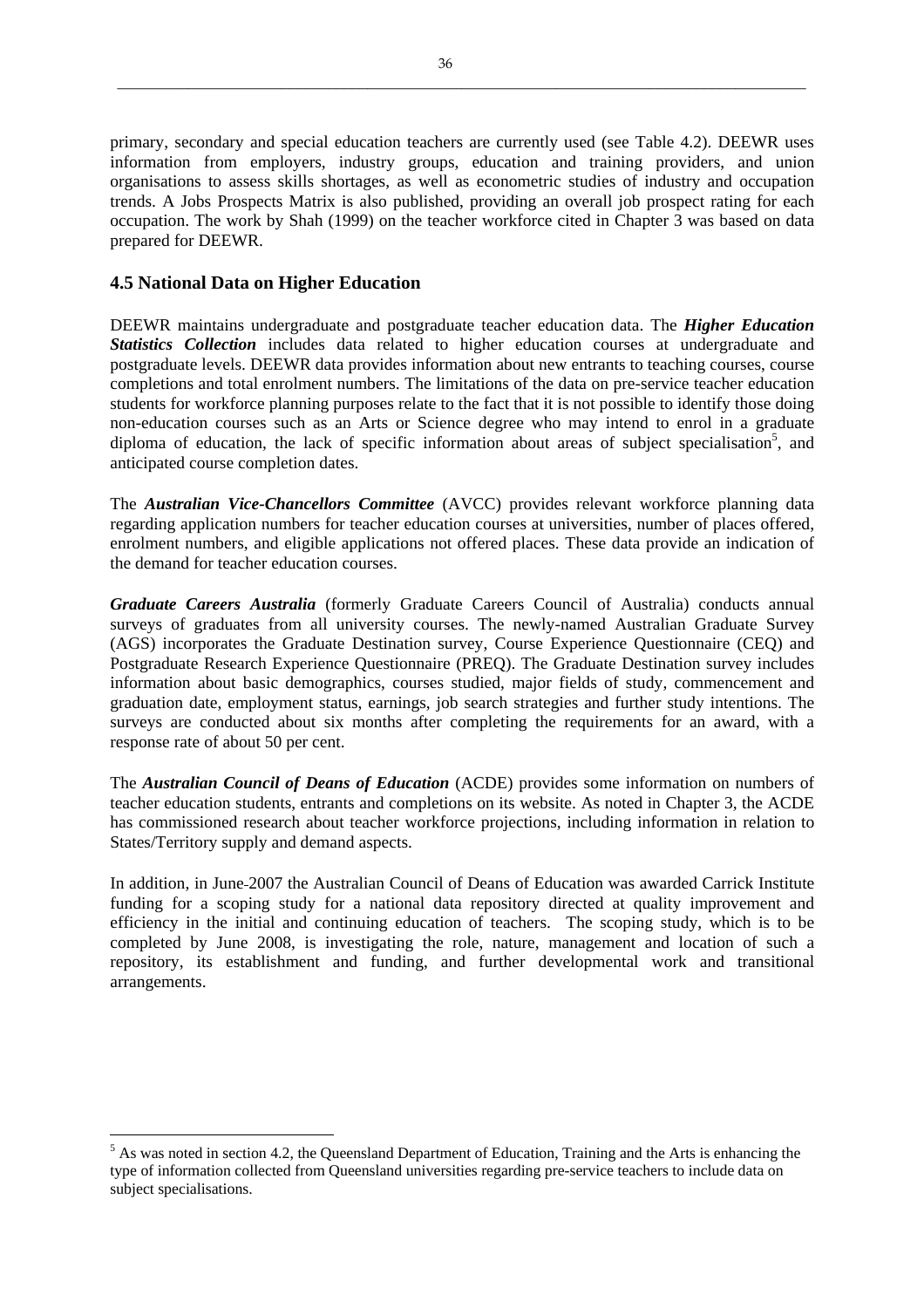\_\_\_\_\_\_\_\_\_\_\_\_\_\_\_\_\_\_\_\_\_\_\_\_\_\_\_\_\_\_\_\_\_\_\_\_\_\_\_\_\_\_\_\_\_\_\_\_\_\_\_\_\_\_\_\_\_\_\_\_\_\_\_\_\_\_\_\_\_\_\_\_\_\_\_\_\_\_\_\_\_\_\_\_\_\_\_\_

# **4.6 State and Territory Data on Teachers and School Leaders**

The States and Territories have a range of relevant workforce data sources through government and non-government employers and the registration boards.

#### *Government school employers*

Government employers generally maintain centralised databases for payroll and personnel purposes and some jurisdictions conduct additional workforce surveys for specified purposes. However, the consultations indicated that the databases are highly system-specific, there is sometimes a lack of consistency between payroll and staffing systems within the same jurisdiction, and considerable variance in terminologies across States and Territories. This makes aggregation of these data for workforce planning purposes at the national level problematic.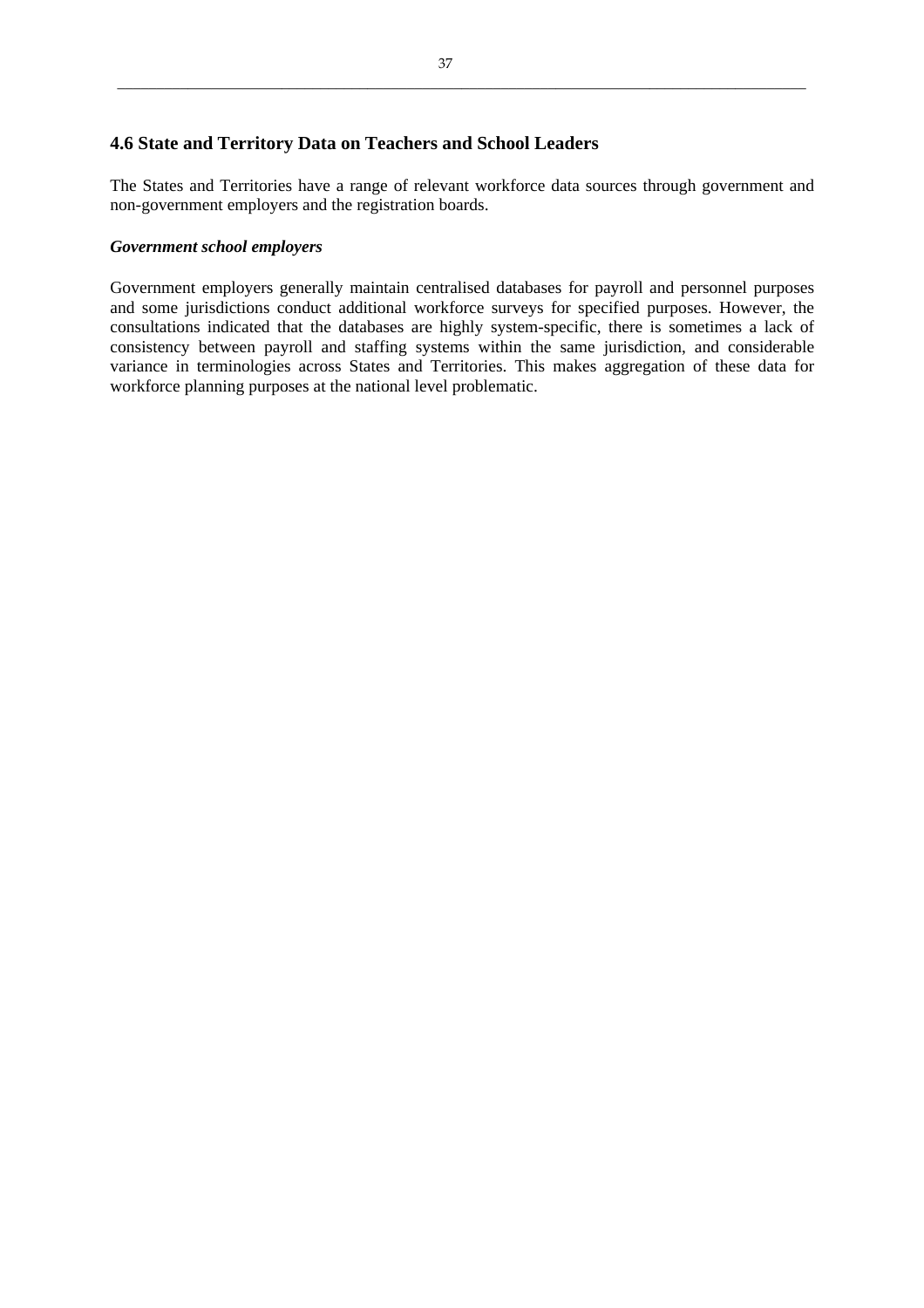#### *Non-government school employers*

Catholic school authorities have varying arrangements in regard to teacher and leader data. In some States and Territories they are quite centralised in regard to employee operations and records, while in others such functions are conducted at diocesan level. Given the individual nature of databases and terminology and limited centralised record keeping, aggregation of data for workforce planning purposes is problematic.

Independent schools maintain staffing and other data at individual school level and there is generally little data aggregation across schools. However, some schools with religious affiliations such as the Lutheran group do maintain centralised workforce data records including basic demographics, registration status, qualifications, affiliations, current study, and previous teaching experience.

#### *Teacher Registration Authorities*

Teacher registration authorities have been established in recent years in most States and Territories with various titles including College of Teachers (Queensland), Institute of Teachers (NSW) and Teachers Registration Board (South Australia and Tasmania). In 2004 the Australasian Forum of Teacher Registration and Accreditation Authorities (AFTRAA) was established. This includes the chairpersons and registrars of teacher registration authorities in the states and territories and New Zealand. Members of AFTRAA promote national exchange of information regarding registration and profession teaching standards, and they have established a framework of common elements for recognition of pre-service teacher education programs. Mobility of registered teachers between jurisdictions is supported through mutual recognition agreements.

In terms of individual registration authorities, legislation, collection processes and databases vary but at a minimum data on registering teachers' age, sex, and initial and additional qualifications are collected. Data regarding re-entrants, graduate registrants and overseas and interstate registrants is collected, with some information published in annual reports and on websites. Evidence of qualifications and the specific course undertaken through provision of an academic transcript is generally required as part of the registration process, although details of specific subjects and specialisations are not usually recorded.

Some teacher registration authorities collect additional information from their members through periodic surveys. For example, the Victorian Institute of Teaching has commissioned studies on the teacher registration and induction process by collecting perspectives from new teachers, principals and mentors (Wilkinson et al, 2005). AFTRAA members are increasingly collaborating on their data collections to ensure greater consistency and provide comparability.

In terms of workforce planning, a potential strength of the teacher registration data is that it covers not only currently employed teachers but also those who are registered but not currently teaching. Limitations are that the scope of registration varies across situations and states, and with the exceptions of Queensland and South Australia, the registration processes are less than five years old and there is not yet a substantial accumulation of data. In some states where registration or accreditation is a recent introduction, only graduates and newly-appointed teachers from overseas and interstate are required to register. In addition, where re-registrant data is available it is not necessarily a reliable indicator of re-entry to the profession as those renewing registration after the due date may be included in these figures.

In general terms, though, the likely future introduction of teaching standards and professional development requirements as key aspects of the registration renewal processes means that teacher registration authorities may provide the most comprehensive records about teacher and school leader professional learning.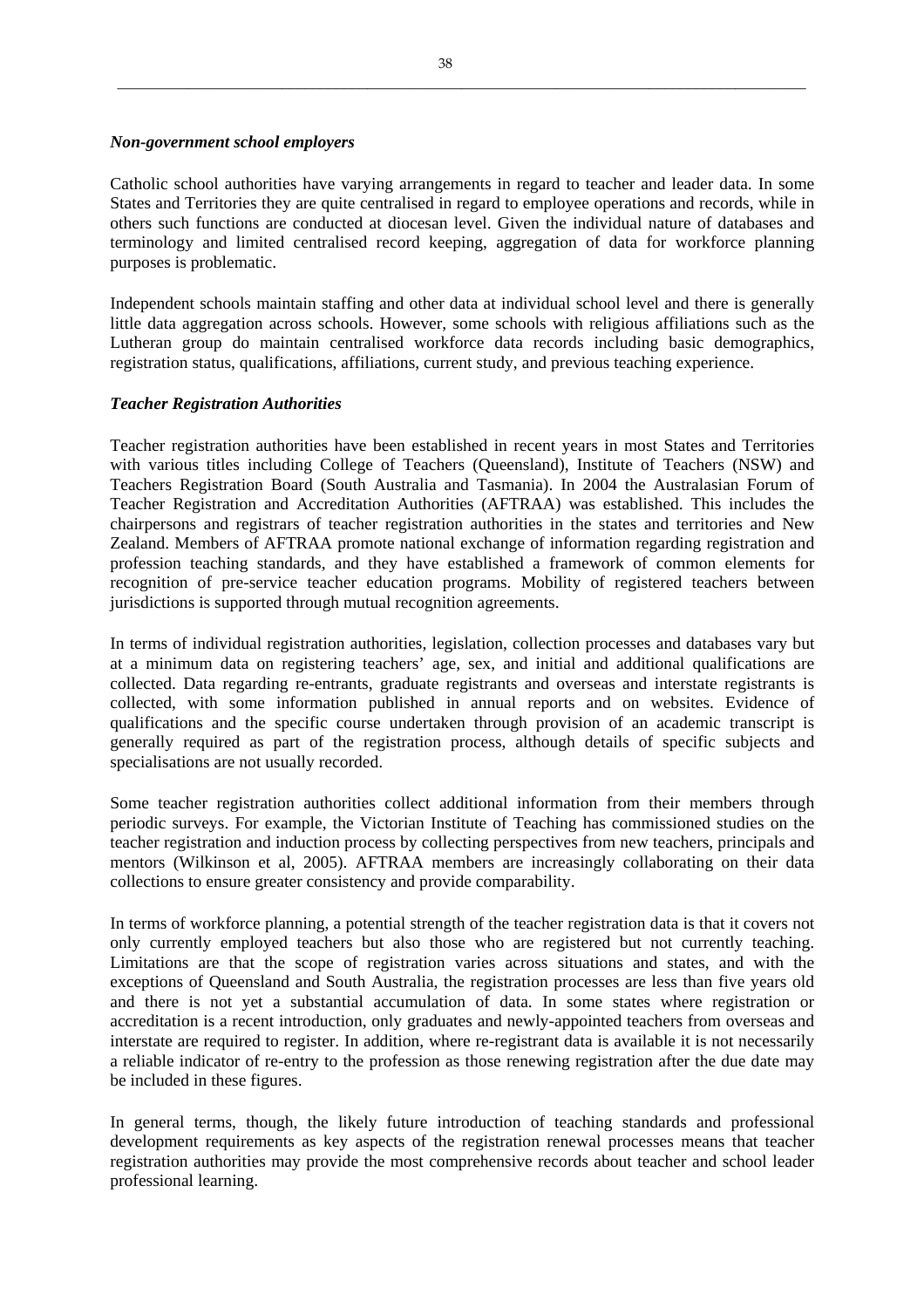# **4.7 Individual School and University Data**

Individual schools from all sectors also maintain some professional learning records and a range of data about their particular teacher workforce group using a variety of electronic databases and, in some instances, manual record-keeping processes. These records are generally for specific school purposes and are not intended to be pooled for broader planning purposes.

Individual universities and Faculties of Education often collect extensive student data for specific purposes, such as monitoring progress of student teachers from different backgrounds and courses, and there is some sharing of aggregate data among institutions, for example among ACDE members. However, in general terms, the institutional data uses institution-specific definitions and databases that limit the scope for broader use of the data for workforce planning purposes.

# **4.8 Data Collected by Other Organisations**

Organisations such as the AEU, Independent Education Union and Principals Associations hold data on members, generally maintaining member records at the State and Territory level. As was detailed in Chapter 3, the AEU and the Principals Associations also conduct periodic surveys of principals and beginning teachers, and the results of such surveys are widely disseminated.

# **4.9 Summary and Conclusions**

This chapter described the current responsibilities for workforce planning and various key sources of data which are available regarding the teacher and school leader workforce in Australia, together with an assessment of the strengths and limitations of the data for workforce planning purposes.

Australia has not had an organisation with responsibility for teacher workforce planning at national level. Planning activities are focused in the states and territories, and the chapter illustrated the approaches taken in several states. It is noteworthy that the April 2007 MCEETYA meeting agreed to the development of a strategic framework for a national approach to workforce planning in education, and referred this task to the Improving Teacher and School Leader Capacity (ITSLC) Working Group.

There are two different forms of teacher workforce data at a national level. The first presents information for Australia as a whole, and does not include disaggregation by state and territory or school sector. Such information typically comes from sample surveys, and the surveys generally do not have large enough samples to generate reliable estimates at state or sector level. The second form of national data is based on assembling information from data already maintained by state and sector school authorities.

Current data collections on the teacher and school leader workforce involve a range of organisations from jurisdictions and sectors. There are various national and state and territory data agencies, committees and processes involved with different aspects. These groups include the ABS, DEEWR, state and territory education employers, and non-government organisations.

The state-level data are generally the most extensive, but there are concerns about the extent to which the data use common definitions and their capacity to be aggregated to give a picture for the country as a whole.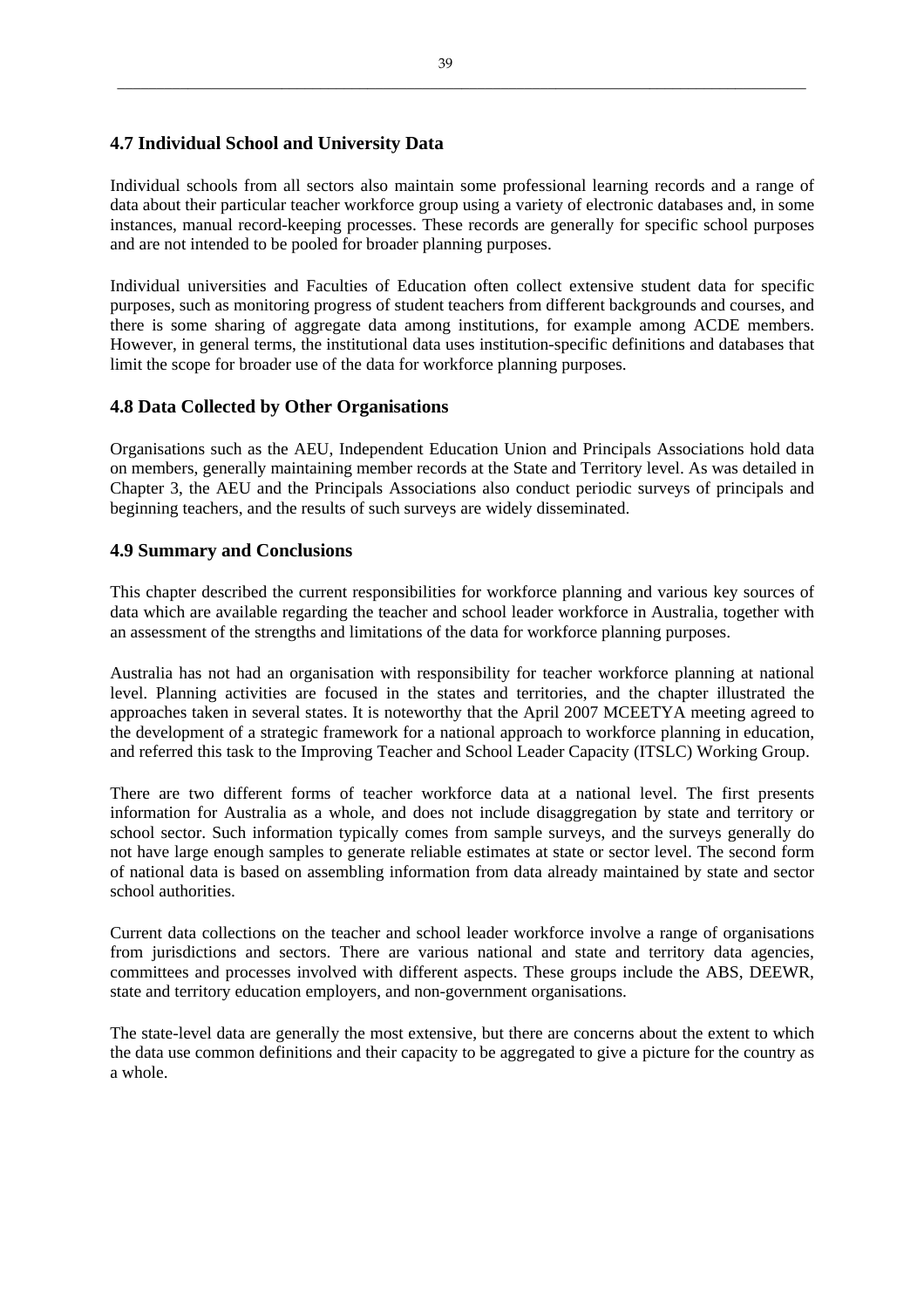# **5. CURRENT TEACHER WORKFORCE PLANNING DATA**

This chapter reports on information obtained in the consultations from the key stakeholder groups with the purpose of mapping the currently available workforce planning data and identifying areas for improvement.

# **5.1 Mapping of the teacher and school leader workforce data**

As outlined in Chapter 1, the consultations and data mapping were organised around a workforce planning model process that involves six components:

- Current workforce profile for teachers and school leaders
- Workforce flow profiles for teachers and leaders
- Teacher education profile
- Adequacy of supply and distribution of teachers and school leaders
- Workforce supply and demand trends
- Projections of future workforce needs

Each of these components and some specific data aspects will now be outlined and mapped against data sources using information provided by the key stakeholder groups involved in the consultations.

Tables 5.1 to 5.4 provide a map of the first four components. The tables present the specific data aspects and the detailed type of information involved. Data sources are identified as:

- National (ABS, DEEWR, GCA or Teaching Australia/NOOSR)
- State/Territory (Employers–government, Catholic, independent; or Teacher Registration)
- Local (individual schools or universities)
- Other sources

The tables are not intended to identify specific organisations but to map the availability of particular types of workforce information across various agency groups. The degree of availability of information is indicated by the following symbols:

- *generally identified* in databases collected by this group
- <sup>~</sup> *sometimes identified* in databases collected by this group
- { *rarely identified* in databases collected by this group

Additional data regarding the leader workforce is also indicated on each table, using italics for the type of information and \* next to the symbol, as reflected in the following tables and descriptions.

# **5.2 The current teacher and school leader workforce profile**

An essential aspect of workforce planning is having accurate and detailed data about the current workforce. Key specific data aspects and types of information may include:

- demographic profile (numbers, age, sex, Indigenous, ethnicity)
- employment status (full-time, part-time, relief, permanent, contract)
- current employment (location, salary, role, year level/subjects taught *+ teaching duties for leaders)*
- employment history (location, salary, role, year level/subjects taught, leave records, previous occupation)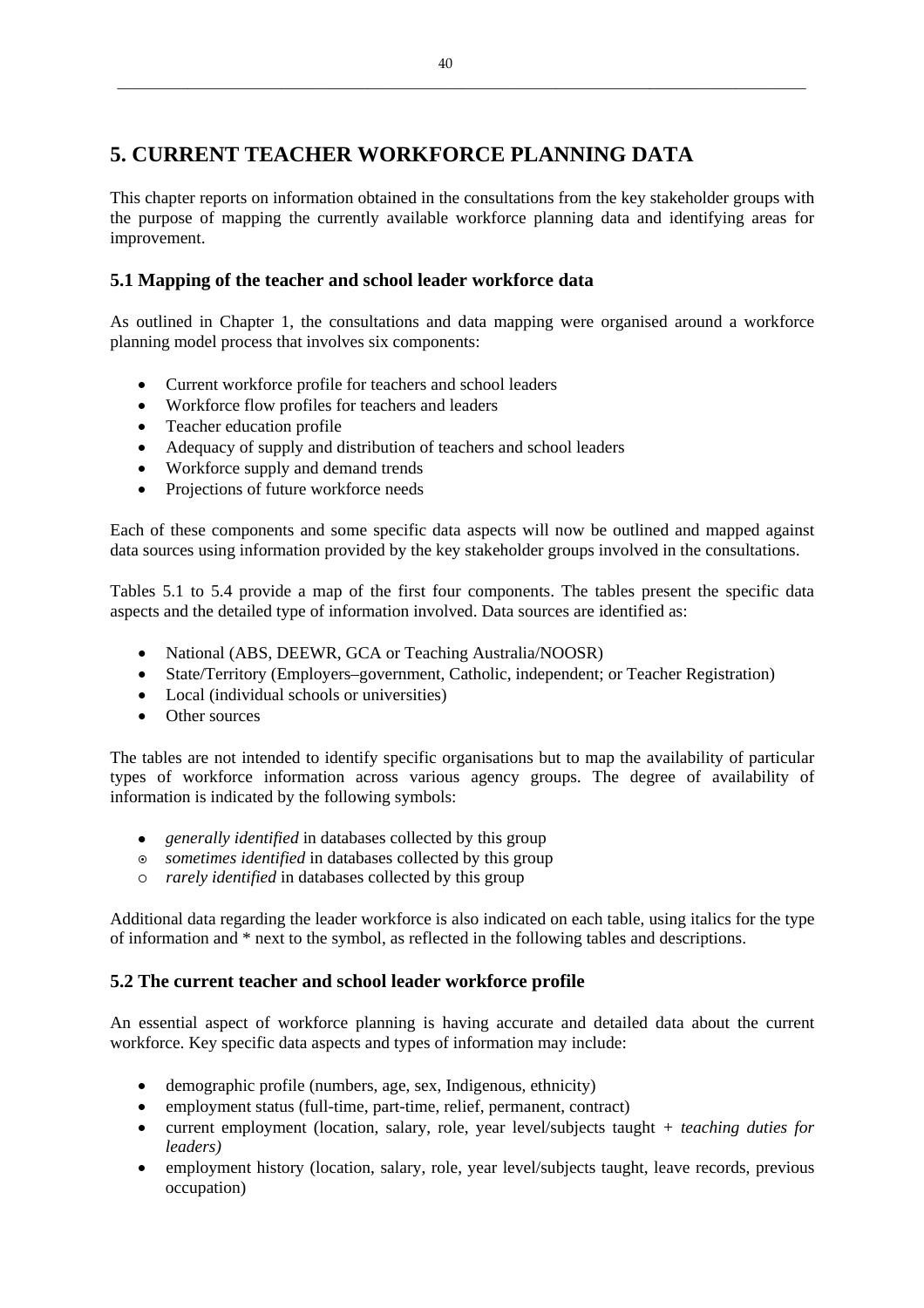- initial qualifications (course, university, conferral/completion year, course length, major/minor subjects)
- additional qualifications (course, university, course length, conferral year, major/minor subjects)
- formal/informal professional learning (topic, length, year, provider, other information about professional learning, employer requirements, retraining program availability and leadership program course availability for leaders).

Table 5.1 analyses the current data collections in the above regards at the national, state/territory, and local levels.

#### *National level: Australian Bureau of Statistics*

The five yearly Census, the Labour Force surveys and other surveys (as shown) can provide some types of information related to specific data sets. The data scope is indicated under Comments, and shows that some types of information are only available at the broad two digit occupational classification (Education Professionals) but not at the 4 digit ANZSCO occupational level. Some detailed cross-tabulation is possible such as demographic/employment profile and employment status, using the Labour Force Survey data for sex and status but not for age. Detailed cross-tabulations are not possible for some types of information as data is subject to high standard errors due to the relatively small numbers in the samples.

#### *State/Territory: Government employers*

At the State/territory level, government employers databases generally maintain demographic profile details regarding age and sex, some have Indigenous records on a self-report basis although generally not ethnicity. Employee status type of information is generally available though centralised payroll systems and this is linked to current employment (location, salary), with some government employers having employment history records on a database in terms of location, salary, role and leave records. Information on previous occupations, year level/subjects taught, initial qualifications at the level of course/subjects, and additional qualifications and professional learning are rarely recorded. Details regarding school leaders' teaching duties are generally not maintained.

#### *Catholic and Independent employers*

The Catholic employers are at varying stages of workforce data being centralised within databases at the whole system or diocese level, although payroll processes tend to be relatively centralised. Therefore record-keeping is similar to that of government employers but the degree of availability on a database is less consistent due to the variations in database structure. Independent school employers generally do not keep any centralised records or workforce databases. However, some denominational groups such as Lutheran schools have centralised databases, keeping similar records to government employers.

# *Teacher Registration Boards*

Teacher registration board databases vary from state to state. As newly established organisations in some jurisdictions, some are only registering new entrants to the profession and new recruits from interstate and overseas. However, in terms of initial qualifications and additional qualifications, these organisations hold probably the most extensive information, although at this stage, major and minor subjects are rarely recorded on the databases. At the present time the various state databases vary in structure and scope, but AFTRAA is working towards greater harmonisation of data.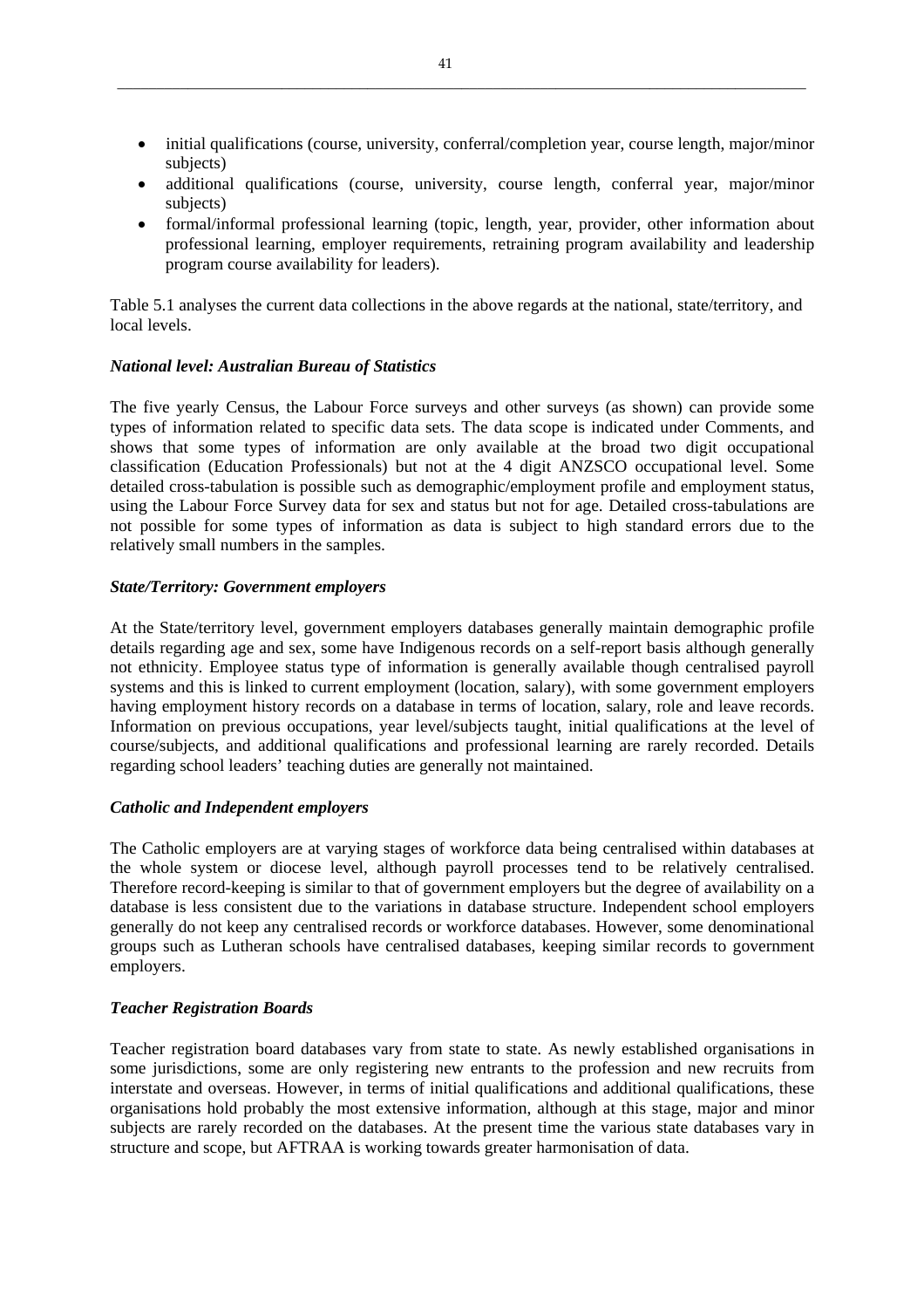### *Individual schools*

Individual schools within the government, Catholic and independent sectors maintain various teacher and leader workforce records for internal purposes, using a range of terminologies and record keeping processes, with some using databases, while others keep only manual records.

# *Professional development providers*

Professional development providers may keep records regarding particular aspects of professional learning, especially where these are mandated for all teachers or connected to programs which are linked to roles or pay increments for particular groups of teachers and leaders.

In summary, some profile data is available from a range of different sources but there are issues of consistency of terminology, processes and accessibility.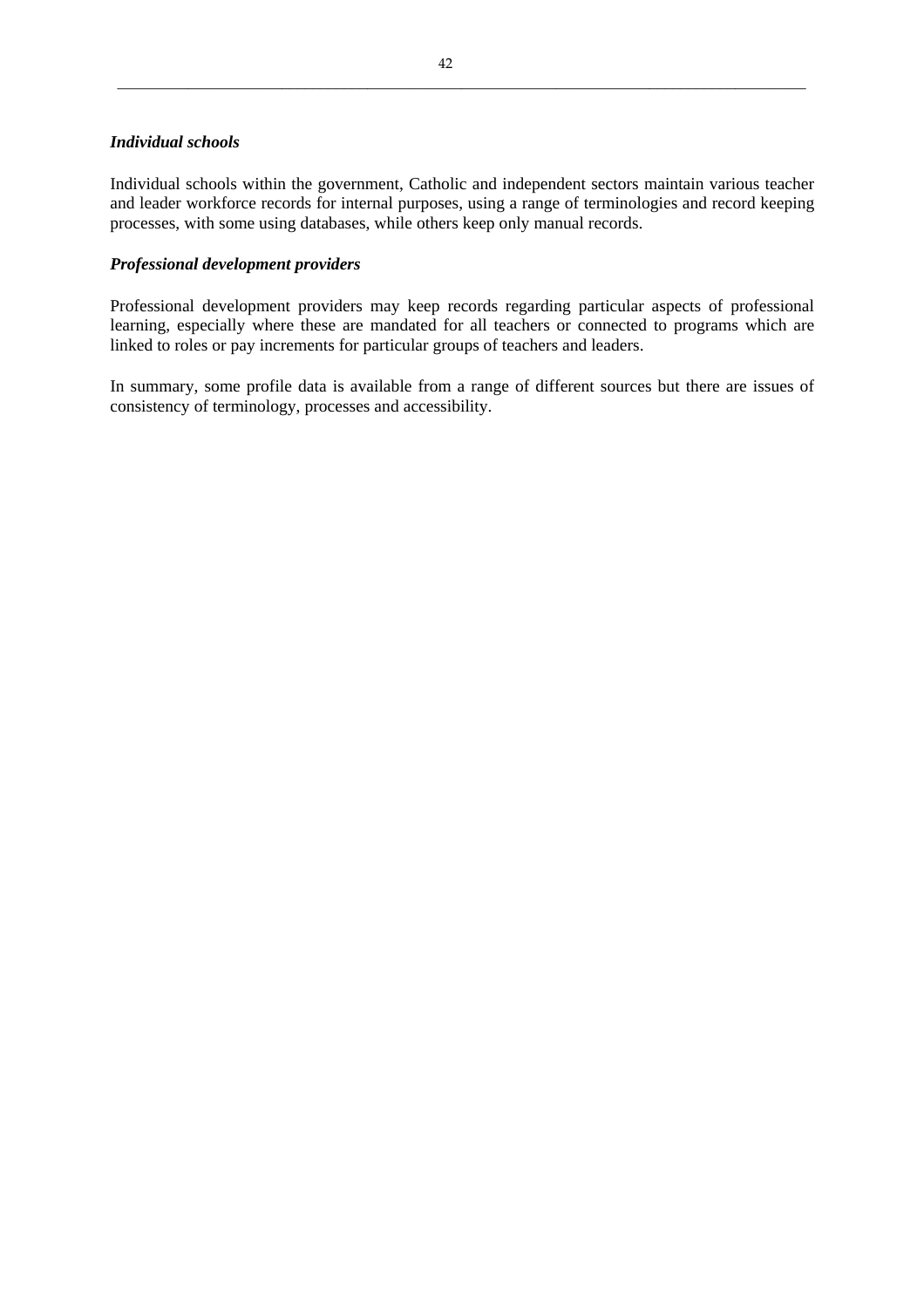# **Table 5.1: Current data collections on teacher and leader workforce profile**

| <b>SPECIFIC</b><br><b>DATA</b><br><b>ASPECTS</b> | <b>TYPE OF</b><br><b>INFORMATION</b>                                        |                                                                                                                                                                                                                     | <b>TABLE 5.1 : CURRENT DATA COLLECTIONS ON TEACHER AND</b><br><b>LEADER WORKFORCE PROFILE</b> |     |                                        |                            |                                       |                                       |                |                              | • Generally identified in databases collected by this group<br>Sometimes identified in databases collected by this group<br>O Rarely identified in databases collected by this group |                                                                                                                                                  |  |
|--------------------------------------------------|-----------------------------------------------------------------------------|---------------------------------------------------------------------------------------------------------------------------------------------------------------------------------------------------------------------|-----------------------------------------------------------------------------------------------|-----|----------------------------------------|----------------------------|---------------------------------------|---------------------------------------|----------------|------------------------------|--------------------------------------------------------------------------------------------------------------------------------------------------------------------------------------|--------------------------------------------------------------------------------------------------------------------------------------------------|--|
|                                                  |                                                                             |                                                                                                                                                                                                                     | <b>National</b>                                                                               |     |                                        |                            |                                       | <b>State/Territory</b>                |                | Local                        | <b>Other</b>                                                                                                                                                                         | <b>Comment</b>                                                                                                                                   |  |
|                                                  |                                                                             |                                                                                                                                                                                                                     |                                                                                               |     |                                        |                            | <b>Employers</b>                      |                                       | <b>Teacher</b> | Individual<br><b>Schools</b> |                                                                                                                                                                                      |                                                                                                                                                  |  |
|                                                  | *Additional leader data<br><i>items shown in italics+</i> $*$               | ABS                                                                                                                                                                                                                 | <b>DEEWR</b>                                                                                  | GCA | Teaching<br>Australia/<br><b>NOOSR</b> | Govt                       | Catholic                              | Indep                                 | registration   |                              |                                                                                                                                                                                      |                                                                                                                                                  |  |
|                                                  | Teacher/leader workforce profile                                            |                                                                                                                                                                                                                     |                                                                                               |     |                                        |                            |                                       |                                       |                |                              |                                                                                                                                                                                      |                                                                                                                                                  |  |
| Demographic<br>profile                           | Numbers, Age, Sex<br>Indigenous<br>Ethnicity                                | *ABS 5 yearly<br>Census: ●<br>Labour Force<br>Survey: $\odot$<br>*School leaders<br>: $ANZSCO$<br>classification<br>.Education<br>managers at the<br>4-digit level                                                  |                                                                                               |     |                                        | $\odot$<br>$\circ$         | $\odot$<br>$\odot$<br>$\circ$         | $\circ$<br>$\circ$<br>$\circ$         |                |                              | Some denominational groups<br>within Independent<br>Sector have centralised records<br>e.g Lutheran                                                                                  | NSSC codes generally used in<br>centralised systems                                                                                              |  |
| Employment<br>status                             | Full-time/Part-time/Relief<br>Permanent/contract                            | *ABS 5 yearly<br>Census: $\bullet$<br>Labour Force<br>Survey: $\odot$<br>*School leaders<br>:ANZSCO<br>classification<br>.Education<br>managers at the<br>4-digit level.                                            |                                                                                               |     |                                        |                            | $\odot$<br>$\odot$                    | $\circ$<br>$\circ$                    |                |                              |                                                                                                                                                                                      | NSSC codes generally used in<br>centralised systems<br>Many Catholic schools are part<br>of centralised payroll and<br>recruitment record system |  |
| Current<br>employment                            | Location, Salary<br>Role<br>Year level/ Subjects taught<br>Teaching Duties* | *ABS 5 yearly<br>Census: $\odot$<br>Labour Force<br>Survey: $\odot$<br>Employee<br>Earnings, Benefits<br>and Trade Union<br>Membership: O<br>*School leaders<br>:ANZSCO<br>classification<br>.Education<br>managers |                                                                                               |     |                                        | $\odot$<br>$\circ$<br>$O*$ | $\odot$<br>$\circ$<br>$\circ$<br>$O*$ | $\circ$<br>$\circ$<br>$\circ$<br>$O*$ |                |                              |                                                                                                                                                                                      |                                                                                                                                                  |  |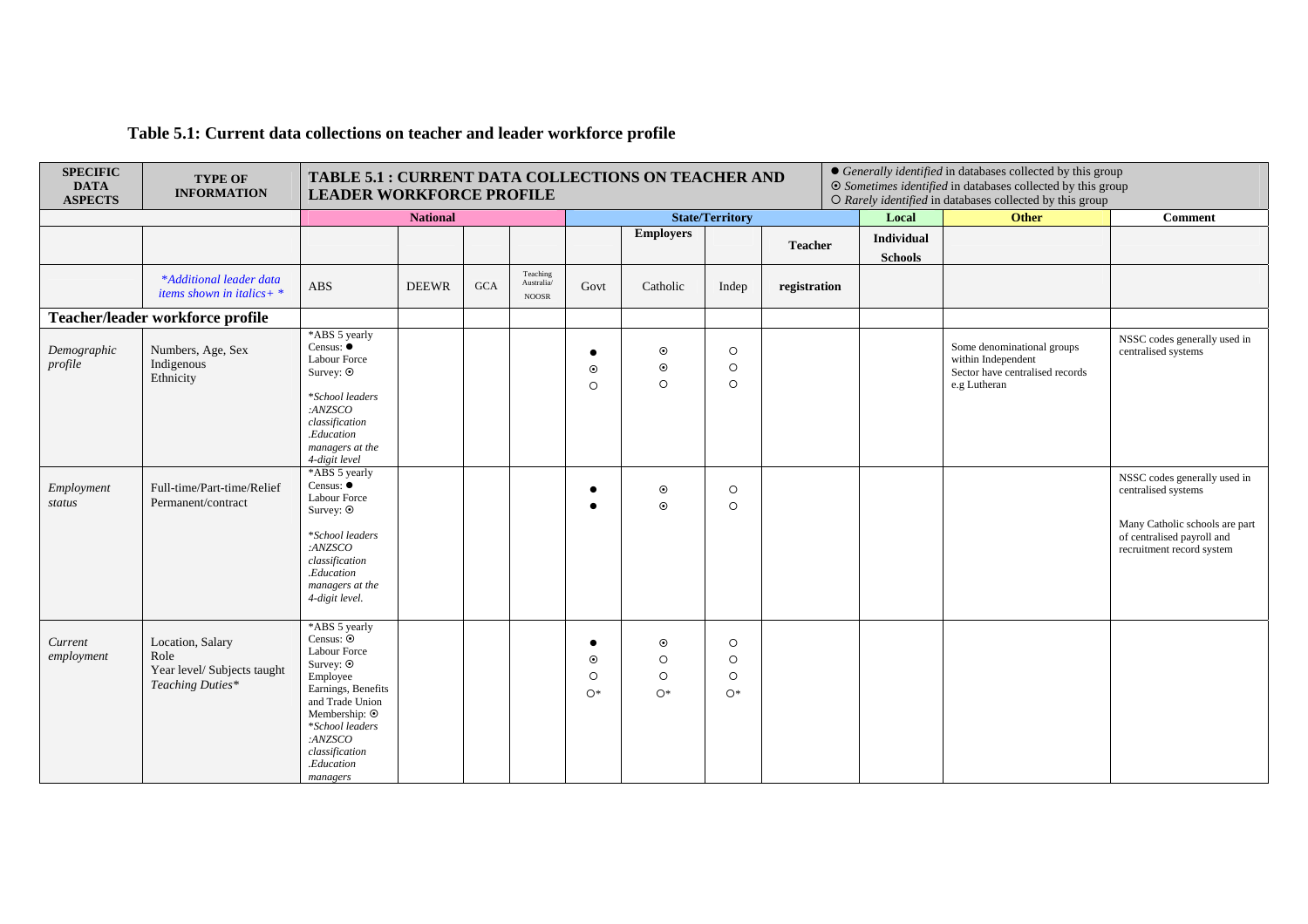| Employment<br>history                           | Location, Salary<br>Role<br>Year level/Subjects taught<br>Leave records<br>Previous occupations                                                                                                    | *ABS 5 yearly<br>Census: ⊙<br>Survey of Persons<br>not in the Labour<br>Force: ⊙<br>*School leaders<br>:ANZSCO<br>classification<br>.Education<br>managers   |  | $\odot$<br>$\odot$<br>$\circ$<br>$\odot$<br>$\circ$ | $\boldsymbol{\odot}$<br>$\circ$<br>$\circ$<br>$\boldsymbol{\odot}$<br>$\circ$ | $\circ$<br>$\circ$<br>$\circ$<br>$\circ$<br>$\circ$ |                                                       | Individual<br>school records<br>variously<br>collected often<br>manually, and<br>not readily<br>accessible |                                            | Some centralised employers<br>have manual records only                                                                                                                                                                                                                                                                                                                                                                                                 |
|-------------------------------------------------|----------------------------------------------------------------------------------------------------------------------------------------------------------------------------------------------------|--------------------------------------------------------------------------------------------------------------------------------------------------------------|--|-----------------------------------------------------|-------------------------------------------------------------------------------|-----------------------------------------------------|-------------------------------------------------------|------------------------------------------------------------------------------------------------------------|--------------------------------------------|--------------------------------------------------------------------------------------------------------------------------------------------------------------------------------------------------------------------------------------------------------------------------------------------------------------------------------------------------------------------------------------------------------------------------------------------------------|
| <b>Initial</b><br>qualifications                | Course, University<br>Conferral year<br>Course length<br>Major/minor subjects                                                                                                                      | *ABS 5 yearly<br>Census: O<br>Survey of<br>Education and<br>Work: $\odot$<br>*School leaders<br>:ANZSCO<br>classification<br>.Education<br>managers          |  | $\odot$<br>$\odot$<br>$\circ$<br>$\circ$            | $\circ$<br>$\circ$<br>$\circ$<br>$\circ$                                      | $\circ$<br>$\circ$<br>$\circ$<br>$\circ$            | $\odot$<br>$\odot$<br>$\boldsymbol{\odot}$<br>$\circ$ |                                                                                                            |                                            |                                                                                                                                                                                                                                                                                                                                                                                                                                                        |
| Additional<br>qualifications                    | Course, University<br>Course length<br>Conferral year<br>Major/minor subjects                                                                                                                      | *ABS 5 yearly<br>Census: $\odot$<br>Survey of<br>Education and<br>Work: $\odot$<br>*School leaders<br>:ANZSCO<br>classification<br>.Education<br>managers    |  | $\circ$<br>$\circ$<br>$\circ$<br>$\circ$            | $\circ$<br>$\circ$<br>$\circ$<br>$\circ$                                      | $\circ$<br>$\circ$<br>$\circ$<br>$\circ$            | $\odot$<br>$\odot$<br>$\odot$<br>$\circ$              |                                                                                                            |                                            |                                                                                                                                                                                                                                                                                                                                                                                                                                                        |
| Formal<br>/informal<br>professional<br>learning | Topic, Length, Year,<br>Provider<br>Other informal<br>professional learning<br><b>Employer PD requirements</b><br>Retraining program<br>availability<br>Leadership program course<br>availability* | *ABS 5 yearly<br>Census: O<br>Survey of Career<br>Experience<br>$(2002)$ : $\odot$<br>*School leaders<br>:ANZSCO<br>classification<br>.Education<br>managers |  | $\circ$<br>$\circ$<br>$\odot$<br>$\odot$<br>$O*$    | $\circ$<br>$\circ$<br>$\boldsymbol{\odot}$<br>$\circ$<br>$O*$                 | $\circ$<br>$\circ$<br>$\circ$<br>$\circ$<br>$O*$    |                                                       | Individual<br>school PD<br>records                                                                         | Variously collected PD provider<br>records | Registration boards<br>considering<br>PD requirements and evidence<br>for teaching standards within<br>full registration and renewal<br>processes<br>Religious education, graduate<br>certificates and courses by<br>some Catholic and Independent<br>employers sometimes required<br>Non government schools<br>accreditation has PD<br>requirements based on school<br>records, often manual, which<br>are<br>aggregated centrally for<br>collections |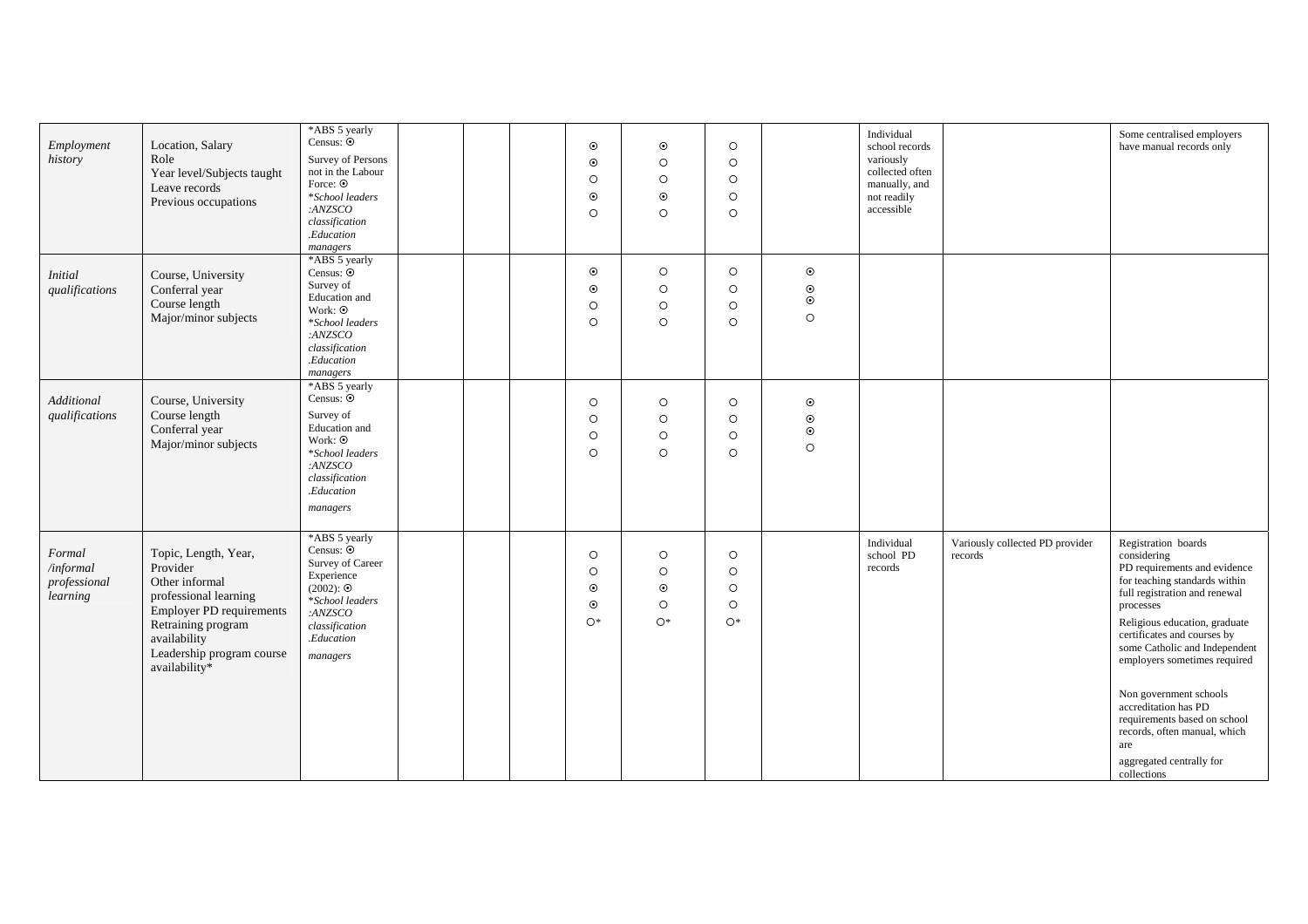# **5.3 Workforce flows**

Workforce planning needs information about those entering and leaving the profession. Key specific data areas and types of information are:

- re-entrants from leave (qualifications, year level/subjects, locational availability, motivations, refresher course provision, participant satisfaction)
- migration flows -- teachers from overseas and Australian teachers moving overseas (qualifications, age, sex, ethnicity, year level/subjects, locational availability, overseas induction program participant satisfaction)
- graduates (age, sex, ethnicity, Indigenous, university, course, year, year level/subjects, locational availability, induction policy/course, early career experiences)
- resignations (age, sex, Indigenous, ethnicity, year level/subjects taught, intentions timeline, motivation for leaving, destination)
- retirement (age, sex, Indigenous, ethnicity, year level/subjects taught, intentions timeline, motivation for leaving, legal retirement age requirement, delayed retirement schemes, destination)
- potential reserve teacher pool, qualified and on recruitment record (personal profile, qualifications, year level/subjects taught, locational availability, current occupation, reason for not teaching, year last taught, refresher course provision, availability for work)
- potential reserve teacher pool, qualified and not on recruit record (personal profile, qualifications, year level/subjects taught, locational availability, current occupation, reason for not teaching, year last taught, refresher course provision, availability for work)
- underemployed teachers relief, part-time (personal profile, qualifications, year level/subjects taught, locational availability, reasons for underemployment)

Table 5.2 analyses the current data collections in the above regards at the national, state/territory, and local levels.

# *National level: ABS*

The ABS has a variety of surveys that collect data on workforce flows including the *Survey of Labour Mobility*, *Survey of Persons not in the Workforce*, *Labour Force Status and Other Characteristics of Migrants*, *Retirement and Retirement Intentions,* and the Census. A 2007 *Survey of Employment Arrangements, Retirement and Superannuation* will provide an additional data source. Some types of information are only available at the broad one or two digit occupational classification (Education Professionals) but not at the 4 digit ANZSCO occupational level. Generally, detailed cross-tabulations are not possible from these data.

# *National level: Teaching Australia/NOOSR*

Teaching Australia (and formerly NOOSR) hold data on teachers from overseas who have applied for assessment of their qualifications in the process of skilled migration. The minimum requirements are qualifications equivalent to an Australian Bachelor degree, or one year of preservice professional teaching studies, 30 days practicum, and English language proficiency. Data is maintained regarding pre-primary, primary and secondary classifications and applicants' country of permanent residence.

In 2005, NOOSR assessed 1 294 applications from teachers seeking to migrate to Australia and just over 80 per cent met the requirements. The United Kingdom (498 successful assessments), India (163), Singapore (81) and South Africa (72) were the main countries concerned. There has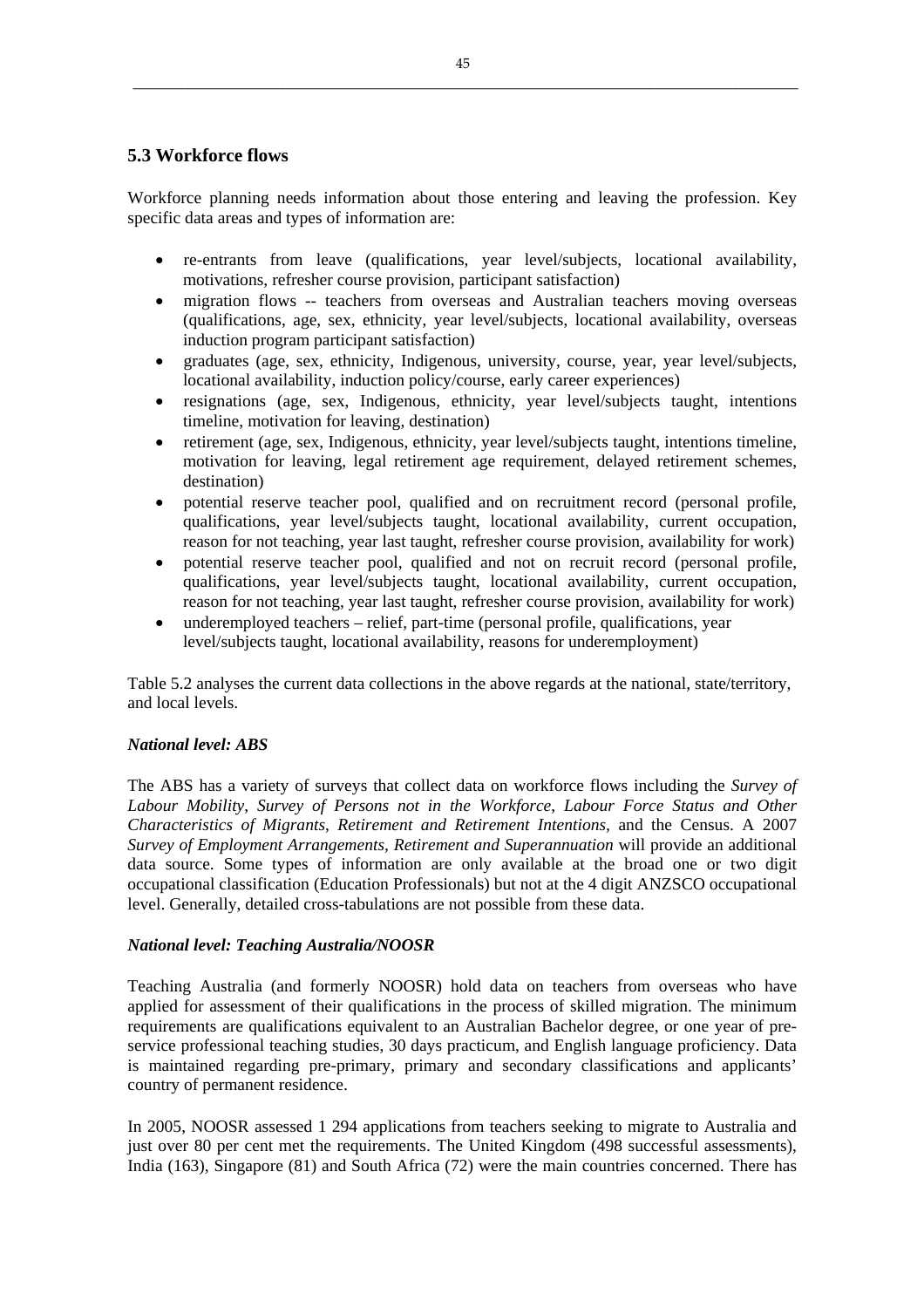been an increasing proportion of applicants (about 15 per cent in 2005) who are international students who have studied in Australia and applied for migration on completion of their studies.

The data are used for workforce planning purposes but locational availability within Australia, and year level/subject data are not available; nor is there information about subsequent success in gaining teaching employment in Australia.

#### *State and Territory Government Employers*

Data regarding workforce flows among State/Territory government teacher workforces is available in varying degrees from centralised databases, with more data available about workforce entrants than workforce departures (such as resignations and retirements) or long-term career intentions. Some data about the potential reserve pool of teachers is available from some jurisdictions for prospective teachers who have registered for employment. Some jurisdictions have some data about relief and part-time teachers who are seeking additional work but this information is usually maintained at the school level for internal purposes.

#### *Catholic and Independent School Employers*

Catholic diocese employers who have centralised databases maintain some records about those entering and leaving from the profession in terms of age/sex, initial qualifications but little information about motivations and intentions. Independent school employers generally do not have centralised data in these areas.

#### *Teacher Registration Boards*

State teacher registration boards have data regarding qualified and registered teachers, whether employed as teachers or not. However, this does not provide details about workforce entrants and leavers, although some data on overseas entrants is available. Most registration boards also maintain records about the potential reserve pool for those who continue to be registered as teachers, but who are not currently working as teachers. However, details of their year level and subject/specialisations, locational availability, current occupation, reasons for not teaching, and availability for work are not usually recorded.

#### *Principals Associations Surveys*

The annual ASPA surveys of school leaders seek information about leaders' predictions of the number of staff in various subject areas who are intending to retire within the immediate future. The Principals Associations including secondary, primary, Catholic and Independent school groups, have recently sent a jointly developed survey to all early career teachers (in their first five years) which includes questions about early career experiences and career intentions.

#### *Teacher Union Surveys*

The AEU survey of beginning teachers provides some data about the workforce flows including qualifications and teaching out-of-field, satisfaction with their pre-service teacher education, professional development opportunities and induction support, and career intentions.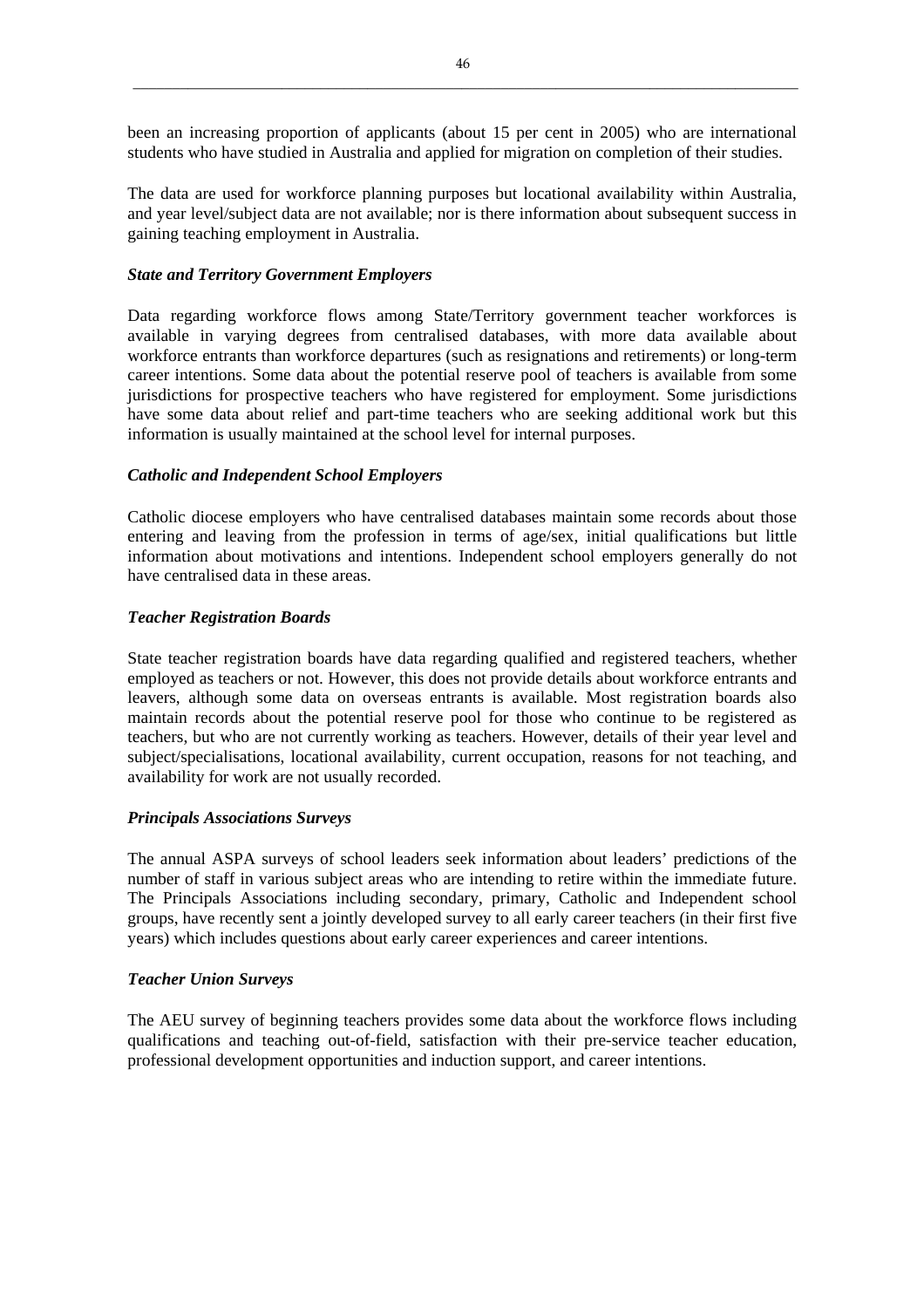#### **Table 5.2: Current data collections on workforce flows**

| <b>SPECIFIC</b><br><b>DATA</b><br><b>ASPECTS</b> | <b>TYPE OF</b><br><b>INFORMATION</b>                                                                                                                              |                                                                                                                       | TABLE 5.2: CURRENT DATA COLLECTIONS ON WORKFORCE<br><b>FLOWS</b> |            |                                                                |                                                                             |                                                                           |                                                                           |                                 |                                        | • Generally identified in databases collected by this group<br>$\odot$ Sometimes identified in databases collected by this group<br>O Rarely identified in databases collected by this group |                                                                                        |  |
|--------------------------------------------------|-------------------------------------------------------------------------------------------------------------------------------------------------------------------|-----------------------------------------------------------------------------------------------------------------------|------------------------------------------------------------------|------------|----------------------------------------------------------------|-----------------------------------------------------------------------------|---------------------------------------------------------------------------|---------------------------------------------------------------------------|---------------------------------|----------------------------------------|----------------------------------------------------------------------------------------------------------------------------------------------------------------------------------------------|----------------------------------------------------------------------------------------|--|
|                                                  |                                                                                                                                                                   |                                                                                                                       | <b>National</b>                                                  |            |                                                                |                                                                             | <b>State/Territory</b>                                                    |                                                                           |                                 | Local                                  | <b>Other</b>                                                                                                                                                                                 | <b>Comment</b>                                                                         |  |
|                                                  |                                                                                                                                                                   |                                                                                                                       |                                                                  |            |                                                                |                                                                             | <b>Employers</b>                                                          |                                                                           | Teacher                         |                                        |                                                                                                                                                                                              |                                                                                        |  |
|                                                  |                                                                                                                                                                   | ABS                                                                                                                   | <b>DEEWR</b>                                                     | <b>GCA</b> | Teaching<br>Australia/<br><b>NOOSR</b>                         | Govt                                                                        | Cath                                                                      | Indep                                                                     | registration                    | Individual<br>Schools                  |                                                                                                                                                                                              |                                                                                        |  |
| <b>Workforce entrants</b>                        |                                                                                                                                                                   |                                                                                                                       |                                                                  |            |                                                                |                                                                             |                                                                           |                                                                           |                                 |                                        |                                                                                                                                                                                              |                                                                                        |  |
| Re-entrants from<br>leave                        | Qualifications<br>Year level/ Subjects exp<br>Location availability<br>Motivations<br>Refresher course provn<br>Participant satisfaction                          | Survey of<br>Labour<br>Mobility:<br>$\odot$                                                                           |                                                                  |            |                                                                | $\bullet$<br>$\odot$<br>$\odot$<br>$\circ$<br>$\odot$<br>$\odot$            | $\circ$<br>$\circ$<br>$\circ$<br>$\circ$<br>$\circ$<br>$\circ$            | $\circ$<br>$\circ$<br>$\circ$<br>$\circ$<br>$\circ$<br>$\circ$            |                                 |                                        |                                                                                                                                                                                              | Some denominational groups<br>within Independent<br>Sector have centralised<br>records |  |
| <b>Migrants</b>                                  | Qualifications<br>Age, Sex, Ethnicity<br>Year level/subject exp<br>Locational availability<br>Overseas Induction prog<br>Participant satisfaction                 | ABS <sub>5</sub><br>yearly<br>Census: ⊙<br><b>LF</b> Status<br>& Other<br>Characterist<br>ics of<br>Migrants: $\odot$ |                                                                  |            | $\odot$<br>$\odot$<br>$\circ$<br>$\circ$<br>$\circ$<br>$\circ$ | $_{\odot}$<br>$\odot$<br>$_{\odot}$<br>$\odot$<br>$\circ$<br>$\circ$        | $\odot$<br>$\odot$<br>$\circ$<br>$\circ$<br>$\circ$<br>$\circ$            | $\circ$<br>$\circ$<br>$\circ$<br>$\circ$<br>$\circ$<br>$\circ$            | $\boldsymbol{\odot}$<br>$\odot$ |                                        |                                                                                                                                                                                              |                                                                                        |  |
| Graduates                                        | Age, Sex<br>Ethnicity<br>Indigenous<br>Uni, Course, year<br>Year level/subjects<br>Locational availability<br>Induction policy/course<br>Early career experiences |                                                                                                                       |                                                                  |            |                                                                | $\bullet$<br>$\circ$<br>$\odot$<br>$\odot$<br>$\odot$<br>$\odot$<br>$\odot$ | $\odot$<br>$\circ$<br>$\odot$<br>$\odot$<br>$\circ$<br>$\circ$<br>$\odot$ | $\circ$<br>$\circ$<br>$\circ$<br>$\circ$<br>$\circ$<br>$\circ$<br>$\circ$ |                                 | Usually individual<br>school induction | Union surveys                                                                                                                                                                                |                                                                                        |  |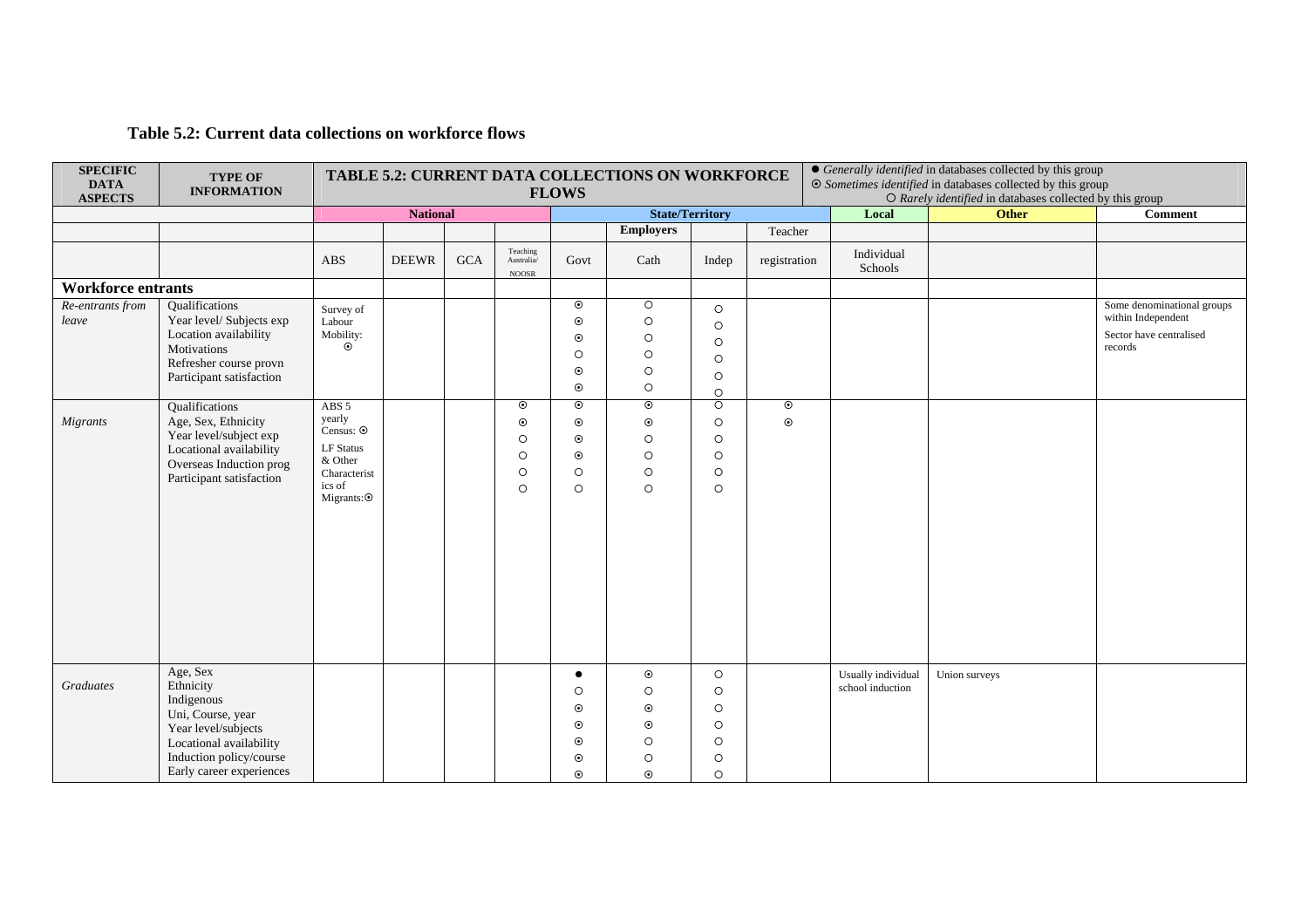| <b>Workforce separations</b>         |                                                       |                            |  |         |         |         |         |                 |                                     |                            |
|--------------------------------------|-------------------------------------------------------|----------------------------|--|---------|---------|---------|---------|-----------------|-------------------------------------|----------------------------|
|                                      | Age, Sex, Indigenous                                  | ABS <sub>5</sub><br>yearly |  | $\odot$ | $\odot$ | $\circ$ |         |                 | Leader Prof Assoc annual survey     | Also some National surveys |
| <b>Resignations</b>                  | Ethnicity<br>Year level/subjects taught               | Census: ⊙                  |  | $\circ$ | $\circ$ | $\circ$ |         |                 |                                     | of teachers                |
|                                      | Intentions timeline                                   | Survey of                  |  | $\circ$ | $\circ$ | $\circ$ |         |                 |                                     |                            |
|                                      | Motivation for leaving                                | Persons not<br>in the      |  | $\circ$ | $\circ$ | $\circ$ |         |                 |                                     |                            |
|                                      | Destination                                           | Labour                     |  | $\circ$ | $\circ$ | $\circ$ |         |                 |                                     |                            |
|                                      |                                                       | Force: $\odot$             |  | $\circ$ | $\circ$ | $\circ$ |         |                 |                                     |                            |
|                                      | Age, Sex, Indigenous                                  | ABS <sub>5</sub><br>yearly |  | $\odot$ | $\odot$ | $\circ$ |         |                 | Leader Prof Assoc annual survey     |                            |
| Retirement                           | Ethnicity<br>Year level/subject,                      | Census: ⊙                  |  | $\circ$ | $\circ$ | $\circ$ |         |                 |                                     |                            |
|                                      | Intentions timeline                                   | Retirem't                  |  | $\circ$ | $\circ$ | $\circ$ |         |                 |                                     |                            |
|                                      | Motivation for leaving                                | and<br>Retirem't           |  | $\circ$ | $\circ$ | $\circ$ |         |                 |                                     |                            |
|                                      | Legal retirement age req                              | Intentions:                |  | $\circ$ | $\circ$ | $\circ$ |         |                 |                                     |                            |
|                                      | Delayed retire schemes                                | $\odot$                    |  | $\circ$ | $\circ$ | $\circ$ |         |                 |                                     |                            |
|                                      | Destination                                           |                            |  | $\circ$ | $\circ$ | $\circ$ |         |                 |                                     |                            |
|                                      |                                                       |                            |  | $\circ$ | $\circ$ | $\circ$ |         |                 |                                     |                            |
| <b>Potential reserve pool</b>        |                                                       |                            |  |         |         |         |         |                 |                                     |                            |
|                                      | Personal profile                                      | ABS <sub>5</sub>           |  | $\odot$ | $\odot$ | $\circ$ | $\odot$ |                 | Some agency pool records            |                            |
| Qualified and on                     | Qualifications                                        | yearly<br>Census: ⊙        |  | $\odot$ | $\odot$ | $\circ$ | $\odot$ |                 |                                     |                            |
| recruitment<br>records but not       | Year level/subjects taught<br>Locational availability | Survey of                  |  | $\odot$ | $\odot$ | $\circ$ | $\circ$ |                 | Some centralised relief teachers in |                            |
| teaching                             | Current occupation                                    | Persons not                |  | $\odot$ | $\odot$ | $\circ$ | $\circ$ |                 | Catholic system                     |                            |
|                                      | Reason for not teaching                               | in the<br>Labour           |  | $\circ$ | $\circ$ | $\circ$ | O       |                 |                                     |                            |
|                                      | Year last taught                                      | Force: $\odot$             |  | $\circ$ | $\circ$ | $\circ$ | $\circ$ |                 |                                     |                            |
|                                      | Refresher course provn                                |                            |  | $\circ$ | $\circ$ | $\circ$ | $\circ$ |                 |                                     |                            |
|                                      | Availability for work                                 |                            |  | $\circ$ | $\circ$ | $\circ$ | $\circ$ |                 |                                     |                            |
|                                      |                                                       |                            |  | $\odot$ | $\odot$ | $\circ$ | $\circ$ |                 |                                     |                            |
|                                      | Personal profile                                      | ABS <sub>5</sub><br>yearly |  | $\circ$ | $\circ$ | $\circ$ | $\odot$ |                 | Some agency pool records            |                            |
| Qualified but not<br>on recruitment  | Qualifications<br>Year level/subjects taught          | Census: ⊙                  |  | $\circ$ | $\circ$ | $\circ$ | $\odot$ |                 |                                     |                            |
| records                              | Locational availability                               | Survey of                  |  | $\circ$ | $\circ$ | $\circ$ | $\circ$ |                 |                                     |                            |
|                                      | Current occupation                                    | Persons not                |  | $\circ$ | $\circ$ | $\circ$ | $\circ$ |                 |                                     |                            |
|                                      | Reason for not teaching                               | in Labour<br>Force: ⊙      |  | $\circ$ | $\circ$ | $\circ$ | $\circ$ |                 |                                     |                            |
|                                      | Year last taught                                      |                            |  | $\circ$ | $\circ$ | $\circ$ | $\circ$ |                 |                                     |                            |
|                                      | Refresher course provn                                |                            |  | $\circ$ | $\circ$ | $\circ$ | $\circ$ |                 |                                     |                            |
|                                      | Availability for work                                 |                            |  | $\circ$ | $\circ$ | $\circ$ | $\circ$ |                 |                                     |                            |
|                                      |                                                       |                            |  | $\circ$ | $\circ$ | $\circ$ | $\circ$ |                 |                                     |                            |
|                                      | Personal profile                                      | Labour                     |  |         |         |         |         |                 | Agency pool records                 |                            |
| Underemployed                        | Qualifications                                        | force                      |  | $\odot$ | $\circ$ | $\circ$ | $\odot$ | Some individual |                                     |                            |
| $teachers$ - $relief$ ,<br>part-time | Year level/subjects taught<br>Locational availability | survey: $\odot$            |  | $\odot$ | $\circ$ | $\circ$ | $\odot$ | schools have    |                                     |                            |
|                                      | Reason for underemply                                 | Survey of<br>Education     |  | $\odot$ | $\circ$ | $\circ$ | $\circ$ | manual records  |                                     |                            |
|                                      |                                                       | & Training:                |  | $\odot$ | $\circ$ | $\circ$ | $\circ$ |                 |                                     |                            |
|                                      |                                                       | $\odot$                    |  | $\circ$ | $\circ$ | $\circ$ | $\circ$ |                 |                                     |                            |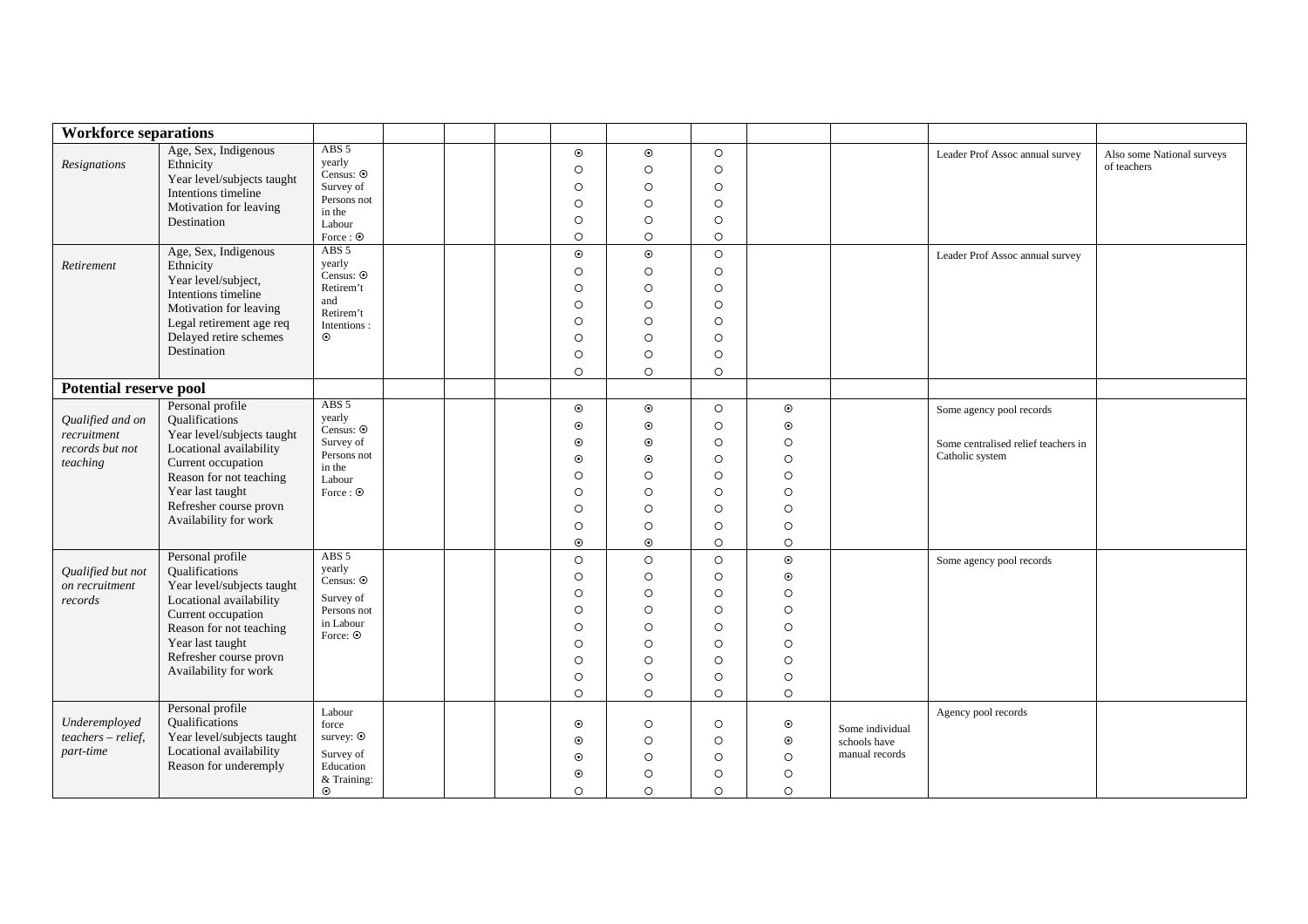# **5.4 Teacher Education Profile**

Graduates from teacher education programs are one of the most significant groups for teacher supply and inflow to the profession. Key data areas and types of information needed for workforce planning include the following:

- course details (structure, duration, organisation, content, entry requirements, accreditation)
- undergraduate/postgraduate course commencers (match to workforce needs, age, sex, Indigenous, ethnicity, motivations for teaching, destination intentions, projected year of availability, progression rates by course/uni/year)
- course completers (age, sex, Indigenous, ethnicity, year level/subjects, course satisfaction, destination outcomes)
- tertiary course attrition age, sex, Indigenous, ethnicity, year level/subjects, course satisfaction, destination outcomes)

Table 5.3 analyses the current availability of data in the above areas at the national, state/territory, and local levels.

DEEWR's *Higher Education Statistics Collection* requires universities to submit de-identified data regarding undergraduate and post-graduate teaching students. The strengths are that this yields information about new entrants into courses, including course and university, course level, age, sex, home postcode, Indigenous status, full or part-time attendance, country of birth, citizenship and Australian residency status. The limitations are that no details of subjects and specializations are provided nor expected completion dates, student intentions on completion, motivation for undertaking the course, whether seeking work part or full-time, therefore making the data less useful for workforce planning purposes.

# *Graduate Careers Australia (GCA)*

GCA data regarding graduate destinations is useful in terms of destination and course satisfaction, and the results are published on an institution-by-institution basis.

# *Teacher Registration Boards*

Teacher registration board records for new graduates require sighting of documents regarding conferral/completion of minimal qualifications requirements. Teacher registration boards also generally have responsibility for accrediting teacher education courses. However, the databases vary across jurisdictions and are not accessible for external use.

# *Australian Vice Chancellors Committee (AVCC)*

The AVCC publishes data regarding the number of places offered, enrolment numbers and number of eligible applicants not offered places.

# *Universities and Schools of Education*

Universities and Schools of Education have processes and information regarding teacher education courses and student profile details but databases vary and are generally not accessible. Some universities have small scale research projects regarding student motivations and intentions.

In summary, some teacher education profile data are available from DEEWR, but information on the motivations, intentions and destinations of student teachers is not generally available. There is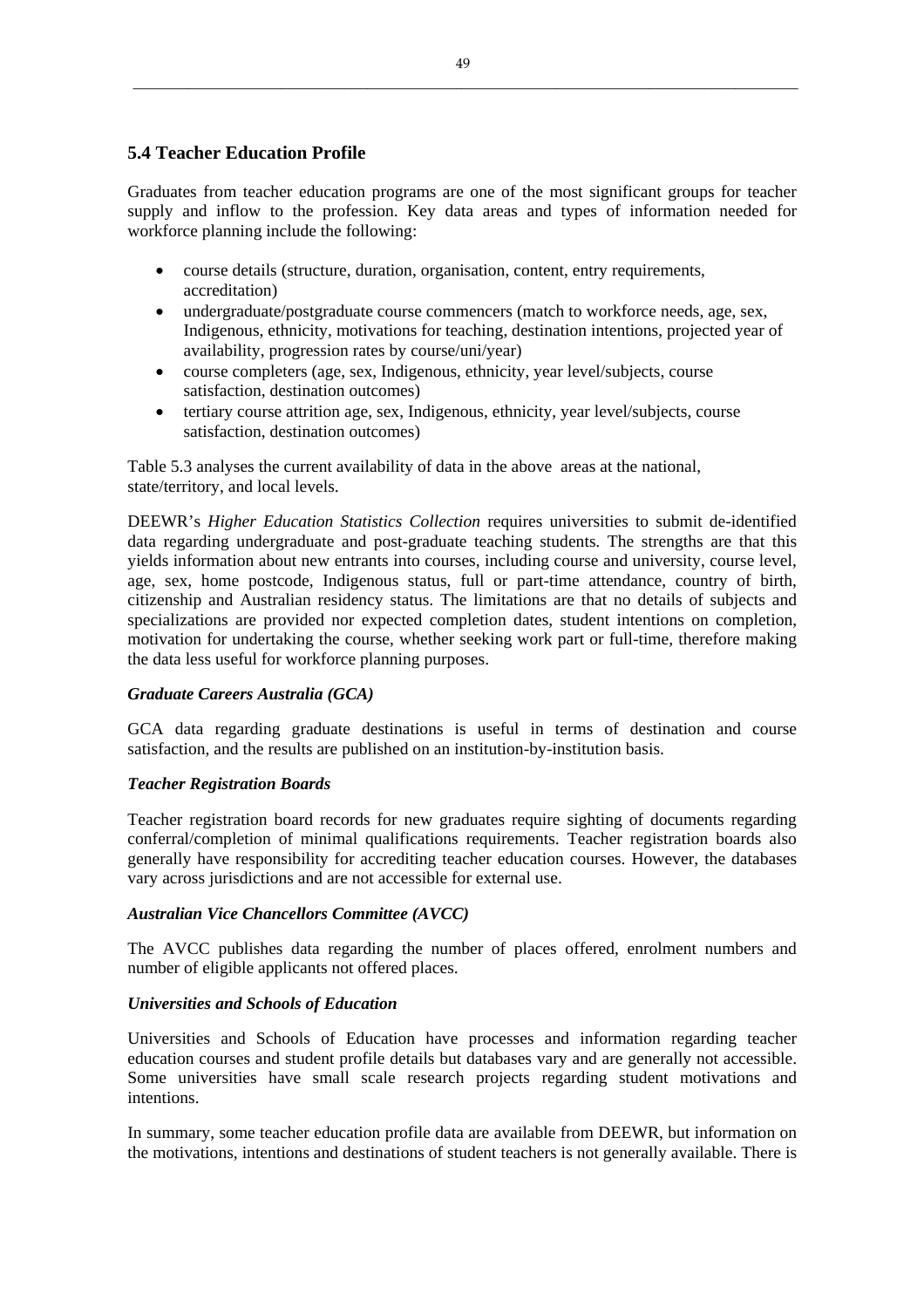also little published information available on course completions and teaching practicum approaches.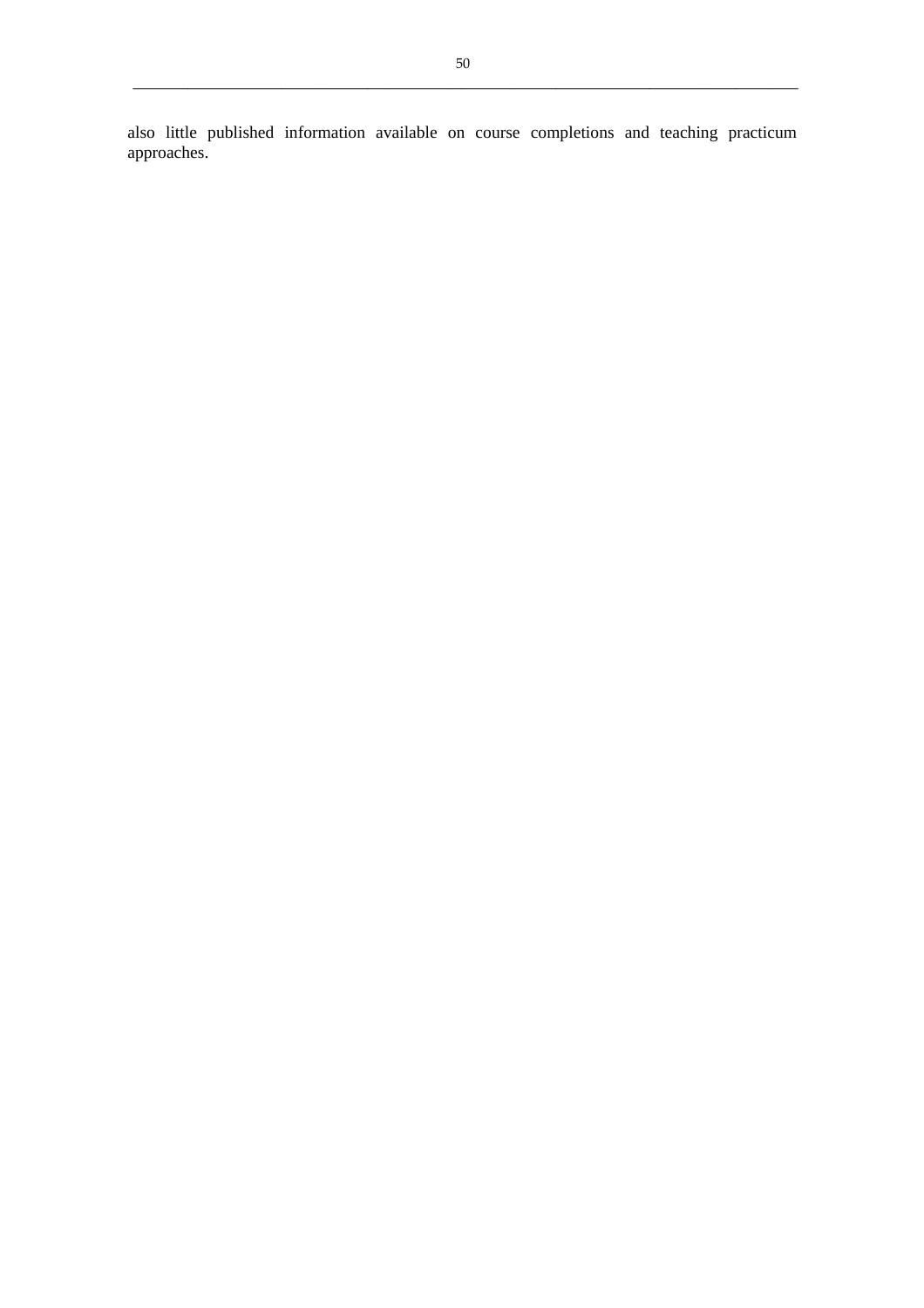#### **Table 5.3: Current data on teacher education**

| <b>SPECIFIC</b><br><b>DATA</b><br><b>ASPECTS</b>    | <b>TYPE OF INFORMATION</b>                                                                                                                    |                                                                          | <b>TABLE 5.3: CURRENT DATA ON TEACHER EDUCATION</b>    |                    |                                        |      |                        |       |                    |                                               | • Generally identified in databases as collected by this source group<br>Sometimes identified in databases as collected by this source group<br>O Rarely identified in databases as collected by this group |                |
|-----------------------------------------------------|-----------------------------------------------------------------------------------------------------------------------------------------------|--------------------------------------------------------------------------|--------------------------------------------------------|--------------------|----------------------------------------|------|------------------------|-------|--------------------|-----------------------------------------------|-------------------------------------------------------------------------------------------------------------------------------------------------------------------------------------------------------------|----------------|
|                                                     |                                                                                                                                               |                                                                          | <b>National</b>                                        |                    |                                        |      | <b>State/Territory</b> |       |                    | Local                                         | <b>Other</b>                                                                                                                                                                                                | <b>Comment</b> |
|                                                     |                                                                                                                                               |                                                                          |                                                        |                    |                                        |      | <b>Employers</b>       |       | Teacher            |                                               |                                                                                                                                                                                                             |                |
|                                                     |                                                                                                                                               | <b>ABS</b>                                                               | <b>DEEWR</b>                                           | <b>GCA</b>         | Teaching<br>Australia/<br><b>NOOSR</b> | Govt | Cath                   | Indep | registration       | Individual<br>Schools of<br>Education/Uni     |                                                                                                                                                                                                             |                |
| <b>Teacher Education Profile</b>                    |                                                                                                                                               |                                                                          |                                                        |                    |                                        |      |                        |       |                    |                                               |                                                                                                                                                                                                             |                |
| Undergraduate/<br>postgraduate course<br>commencers | Course structure, duration,<br>organisation, content<br>Entry requirements, accreditation<br>Match to workforce needs<br>Age, Sex, Indigenous |                                                                          | O<br>O                                                 |                    |                                        |      |                        |       | $\odot$<br>$\odot$ | $\circ$                                       | AVCC data re no. of places, no. of<br>enrolments, eligible applicants not<br>offered places<br>Some cross sector<br>university/employer workforce                                                           |                |
|                                                     | Ethnicity<br>Motivations for teaching<br>Destination intentions<br>Projected year of availability<br>Progression rates by course, uni, year   |                                                                          | $\Omega$<br>O<br>O<br>O                                |                    |                                        |      |                        |       |                    | O<br>$\circ$<br>$\circ$<br>$\circ$<br>$\circ$ | committees seeking to match<br>teacher education student numbers<br>with workforce needs<br>Individual small-scale research<br>projects conducted by university<br>researchers                              |                |
| Undergraduate/<br>postgraduate course<br>completers | Age, Sex, Indigenous<br>Ethnicity<br>Year level/subjects<br>Course satisfaction<br><b>Destination outcomes</b>                                |                                                                          | $\bullet$<br>$\circ$<br>$\circ$<br>$\odot$<br>$\Omega$ | $\odot$<br>$\odot$ |                                        |      |                        |       |                    |                                               | Occasional DEEWR final year<br>intentions survey                                                                                                                                                            |                |
| Course attrition<br>rates                           | Age, Sex, Indigenous<br>Ethnicity<br>Level of schooling/subject<br>Course satisfaction<br><b>Destination</b> intentions                       | <b>ABS</b><br>Transiti<br>on from<br>Educatio<br>n to<br>Work<br>surveys | $\circ$<br>$\circ$<br>$\circ$<br>$\circ$               |                    |                                        |      |                        |       |                    |                                               |                                                                                                                                                                                                             |                |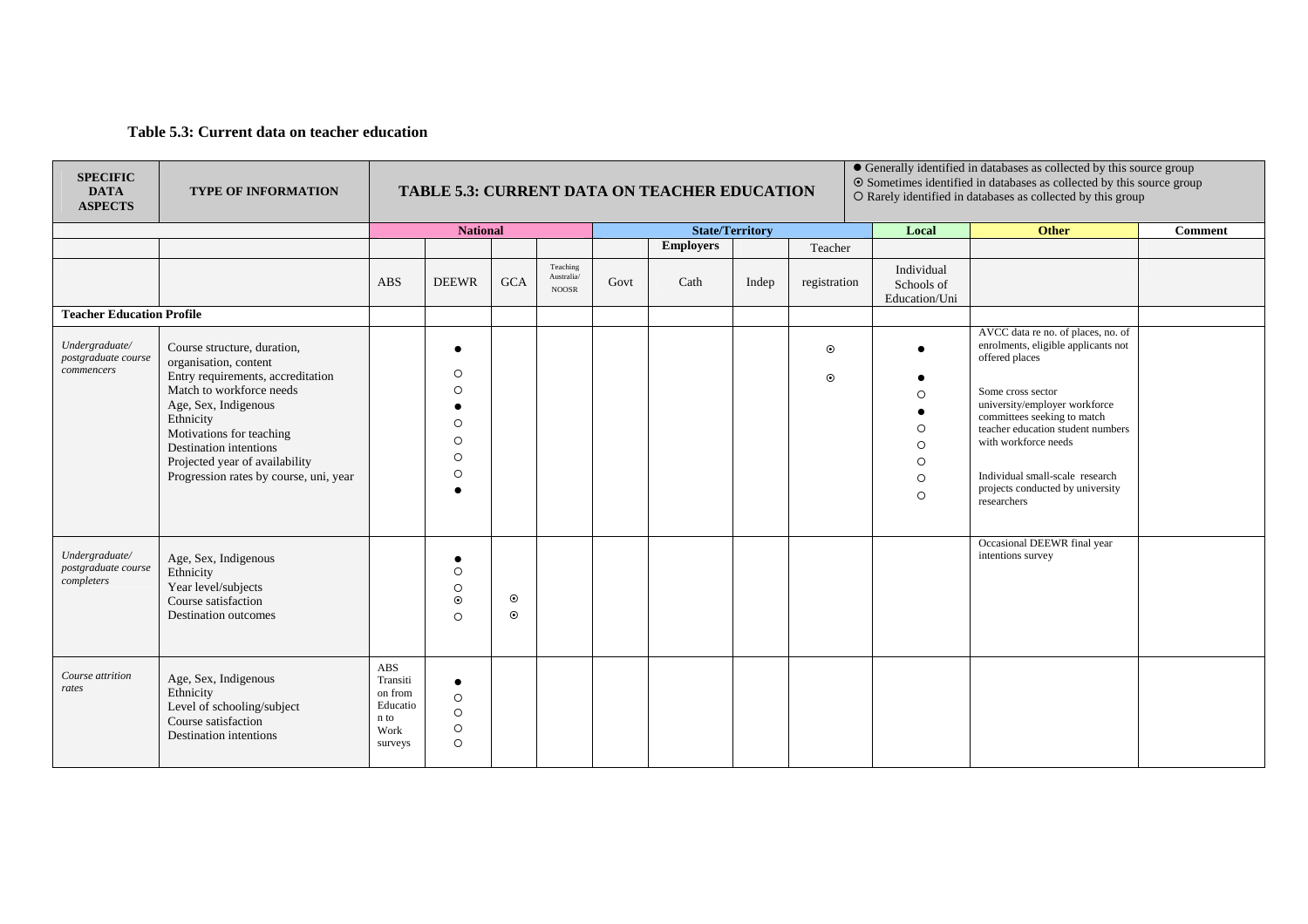# **5.5 Adequacy of Supply and Distribution of Teachers**

Using data to assess the adequacy of teacher supply and distribution among schools is an essential component of workforce planning. Specific data that are needed include:

- Teacher and school leader vacancies (number, year level/subject, location, role)
- Origins of newly appointed teachers (numbers, graduates, re-entrants, overseas recruits, interstate recruits)
- Characteristics of newly appointed teachers (age, sex, Indigenous, ethnicity, qualifications, year level/subjects taught, prior experience)
- Vacancy process outcomes (numbers of applications, fitness of match, time to fill, number/type of unfilled or difficult to fill vacancies)
- Shortage coping techniques (use of unqualified/out of field teachers, use of relievers, teacher/leader overload, combined classes, reduced curriculum)

Table 5.4 documents the current availability of data in the above regards.

#### *Australian Bureau of Statistics*

The ABS collects job vacancy data by industry, and the *Labour Mobility* survey provides data by industry and occupation. These surveys provide some information about teachers but the sample sizes do not allow detailed analyses.

#### *Government School Employers*

Teacher and leader vacancies are generally recorded centrally in government systems. Details of newly appointed teachers are also recorded centrally for payroll and personnel processes. Information is generally not collected on the extent of match between teacher qualifications and vacancy requirements, or on the strategies schools use to cope with staffing shortages.

# *Catholic and Independent School Employers*

Data on staffing vacancies in Catholic schools are centrally recorded in some systems. However, there is little centrally available data on recruitment outcomes or on shortage coping techniques.

# *Individual Schools and Universities*

Some schools maintain records of outcomes of vacancy processes for internal purposes only. Some universities collect information from recent graduate teachers but in general such data are not available across a whole jurisdiction.

# *Principals Association Surveys*

ASPA surveys are undertaken regarding match of teachers to vacancies and shortage coping techniques used by schools, with the results published annually.

#### *Teacher Union Surveys*

AEU surveys are undertaken annually regarding beginning teachers and their early career experiences and match to qualifications, with the results published on relevant websites.

In summary, teacher vacancy data is generally available in most school systems, but information on support programs for new recruits and schools' shortage coping techniques is not currently collected or matched to qualifications and vacancy areas.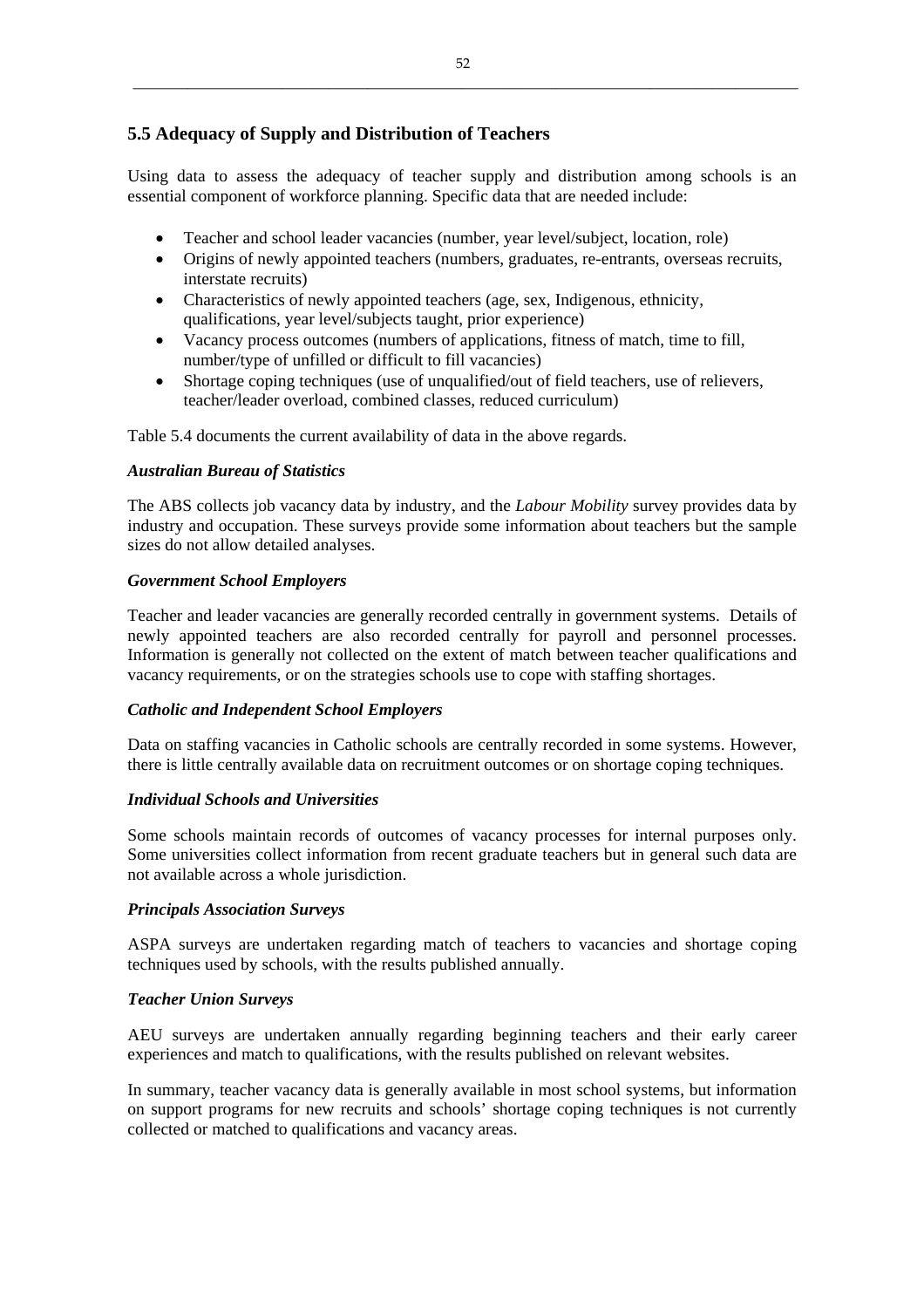# **Table 5.4: Current adequacy of teacher supply and distribution data**

| <b>SPECIFIC</b><br><b>DATA</b><br><b>ASPECTS</b>  | <b>TYPE OF</b><br><b>INFORMATION</b>                                                                                                   |                                                  |                 |            |                       | <b>DISTRIBUTION DATA</b>                            | TABLE 5.4: CURRENT ADEQUACY OF TEACHER SUPPLY AND   |                                                     |              | • Generally identified in databases as collected by this source group<br>$\odot$ Sometimes identified in databases s collected by this source group<br>O Rarely identified in databases as collected by this source group |                                                                                                  |                |
|---------------------------------------------------|----------------------------------------------------------------------------------------------------------------------------------------|--------------------------------------------------|-----------------|------------|-----------------------|-----------------------------------------------------|-----------------------------------------------------|-----------------------------------------------------|--------------|---------------------------------------------------------------------------------------------------------------------------------------------------------------------------------------------------------------------------|--------------------------------------------------------------------------------------------------|----------------|
|                                                   |                                                                                                                                        |                                                  | <b>National</b> |            |                       | <b>State/Territory</b>                              |                                                     |                                                     |              | Local                                                                                                                                                                                                                     | <b>Other</b>                                                                                     | <b>Comment</b> |
|                                                   |                                                                                                                                        |                                                  |                 |            | Teaching<br>Australia |                                                     | <b>Employers</b>                                    |                                                     | Teacher      | Individual                                                                                                                                                                                                                |                                                                                                  |                |
|                                                   |                                                                                                                                        | <b>ABS</b>                                       | <b>DEEWR</b>    | <b>GCA</b> | <b>NOOSR</b>          | Govt                                                | Cath                                                | Indep                                               | registration | Schools                                                                                                                                                                                                                   |                                                                                                  |                |
|                                                   | <b>Outcomes of vacancy process</b>                                                                                                     |                                                  |                 |            |                       |                                                     |                                                     |                                                     |              |                                                                                                                                                                                                                           |                                                                                                  |                |
| Teacher/leader<br>Vacancies                       | Number<br>Year level/subject<br>Location<br>Role<br><b>Numbers</b>                                                                     | Job<br>Vacancy by<br>industry:<br>$\odot$<br>ABS |                 |            |                       | $\bullet$<br>$\odot$                                | $\odot$<br>$\odot$<br>$\odot$<br>$\odot$<br>$\circ$ | $\circ$<br>$\circ$<br>$\circ$<br>$\circ$<br>$\circ$ |              |                                                                                                                                                                                                                           | Some denominational/specialist<br>groups within Independent<br>Sector have centralised processes |                |
| Origins of newly<br>appointed<br>teachers         | Graduates<br>Re-entrants<br>Overseas recruits<br>Interstate recruits                                                                   | Survey of<br>Labour<br>Mobility:<br>$\odot$      |                 |            |                       | $\odot$<br>$\odot$<br>$\odot$<br>$\odot$            | $\circ$<br>$\circ$<br>$\circ$<br>$\circ$            | $\circ$<br>$\circ$<br>$\circ$<br>$\circ$            |              |                                                                                                                                                                                                                           |                                                                                                  |                |
| Characteristics of<br>newly appointed<br>teachers | Age, Sex, Indigenous<br>Ethnicity<br>Qualifications<br>Year level/ subjects taught<br>Prior Experience                                 | ABS<br>Survey of<br>Labour<br>Mobility ⊙         |                 |            |                       | $\bullet$<br>$\circ$<br>$\circ$                     | $\circ$<br>$\circ$<br>$\circ$<br>$\circ$<br>$\circ$ | $\circ$<br>$\circ$<br>$\circ$<br>$\circ$<br>$\circ$ |              | Specific research<br>projects on early<br>career experiences                                                                                                                                                              | Unions - Data re: early career<br>experiences                                                    |                |
| Teacher /leader<br>Vacancy process<br>details     | Number of applicants<br>Fitness of match<br>Time to fill<br>No./type of unfilled or<br>difficult to fill vacancies                     |                                                  |                 |            |                       | $\bullet$<br>$\circ$<br>$\circ$<br>$\odot$          | $\circ$<br>$\circ$<br>$\circ$<br>$\circ$            | $\circ$<br>$\circ$<br>$\circ$<br>$\circ$            |              |                                                                                                                                                                                                                           |                                                                                                  |                |
| Shortage coping<br>strategies                     | Use of unqualified /out-<br>of-field teachers<br>Use of relievers<br>Teacher/leader overload<br>Combined classes<br>Reduced curriculum |                                                  |                 |            |                       | $\circ$<br>$\circ$<br>$\circ$<br>$\circ$<br>$\circ$ | $\circ$<br>$\circ$<br>$\circ$<br>$\circ$<br>$\circ$ | $\circ$<br>$\circ$<br>$\circ$<br>$\circ$<br>$\circ$ |              |                                                                                                                                                                                                                           | Leaders Association surveys<br>Union surveys<br>Relief teacher agency records                    |                |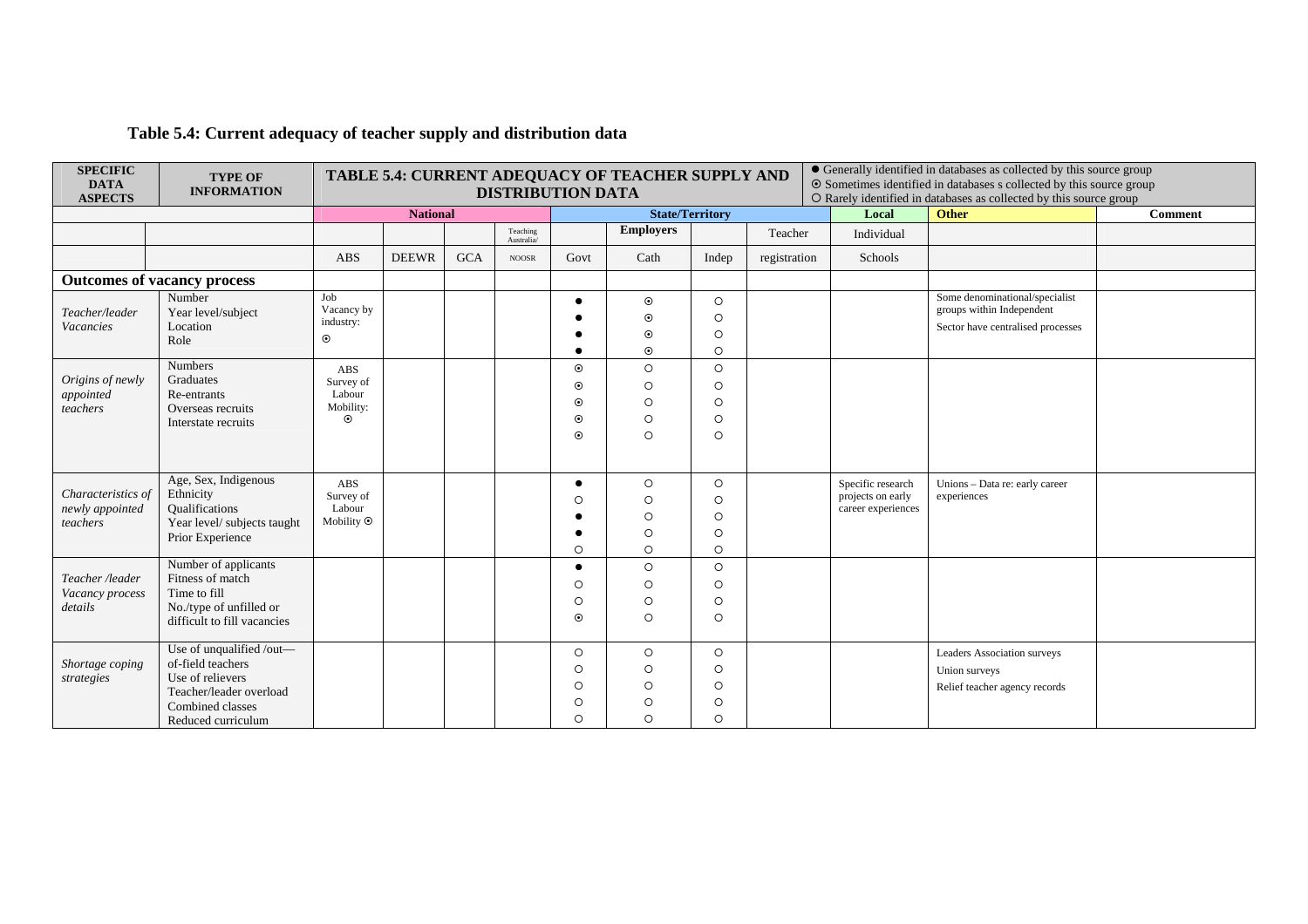# **5.6 Data and projections for workforce supply and demand needs**

A further key stage in workforce planning considers data and processes to identify priorities for meeting current and future workforce needs. To illustrate, this section outlines approaches from Queensland, Victoria and Western Australia which involve using existing data and initiating new data collections in making projections about future supply and demand needs. As was noted in Chapter 4, a key strategy in improving teacher workforce planning involves cross-sectoral reference groups and networks, as evident in these states.

# **Illustrative Example 1 – Queensland Department of Education Training and the Arts**

The Queensland Department of Education Training and the Arts *Workforce Strategy 2004-2008* outlines three strategic outcomes: Workforce Sustainability (recruitment and selection); Workforce Capability (performance development); and Workforce Optimisation (looking after staff).

Workforce Sustainability, which is focused on teacher supply matching current and future demand, includes turnover, graduate appointments, attrition and renewal aspects of the teacher workforce. Improved data strategies in relation to identified gaps have resulted in a teacher qualifications survey, pre-service teacher survey and exit survey being implemented.

The Teacher Qualification Survey was undertaken in all school locations (approx 1,300) in May 2006. The Teacher Qualification Survey was developed to assist with informing further development of strategies to improve supply of appropriately qualified specialist teachers in the special education and secondary school sectors.

The Teacher Qualification Survey gathered information for over 30,000 permanent teachers, and school leaders (more than 90% of permanent teaching staff). The survey updates department staffing records regarding:

- Current studies (including study areas and expected year of completion)
- Completed formal qualifications (including subject and other specialist areas)
- Subject areas where the teacher has gained significant experience (five years or more)

Queensland Department of Education Training and the Arts is committed to working with Queensland universities and Education employers to ensure a match between teacher graduates and employment opportunities. Expected completion data is obtained from universities for undergraduate and postgraduate students in specified teaching subject areas. In addition, an online survey of Pre-service Teachers regarding their teaching and location preferences and career aspirations has also been developed. The survey includes:

- University course/campus details and expected completion timeline
- Level of schooling and subject specialisation area information
- Intended school sector (and location preferences for government schools)
- Any previous qualifications, highest level attained and broad fields of study
- Further study intentions and preferences (e.g. Special Education, Secondary Mathematics, Secondary Science, Industrial Technology, ICT, and LOTE)
- Preferred employment type and interest in teaching in rural and remote areas
- Teaching intentions beyond graduation including timeline and location
- Preferences for job information and induction support preferences
- Promotion aspirations and roles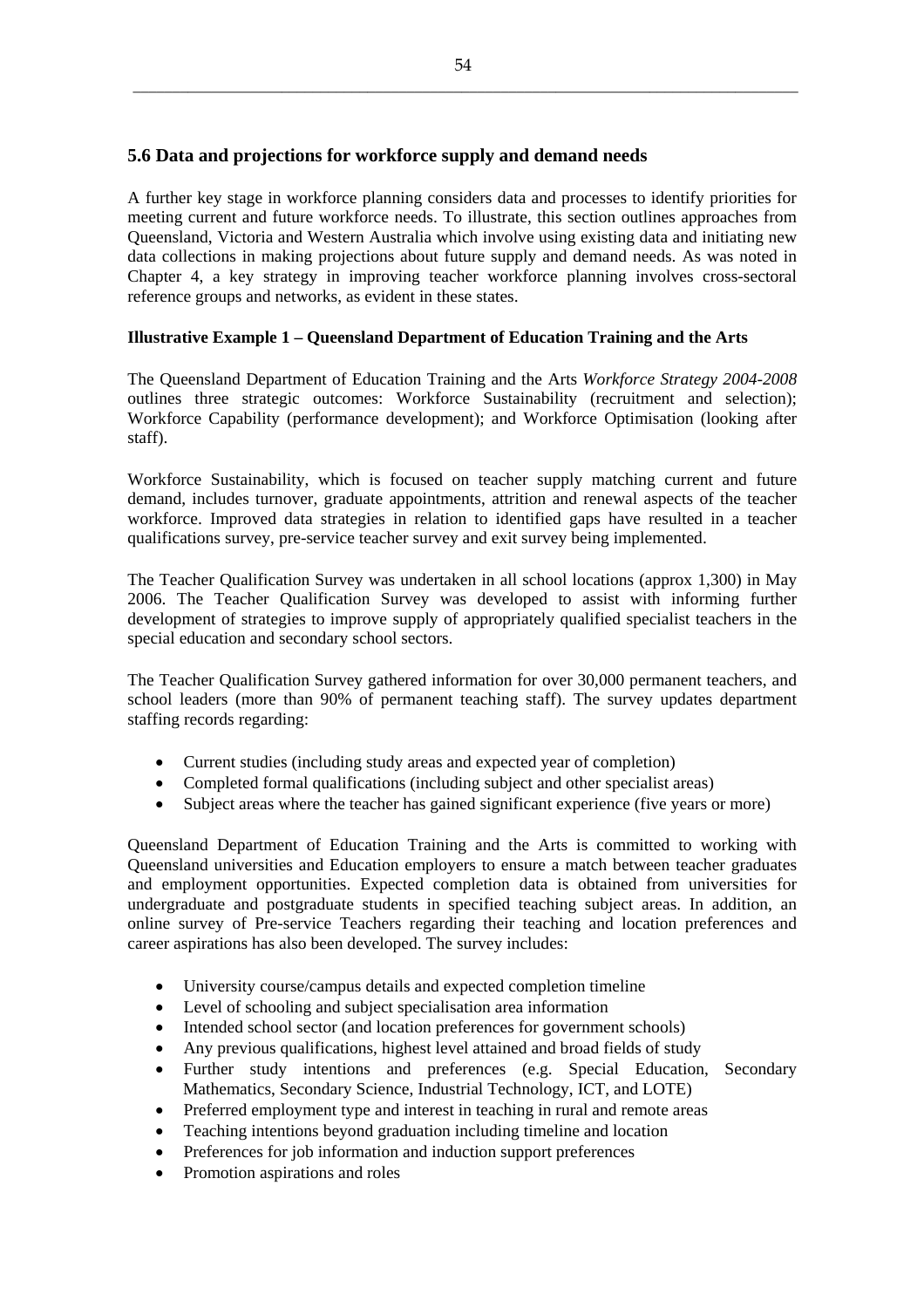- Reasons for choosing teaching, initial information sources regarding teaching and preferred methods of receiving further information
- Previous full time employment history

A survey of the current teacher applicant pool regarding teaching and location preferences as well as interests in developing additional skills in specialist teaching areas has also occurred. This information guides workforce planning strategies in order to best ensure timely and equitable employment opportunities for teaching graduates. Having this information also better assists in the recruitment of teacher applicants and redeployment/retraining of the existing workforce.

Using various data sources, including those listed above, teacher supply and demand estimates and projections are calculated. Projected student enrolments (linked to projected student-teacher ratios and subject participation rates) provide an estimate of projected teacher demand requirements by level of schooling and specialisation. The replenishment requirement profile involves calculating the projected total attrition rate using the teacher age profile, annual attrition rate, and annual attrition age profile. In terms of supply, a recruitment capability profile for levels of schooling and specialisations of undergraduate and postgraduate completion data and teacher credentials data is developed and compared with the replenishment requirement profile.

The main elements of this approach are as follows:

*Demand (by level of schooling and specialist area)*  Student population demand Estimate student demand numbers Estimate future teacher demand Replenishment Requirement profile Age distribution of teachers Annual attrition and age profile trends

*Supply (by level of schooling and specialist area)*  Recruitment Capability Profile Expected teacher education graduate numbers Teacher credentials

Reports on workforce management issues are provided at region and school level to assist managers with workforce monitoring and planning. Numerous human resources performance indicators have been developed to signal priorities, challenge performance and measure progress. The *Regional HR Snapshot* and *Workforce Management Performance Report (Skyscraper)*  provide a performance profile in relation to:

> *Workforce Sustainability (Recruitment and Selection and Team Balance)*  Turnover and attrition Teacher demographics (age and experience) Renewal (Attrition and Transfer)

> > *Workforce Capability (Performance Development)*  Professional Development Leadership Capability

*Workforce Optimisation (Looking After Staff)*  Staff Morale Absenteeism Health, Safety & Wellbeing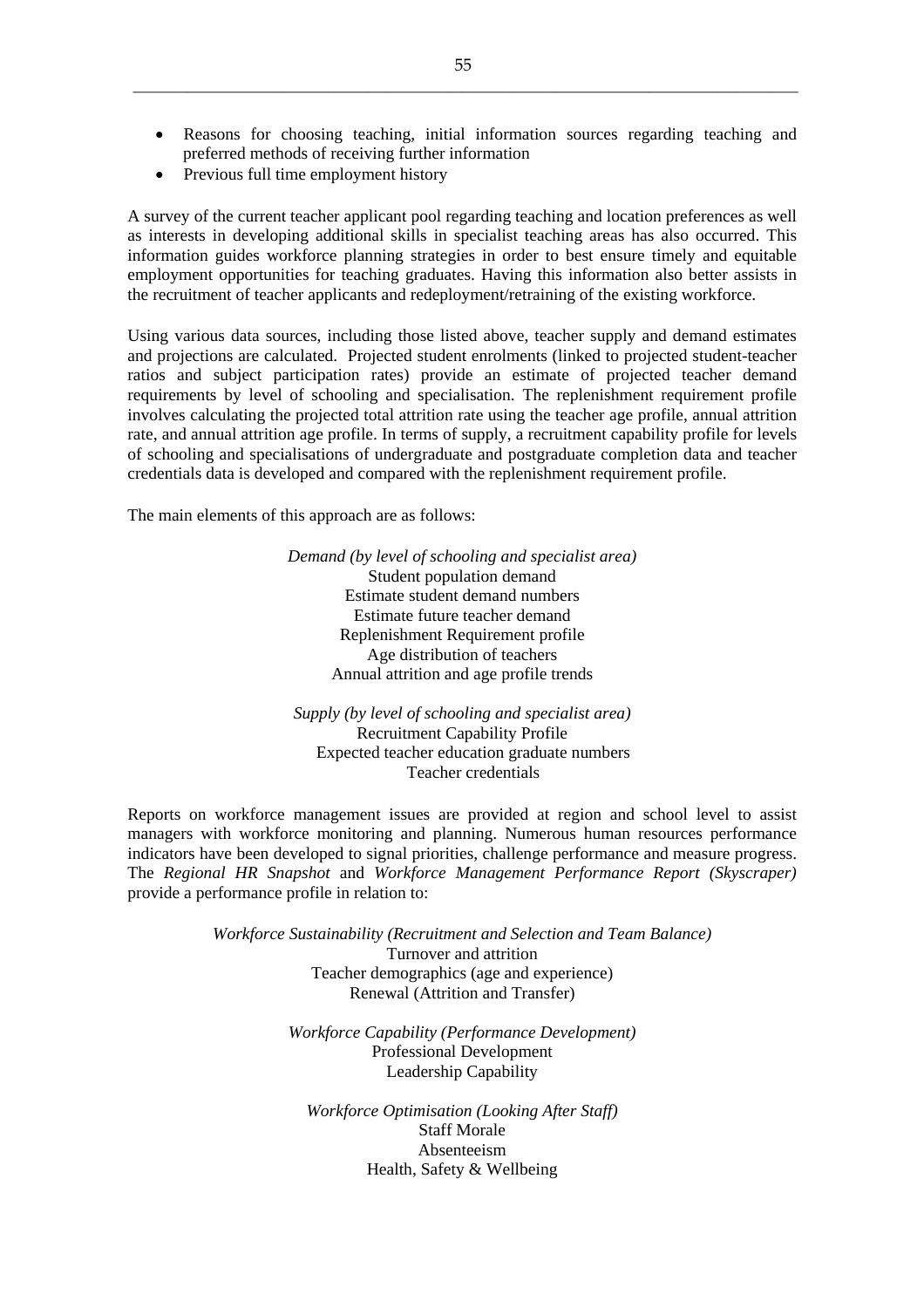# **Illustrative Example 2: Victorian Department of Education**

Victorian Government schools operate under a devolved system whereby a school receives a budget allocation (the Student Resource Package or SRP) to operate the school and the school can then determine how it spends the money. Under the SRP individual schools receive funding based on the size of the school according to student enrolments plus funding for special programs and government initiatives. Since the introduction of the SRP, there has been no notional teacher allocation based on student enrolments.

To project future teacher employment numbers, firstly student enrolments projections for the projection period are used as the base. The student enrolment projections are based on the February census results extrapolated forward to project enrolments of graded students for all school sectors over the next 15 years.

The student enrolment projections are then adjusted to give student enrolment projections for August by adding the average actual difference between February and August enrolments for the previous four years. The August student enrolment projections take into account different retention levels, ungraded, special and language school students in each sector.

Teacher-student ratios as at August the previous year are used to calculate the total full-time equivalent number of teachers required in each of the government, Catholic and independent schools sectors from the student enrolment projections.

Projected attrition rates of Government teaching service staff are calculated, based on previous trends of separations and extrapolation of the current teaching staff profile by age. These projected attrition rates are then used to project numbers of separations for each of the projected years. The projected attrition of teachers from Catholic schools is based on attrition rates supplied by the Catholic Education Office. As equivalent information is not available from independent schools, the government school rates are applied.

The three-year average full-time equivalent of government teaching service staff commencing from unpaid leave is calculated and applied to each year of the projection period as a net leave outflow. Those returning from leave are calculated as a net inflow.

Although there is no data on unpaid leave available for Catholic and independent schools, these sectors have a much lower family leave entitlement period (two years compared to seven years in government schools). Leave outflows and inflows are therefore assumed to be equal and the net leave outflow is calculated at zero for the non-government sector.

The number of FTE teachers for each sector are converted to a number using the number to FTE ratio for each sector as at August in the previous year. The numbers of replacement teaching staff required to replace employed teaching staff on long-term paid leave (e.g. long service leave) are not included in these projections.

To provide additional data to support workforce planning projections for the Victorian Department of Education, a range of data collection approaches are being implemented as follows:

*Teacher Recruitment Census* (February full census):

• FTE recruitment numbers, FTE vacancies :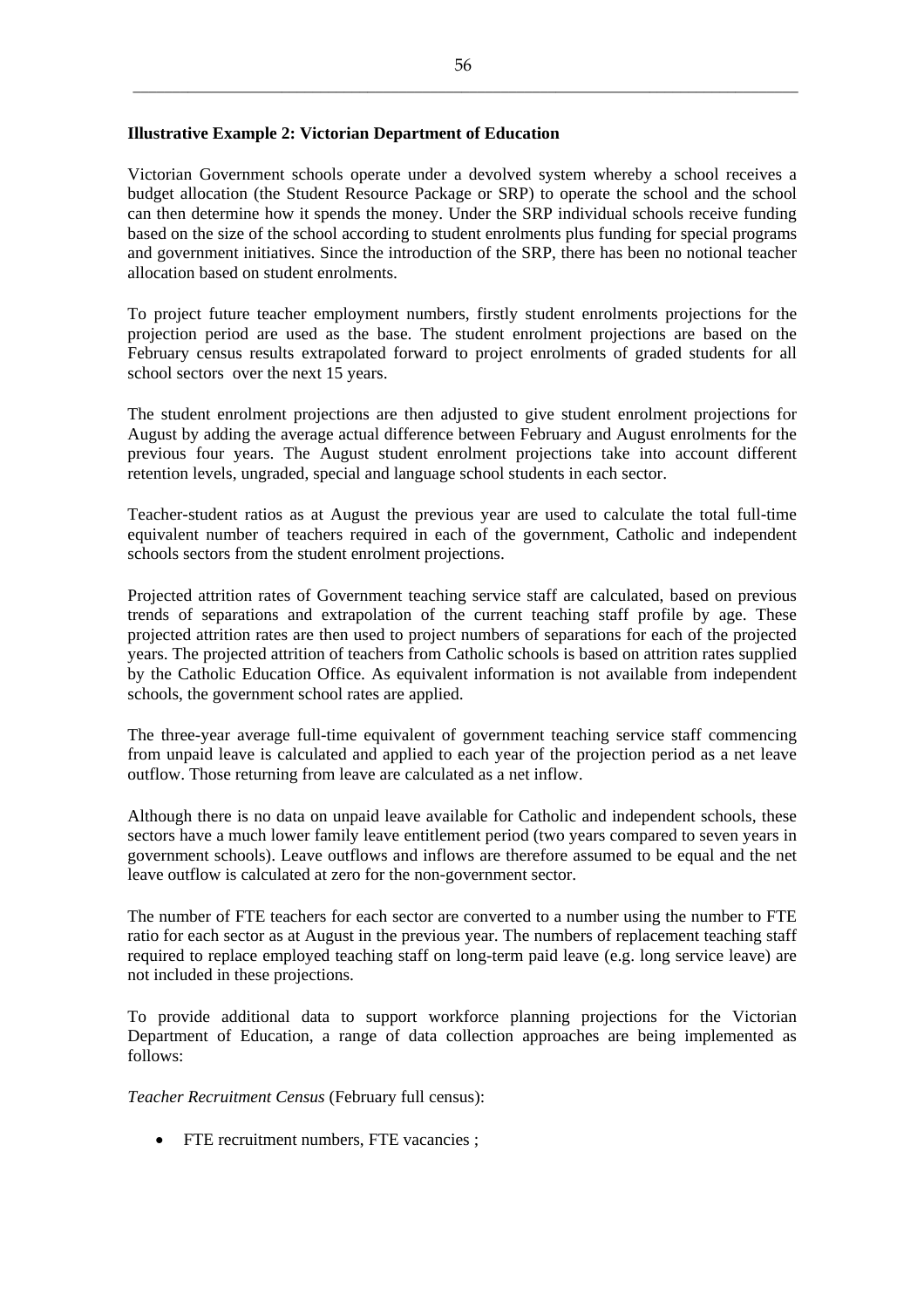- Recruitment difficulties by subject/length of time required, time fraction whether filled as at census day and recruitment source;
- Geographic distribution of difficult to fill vacancies;
- Difficult to fill vacancy recruitment strategies and incentives used to fill;
- Subjects dropped/not offered for lack of suitable qualified teacher length of time required and time fraction
- Department teacher supply initiatives awareness and comment on department or school initiatives.

*Casual Relief Teacher Recruitment* (CRT) (August - Snapshot week full census)

• Number of CRTs recruited and total weekly hours used, Source of CRT, Teaching background of CRTs, Difficulties in recruiting CRT's by subject and actions taken to employ CRT for difficult vacancies and actions taken when no CRT available.

*Forecasting Teacher Demand by Subject : Questionnaire for Principals Interview (biennial sample survey of 100 Government secondary schools)* 

- Intention to increase staff numbers by specific subject over the forecast period
- Total teaching staff (FTE) requirements for future Years- 7-10, 11-12 over the forecast period
- Additional and/or replacement classroom teacher by subject 7-10, 11-12 over the forecast period
- Reductions of classroom teachers by subject  $-7-10$ , 11-12 over the forecast period
- Subjects in which principals anticipate having difficulty recruiting teachers and possible reasons for difficulty
- Subjects dropped/not offered for lack of suitable qualified teacher and substitute subjects

*Forecasting Teacher Demand by Subject*: an individual teacher survey of current teaching allotment by subject code, year level and lessons.

#### **Illustrative Example 3: Western Australian Strategic Issues Working Party and Report**

The Western Australian report *Teacher Supply and Demand and Student Placements in Western Australia- Strategic Issues (2006)* was written by a specially-convened Working Party with responsibility for addressing issues of teacher supply and demand. Strategies outlined in the report relate to a series of goals in terms of providing accurate and timely advice; improving the status of teachers, attraction and retention issues; addressing new technology and rural education; ensuring placements for teacher education students and encouraging recruitment to country areas; and promoting State and Commonwealth interaction for teacher workforce planning and funding.

In terms of providing accurate and timely advice, data regarding permanent and non-permanent teachers including resignation rates by sector; qualified teachers not working; teacher education completers' intentions and preparedness for non-metropolitan and hard-to-staff locations; and specialist secondary subject areas is being considered. Links with the universities, registration and cross sector groups are involved.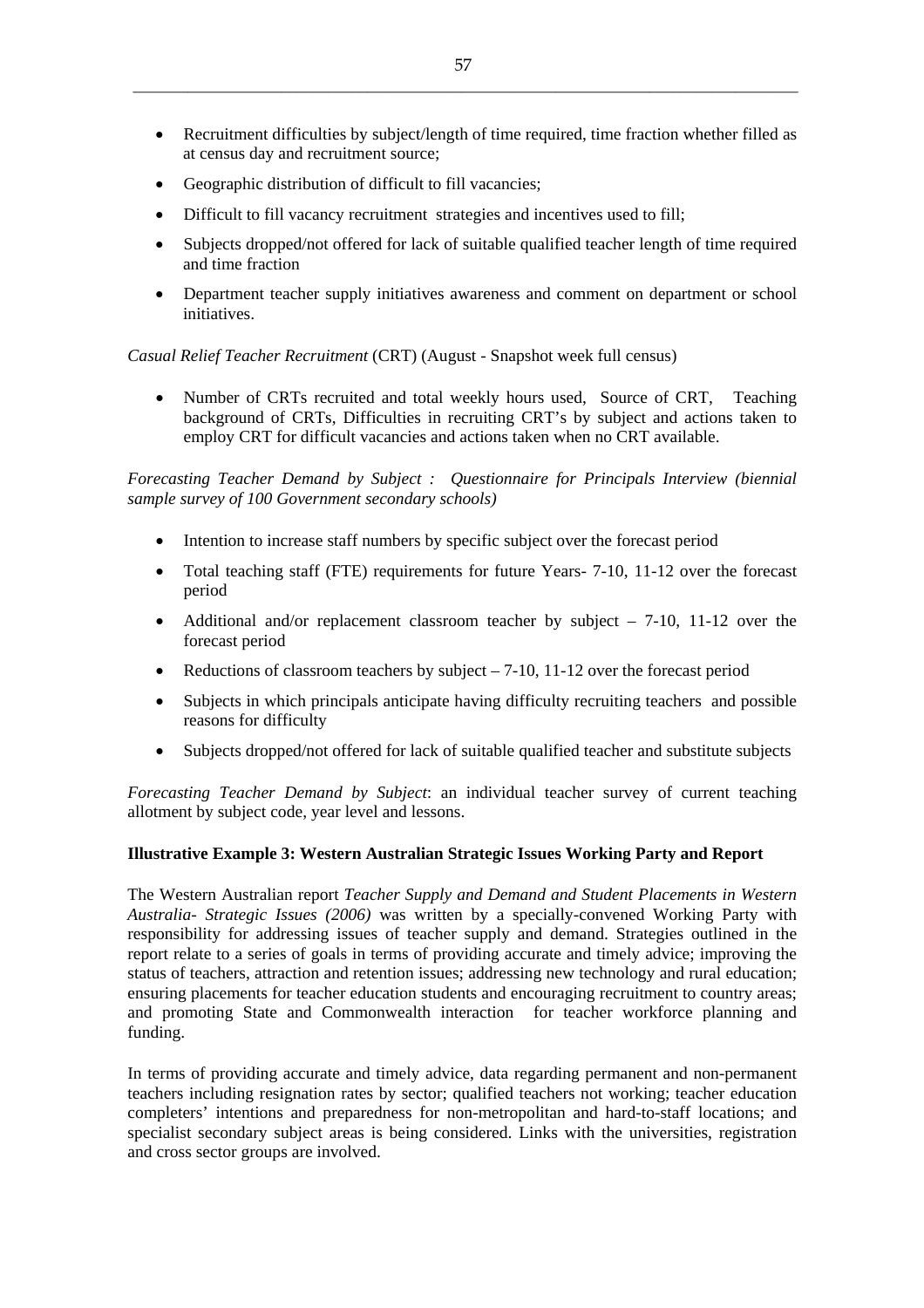In February 2007 the Minister for Education and Training established a Taskforce to review education workforce supply and demand in Western Australia. <sup>6</sup> The Taskforce, which is chaired by Professor Lance Twomey, is to advise the Minister on current and future workforce supply and demand. The terms of reference include:

- Review the State's capacity to meet its educational needs with a focus on: current and future workforce needs; alternative delivery strategies; and the capacity to respond rapidly to teacher shortages.
- Consider the standing of the teaching profession with a view to providing strategies for raising the status of teaching.
- Generate a framework to inform future workforce planning for all education sectors.

The Taskforce is to finalise its report by December 2007.

# **5.7 Overall Assessment of Data Availability**

Three key themes emerged from the consultations about the adequacy of currently available teacher and leader workforce data: the need for data to be able to address policy imperatives; inconsistencies in data terminology and accessibility; and the lack of motivational, attitudinal and longitudinal data.

The stakeholder consultations have highlighted the need for systematically-collected and accessible data to inform policy and strategies. Comments of the following type were common:

*Data sharing on teaching workforce attributes by ALL states would be a step towards ascertaining our position in national terms and also a combined view of issues specific to the teacher workforce nationally.* (State government education official)

While more coordinated national approaches to data were generally supported, concerns were also raised, particularly in regard to data being used for interstate comparisons:

*National data on supply and demand from the university level onward is needed….but we have too many accountability requirements already, and state competition will become even more of a problem, particularly if data shows one state looks more negative than another*. (Teacher union official)

Such views are discussed further in Chapter 8.

National or even state and territory aspects were perceived as of less importance to some schools in workforce planning issues, particularly those in the Independent sector. While the national perspective was generally acknowledged as important, some expressed a cautionary note that improvements in data quality should not distract from the more significant issue of actually implementing strategies to improve staffing and schools.

While there are many specific data areas identified in the tables presented for workforce planning purposes across all sectors which are of interest, some key aspects warranting particular attention are as follows:

*Teacher and leader workforce profile*  Current employment: Subjects taught

 $\overline{a}$ 

<sup>6</sup> See: http://www.educationworkforce.wa.gov.au/about.html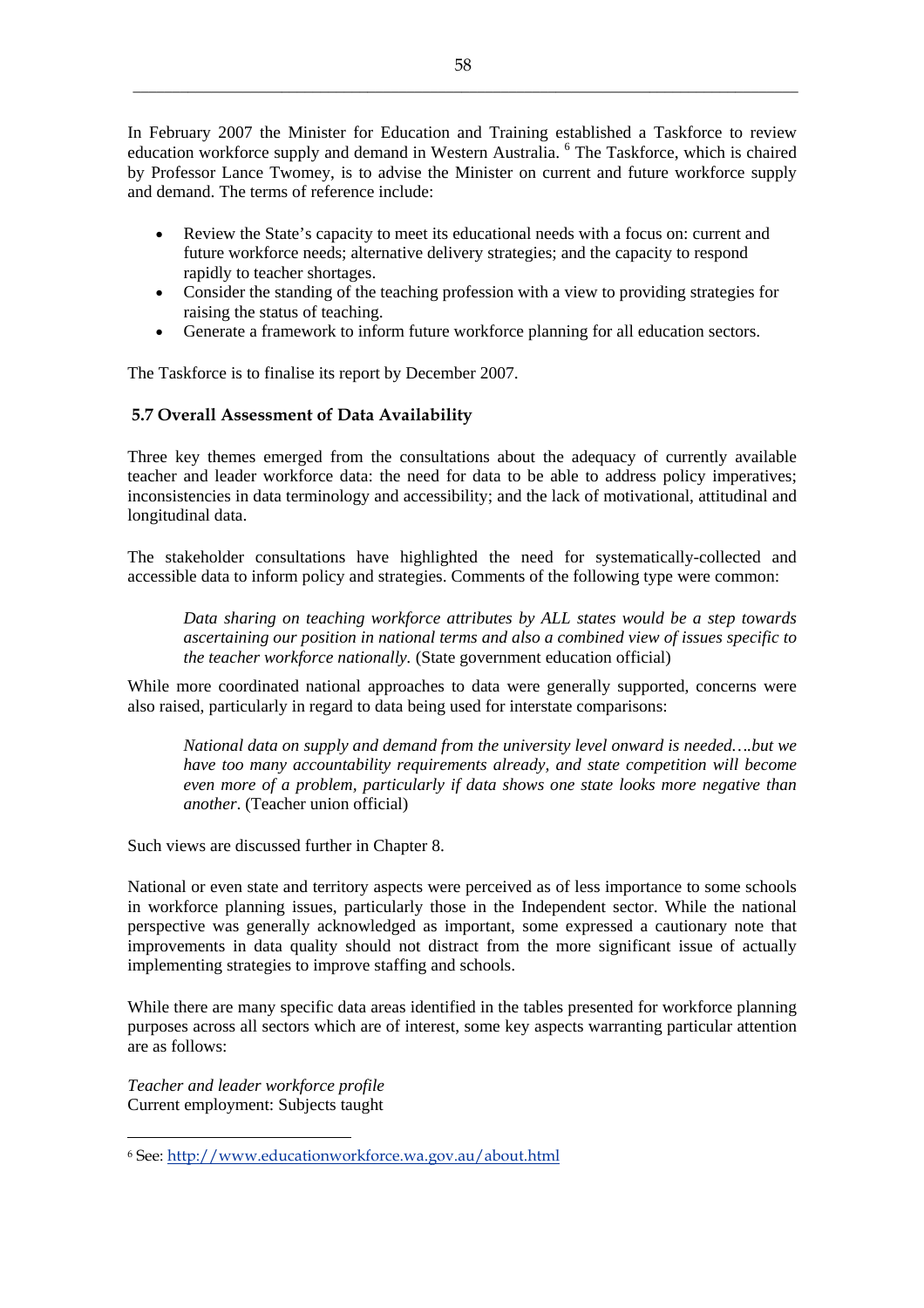Initial qualifications: Major/minor subjects Additional qualifications: Major/minor subjects

#### *Workforce flows*

Re-entrants from leave, teachers from overseas and Australian teachers moving overseas

- Qualifications by subject
- Year level/subject experience
- Locational availability
- Resignation and retirement teachers
	- Year level and subjects taught

Potential reserve pool

Qualified (on or not on recruitment records) but not actually teaching

- Qualifications by subject/specialisation
- Year level/subjects taught
- Locational availability
- Availability for work

#### *Teacher education profile*

Undergraduate/Postgraduate course completion

- Year level/subject taught
- Destination intentions

Course Attrition

• Level of schooling/subjects

#### *Adequacy of teacher supply and distribution*

Teacher/leader vacancy process details

- Fitness of match between applicants and vacancies
- Time to fill vacancies
- Nature/type of unfilled vacancies
- Unfilled or hard-to-fill vacancies

Other areas raised in the consultations to be of interest in informing policy are related to teacher education programs, including issues related to the practicum and improved school-university partnerships. Data regarding the availability of retraining, induction, re-entry and overseas recruit programs was also noted as important, including course satisfaction details. Data on schools' shortage coping techniques when appointees did not actually match vacancy requirements was also noted as an area of significant need, with some states and territories now introducing new data collection processes regarding recruitment difficulties (e.g. Queensland and Victoria as outlined in Section 5.6).

The consultations highlighted that various systems of terminology are used which potentially provide obstacles to greater data sharing and comparability. Payroll, personnel and recruitment records are not necessarily integrated within even the one organisation, although most employers are currently working on this.

It was generally believed that a key area of data omission and of significant importance relates to factors involved in the attractiveness of the teaching career, including among secondary students, potential career changers, those who have registered but who are not teaching, and underrepresented groups such as those from Indigenous origins. Such gaps indicate a need for more comprehensive data on attitudes towards teaching.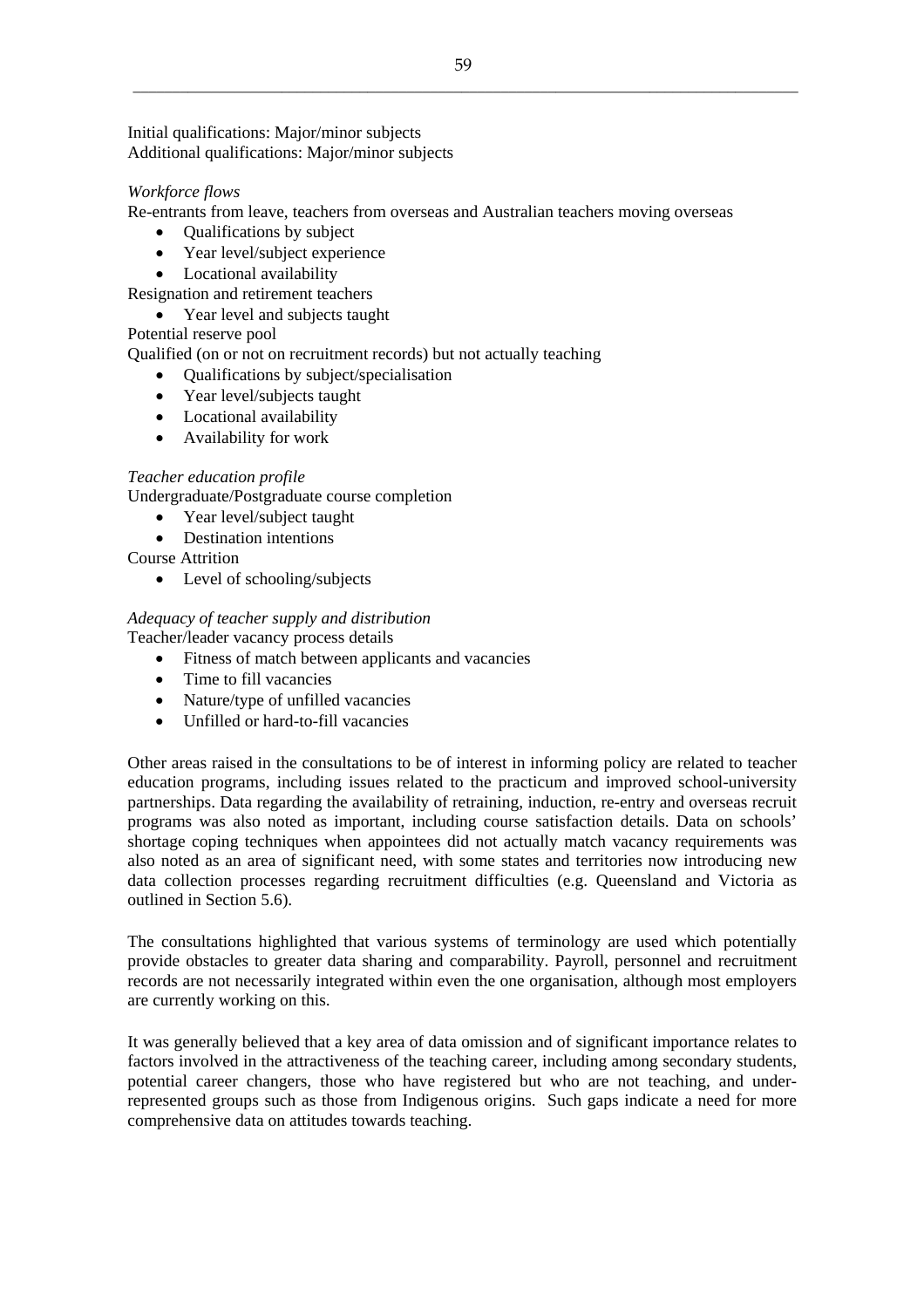Other areas of significant data interest and need relate to factors influencing retention in the teaching career and having records about separation and retirement intentions.

The key stakeholder consultations also indicated the need to build on existing data about teacher education students and commencer motivations and intentions, completer intentions and destinations, practicum and early career experiences, hard-to-staff schools, and graduate satisfaction with courses undertaken.

The consultations also indicated that data inadequacies were particularly evident in regard to the school leader workforce. Priorities for improved data included attitudes and intentions among prospective and current leaders, the availability and impact of leadership induction programs and capacity building initiatives.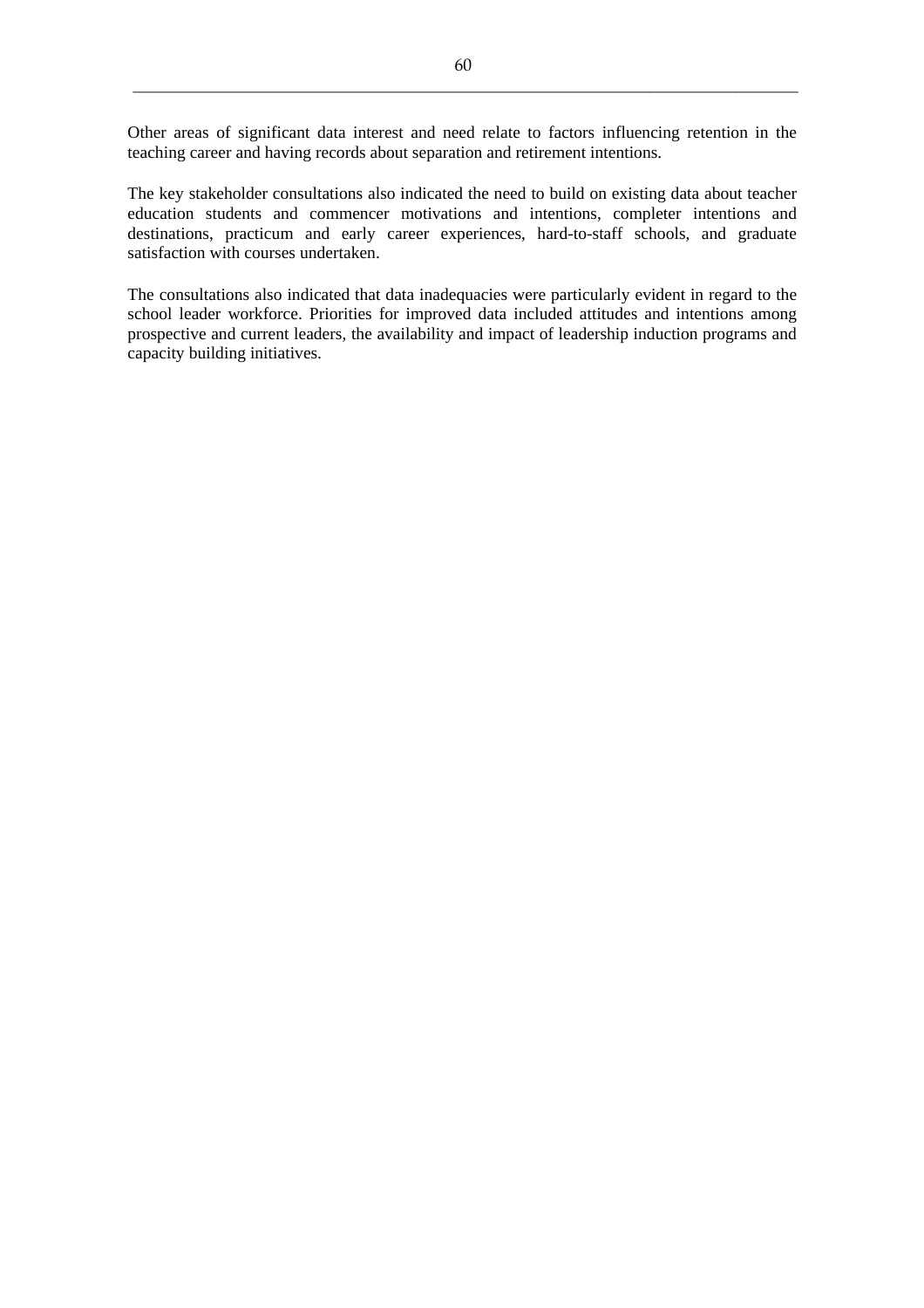# **6. CURRENT AND EMERGING DATA NEEDS**

The previous chapter outlined the current availability of data for teacher and school leader workforce planning, and the main gaps and concerns about those data. This chapter highlights emerging school policy issues identified by key stakeholders in the consultations as areas warranting improved data or which may require data in the future. It also discusses framing data needs within change management contexts.

# **6.1. Emerging Issues in Schooling**

The consultations with key stakeholders in all States and Territories across all levels of schooling and sectors, subjects and specialisations raised a range of issues about the challenges faced by schools and the ways that schooling is changing. These can be grouped into broad themes as follows:

# *General issues across schooling*

- Current shortages of specific types of teachers
- Concerns about possible future general shortages of teachers and school leaders
- The availability of sufficient teachers with skills in emergent educational approaches: integrated approaches and partnerships; flexibility for a more mobile workforce; workforce reform and working with paraprofessionals; and information and communications technology

# *Specific issues in schooling*

- Vocational education and training
- Early childhood education
- Catering for diverse and special needs among students
- Middle years of schooling
- Indigenous education

The following sections elaborate these concerns. While many of the stakeholders consulted expressed their concerns in terms of emerging issues for the workforce, this was underpinned by the need for data to ensure that policies, strategies and programs are established which are effective and based on accurate and current information.

# **6.2. General Issues across Schooling**

# *Current shortages of specific types of teachers*

It was widely acknowledged by stakeholders in the consultations including employers from all sectors and jurisdictions, principals, subject associations and teacher unions, that there are some current specific shortages of teachers and school leaders.

In secondary education, the areas of mathematics, science and technology were identified as major concerns, and both primary and secondary education experience shortages of Languages other than English (LOTE) and Special Education teachers. Shortages are particularly significant in some rural and remote locations. In particular sectors, states/territories and locations there were also other very specific teacher supply issues in some subjects and specialisations, in addition to difficulties in attracting teachers to remote areas and also to more challenging metropolitan locations. Recruiting school leaders to particular rural and remote locations was also raised as an issue, with declining numbers of staff reported to be applying for these positions.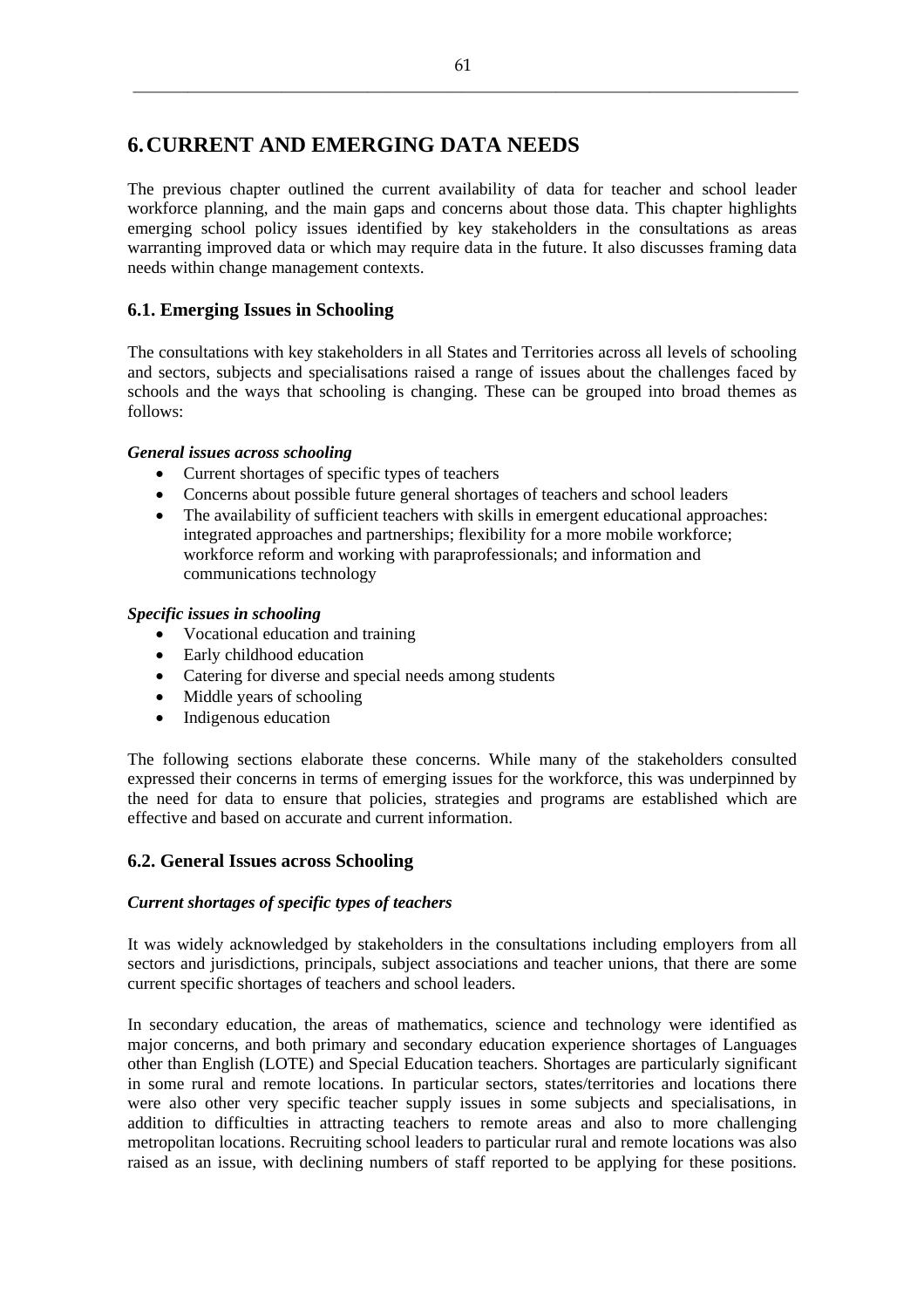Employing suitable relief teachers was an additional area of concern and this is particularly evident in rural and remote locations and in some secondary specialist areas.

Table 6.1 outlines concerns about current teacher shortages and the data needs and specific data aspects which are required to support effective policies and strategies associated with attraction, recruitment, retention and development for different target groups. The data aspects and needs are presented using the components of the workforce planning model outlined in Chapter 5.

| <b>Concerns about</b><br>teacher shortages                                                                                                                                                                                                                                                      | Data on workforce<br>inflow                                                                                                                                                                                                                                                                                                                                                     | Data on current<br>teachers, leaders<br>&teacher education<br>profile                                                                                                                                                                                                                  | Data on adequacy &<br>distribution of<br>teachers                                                                                                                                                                                                                                                                                                                                                                                                                                                                          | Data on current<br>teacher & leaders<br>profile & workforce<br>inflows & outflows                                                                                                                                                                                                                         |
|-------------------------------------------------------------------------------------------------------------------------------------------------------------------------------------------------------------------------------------------------------------------------------------------------|---------------------------------------------------------------------------------------------------------------------------------------------------------------------------------------------------------------------------------------------------------------------------------------------------------------------------------------------------------------------------------|----------------------------------------------------------------------------------------------------------------------------------------------------------------------------------------------------------------------------------------------------------------------------------------|----------------------------------------------------------------------------------------------------------------------------------------------------------------------------------------------------------------------------------------------------------------------------------------------------------------------------------------------------------------------------------------------------------------------------------------------------------------------------------------------------------------------------|-----------------------------------------------------------------------------------------------------------------------------------------------------------------------------------------------------------------------------------------------------------------------------------------------------------|
|                                                                                                                                                                                                                                                                                                 | <b>Attraction</b>                                                                                                                                                                                                                                                                                                                                                               | <b>Development</b>                                                                                                                                                                                                                                                                     | <b>Recruitment</b>                                                                                                                                                                                                                                                                                                                                                                                                                                                                                                         | <b>Retention</b>                                                                                                                                                                                                                                                                                          |
|                                                                                                                                                                                                                                                                                                 | Teacher ed. students<br>Overseas recruits<br>Career changers                                                                                                                                                                                                                                                                                                                    | Teacher ed students<br>Teacher retraining<br>Leaders succession/PD                                                                                                                                                                                                                     | Graduates<br>Overseas<br>Leadership<br>Potential pool & hard to<br>fill positions                                                                                                                                                                                                                                                                                                                                                                                                                                          | Current teachers/leaders<br>Early career<br>Re-entry                                                                                                                                                                                                                                                      |
| Current specific subject<br>shortages:<br>Secondary maths<br>Secondary science<br>Secondary technology<br><b>LOTE</b> and Special<br>Education (prim/sec)<br>Remote and<br>disadvantaged locations<br>Current shortage of<br>leaders in remote areas<br>Current shortages of relief<br>teachers | Teacher education<br>students<br>subject/specialisations,<br>motivations and intentions<br>and interest in teaching in<br>hard-to-staff schools<br>Relevant career changers'<br>attitudes and motivations<br>towards teaching and<br>locational availability<br>Relevant overseas<br>teachers and motivations<br>and attitudes towards<br>teaching in rural/remote<br>Australia | Teacher education<br>commencers<br>subject/specialisations<br>match to workforce needs<br>Current teacher<br>motivations and no. and<br>type of programs for<br>retraining<br>Leadership aspirant data<br>and succession PD<br>programs and data re PD/<br>support for current leaders | <b>Teacher Education</b><br>graduate completers<br>major/minor subjects and<br>destination intentions and<br>outcomes<br>Data regarding leadership<br>motivations for particular<br>locations<br>Relevant potential pool<br>qualifications/subject/<br>specialist areas and<br>motivations, & match of<br>skills of appointees to<br>hard to fill vacancies<br>/shortage coping<br>techniques used by<br>schools<br>Relevant overseas teacher<br>qualifications and<br>major/minor subjects and<br>locational availability | Relevant current teacher<br>and leader qualifications,<br>retention/separation<br>intentions and retention<br>motivation factors<br>Relevant potential re-<br>entrants qualifications,<br>motivation and timelines<br>intentions<br>Early career teacher /re-<br>entry teacher experiences<br>and support |

**Table 6.1: Current Specific Teacher Shortages and Consequent Data Needs** 

A range of data needs is evident. In the United Kingdom, the National Skills Task Force (NSTF) argued that vague terminology makes it hard to categorise the problem and discern the scale of the problems that underlay reported skill shortages (Keep, 2005). They distinguished between external and internal recruitment problems, and divided the issues into three different categories:

• External recruitment problems as indicated by either:

 *(1) hard-to-fill vacancies:* these exist when employers have considerable difficulty in filling vacancies at current levels of remuneration and conditions of employment, and in a reasonable location. Hard-to-fill vacancies are typically for specialised and experienced workers, and can co-exist with unemployment in the occupation

 *(2) skill shortage vacancies:* these are when hard-to-fill vacancies are due to a shortage of applicants with the required experience, knowledge or skills

• Internal recruitment problems as indicated by a (3) *skill gap*, which applies where existing employees lack the required qualifications, experience and/or specialised skills to meet needs.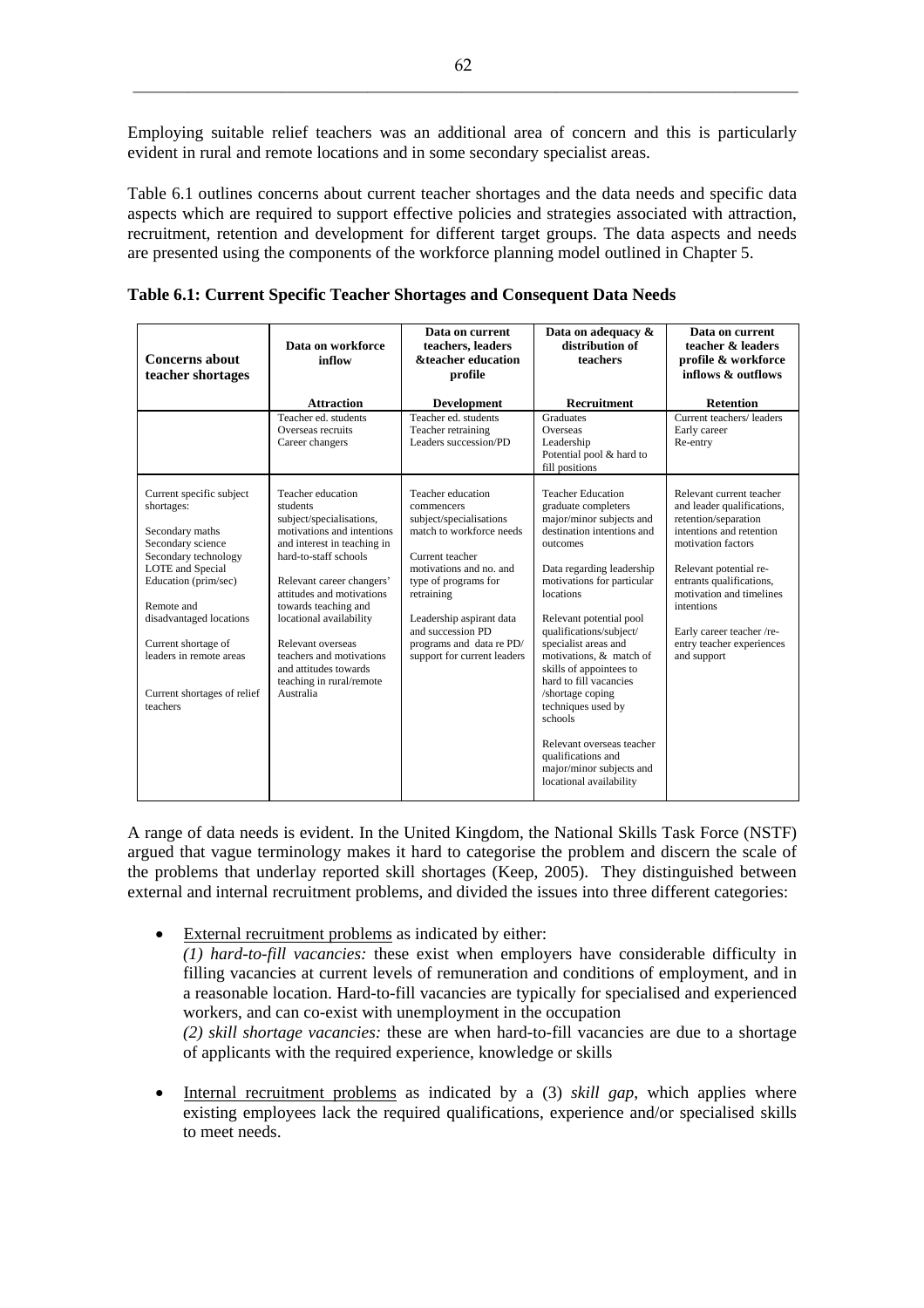The third category, skill gaps, tends to be transitory, often applies to recent recruits, and can be largely addressed by training on the job. The first two categories are likely to signal more fundamental issues relating to either a shortage of well-qualified people in the labour market, or insufficiently attractive employment conditions to encourage them to apply.

Shah and Burke (2005) use a similar framework in the Australian context to argue that, as a single indicator of skill shortages does not exist, it is necessary to use a suite of measures to assess job market conditions and design appropriate policy responses. This is particularly so in the teacher labour market where there is such a variety of routes into the profession and sources of potential recruits.

As outlined in Chapter 5, to enable planning to address specific subject teacher shortages, improved data is needed regarding:

- The teaching pool: those currently employed (as previously identified in *Table 5.1*: *Current data collections on teacher and leader workforce profile*)
- Re-entrants from leave, the potential pool of teachers, teachers from overseas and Australian teachers moving overseas (see *Table 5.2: Current data collections on workforce flows)*
- Teacher education graduates *(*see *Table 5.3: Teacher education profile*)
- Teacher vacancies (see *Table 5.4: Current adequacy of teacher supply and distribution data).*

Data regarding primary and secondary teacher and leader vacancies and shortages in remote areas is also needed. This includes:

• Workforce inflow data in relation to people with relevant subject and role specialisations to attract them to the profession, particularly the motivations of any career changers, teacher education students and overseas teachers, and their willingness to work in locations where there are shortages (as identified in *Table 5.3 and Table 5.2)*

In terms of teacher development policies:

- There are data issues of ensuring there are sufficient numbers of teacher education students undertaking courses in the subjects and role specialisations where shortages are most evident (see *Table 5.3*).
- Planning would be assisted by data on current teachers and their intentions and motivations for retraining in areas of need Information on the availability of retraining and development programs is also required (see *Table 5.1*), as well as on potential aspirants for leadership positions and the availability of professional development courses for succession planning (*Table 5.1).*

In terms of recruitment into teaching, data priorities include:

- The qualifications, motivations, destination intentions and outcomes in relation to teacher education graduates (see *Table 5.3*)
- The potential pool of qualified teachers, and overseas teachers (see *Table 5.2*).
- Motivations for teachers to undertake positions in particular locations, match of skills to vacancies in hard-to-fill situations and shortage coping techniques used by schools when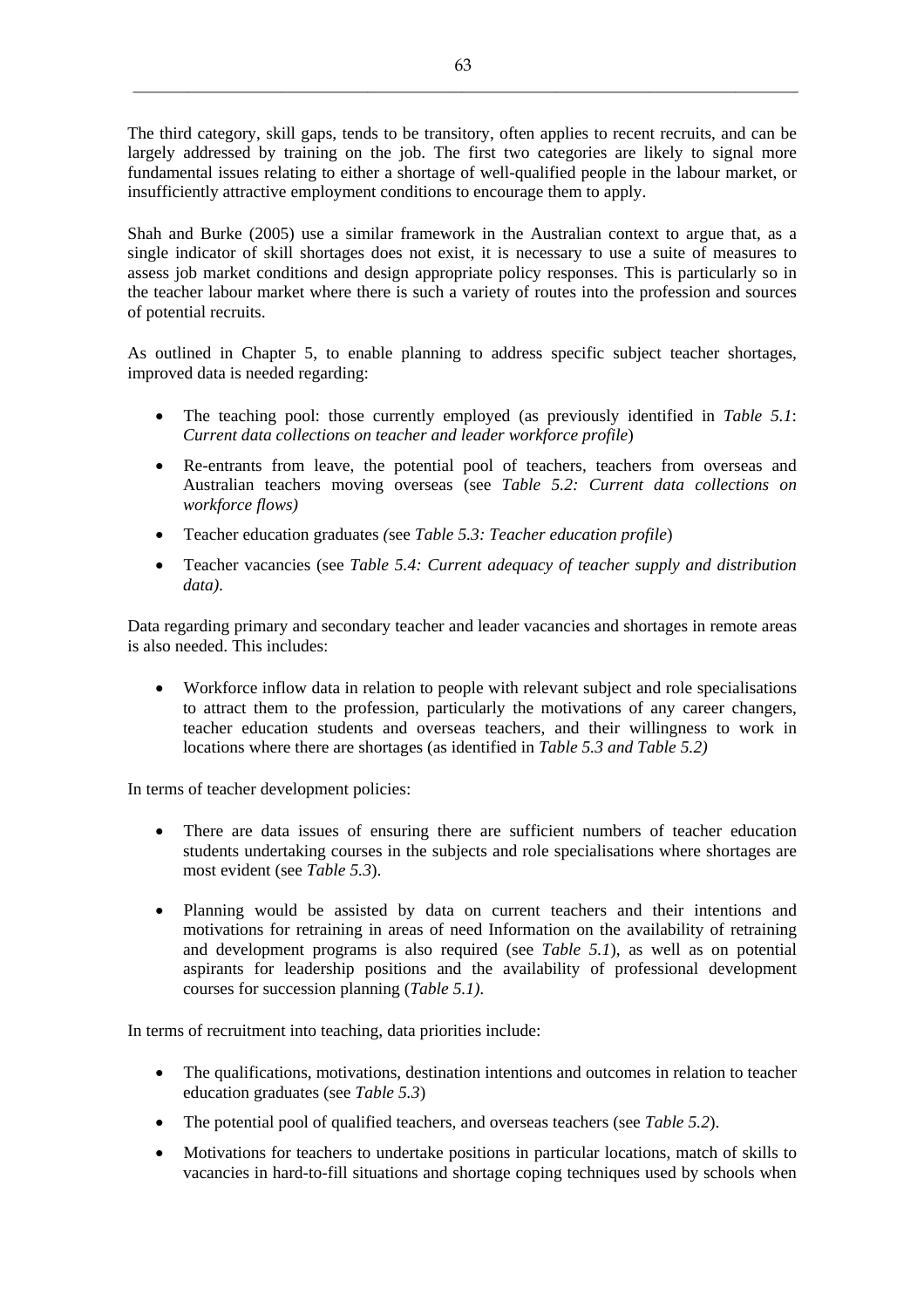a vacancy cannot be filled with the appropriate person, are other areas where more comprehensive data are needed (see *Table 5.4).* 

In regard to teacher retention, priority areas include workforce outflow data related to current teachers and leaders and their separation/retirement intentions (see *Table 5.2*)

Other data needs relate to:

- Inflow data for re-entrants (see *Table 5.2)*
- Availability of ongoing targeted support programs for re-entrants and the potential supply pool of teachers (see *Table 5.2)*
- Early career teachers and their qualifications, intentions, motivations and timelines (see *Table 5.3).*

#### *Possible future shortages*

Another emerging issue and area for additional data as identified by a wide range of stakeholders, including employers from all sectors and states and territories, relates to concerns about the age profile of the teacher and school leader workforce and more data is needed about this aspect (as related to *Table 5.1*).

This concern reflects an expectation that there will be significant retirements in the next five to ten years. As a consequence, it was recognised in the consultations that current shortages of teachers across secondary (and in some cases primary) sectors, in relation to subject and role specialisations and locations (which is currently an issue mainly for remote and some rural locations), may become more widespread.

Table 6.2 outlines the issues and specific data needs which are a consideration in addressing future general shortages of teachers and school leaders: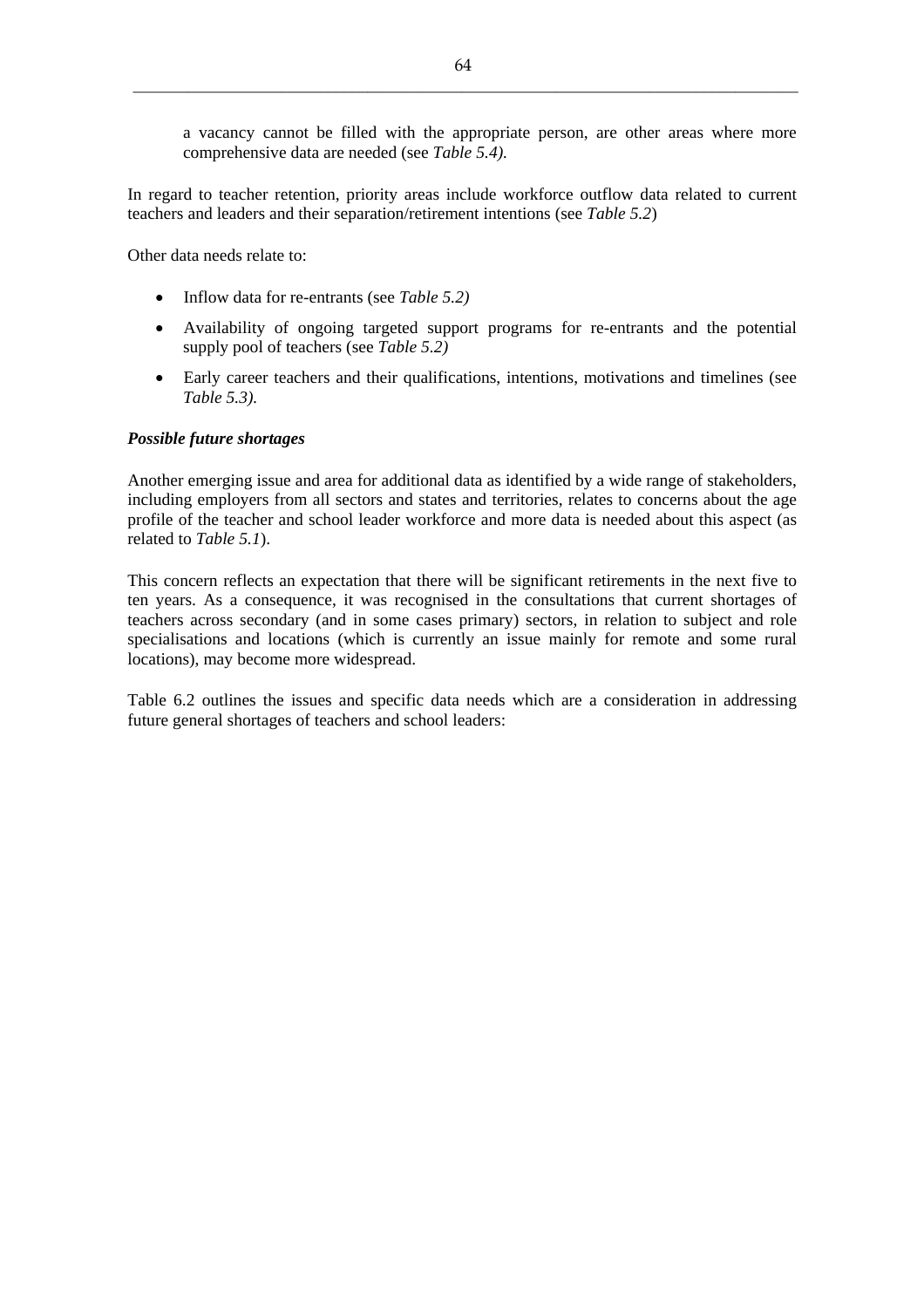| <b>Concerns about</b><br>future general<br>teacher & leader<br>shortages                                                                                              | Data on workforce<br>inflow<br><b>Attraction</b>                                                                                                                                                                                                                             | Data on current<br>teachers, leaders<br>&teacher education<br>profile<br><b>Development</b>                                                                                                                                                                              | Data on adequacy &<br>distribution of<br>teachers<br><b>Recruitment</b>                                                                                                                                                                                                                                                                                                                                           | Data on current<br>teacher & leaders<br>profile & workforce<br>inflows & outflows<br><b>Retention</b>                                                                                                                                                                                                      |
|-----------------------------------------------------------------------------------------------------------------------------------------------------------------------|------------------------------------------------------------------------------------------------------------------------------------------------------------------------------------------------------------------------------------------------------------------------------|--------------------------------------------------------------------------------------------------------------------------------------------------------------------------------------------------------------------------------------------------------------------------|-------------------------------------------------------------------------------------------------------------------------------------------------------------------------------------------------------------------------------------------------------------------------------------------------------------------------------------------------------------------------------------------------------------------|------------------------------------------------------------------------------------------------------------------------------------------------------------------------------------------------------------------------------------------------------------------------------------------------------------|
|                                                                                                                                                                       | Teacher ed. students<br>Overseas recruits<br>Career changers                                                                                                                                                                                                                 | Teacher ed students<br>Teacher retraining<br>Leaders succession/PD                                                                                                                                                                                                       | Graduates<br>Overseas<br>Leadership<br>Potential pool & hard to<br>fill                                                                                                                                                                                                                                                                                                                                           | Current teachers/leaders<br>Early career<br>Re-entry                                                                                                                                                                                                                                                       |
| Concern that teacher<br>workforce age profile<br>could give rise to general<br>teacher shortages<br>Concern about aging<br>leadership profile and<br>future shortages | Senior secondary school<br>student<br>motivations/attitudes<br>towards teaching<br>Teacher education<br>students/career<br>changers/potential pool<br>subject/specializations,<br>motivations and intentions<br>Current teacher attitudes<br>towards leadership<br>positions | <b>Teacher Education</b><br>commencers $\&$<br>completers major/minor<br>subjects and destination<br>intentions and outcomes<br>No. and type of leadership<br>qualifications and skill<br>building courses and<br>attitudes of current<br>teachers towards<br>leadership | <b>Teacher Education</b><br>completers major/minor<br>subjects and destination<br>intentions and outcomes<br>Relevant potential pool<br>qualifications/<br>subject/specialist areas<br>and motivations.<br>locational availability<br>Overseas teacher<br>qualifications and<br>major/minor subjects and<br>locational availability<br>Motivations, skills and<br>locational availability for<br>leadership roles | Current teacher/leader<br>workload and conditions<br>data and<br>retirement/separation<br>intentions<br>Longitudinal data tracking<br>teacher education<br>commencers and<br>completers and<br>attitudes/experiences<br>including early career and<br>induction<br>Re-entrants' experiences<br>and support |

# **Table 6.2: Possible Future General Shortages and Consequent Data Needs**

Table 6.2 identifies that in dealing with possible future shortages of teachers and school leaders, there is a need for workforce inflow data about attraction to the profession across all subject areas and roles and levels of schooling and for leadership, including all locations and especially in remote areas.

In terms of subject and role specialisations, data on motivations, locational availability and intentions is needed regarding senior secondary students, as well as teacher education students and career changers (see *Table 5.3),* and those who are qualified as teachers and in the potential supply pool but not currently involved in teaching (see *Table 5.2).* 

Information on the availability of professional development programs for building knowledge and skills of teacher education students and details of subject specialisations, motivations and destination outcomes is also needed (see *Table 5.3*), as is data related to skill-building programs and intentions of current teachers towards leadership positions *(Table 5.1).* 

For recruitment policies, profile data about teacher education graduates, workforce inflow data about the potential supply pool and overseas teachers in terms of qualifications and specialist teaching areas, intentions and motivations and locational availability *(*see *Table 5.2)*, as well as the background skills and interest of current teachers in leadership positions in rural and remote areas (see *Table 5.1)* were other aspects raised through the consultations.

In terms of retaining people in the teacher and school leader workforce, data is needed about reentrants *(*this relates to *Table 5.2)* and current teachers' and leaders' workload and conditions (see *Table 5.1)*, and workforce outflow retirement/separations intentions (see *Table 5.2*). Longitudinal data that follows teacher education students into and during their early career experiences in the workforce would be particularly helpful in this regard (this relates to *Table 5.2*  on graduates' early career experiences*).*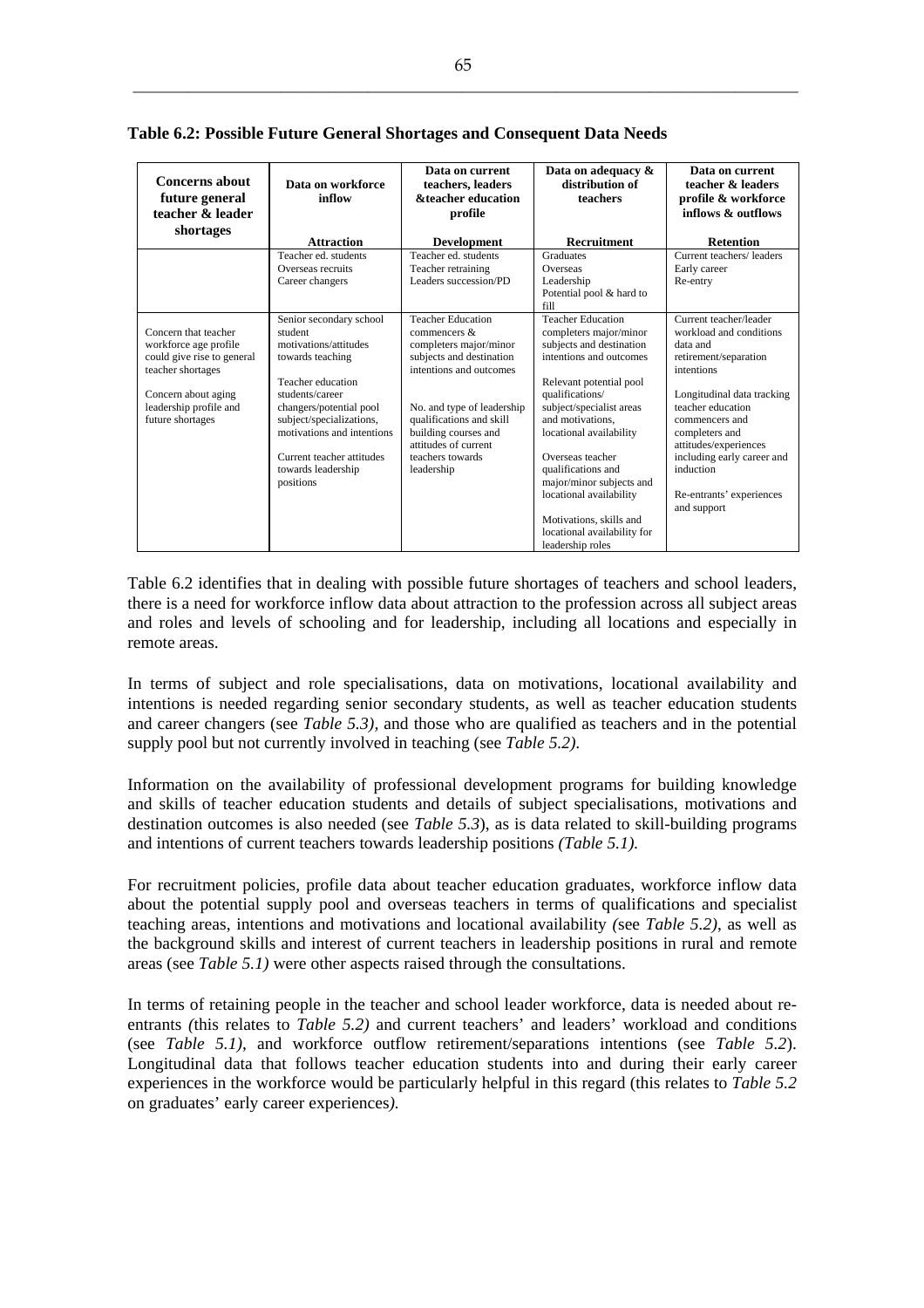# *Availability of sufficient teachers with skills in emerging approaches to schooling*

Stakeholders also indicated in the consultations a number of ways in which schooling is changing in the various states and territories and sectors, and raised concerns about whether there will be sufficient numbers of well-qualified teachers to meet these emerging needs.

Table 6.3 outlines some of these emerging approaches and their consequent data needs:

- Integrated services (Education, Health, Early Childhood)
- Workforce reform and the role of paraprofessionals
- Flexibility and mobility, especially in remote locations
- Rethinking educational delivery using ICT.

Data needs in terms of attraction policies are concerned with collecting information about the motivations and availability of qualifications courses for teacher education students, career changers (see *Table 5.3*), overseas recruits and the qualified potential pool (see *Table 5.2)* to undertake the work of teachers within changing structural conditions and educational approaches. This includes attracting paraprofessionals who already work in the school environment and understand the local situation and community and supporting them to upskill and have a more significant role, with data on their motivations and the availability of upgrading courses being important. Similarly in terms of new structural arrangements, integrated services such as schools which include health and/or early childhood facilities are beginning to become a consideration and this may require more teachers with skills in working in partnership with the community and other services.

In terms of pre-service programs for teacher education students and the professional development of current teachers and leaders, data about their motivations and also courses to support new approaches to schooling delivery and integrated services and partnerships, including using ICT in innovative ways, is needed (this relates to *Table 5.3* on teacher education and *Table 5.1* on professional learning)*.*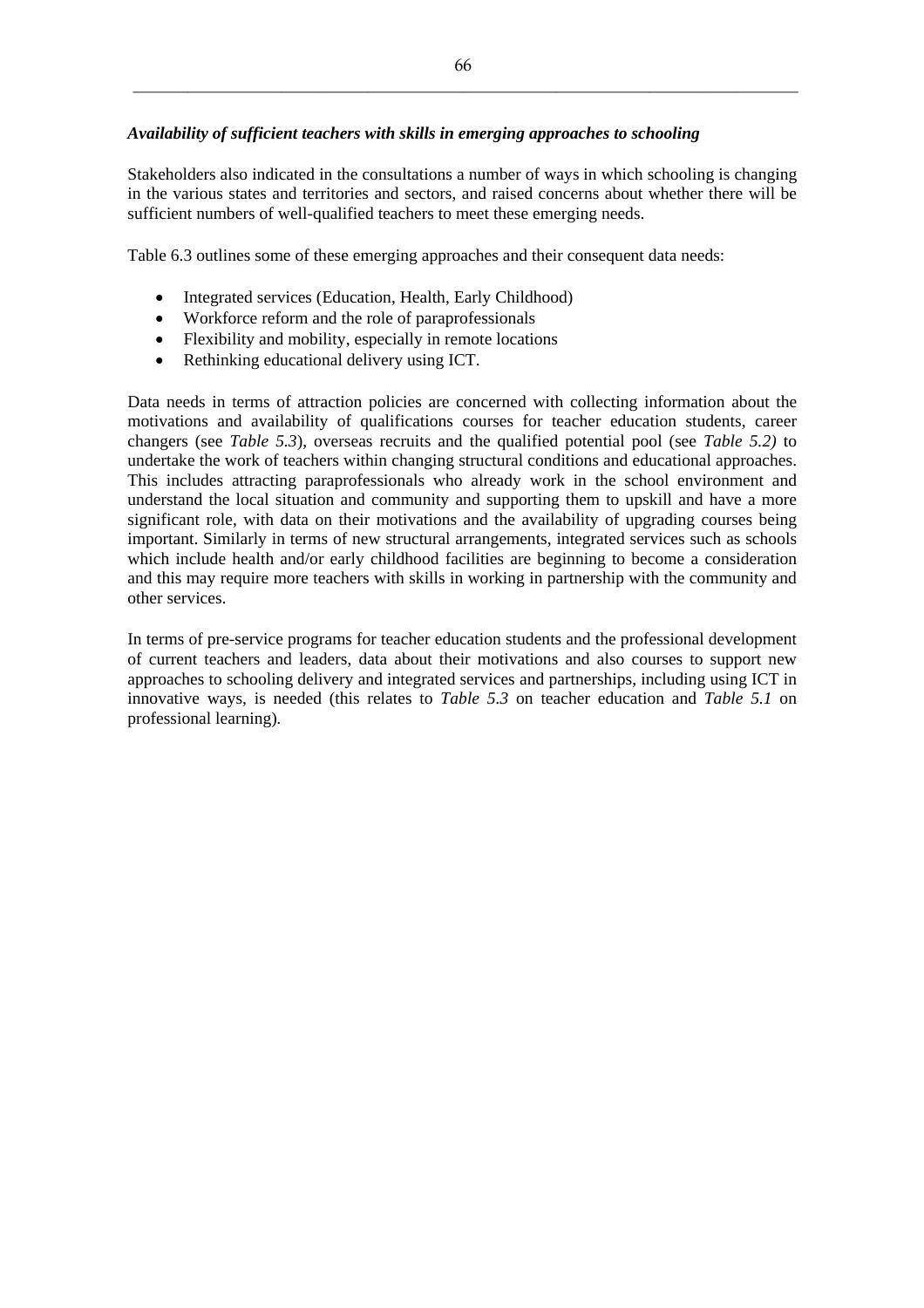| <b>Emerging</b><br>approaches to<br>schooling                                                                                                                                                   | Data on workforce<br>inflow<br><b>Attraction</b><br>Teacher ed. students<br>Overseas recruits<br>Career changers                                                                              | Data on current<br>teachers, leaders<br>&teacher education<br>profile<br>Development<br>Teacher ed. students<br>Teacher retraining<br>Leaders succession/PD                                                                                                                                                                                | Data on adequacy &<br>distribution of<br>teachers<br><b>Recruitment</b><br>Graduates<br>Overseas<br>Leadership<br>Potential pool & hard to<br>fill                                                                                                                                                                                                                                                                                                                                              | Data on current<br>teacher & leaders<br>profile & workforce<br>inflows & outflows<br><b>Retention</b><br>Current teachers/leaders<br>Early career<br>Re-entry                       |
|-------------------------------------------------------------------------------------------------------------------------------------------------------------------------------------------------|-----------------------------------------------------------------------------------------------------------------------------------------------------------------------------------------------|--------------------------------------------------------------------------------------------------------------------------------------------------------------------------------------------------------------------------------------------------------------------------------------------------------------------------------------------|-------------------------------------------------------------------------------------------------------------------------------------------------------------------------------------------------------------------------------------------------------------------------------------------------------------------------------------------------------------------------------------------------------------------------------------------------------------------------------------------------|-------------------------------------------------------------------------------------------------------------------------------------------------------------------------------------|
| Integrated services<br>(Education/Health/Early<br>childhood)<br>Workforce reform<br>(paraprofessionals)<br>Flexibility and mobility<br>(remote)<br>Rethinking educational<br>delivery using ICT | Data on<br>Motivations/course<br>availability for attracting<br>paraprofessionals/<br>potential pool remote<br>location<br>residents/overseas/career<br>changers towards a<br>teaching career | Current teacher/leader<br>motivational and PD<br>course availability for up-<br>skilling for working in<br>partnership with the<br>community and other<br>services<br>Courses and PD for<br>teacher education students<br>and current<br>teachers/leaders to<br>support new methods of<br>educational delivery<br>including the use of ICT | Graduate commencers<br>and completers<br>qualifications,<br>specialisations,<br>motivations and<br>destination intentions<br>related to remote location<br>teaching and<br>accommodating mobility<br>across state/territory<br>borders<br>Overseas, potential pool<br>and current teachers and<br>leaders motivations, skills<br>and destination intentions<br>related to remote<br>locations and vacancy<br>descriptors match to<br>qualifications/skills and<br>shortage coping<br>techniques | Workload impact data and<br>current teacher/leader<br>attitudes regarding<br>integrated services,<br>paraprofessionals and ICT<br>and other reforms in<br>supporting teachers' work |

### **Table 6.3: Emerging Schooling Approaches and Consequent Data Needs**

There were also emerging issues raised in the consultations regarding the recruitment of increasingly flexible and mobile workforces. Gaining data about the subjects and role specialisations, intentions and motivations of graduate, overseas, and 'grey nomad' teachers (more mature-aged teachers who have either retired or taken long-term leave) who are willing to be mobile and undertake flexible appointments which support remote communities and areas of specialist shortage, was indicated as important (see *Table 5.2).* Data on the barriers to flexibility needs to be identified and appropriate action taken. Data concerning vacancy descriptors, the closeness of match between applicants and position requirements, and shortage coping techniques used by schools, were also identified as areas of particular interest (see *Table 5.4).* 

In terms of policies to retain teachers and school leaders, priorities were seen to include seeking data from current teachers and leaders, early career teachers and those re-entering the workforce about the impact on workload and career intentions of emerging educational approaches such as integrated services and ICT delivery.

# **6.3 Specific Issues in Schooling**

# *Vocational education and training*

The need for an increased emphasis on vocational education and training (VET) was frequently raised in the consultations by stakeholders involved in the provision of secondary education across all states and territories and across sectors. Their comments were made in respect to the increase in the compulsory education leaving age and the need for teachers to have a wider range of teaching skills to meet the needs of a more diverse student population, with ongoing teacher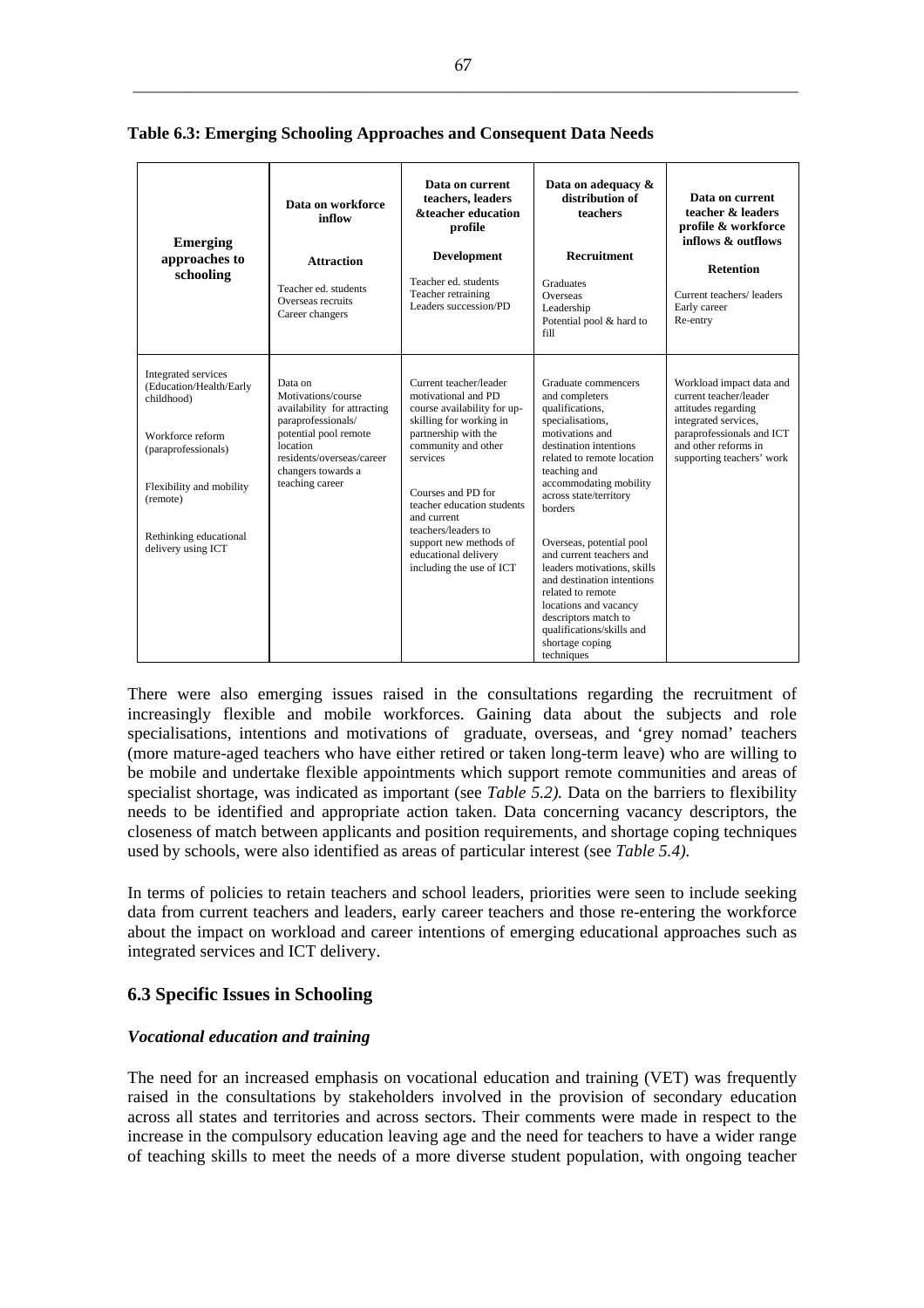development seen as being essential. Emerging policy priorities were evident in regard to retraining of teachers to meet shortages of VET teaching skills essential (see *Table 5.1* on retraining programs), providing teacher education programs for people from occupational and industry backgrounds needed in schools *(*see *Table 5.3*), and developing teacher capacity to work in partnership with industry and TAFE.

#### *Early childhood education*

The moves towards a common national starting age for school, and closer integration of early childhood education and primary schooling, are increasing the need for more qualified teachers in the provision of education for this age group. This issue was raised throughout the consultations but was seen as particularly significant for remote and disadvantaged communities. Increasingly the early childhood teacher is involved in working with integrated services and in community capacity building, especially involving development of skills of parents and within the wider community. Data is needed about the personal and professional qualifications and availability of early childhood teachers, including the broader range of skills required and teacher development opportunities (this relates to *Table 5.1)*. In addition, data is also needed about the possible interest of community-based paraprofessionals in gaining formal teaching qualifications, and in the availability of courses to support such pathways, particularly those which are relevant to, and structured for remote locations (see *Table 5.3*).

### *Catering for diverse and special needs among students*

Another area of significant and widespread interest was in regard to teachers catering for an increasingly diverse range of students and those with special needs. Regarding special education needs, concerns were expressed about the full range of teachers including specialist staff who support mainstream teachers, those working in special schools, specialist teachers in particular fields of needs, and mainstream teachers' skills. Given the ageing of the special education teacher workforce, there is a need for profile data about this part of the overall teacher and leader workforce, including their career and separation/retirement intentions (this relates to *Table 5.2).* The limited availability of pre-service and professional development courses in special education in some states was also raised as a concern.

# *Middle years of schooling*

Middle schooling is another emerging area for many states and territories within restructured arrangements for primary and secondary education. Key stakeholders highlighted this issue in terms of the appropriate balance of generalist and specialist teachers available for new forms of schooling provision. As a consequence, more data is needed about secondary teachers' motivations, skills and qualifications in teaching across several subjects and in using a whole child approach, and about primary teachers developing sufficient specialist skills to cover several subject areas at a higher level (see *Table 5.1).* 

#### *Indigenous education*

Supporting Indigenous people to undertake the role of a teacher is an important issue in the provision of quality education, especially in remote communities. Given the difficulties of supplying teachers in these situations, many jurisdictions are offering individualised and sometimes very short-term arrangements to meet the needs of schools in remote locations. There is a widely-acknowledged need to attract more Indigenous people into teaching, including by offering pathways for Indigenous people currently working as paraprofessionals in schools and related services.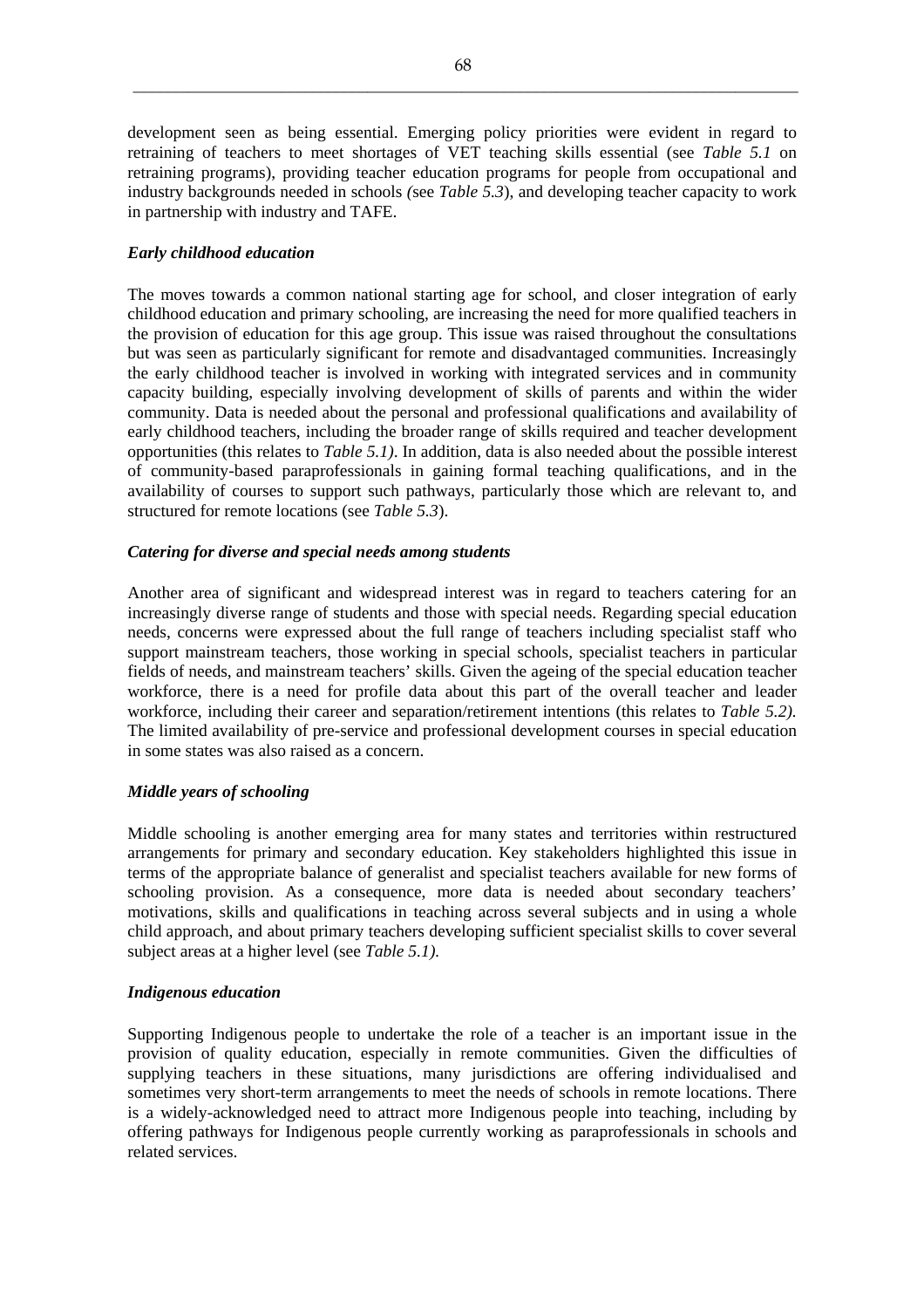Table 6.4 summarises these issues and the associated data needs.

| Specific issues in<br>schooling                                                                                     | Data on workforce<br>inflow<br><b>Attraction</b><br>Teacher ed. students<br>Overseas recruits<br>Career changers                                                                               | Data on current<br>teachers, leaders<br>&teacher education<br>profile<br><b>Development</b><br>Teacher ed students<br>Teacher retraining<br>Leaders<br>succession/Professional<br>learning                                                                                                                                                                                            | Data on adequacy &<br>distribution of<br>teachers<br><b>Recruitment</b><br>Graduates<br>Overseas<br>Leadership<br>Potential pool & hard to<br>fill | Data on current<br>teacher $\&$ leaders<br>profile & workforce<br>inflows & outflows<br><b>Retention</b><br>Current teachers/leaders<br>Early career<br>Re-entry |
|---------------------------------------------------------------------------------------------------------------------|------------------------------------------------------------------------------------------------------------------------------------------------------------------------------------------------|---------------------------------------------------------------------------------------------------------------------------------------------------------------------------------------------------------------------------------------------------------------------------------------------------------------------------------------------------------------------------------------|----------------------------------------------------------------------------------------------------------------------------------------------------|------------------------------------------------------------------------------------------------------------------------------------------------------------------|
| Specific Issues Areas:<br>Vocational<br>Early Childhood<br>Diverse & Special Need<br>Middle Schooling<br>Indigenous | Motivational/courses<br>available for attraction of<br>overseas, career<br>changers, potential pool<br>and other relevant people<br>e.g. vocationally<br>skilled/early<br>childhood/Indigenous | Current teacher<br>qualifications and<br>motivational data &<br>availability of PD<br>programs for upskilling<br>and retraining for<br>vocational, middle<br>schooling, special needs,<br>Indigenous<br>Teacher education course<br>availability and data<br>regarding teacher<br>education qualifications,<br>subject/specializations,<br>motivations and locational<br>availability | Graduate completers<br>motivations and<br>destination intentions<br>related to particular fields<br>and remote location<br>teaching                | Current teacher<br>qualifications and<br>expertise                                                                                                               |

| Table 6.4: Specific Issues in Schooling and Consequent Data Needs |  |  |  |  |
|-------------------------------------------------------------------|--|--|--|--|
|-------------------------------------------------------------------|--|--|--|--|

Table 6.4 indicates that workforce planning in regard to schools having sufficient numbers of well-qualified teachers in VET, early childhood education, special needs and so on requires data that informs decisions about the attractiveness of teaching in these areas, the development of teachers' skills and knowledge, the distribution of teachers, and retention in the profession.

In terms of attraction to the profession, workforce planning data regarding teacher education students and career changers and the qualified potential pool and overseas teachers is needed regarding motivations and availability of appropriate qualifications and courses *(*see *Table 5.3:*  on teacher education students and their intentions and *Table 5.2* on other workforce entrants*)* 

For teacher development policy, data about the current teachers and leaders including qualifications, and courses available, especially in regard to retraining and data on motivations, is useful *(*this relates to *Table 5.1)*.

For recruitment, specific data aspects relate to assessing the adequacy of supply and distribution in terms of graduate completer destinations, motivations related to particular fields and remote location teaching (see *Table 5.3*).

In terms of improving teacher retention, data needs relate to workforce outflows and separation/retirement data by subjects/specialisations (see *Table 5.2)* and in regard to current teachers and their qualifications and expertise (see *Table 5.1).*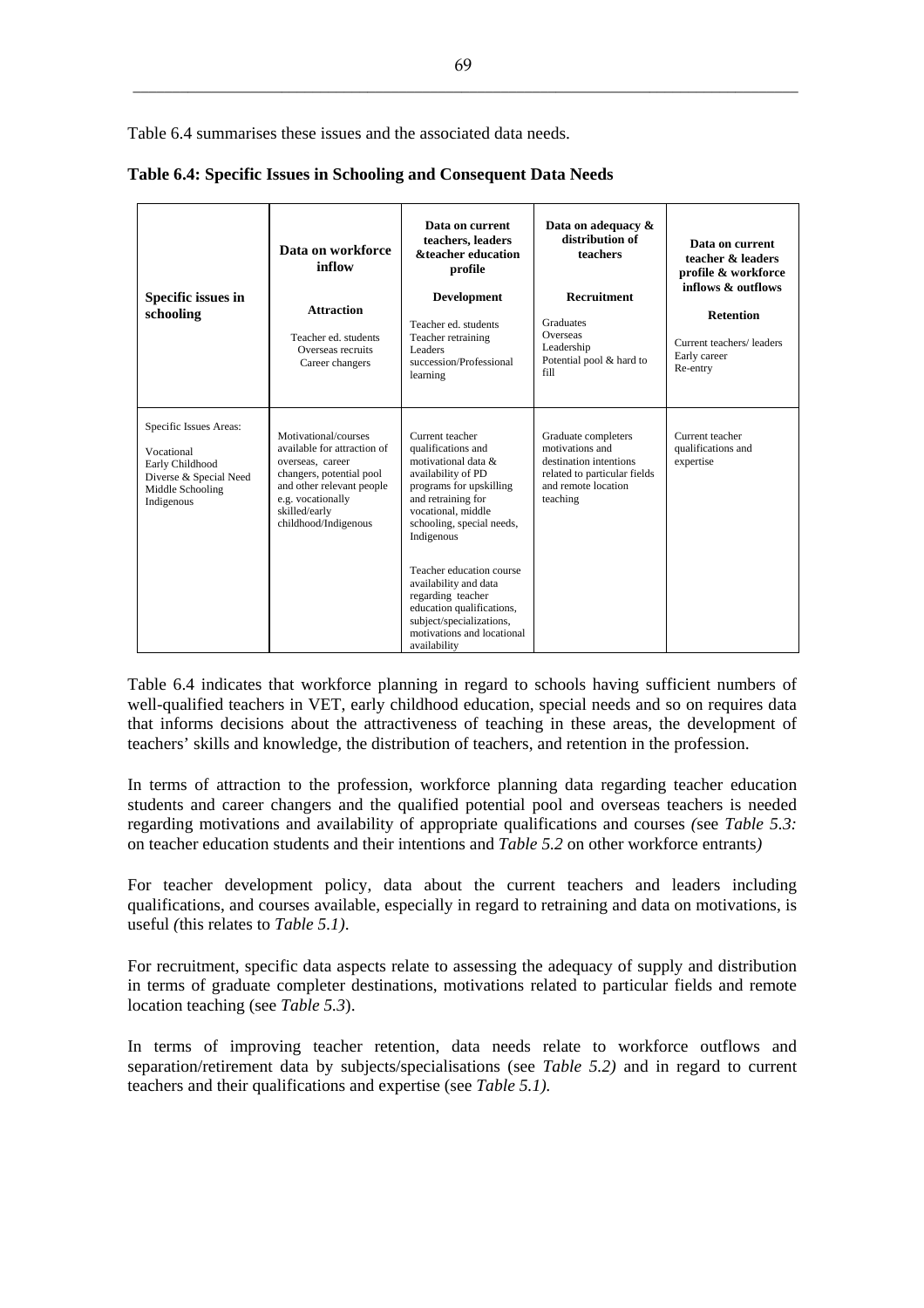# **6.4 Change Management and Data Needs**

Some of the current and prospective changes in schooling identified in the consultations are quite significant. Emergent data needs in relation to teacher workforce planning within a context of significant change are very complex, particularly where the changes involve a blurring of levels of schooling, and the participation of a wider range of education providers as well as noneducation agencies.

A range of workforce issues arise within change contexts. These include:

- Educating for new skills and team roles
- Education and training issues
- Pay and employment conditions
- Examining certification and licensure aspects

A helpful framework for considering workforce planning issues framework in change contexts has been developed by the Scottish Integrated Workforce Group (2002):

- Clarify the context
- Clarify demand issues (nature of planned and unplanned service changes and impact factors)
- Consider workforce demand needs within change context (staffing numbers changes, additional skills requirements for existing staff, identifying recruitment for additional skills)
- Consider supply capability and capacity (additional staff recruitment requirements, retention of current staff, redeployment issues, current staff retraining needs, new staff training requirements, staff availability)
- Identify workforce planning gaps (requirements not meeting supply plans: shortage gap or shortage delay?)
- Take action to correct gaps

Several states and territories are currently involved in the early stages of pilot projects involving significant educational change which may have considerable workforce planning and data collection implications in the future.

As an example, South Australia is currently considering significant changes in schooling. A review of senior secondary curriculum and certification is underway, with the minimum school leaving age being progressively increased to 17 years. Six 'super schools' are evolving involving significant restructuring of early childhood, primary and secondary education across 18 existing sites. There is extensive consultation occurring with staff, parents, school councils and other groups about an education brief and vision, with the buildings themselves being designed as learning spaces. The Early Years focus involves reconsideration of schools and child care facilities, the trend being for children to be involved in early years programs from increasingly young ages. Integrated services for children and young people are becoming the new directions for the future, especially in the education and health areas, with providers being from government and private agencies.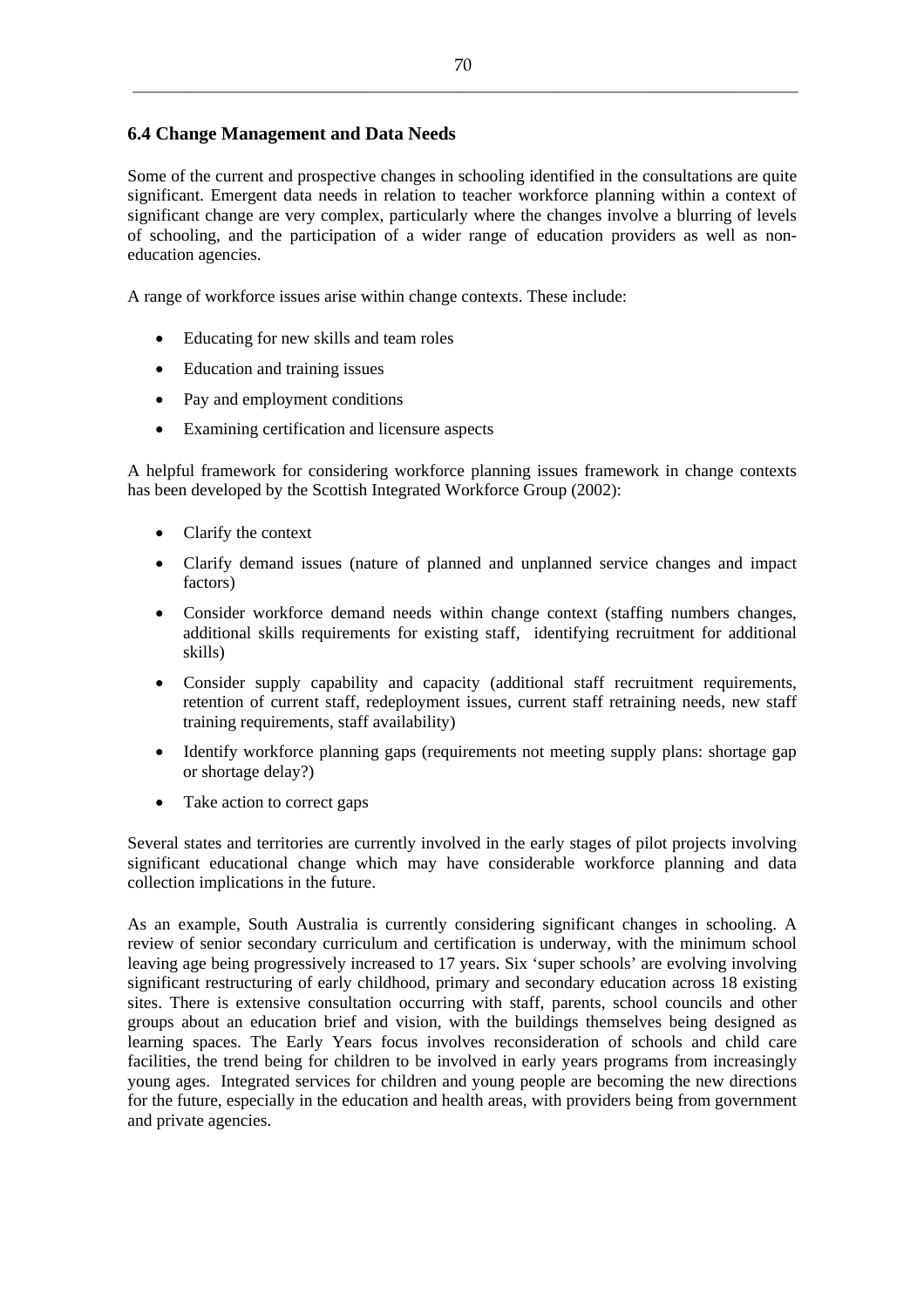Given the integration aspects, a range of complex workforce planning issues are currently being identified in South Australia in relation to teacher registration, skills mix and professional development needs, and emerging skills needs of graduates. Identification of emerging workforce data needs is currently underway.

### **6.5 Implications of the Emerging Issues**

The consultations provided ample evidence that Australian schooling is a dynamic sector in which major changes are underway. Most of the stakeholder groups were more focused on identifying appropriate policies to ensure that all schools have the number and mix of wellqualified teachers and leaders that they will need in the future, rather than on data needs *per se*.

However, the discussions in the consultations about the future of Australian schooling had two broad implications for thinking about the data needed to support informed policy making. First, the data collection framework needs to be sufficiently flexible to be able to incorporate new issues as they emerge, as is now happening for example in early childhood education and the middle years of schooling. Second, there needs to be an ongoing dialogue between those responsible for the data collection and analysis framework, and policy makers and those in the field, to ensure that the data is serving the needs of the latter groups.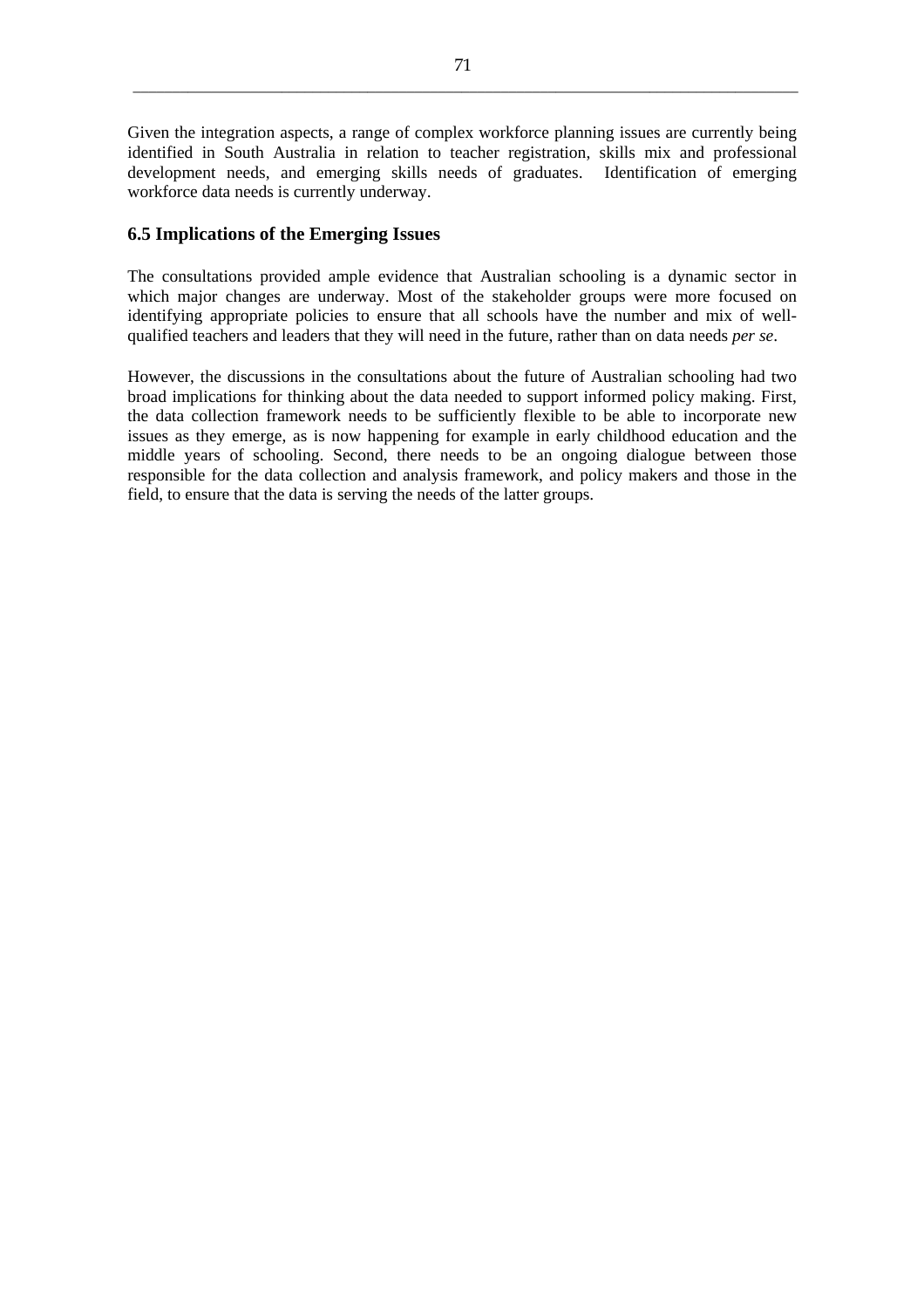# **7. WORKFORCE PLANNING DATA IN OTHER COUNTRIES AND PROFESSIONS**

This chapter outlines workforce planning and data processes which are occurring in relation to the teacher workforce at an international level and within selected countries. Some case studies regarding recent data and planning developments in the Australian health and nursing workforces are also presented. The implications of developments in workforce planning data for teachers in other countries, and for other professions in Australia are discussed in terms of the Australian teacher and school leader workforce.

# **7.1 Developments at the OECD Level**

# *OECD reports*

Teacher supply and demand are increasingly significant issues within the wider political and economic contexts, not only for Australia but on a global level, as reflected in OECD reports such as *Teacher Demand and Supply: Improving Teacher Quality and Addressing Teacher Shortages* (2002) and *Teachers Matter: Attracting, Developing and Retaining Effective Teachers*  (2005). These reports outline key policy issues related to teacher attraction, development, recruitment and retention. The 2005 report is based on analysis of teacher policies and practices in 25 countries, including Australia.

The 2005 OECD report included a discussion on improving the information base to support teacher policy. It identified a range of key areas in which data are lacking in many countries as well as at the international level (p. 219), including:

- The nature and severity of teacher shortages.
- The characteristics of entrants to teacher education, progression rates within teacher education and the impact of programs on teachers' work.
- The destinations of teacher education graduates, the reasons some graduates do not enter teaching, and early career experiences.
- Attrition and turnover rates for teachers by background characteristics and school type, the reasons for leaving, and the destinations they choose.
- Teachers' attitudes towards their work, including the major sources of job satisfaction and dissatisfaction.
- Teacher time use, including the subjects taught and their relation to qualifications, and non-classroom tasks and responsibilities.
- Teachers' salaries, non-salary benefits and working conditions, in relation to occupations requiring similar qualifications.
- The provision and outcomes of professional development.

The consultations conducted for this project indicated that similar data gaps are evident in Australia (see Chapters 4 and 5).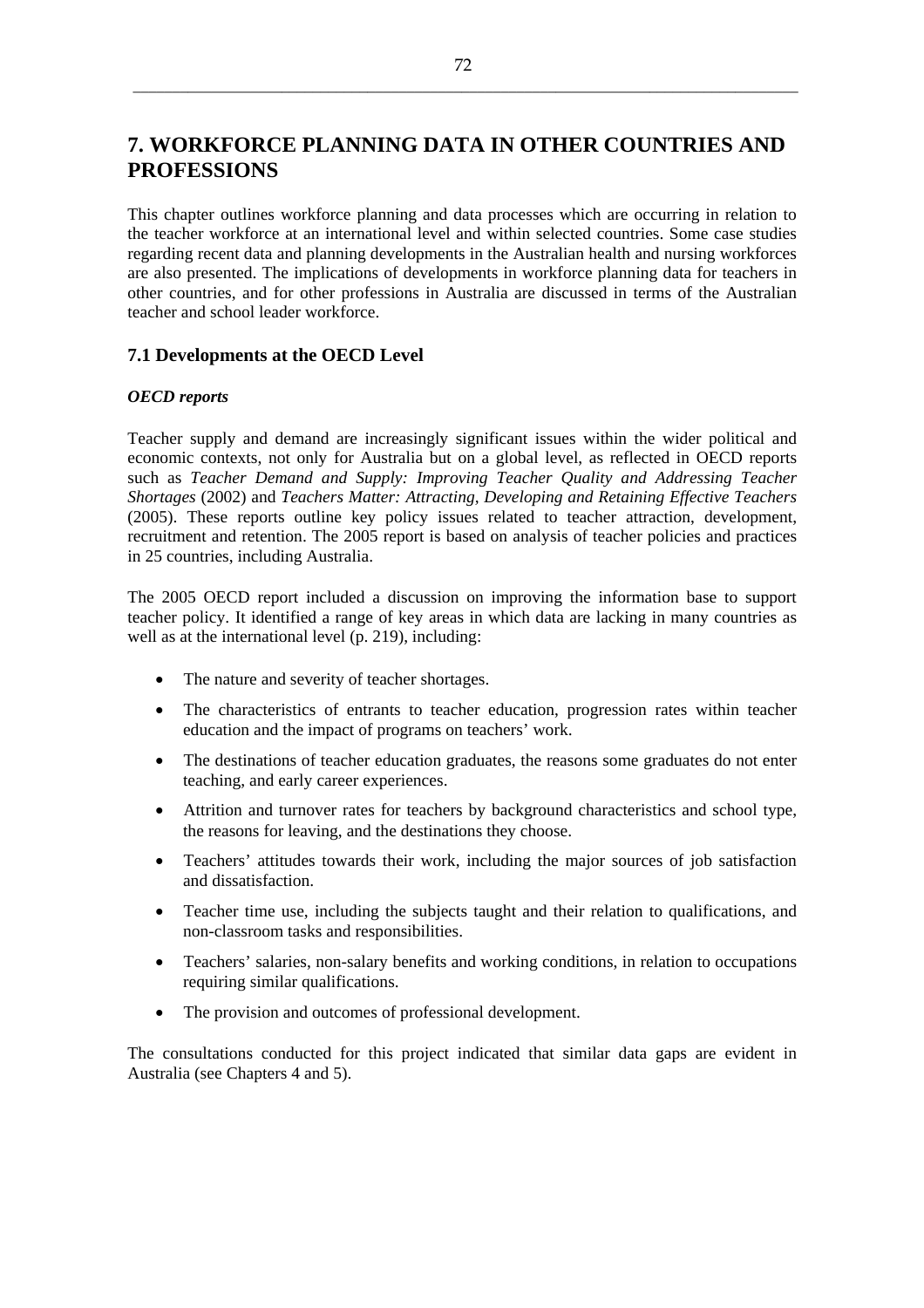### *OECD Indicators and Data Collections*

The OECD is working with countries to improve international data on teachers and their work, and to extend the indicators currently published in the annual *Education at a Glance*. The 2006 indicators on teachers cover:

- Educational expenditure per student (Indicator B1)
- Expenditure in institutions by service category and resource category (B6)
- Total intended instruction time for students (D1)
- Class size and ratio of students to teaching staff (D2)
- Teachers' salaries (D3)
- Teaching time and teachers' working time (D4)

The *Education at a Glance* data on teachers are supplemented by special purpose OECD data collections. For example, the 2000 Programme for International Student Assessment (PISA) indicated that in half of the OECD countries the majority of 15-year-old students attend schools where principals believe that student learning is hindered by a teacher shortage or inadequacy (OECD, 2005). Australia was at about the median point of the 28 countries, with about 55 per cent of 15 year-olds attending schools where principals expressed this concern. A 2001 survey of upper secondary education in 15 OECD countries (not including Australia) indicated that, on average, about 15 per cent of full-time teachers and 30 per cent of part-time teachers are not fully qualified (OECD, 2004), and that shortages are most evident in areas like ICT, mathematics, foreign languages and science.

The more general point to make from these international comparisons is that it is beneficial for Australia to be able to place its data on teachers (and schools more generally) in an international context. Viewing Australian teacher data relative to other countries helps to provide benchmarks and to better understand Australia's comparative performance in addressing, say, teacher shortages, and to help identify future policy priorities. Although care is needed in making international comparisons, this broader perspective can help to generate new ideas for overcoming deficiencies, and strengths can be better appreciated. Where feasible, therefore, teacher data in Australia need to use definitions and methodologies that enable international comparisons to be drawn.

It is noteworthy that Australia is participating in the OECD's *Teaching and Learning International Survey (TALIS)*, which is being conducted to help fill a number of the data gaps identified by OECD (2005) and to support policy development on teachers, teaching and learning. The survey will involve data collections from national samples of secondary school principals and teachers. The areas to be covered include: teacher feedback and appraisal; school leadership; teachers' experience, qualifications and responsibilities; professional development; and school climate. The Australian data collection will be in late 2007 and it is expected that the international report will be available in 2009.

# **7.2 United States of America**

### *Schools and Staffing Survey (SASS) data collection*

The Schools and Staffing Survey (SASS) is a long-standing and widely-used data collection on teacher workforce issues in the United States. It is managed by the National Center for Educational Statistics (NCES) which is funded through the federal US Department of Education. The US Census Bureau conducts the data collections. The SASS model deserves serious consideration for adaptation for use in Australia. It is therefore described in detail in this section.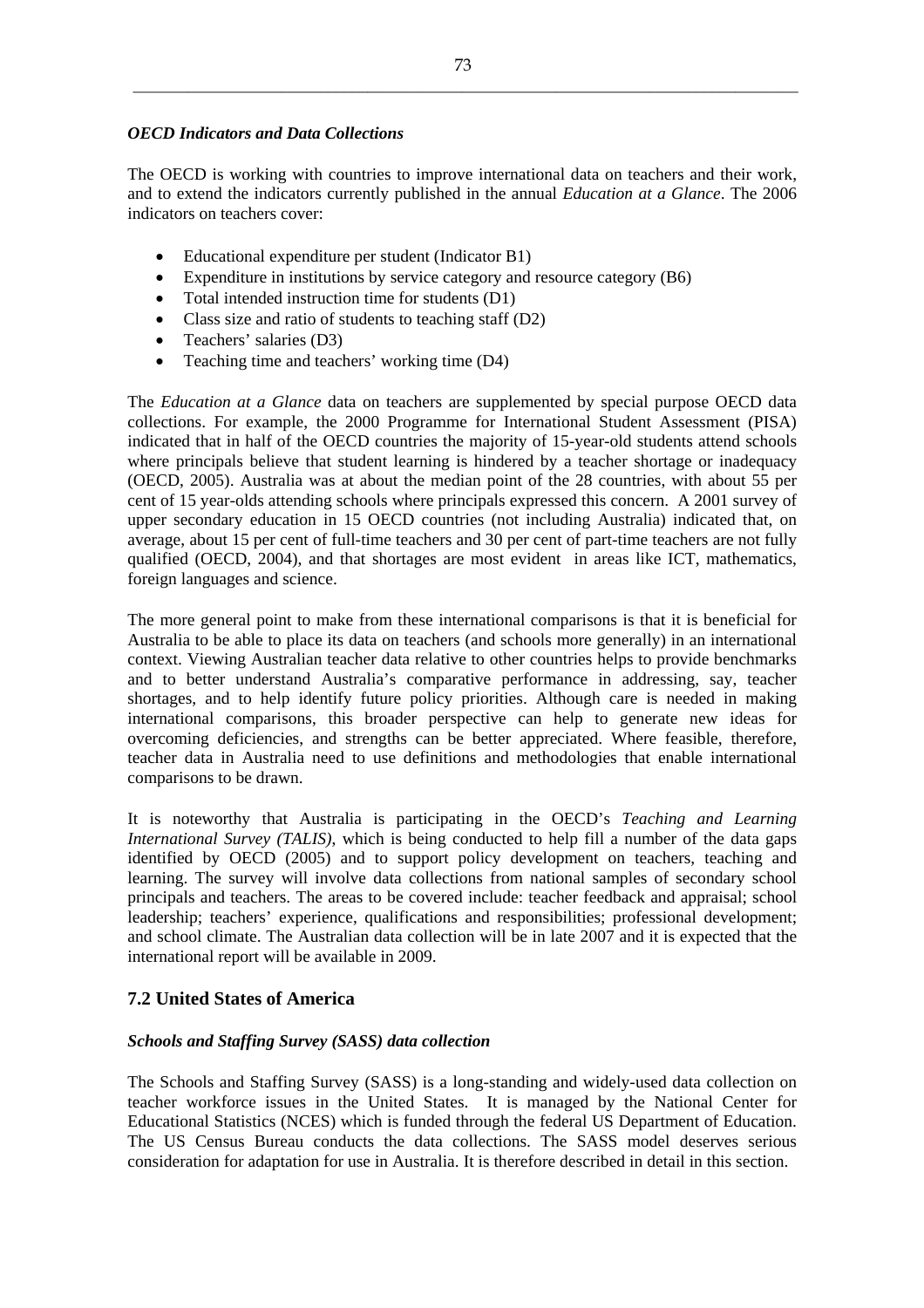The SASS has been specifically designed to collect extensive data on public and private primary and secondary schools. It was implemented in the 1987-88 school year and has been conducted at 5-yearly intervals since. The most recent collection, the fifth, was in the 2003-04 school year and the sixth is scheduled for 2007-08.

Content and process of the SASS

There are four key components in the SASS as follows:

- *School Questionnaire*: There are over 10 000 public schools and about 3 000 private schools involved. Questions covered include: grades offered, number of students enrolled, staffing patterns, teaching vacancies, high school graduation rates, programs and services, and college application rates.
- *Teacher Questionnaires*: There are around 70 000 private and public school teachers selected in the sample. Randomly selected schools forward their teacher identifiers list and 3 to 8 teachers per school are sampled, also including 2 300 new teachers per sector. Questions include: education and training, teaching role, certification, workload, perceptions and attitudes about teaching.
- *Principal Questionnaire:* About 13 000 school principals answer questions related to demographic characteristics, training, experience, salary, judgments about seriousness of school problems, perceptions about school decision-making, school climate.
- *School District Questionnaire*: There are over 5 000 school districts in the sample. Questions relate to school district student enrolments, number of full-time equivalent teachers, teacher recruitment and hiring practices, teacher dismissals, existence of teacher union, length of contract year, teacher salary schedules, school choice, graduation requirements and professional development.

The SASS involves extensive promotion and support, including field officers who follow-up schools to encourage participation. Personal contact is made with each school, teacher listing identifiers are collected and the teacher sample drawn, and the principal, school and teacher questionnaires supplied. The field officer also has responsibility for checking completed questionnaires and all aspects of follow-up. Response rates above 80 per cent are generally achieved for all aspects of the survey process.

A year after the main Teacher survey, a follow-up survey is sent to a sub-sample of the teachers who took part. Two different forms are used:

- *Current Teacher questionnaire* (including those remaining in the same school, 'stayers', and those transferring, 'movers'). Questions include: teaching status and roles; ratings of various aspects of teaching; time spent on different aspects of the job, professional development, and ratings of various strategies for retaining more teachers.
- *Former Teacher questionnaire* (those who have left the profession). Questions include: employment status, ratings of various aspects of teaching and their current jobs, reasons for leaving teaching, and ratings of various strategies for retaining more teachers.

Response rates for the 2004-05 *Teacher Follow-Up Survey* were above 90 per cent.

Questionnaire content is reviewed from cycle to cycle to include emerging issues although care is taken to ensure that key data are collected in a similar way to facilitate trend analysis. The broad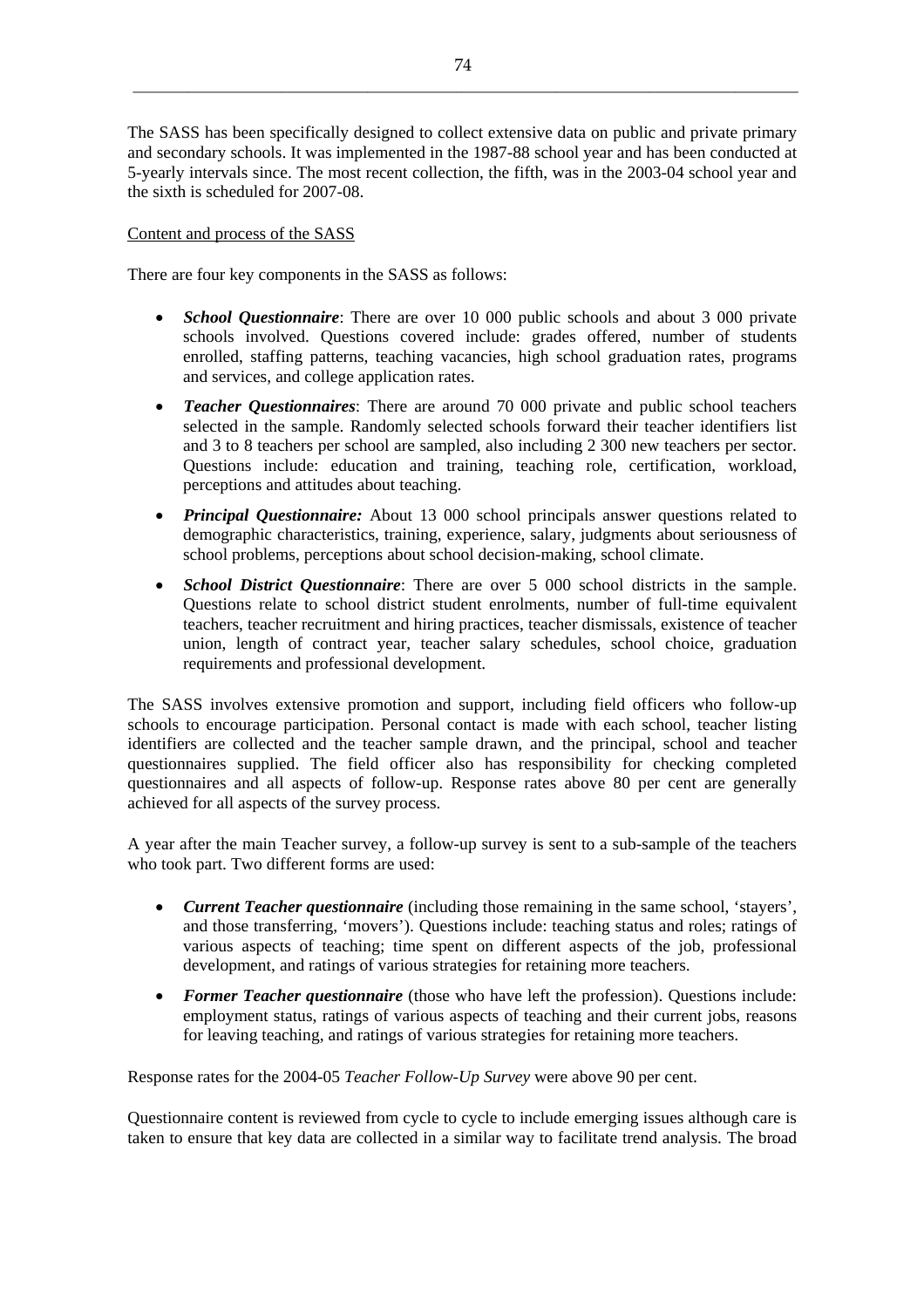similarity of the questionnaires from cycle to cycle is seen to encourage school and teacher participation and to increase awareness of SASS among potential users.

#### SASS data access and use

To protect respondents' confidentiality, all data are de-identified. For those with authorisation and who agree to the data use protocols, restricted use data files, while not containing personal identifiers, do enable linkage to other datasets, thereby allowing researchers to perform analyses at the micro level, something which is not possible in the public-use data. For example, researchers with authorisation can examine state-level data for public schools and teachers.

Public-use version of SASS data is available in an abridged form to researchers and the general public, with State names or codes and most detailed geographic descriptors of community size deleted, and very small groups of schools – such as charter schools and Bureau of Indian Affairs schools -- excluded due to concerns about potential identification. All NCES public-use data files can be accessed free of charge from the NCES website.

For restricted and public-use files, any combination of the school, principal and teacher datasets within each available SASS school sector can be merged using the school control number. The public teacher, school, principals datasets may be merged with the district dataset on the restricted-use versions only.

*SASS by State* reports provide access to considerable publicly-available information at the state level.<sup>7</sup> A data CD with electronic codebook software also provides access to pubic-use data, allowing users to find variables by sector, by keyword and by questionnaire item.

NCES allocates considerable resources to easy-to-use data interfaces and to training users who wish to access the more detailed data.

The NCES uses data generated from SASS to produce reports on issues in education. Data is also used by various types of agencies including teacher professional groups, school and research organisations, universities, foundations, and media and government agencies. Periodic NCES reports such as *Secondary Use of the Schools and Staffing Survey* provide details on the uses to which SASS has been put, and the availability of resultant reports. Hundreds of publications have been identified as involving the use of SASS data. These reflect a range of topics including teacher certification, working conditions, teacher and principal workforce trends, teacher induction, teacher supply and demand, merit pay, new teachers, out-of-field teaching, pay incentives, and teacher retention and attrition.<sup>8</sup> For example, Ingersoll's  $(2003)$  influential research on out-of-field teaching using SASS data has drawn attention to the high proportion of new teachers being given out-of-field assignments in areas such as mathematics and science, and the impact of this experience on teacher attrition rates and the status of the profession.

#### Implications of the SASS model for Australia

The SASS model of data collection from the teacher and school workforces would offer several substantial benefits for Australia compared to the present situation.

It is a regular, high profile data collection conducted every five years and so schools, teachers and potential users can build it into their own planning.

 $\overline{a}$ 

<sup>7</sup> Public access is available and downloadable on: http://nces.ed.gov/surveys/sass/

<sup>8</sup> See: http://nces.ed.gov/surveys/sass/index.asp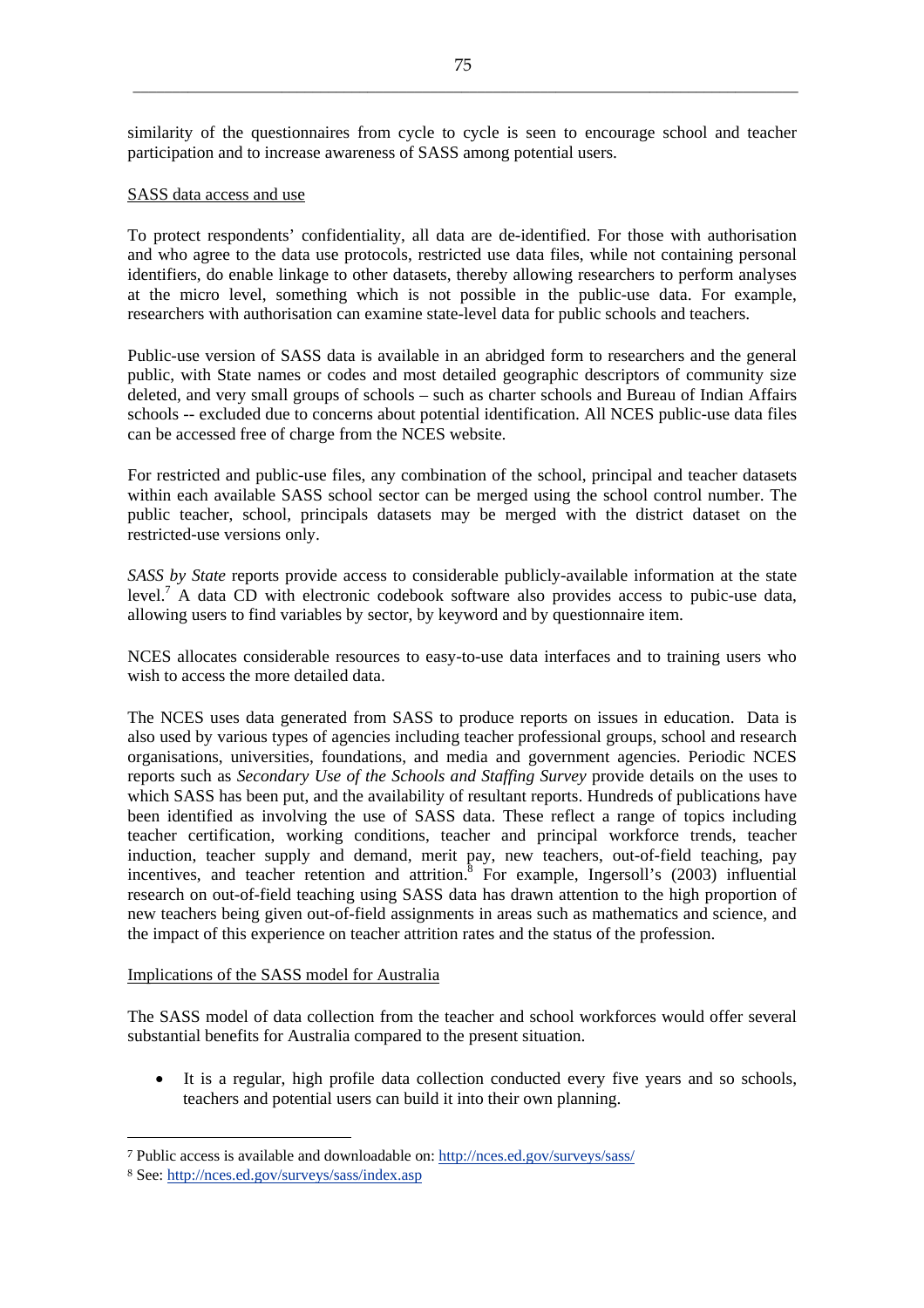- It would reduce the survey burden on schools and teachers by minimising the need for a number of different surveys from various organisations in different timeframes.
- Its reputation, conduct by an independent agency, and extensive resourcing for field operations encourage high response rates and thereby improve data quality and use, including in the analysis of trends
- There are clear protocols governing access and use, and considerable resources invested in dissemination and training.

The possibility of something like the SASS being introduced in Australia was canvassed during the consultations. It received a positive response, for example:

*Perhaps we could have a survey every five years rather than continually collecting data. Resources are going to be a barrier, so it needs to be properly funded*. (State government official)

*There needs to be a co-operative federal approach, where the Australian Government and the states…work together so they don't double-up on data. It'll mean less work for schools* (Teacher union official)

# **7.3 England**

In England teacher workforce data has involved indicators in areas such as the overall workforce size and student-teacher ratios; vacancy rates for classroom teachers, assistant principals, deputy, head teachers; and flows of teachers including those entering and leaving teaching, and qualifications (but not at the level of subjects); and curriculum. Traditionally, data collections regarding teachers have involved a variety of different aspects and agencies: adult sections of the Schools Census, a Personnel form, Secondary School Curriculum and Staffing Survey, Pay Survey from the Office of Manpower Economics; and a Resignation and Recruitment Survey from the National Employers Organisation for School Teachers.

# *A New School Census: School Workforce Level from 2010*

A new *School Census: School Workforce Level* is being developed to provide a more streamlined approach to teacher workforce data collection. It will involve an automated process of extracting data held in school management systems and sending this to local authorities for validation and checking before final submission to the relevant government department. Various data items will be collected each term.

The new *Common Basic Data Sets regarding the Workforce* will undergo pilot processes in 2008 and 2009, with implementation scheduled for 2010. The overall purpose of the new workforce data process is to reduce the burden of data collection on schools, to support evidence-based policy making, and to reduce costs by collecting data less often and by using an automated system.

The key aspects of the *Common Basic Data Sets* are as follows:

- **Staff details:** teacher number, family name, given name, former family name, national insurance number, gender, date of birth, ethnicity, role status, absence on census day
- **Contract/agreement:** type, start date, end date, role, date of arrival at school, salary group, salary rate, hours worked per week, weeks worked per year
- **Absence:** first day, last day, working days lost, absence category, payroll absence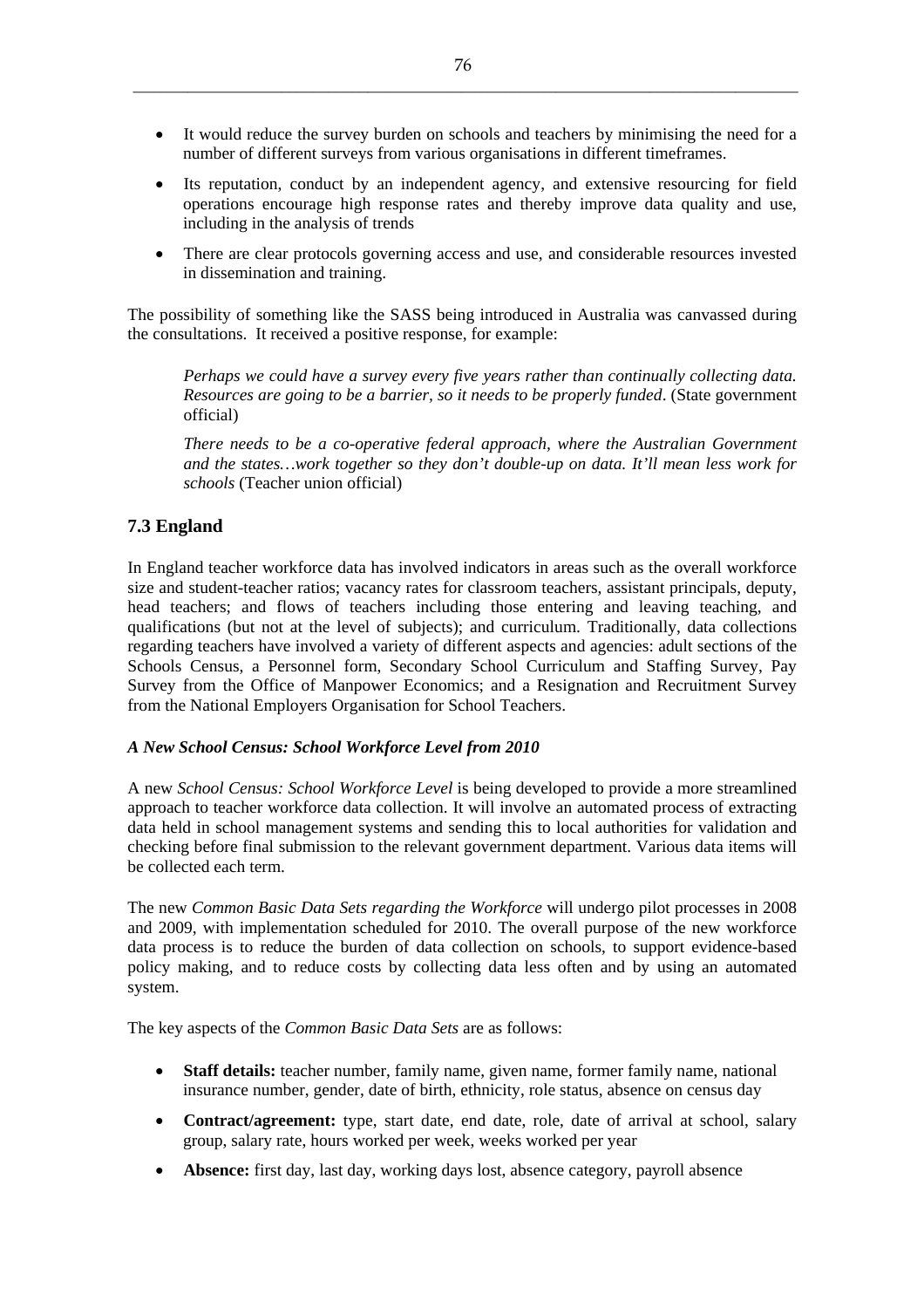- **Curriculum:** subject code, hours, year group
- **Qualifications:** qualification code, class of first degree, country of origin, subject specialisation, date of award
- **School level information regarding Teacher Vacancies** is also collected regarding vacancy posts, vacancy subjects, vacancy tenure/full or part time, temporary filling of vacancy and vacancy advertising.

Data collections in relation to the *Common Basic Data Sets* will be spread across different school terms. The new Census will involve successive collections to build an ongoing picture of the school workforce with continuous data over various censuses, snapshots at points in time, and matching data.

### Protocol on data rationalisation and sharing

Specified school workforce data will be able to be matched, using confidentiality protocols, to other sources of data for statistical, research and policy purposes. For example, it will be possible to match individual records with data from the General Teaching Council to analyse the experiences of beginning teachers or teachers from different types of pre-service programs. The new approach has been formalised through a *Protocol on Data Sharing and Rationalisation in the Schools Sector.<sup>9</sup>* This has been developed jointly by the Department for School Education and Skills (DfES) and a range of central and local government authorities, professional associations and research groups.

The *Protocol* carries the signatures of the chief executives of 17 organisations. It specifies a commitment to four principles:

- 1. Data should be collected once and used many times
- 2. Collection and sharing of data should be fully automated
- 3. The value of any data should demonstrably outweigh the costs
- 4. Personal data on individuals should be properly protected

The *Protocol* specifies a commitment among these organisations to put the principles into practice by:

- Fully implementing the *Common Basic Data Set*
- Supporting a shared technological infrastructure
- Rationalising other data collection

 $\overline{a}$ 

- Providing added value analyses back to schools
- Acting responsibly with personal data

The *Protocol on Data Sharing* is an evolving document that is periodically updated and revised, including through the addition of new signatory organisations (10 organisations signed the first document in 2004, and 17 in 2005).

<sup>9</sup> Further information is available at: http://www.teachernet.gov.uk/management/ims/datacollections/swfcpilot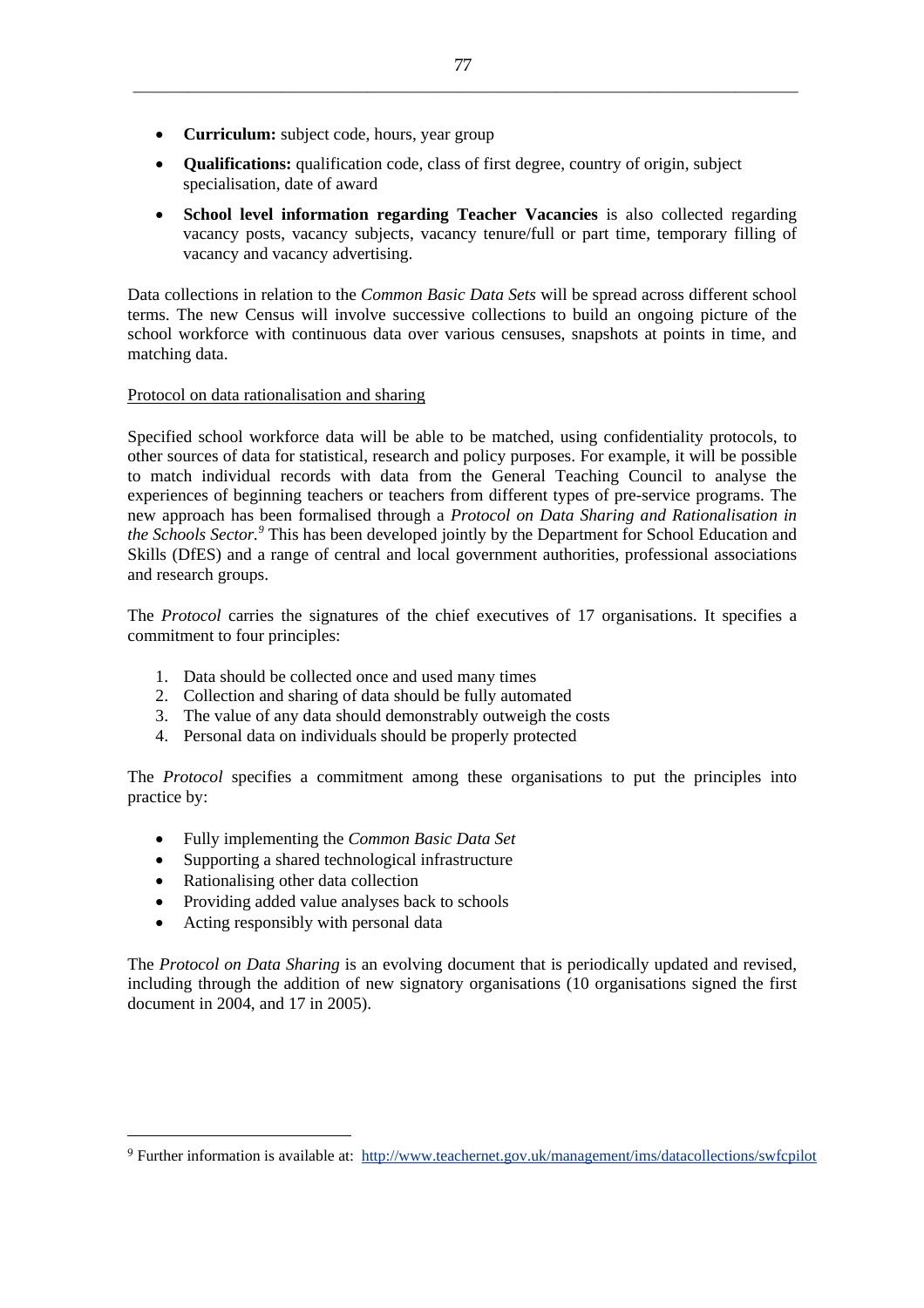### Development and implementation of the new approach

The process of developing the new *School Workforce Level of the School Census* was initiated under the National Statistics Education and Training Theme Working Group in 2003. It involved an initial review of the fitness for purpose of School Workforce Statistics; and review of quality, sources and mechanisms. The report was presented to a Review Board. On the basis of this, the new School Census: School Workforce Level process was developed. Data items were then presented for feedback to focus groups involving representatives from a range of schools and Local Education Authorities.

Planning and initial preparations are currently underway, including an audit of systems and data and preparation and maintenance of workforce data. In January 2008 pilots for primary and secondary schools in 36 Local Authorities will occur, with a larger sample, especially secondary schools, joining in later in the year to provide data on curriculum, qualifications and staff details. Schools not involved in the pilot will undergo an audit of systems and data and become involved in training. In 2009, all schools from all pilot Local Authorities will be involved, with all schools in all Local Authorities eventually being involved in a 'dry run' following training. In January 2010 it is anticipated that the first live inclusion of the Workforce level in the full School Census will occur

In a further development, the Higher Education Statistics Agency has developed a new survey, the *Destinations of Leavers from Higher Education*. This is intended to be a longitudinal survey involving two stages, an early follow-up of all leavers after six months followed by another survey to occur three years later. In relation to the follow up survey, during the current pilot stage, a range of questions and approaches are being trialled. These include trialling of incentives such as small donations to a range of charity groups to gauge the impact on response rates; use of various initial and follow-up contact approaches by telephone, email, SMS text reminders; use of additional questions to meet the needs of individual institutions and gaining views about publication of results.<sup>10</sup>

### Implications for Australia

 $\overline{a}$ 

The English approach to developing a new approach to school workforce data collection has several implications for Australia:

- The need for a cooperative approach among the key stakeholder groups
- A focus on capitalising on routine, automatic data collections and providing links between them
- The need to reduce data burden collections on schools and teachers and to provide value back to schools
- The need for pilot testing and a staged approach to implementation
- The benefits of a clear and public statement on data sharing and confidentiality protection

<sup>10</sup> Further information is available: http://www.hesa.org.uk/dlhe\_longitudinal/DLHE\_Dev\_Long\_Stage.htm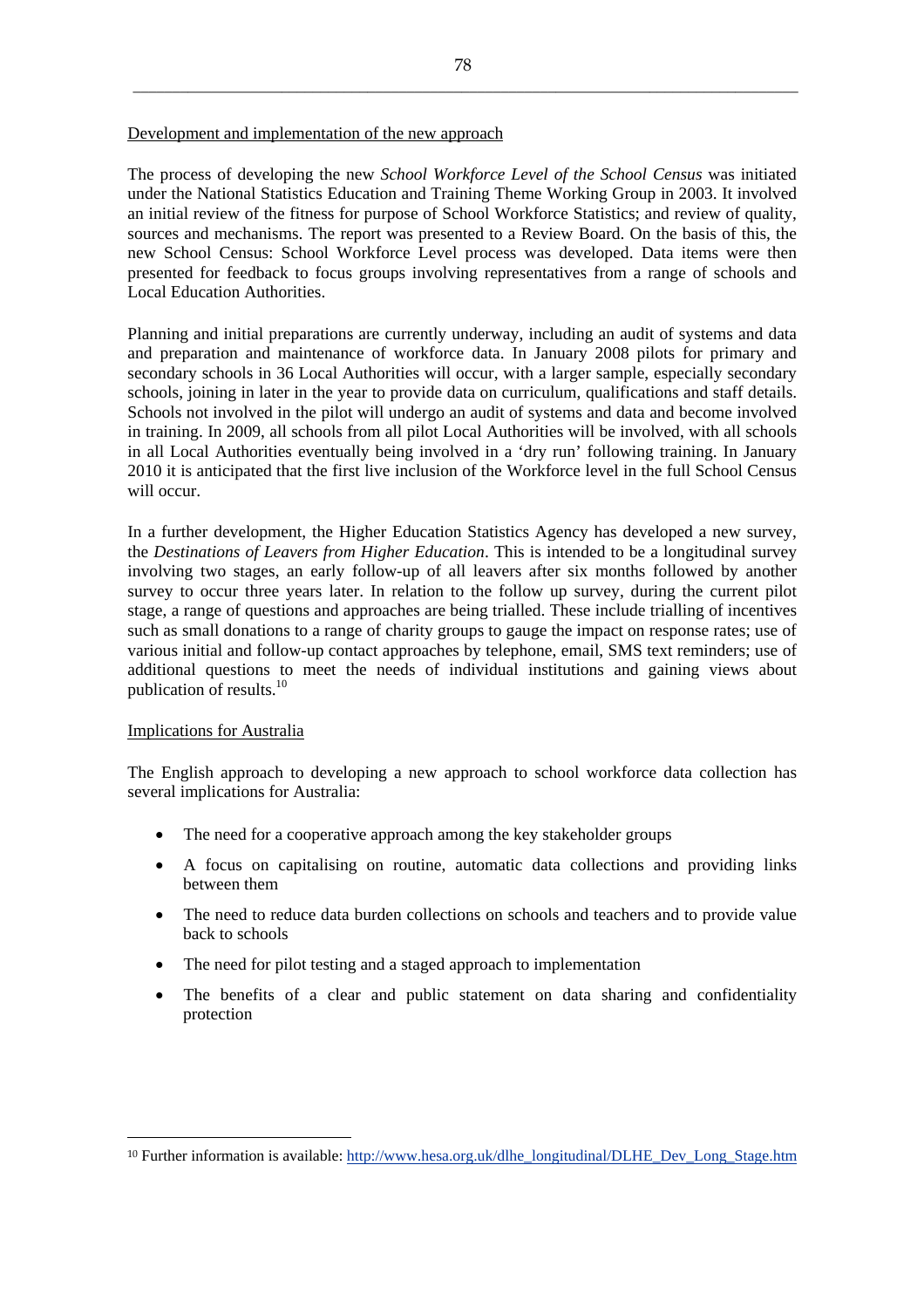# **7.4 Scotland**

Scotland collects data from all primary, secondary and special schools which are publicly funded, with separate censuses in regard to pupils and teachers. This information is used for policy making in regard to the teacher workforce and ensuring an adequate supply of newly trained teachers and for broader policy monitoring. A separate census of independent schools is also undertaken.

The Data Exchange in Education and Children's Services Group, with representatives from local authorities, teacher unions, principals' associations and staff from the Scottish Executive, has responsibility for deciding on the census content. The committee operates with National Statistics guidelines, with data collection clearly linked to purpose and ensuring a minimisation of burden on data providers.

Data processes involve a staff census collected electronically through local authorities, using information already stored on school management information systems. Secure data exchanges involve partnerships between local authorities, schools, the Scottish Qualifications Authority, HM Inspectorate of Education, teacher training institutions, Higher Education Funding Council and Scottish Executive Education Department.

Data collection on teachers occurs in September and involves six key areas:

- 1. Individual level component involving details for each staff member (including registration number, gender, date of birth, school indicator, start date, class contact time, ethnic background, professional development, promotion role, employment status, main subject and other subject qualifications)
- 2. School level component regarding support staff information
- 3. Local Authority level component regarding centrally employed staff
- 4. Staff flow component about staff leaving or joining schools
- 5. Centrally employed Teaching Staff component
- 6. Centrally employed staff flow component

Processes for estimating teacher supply and demand involve individual level data on age, sector and gender being used to create profiles of the workforce, with this information being considered within the context of teacher leavers and returnees and trend data of comparative consecutive years. Student projections and relevant policies are used to determine projected need, with the projected shortfall of teachers then calculated. University drop-out rates are taken into account in calculating the number of teacher training places required.

Individual secondary subject requirements are an increasing focus of teacher supply estimates. This is facilitated by the detailed information collected on teaching roles and subject qualifications, and the capacity to link school data to teacher education data.

# **7.5 New Zealand**

 $\overline{a}$ 

The main data collection process conducted by the New Zealand Ministry of Education is the Roll Returns from all schools. The March collection focuses on school resourcing and the July census gives details of aspects such as student enrolments, ethnicity, subjects, age by school type, and region.

<sup>11</sup> Further information is available on: https://www.scotxed.net/jahia/Jahia/lang/en/pid/346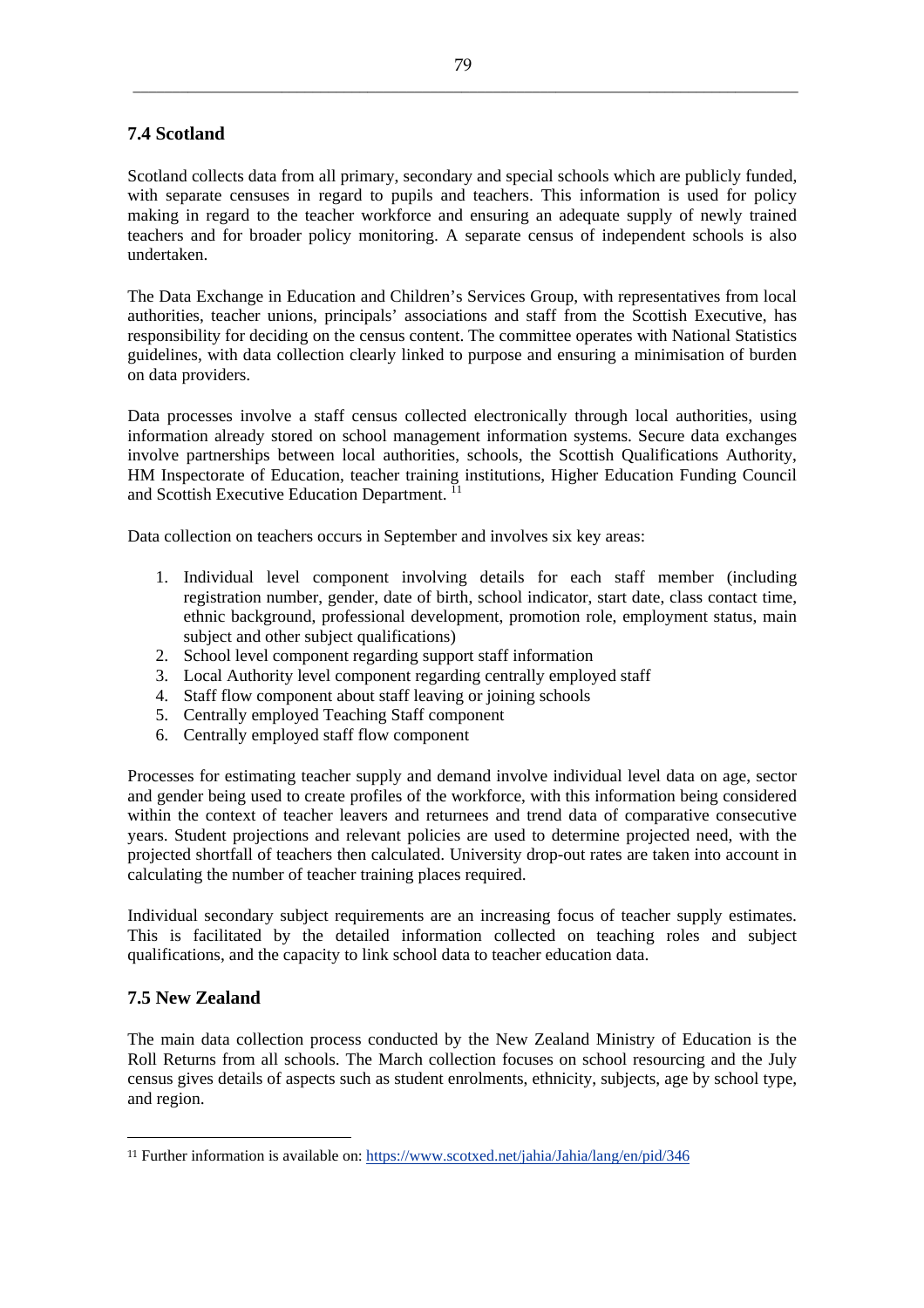In addition, every three years since 1998, a Teacher Census has been conducted to support teacher supply monitoring and other teacher related analysis, planning and policy work. The census is completed by over 90 per cent of teachers. It collects information on teacher gender, ethnicity, age, role, highest qualification, other tertiary qualifications, current studies, professional development, location of initial teaching qualification, and teaching experiences in other countries. Other areas covered include the use of Maori and other languages in teaching, teacher registration, secondary teachers' subject areas, and mobility across school sectors.

The Teacher Census is linked to other data sources. Information about state school teachers is collected from the teacher payroll database, with private school teacher data collected separately via the March roll collection. Data published about the teacher workforce includes:

- numbers employed at state schools by type of school, tenure and age;
- numbers of state school teachers by type of school, designation, gender;
- number and FTE teaching staff at private schools by tenure, school sector, school type; and
- time series of staff numbers and qualifications at state schools, average salary by school type, and departure rates from teaching.

The information collected by the Teacher Census is used to help with teacher supply monitoring, in ascertaining the range of teaching subjects of secondary school teachers, for professional development planning, and in developing career pathways and planning in relation to specialist teacher qualifications. The Teacher Census is reported to have helped New Zealand in better managing workforce supply and shortages, and in developing improved responses. For example, the issues of length of pre-service teacher education courses, entry standards for teaching, and recruitment difficulties in some specialist subject areas have been highlighted in recent years, with resultant policy work in these areas. A suite of data cubes have been developed to help increase the availability and accessibility of information.

The New Zealand teacher data processes were developed through consultation with various sector groups including teacher unions, the NZ Education Institute, professional associations, the NZ School Trustees Association, and Statistics New Zealand.<sup>12</sup>

The NZ Teacher Census is conducted more frequently than the *Schools and Staffing Survey* in the United States (every 3 years, rather than 5 years for the SASS) and involves a full census of all teachers rather than a sample survey. Perhaps because of this, the NZ census does not collect as extensive a set of data as the SASS (for example, there is no information on attitudes to teaching or career intentions) and it does not seem to be as widely used outside of government.

# **7.6 Australian National Health Workforce Planning**

 $\overline{a}$ 

Examining other occupations and their workforce data collections also provides some new ideas for considering teacher workforce planning issues in Australia.

The health workforce has become a significant priority for the Australian Health Ministers, with considerable investment occurring to coordinate national health workforce action including a national strategic framework. A range of committees has been established to better coordinate

 $12$  Further information about the NZ Teacher Census is available on- http://educationcounts.edcentre.govt.nz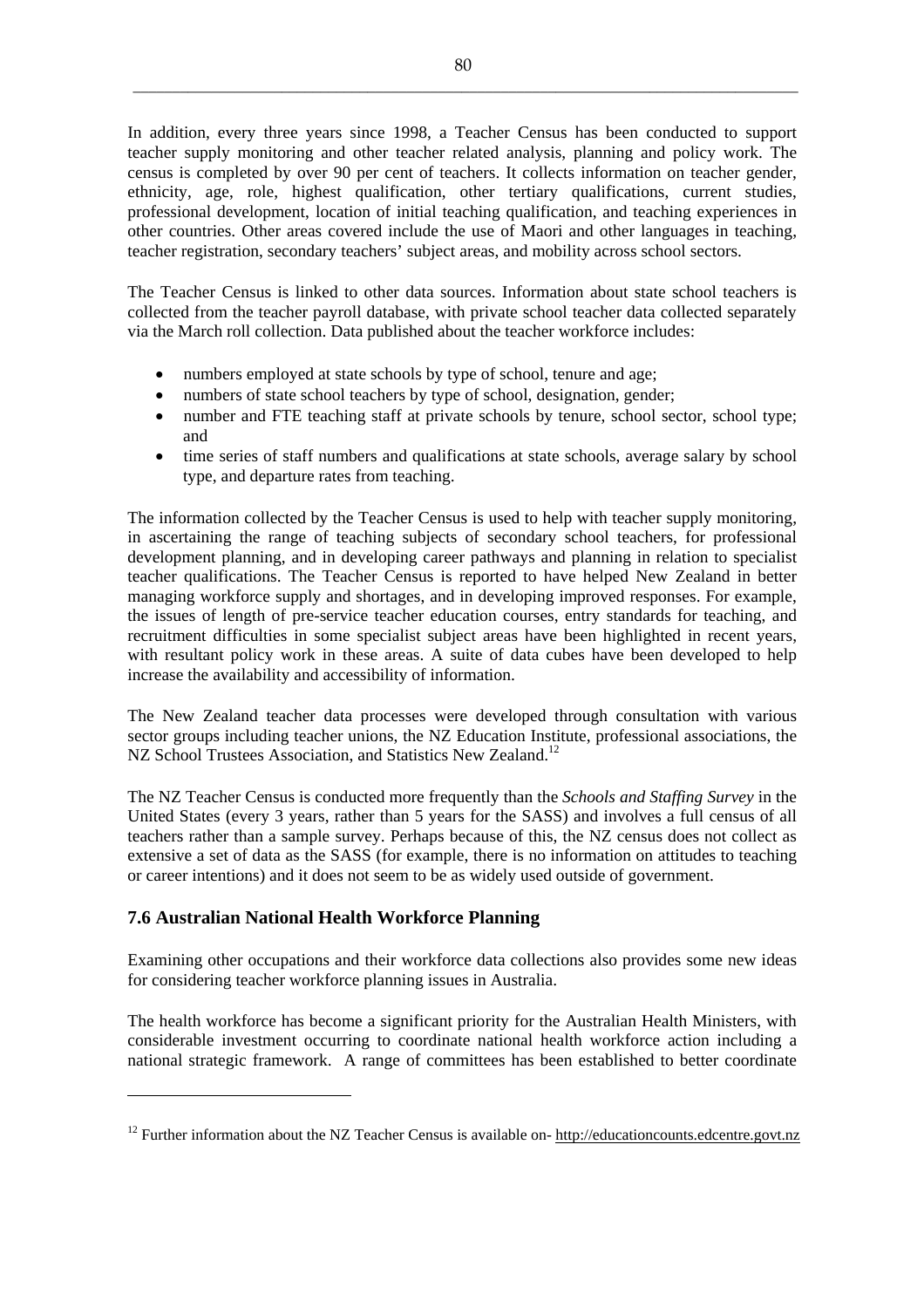health data collections and workforce planning. These include the Australian Medical Workforce Advisory Committee (AMWAC), the Australian Health Workforce Advisory Committee (AHWAC), and the National Nursing and Nursing Education Taskforce (N3ET); the work of the latter is described in more detail in the next section.

In 2004 the Australian Health Ministers Conference adopted the *National Health Workforce Strategic Framework* (AHMC, 2004). The framework summarises the changing nature of the health system, a vision for the future development of the system, a set of seven guiding principles for developing health workforce policy, and a set of strategies for achieving the vision and for guiding stakeholder investment in the health workforce.

The seven guiding principles for developing health workforce policy are:

- 1. the importance of ensuring and sustaining health workforce supply;
- 2. workforce distribution to optimise Australians' access to health care;
- 3. ensuring health organisations are places where people want to work;
- 4. common cohesive action among stakeholders to ensure the heath workforce is sufficient and always skilled and competent;
- 5. optimal use of skills and workforce adaptability;
- 6. recognising that health workforce policy and planning must be informed by the best available evidence and linked to the broader health system; and
- 7. recognising that health workforce policy involves all stakeholders working collaboratively

The strategies agreed by the Health Ministers include:

- leading and encouraging and supporting the health workforce research, planning and policy development agenda, including national supply and demand studies, to meet the population and consumer health care needs;
- continuing to develop health workforce information, sharing both data and information about potential solutions to challenges; and
- continually improving health workforce data collections; putting in place common language and data sets and consistent data collection processes (AHMC, 2004).

The 2004 Framework represented a very public and high profile commitment by Health Ministers to fundamentally change health workforce policy and planning in Australia.

### **7.7 Changes in Nursing Workforce Data and Planning**

The National Nursing and Nursing Education Taskforce (N3ET) was established by Health Ministers for a fixed term (2004-2006) to implement the Strategic Framework in the area of the nursing workforce, and to implement a number of the recommendations from the report of the National Review of Nursing Education, *Our Duty of Care.* The Australian Health Workforce Committee (AHWAC) Taskforce also gave N3ET the responsibility for some recommendations related to various nursing workforce reports regarding the Critical Care Workforce, Midwifery and Mental Health Nurse Supply. Various recommendations ranging from skills mix and work organization of nurses, the image of nursing and midwifery, attraction and retention of nurses and national education standards were involved, with the Taskforce working closely with stakeholders.

The two-year project involved the development of 10 *National Principles for Decision Making Frameworks*, *National Minimum Data Sets for Nurse Practitioners* (including 32 agreed data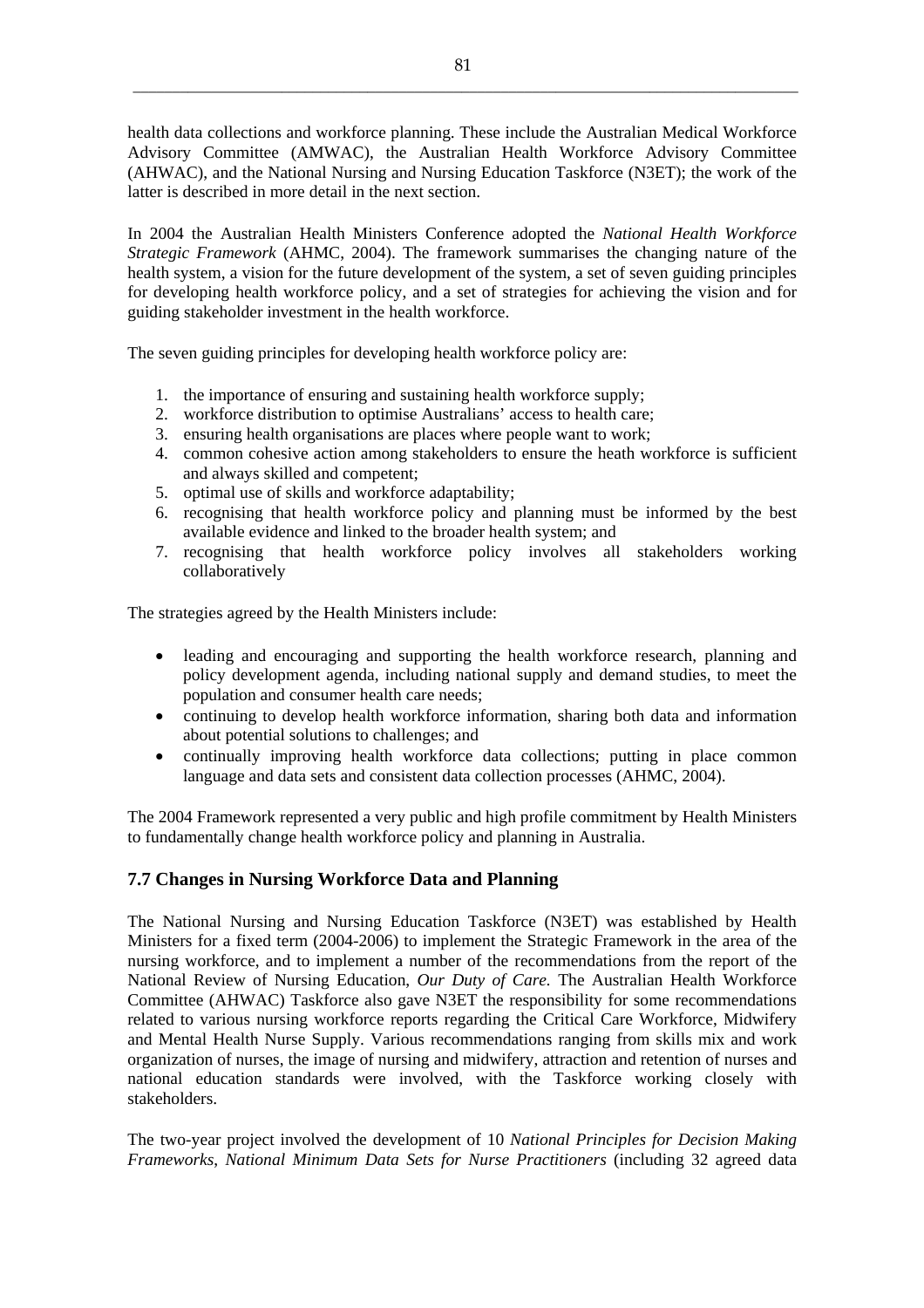elements), *Media and Communication Principles for Nursing and Midwifery in Australia*, and principles for *Working Together to Achieve National Outcomes*. The Taskforce's work emphasised the importance of a whole of workforce approach and national initiatives using collaborative approaches.

Improved data to inform policy nursing workforce policy was a particular focus of the Taskforce. A key mechanism for collaborative data collection was developed in the report *Towards Consistent Standards of Nursing and Midwifery*. This involves moving from state-based registration to national registration to increase workforce flexibility and mobility.

In addition, to address the lack of consistency between employer databases and to provide accurate information about the current and potential pool of nurses, a Nursing and Midwifery Labour Force Census has been instituted. The survey is forwarded to nurses through the registration renewal process, which operates through a memorandum of agreement, with clear protocols about what data is collected, and how the data are used and published. The use of nursing registration bodies to distribute the survey through the registration process is of particular interest for teaching because it covers all those who are registered, not just those who are currently employed, thereby providing information from all members of the potential supply pool.

The surveys are sent by the nurse registration boards to the Australian Institute of Health and Welfare (AIHW) to manage the data analysis process. Each state is supplied with its own data and can then apply to the AIHW for the data from other states under agreed protocols for use.

# **7.8 Implications for Australian Teacher Workforce Planning**

This review of developments in teacher workforce planning internationally, and in the health and nursing workforces in Australia, suggests a number of implications for thinking about how to improve teacher workforce data and planning in Australia. Key ingredients in successful approaches appear to be:

- Agreement on a conceptual framework for teacher and school leader workforce planning which acknowledges the interconnections with the broader economic and political context, articulates the importance of a highly skilled, adaptable workforce, and identifies the factors that make teaching an attractive career choice.
- High-level political endorsement of the framework and a set of operating principles and strategic initiatives, including building stakeholder involvement.
- Allocation of the responsibility for implementing the framework to an expert taskforce with a clear mandate and adequate resourcing.
- The development of common data items and collection methodologies where multiple organisations are involved in data collection.
- The minimisation of data collection burdens on schools and teachers, including making greater use of routine administrative data collections, linking data sets, and ensuring that schools can see value in the data being collected.
- Strategies to encourage high response rates to surveys and improve data quality and use.
- Agreed protocols governing data access and use.
- Realistic timeframes for pilot testing and evaluation of any new data collections or planning processes.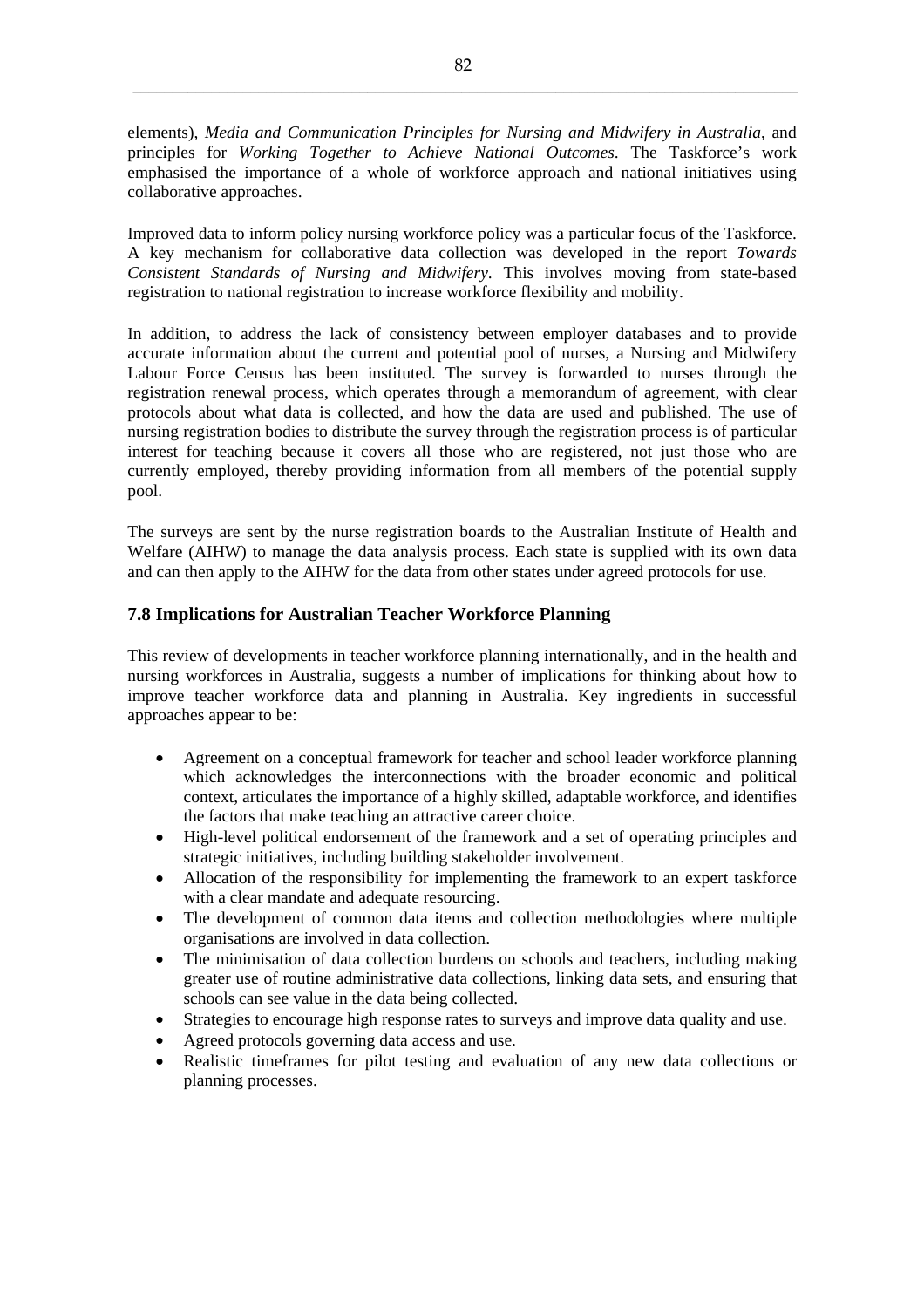# **8.LONGER-TERM COLLABORATIVE APPROACHES**

This chapter outlines key stakeholder responses regarding longer-term collaborative data collection areas and approaches as raised during the consultations. Views about mechanisms for longer-term approaches, the possible roles of various stakeholders and challenges for implementation are also discussed.

# **8.1 Support for Greater Collaboration on Teacher Data Issues**

The consultations expressed broad support for greater collaboration on teacher workforce data issues. However, the support was qualified by concerns about the challenges of building genuine collaboration in a competitive environment, possible uses of any data, and the need for the whole process to be properly explained and resourced. The following quotations reflect the views expressed.

*All systems should have to collect a minimum core set of data in a similar way*. (Government representative on a cross-sector planning group)

*We are more than happy to be involved, but it needs to be funded properly and the data cannot be used against the profession.* (Non-government school authority official)

*The willingness is there. It must have adequate resourcing*. (State teacher registration authority official)

*There needs to be a co-operative federal approach, where the Australian Government and the states…work together so they don't double-up on data. It'll mean less work for schools*. (Teacher union official)

*It must be appropriately resourced and be representative, including people who are closely connected to schools…there must be good modes of communication, a clear set of purposes owned by education, and the concept must be marketed (what are the benefits?)* (Principals association official)

*On-going data collection (and access to it), dissemination, and use are important, but the nature and purpose [of the collection] must be clearly articulated*. (Professional development provider)

*The competition and lack of connectedness between sectors, schools and universities makes it [collaboration] difficult*. (Independent schools organisation official)

*We're all for it, but national data broken down by states has the potential to be abused…and there are difficulties about talking openly about state issues without being run down*. (Teacher union official)

# **8.2 Forms of Greater Collaboration**

The consultations and review of approaches in other countries and occupations suggest that there are four broad forms that greater collaboration on workforce data could take. In order of importance, these four forms are:

1. Developing a sector-wide approach to workforce planning and data collection that is closely connected to policy development needs. This, for example, is the type of approach recently implemented in Australia in regard to the health and nursing workforces (see Sections 7.6 and 7.7).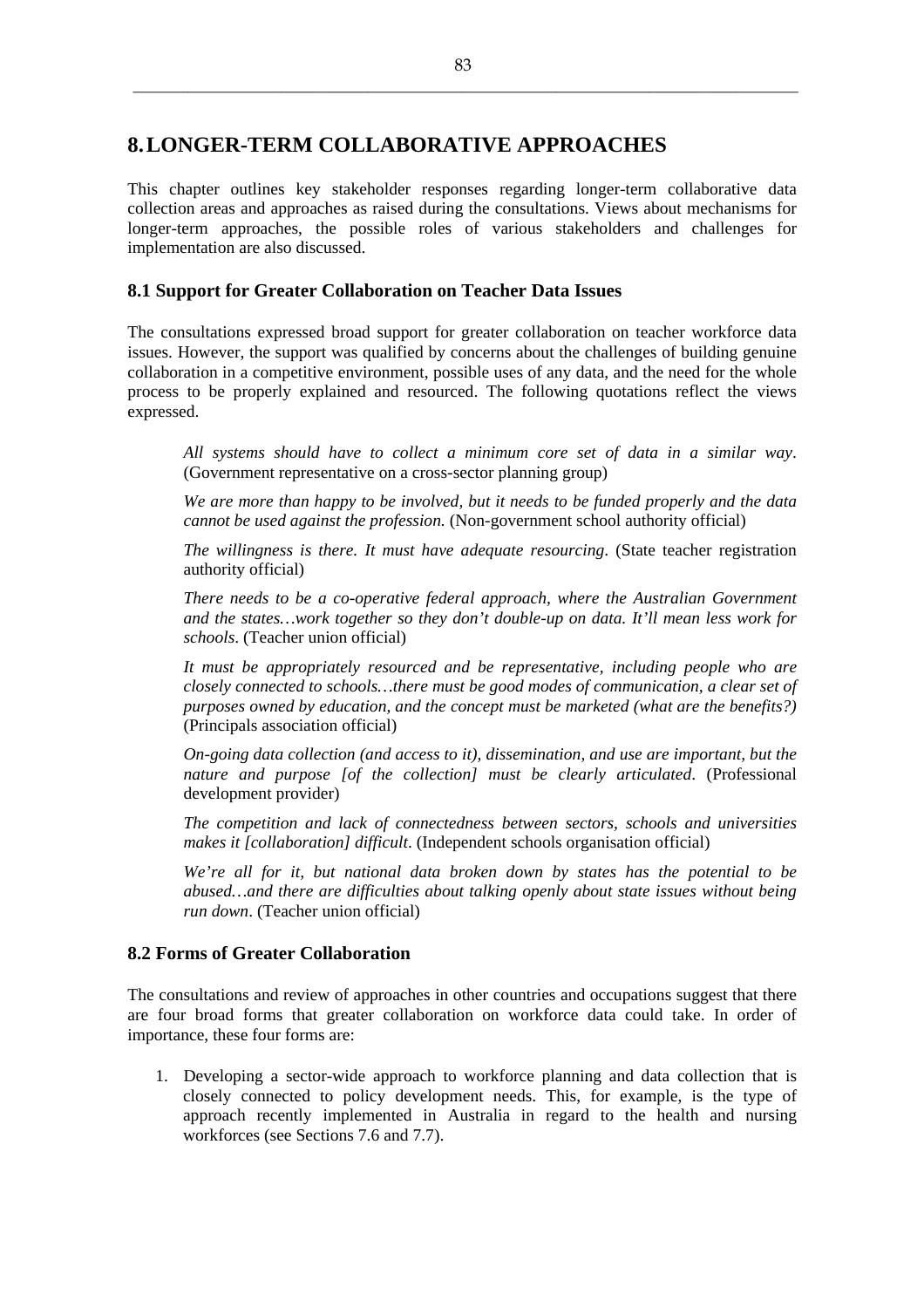- 2. Working towards coordination of current administrative data collections concerning teachers and school leaders, and sharing of the key data and indicators under agreed protocols governing access and use. This, for example, is the approach being implemented in England through the *Common Basic Data Sets* and the *Protocol on Data Sharing and Rationalisation in the Schools Sector* (see Section 7.3).
- 3. Rationalising of current one-off or irregular survey data collections from teachers and school leaders, and replacing them by an integrated regular survey that is well resourced and extensively promoted in order to maximise response rates. The *Schools and Staffing Survey* in the United States is an example of such a survey (see Section 7.2).
- 4. Implementing collaborative data collections in areas that are widely judged to be important, but which currently receive little resourcing, for example on attitudes towards teaching as a career, and a longitudinal study of teacher education students through their pre-service education and into their early careers.

Each of these forms of collaboration is now discussed in turn.

### *A Sector-Wide Approach to Workforce Planning and Data Collection*

As was documented in Chapter 4, Australia has not had an organisation with responsibility for teacher workforce planning at national level. Planning activities are focused in the states and territories. However, a number of different organisations are responsible for collecting and collating data at a national level that are relevant to workforce planning, and there have been collaborative efforts through MCEETYA to pool state and territory data to provide a national picture of the teacher labour market.

It is noteworthy that the April 2007 MCEETYA meeting agreed to the development of a strategic framework for a national approach to workforce planning in education, and referred this task to the Improving Teacher and School Leader Capacity (ITSLC) Working Group of MCEETYA. This is expected to include national teacher and school leader workforce planning, including the need to develop a process to achieve common core data sets and definitions. The Working Group could give consideration to utilising specific workforce planning expertise, and establishing links with other relevant groups. This chapter sets out some suggestions which could be considered by the Working Group.

The recommendations that follow have been framed in terms of the April 2007 MCEETYA resolution. In the event that the ITSLC Working Group does not establish a workforce data subgroup, it would be important to maintain another mechanism for the development and implementation of teacher workforce data issues such as, for example, improving data collection and quality at national level.

Chapter 3 argued that there may well be too many surveys of the teacher and leader workforce jostling for attention, and there is not a regular, predictable cycle of data collection producing results that are seen as important across the whole teaching profession. There seems to be little sense of wider applicability or collective endeavour in planning and using the data.

The example of the health workforce is instructive could also be relevant to the work to be undertaken by the ITSLC. As was outlined in Section 7.6, in 2004 the Australian Health Ministers Conference adopted the *National Health Workforce Strategic Framework* (AHMC, 2004). The framework summarises the changing nature of the health system, and a vision for the future development of the system. There is also a set of seven guiding principles for developing health workforce policy (see Section 7.6), and a set of strategies for achieving the vision and for guiding stakeholder investment in the health workforce (Section 7.6).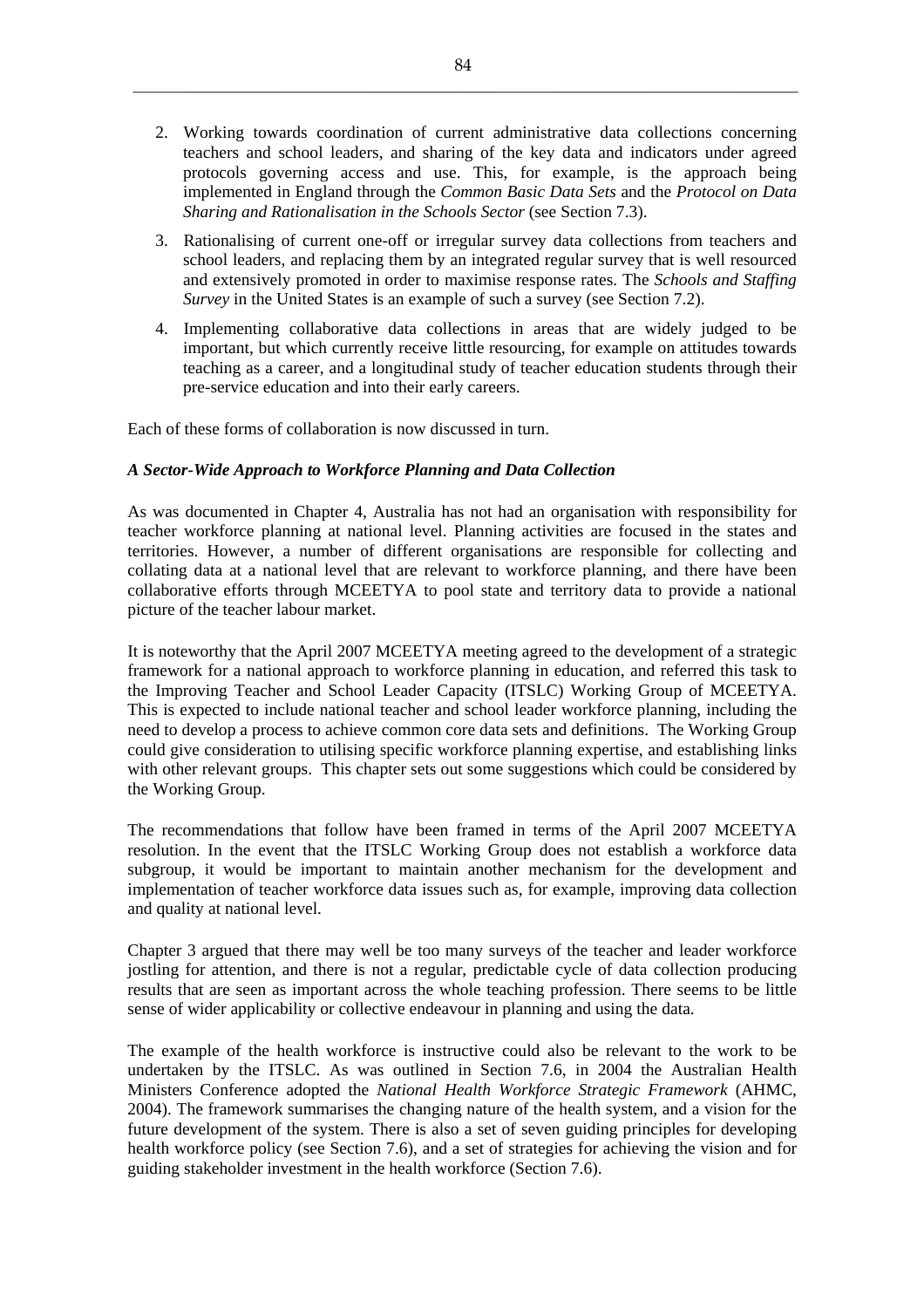Chapter 7 also outlined some protocols for teacher data collections from England and the United States. England's jointly-developed school sector data sharing and rationalisation protocols specify principles of collecting data once and using it many times; fully automated collection and data sharing; data value outweighing costs and protection of individual personal information. The US Schools and Staffing Survey data protocol agreements for authorised persons which provide access beyond public-use data sets for detailed data and analysis purposes, are also of worthy of consideration in the Australian context.

### *Recommendation 1***:** *Noting MCEETYA's:*

- *iii) agreement to develop a strategic framework for a national approach to workforce planning in education, including the need to develop a process to achieve common core data sets and definitions; and*
- *iv) its referral of this task to the Improving Teacher and School Leader Capacity (ITSLC) Working Group;*

*it is suggested that the Australian Government propose to-the ITSLC Working Group that it establish a workforce data sub-group to coordinate and oversee data collection and analysis in relation to Australian school teachers and leaders. As part of this, the sub-group could give consideration to utilising specific workforce planning expertise and communication links established with broader networks involved in workforce planning issues.* 

*Recommendation 2: It is suggested that the Australian Government propose to the ITSLC Working Group that it should consider reviewing existing data collection models from education and other professions and consult widely to develop a framework which outlines the principles for collaboration among key stakeholders, including protocols regarding the use of data and issues of public access.*

### *Coordination and Sharing of Current Collections*

Chapters 4 and 5 outlined the existing national and state and territory data sources in relation to the teacher and school leader workforce. Nationally-collected data sources sometimes lack the level of detail required for workforce planning at the level of subjects and teaching area experience. At the state and territory level, the consultations indicated data gaps, lack of consistency of terminology and varying processes. In addition, schools are often burdened with requests for additional data from a range of groups.

The various government and non-government school system databases have different origins and have evolved in somewhat different ways. There could be substantial benefits in developing better coordinated data collections on a national basis and using common definitions. This would reduce administrative and financial costs over the long-term (e.g. by sharing developmental work), enable individual school systems to benchmark their operations against the country as a whole (e.g. in terms of attrition from the teaching profession, or in staffing isolated schools), and improve the information base for national responses to teacher supply issues, such as the allocation of teacher education places in areas of shortage.

One approach towards a more consistent national approach is for government and nongovernment school systems to ensure that their own regular data collections use common definitions for core data items in order to facilitate pooling and sharing of the data.

As Chapter 7 detailed, other professions in Australia and education authorities in other countries have moved towards nationally consistent data collection processes, definitions and minimum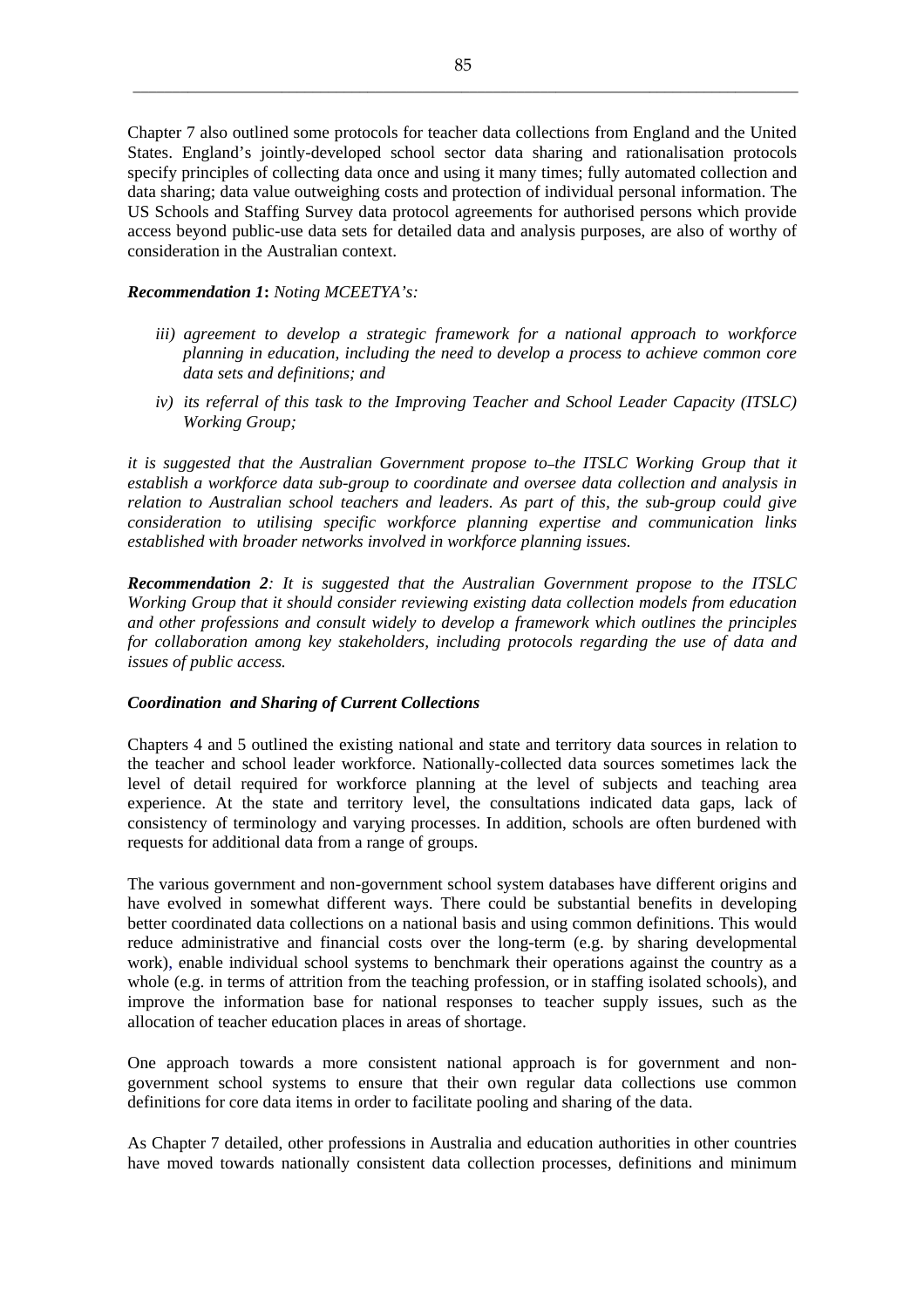data sets. There would be substantial benefits from ensuring that current administrative data collections on the teacher workforce by government and non-government authorities use common data definitions and collection techniques, and that key data can be shared and pooled subject to privacy and confidentiality requirements. Nationally-agreed processes which capitalise on routine, automatic data collections and which provide links between them are likely to be very helpful in reducing administrative and financial costs, and in reducing data burdens on schools. This would assist government and non-government authorities that wish to view their operations in a broader framework, as well as helping to address teacher supply and demand issues that have a national dimension.

Chapter 5 described the data collection processes which several Australian states have commenced in an effort to improve their workforce planning in terms of teacher and school leader supply and demand aspects. These initiatives include surveys of all permanently employed teachers regarding current study areas and expected year of completion, completed formal qualifications and areas of teaching experience (by curriculum and other specialist areas and level of schooling), pre-service student teacher surveys regarding their teaching, location preferences and career aspirations, university data about undergraduate and graduate student completion numbers in each teaching subject area, and principals' forecasts of teacher demand by subject specialism.

These state initiatives provide pointers for priority areas for nationally consistent and usable data collections. Feasibility studies on ensuring consistency in particularly high priority areas, such as pre-service teachers' qualifications and intentions, could be considered. It would be important for any such work to be based on the concepts and measures in the *Education Data Dictionary* developed by the ABS.

*Recommendation 3: It is suggested that the Australian Government propose to the ITSLC Working Group that, in relation to MCEETYA's agreement to develop a process to achieve common core data sets and definitions among government and non-government school authorities, and noting the potential of this to facilitate the pooling and sharing of workforce data by government and non-government systems in the long-term, it should consult widely to ensure its future implementation by teacher employers, teacher education institutions and teacher registration authorities, and a protocol on data sharing.*

### *Developing a Regular Teacher and Leader Survey*

A key collaborative data collection which was widely supported in the consultations was for a survey such as the current *Staff in Australia's Schools* (SiAS) survey to be conducted on a regular, predictable cycle. Such a regular, high profile data collection would enable schools, teachers and potential users to build it into their own planning, reduce the survey burden on schools and teachers by minimising the need for a number of different surveys from various organisations and, if well-resourced, encourage high response rates and thereby improve data quality and use, including in the analysis of trends.

The experience of the United States with the SASS provides helpful lessons for Australia in the value of such an approach. Such surveys can obtain attitudinal and other data from teachers and school leaders that are difficult to extract from routine administrative data collections. In Australia's case a three-yearly cycle would seem appropriate in the first instance given the workforce changes now underway and the need to fill pressing data gaps.

The data domains in the current SiAS survey provide a useful basis for the development of a future survey cycle. Those domains have been developed through extensive consultation and are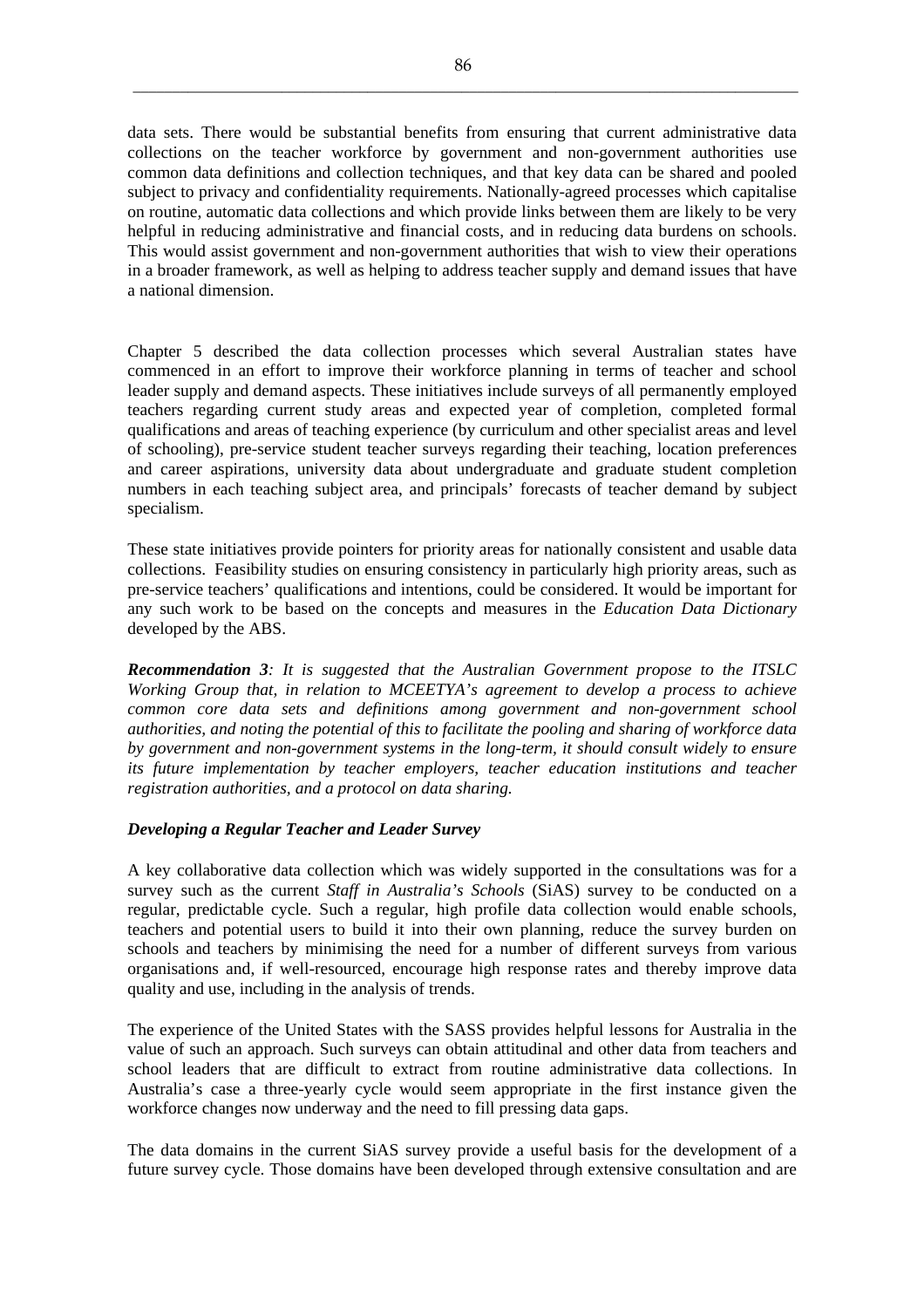intended to provide a point of comparison with earlier surveys of the teacher workforce conducted by the Australian College of Educators. The domains being used are as follows:

The SiAS *Teacher Survey* covers the following topics:

- Basic demographics (including age, sex, country of birth and Indigenous status);
- Qualifications;
- Motivation for becoming a teacher;
- Current teaching position (including basis and length of employment, curriculum areas taught, salary and workload);
- Professional learning activities (including number of activities engaged in, the impact of those activities, and desired areas for future development);
- Career in teaching (including pathway to teaching, past occupations, length of time as a teacher, and if relevant, amount of time spent working in different school sectors and jurisdictions);
- Early career teachers will be asked questions about their perceived readiness for teaching and the usefulness of the programs that were available to them once commencing work as a teacher;
- Future career intentions (including intentions and motivations for promotion within schools or leaving the profession);
- Job satisfaction; and
- Views on strategies to enhance attracting and retaining teachers.

The SiAS *Leader survey* (for Principals and Deputy/Vice Principals) covers the following topics, with about 40 per cent of the items being identical to the Teacher survey:

- Basic demographics (including age, sex, country of birth and Indigenous status);
- Qualifications;
- Motivation for becoming a teacher and a leader;
- Current leadership position (including basis and length of employment, salary and workload);
- Professional learning activities (including number of activities and preparation for the leadership role);
- Career in teaching (including pathway to teaching, past occupations, length of time as a teacher and leader, and if relevant, amount of time spent working in different school sectors and jurisdictions);
- Future career intentions (including intentions and motivations for promotion within schools and leaving the profession);
- Job satisfaction;
- School staffing (including areas of decision-making authority, salary structures, vacancies, retention, and attrition)
- Preparedness of recent graduates;
- Views on attracting and retaining staff.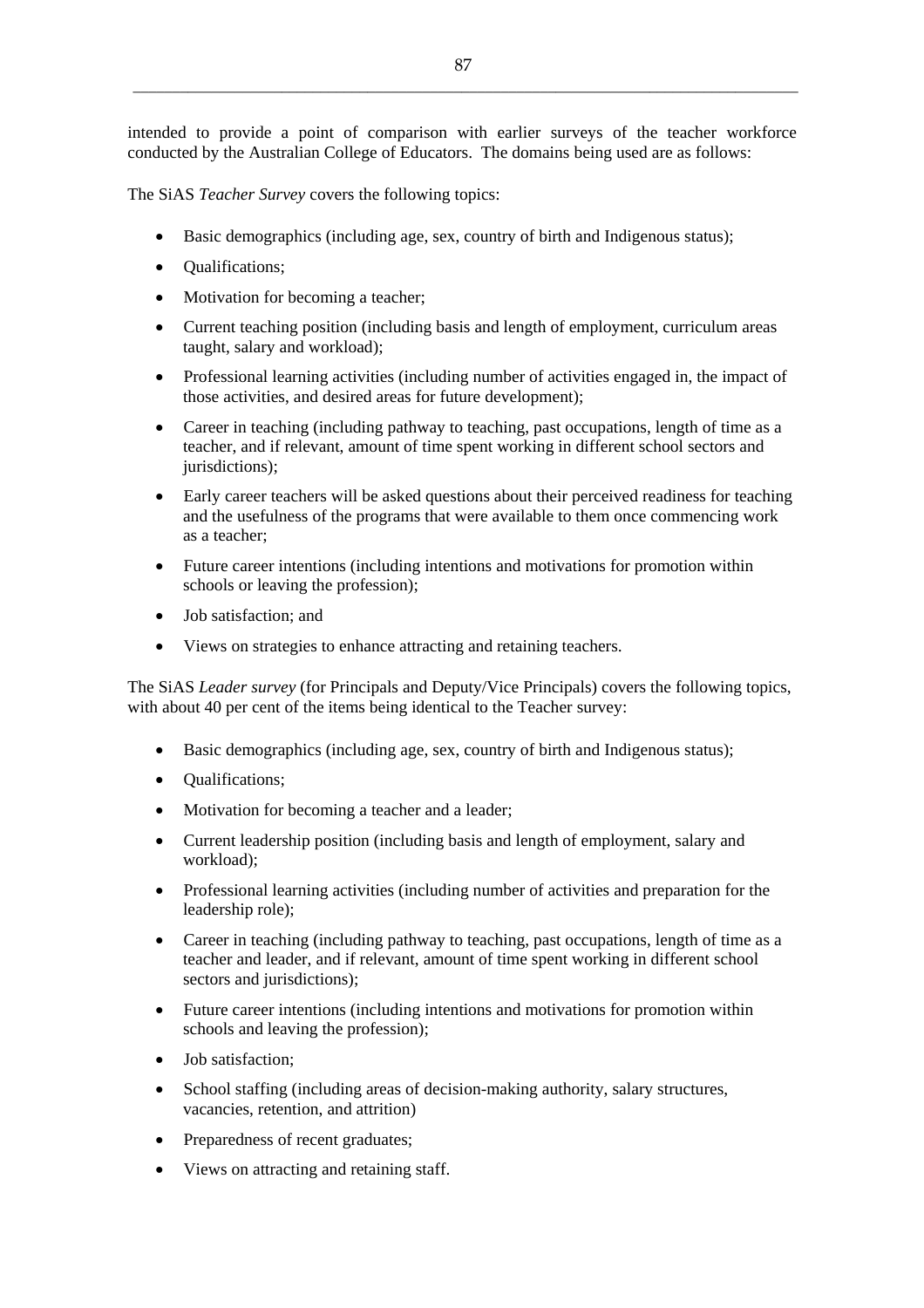It would be important for the survey data items to use relevant concepts and measures in the *Education Data Dictionary* developed by the ABS.

The areas of data need discussed in Chapters 5 and 6 of this report would provide a means of prioritising the data items, including in regard to the profile of the teacher and leaders workforces, workforce flows, and the adequacy of current teacher supply and distribution.

*Recommendation 4: It is suggested that the Australian Government propose to the ITSLC Working Group that it consider development of a regular, well-resourced and well-promoted cycle of survey data collection from the Australian teacher and school leader workforce based on the data domains covered in the current Staff in Australia's Schools survey.*

#### *Collaboration in Priority Areas*

Longitudinal and attitudinal data gathering in relation to teacher education students in the preservice to early career phases was another area which was widely identified by various stakeholders as important in informing teacher workforce planning.

Attracting people to the teaching profession was one of the most significant issues raised in the consultations. Data collection about attitudes and attraction to teaching was a key area identified by a range of groups as an issue of relevance to the school teacher and leader workforce. Of particular interest were attitudinal factors related to attraction to teaching for senior secondary students, potential career changers, those who are qualified but not currently teaching, and underrepresented groups, such as people from Indigenous origins.

It was noted in the consultations that information about the potential pool of qualified teachers who are not currently teaching could possibly be obtained through collaboration with teacher registration authorities. Specific data about this group of teachers is currently unavailable from any source although they are an important group in teacher workforce planning and supply, given that qualifications requirements have been met in obtaining registration status.

Many stakeholders, including some of the registration boards involved in the consultations, noted that with the introduction of teacher registration processes in most of the states and territories, and the establishment of a national body, AFTRAA, there are some opportunities for collecting data through the renewal of registration processes. It was indicated that a collaborative approach and appropriate funding and other supports, would be essential.

*Recommendation 5: It is suggested that the Australian Government propose to the ITSLC Working Group that it consider the development and implementation of data collections, involving collaboration with stakeholders, that address issues related to attitudes towards a teaching career and potential barriers to career entry among senior secondary students, potential career changers, those who are qualified but not currently teaching, and underrepresented groups*.

Many stakeholders highlighted the need to build on and complement existing DEEWR and other data about teacher education students which currently includes basic profile information related to courses undertaken, age, sex and full or part-time basis for study. Graduate Careers Australia also collects destination outcomes and course satisfaction data but there is no data regarding subjects and specialisations. Additional to this, there needs to be attitudinal data collected on commencer motivations and intentions, completer intentions and destinations, practicum experiences, internships and early career experiences, and interest in teaching in hard-to-staff locations.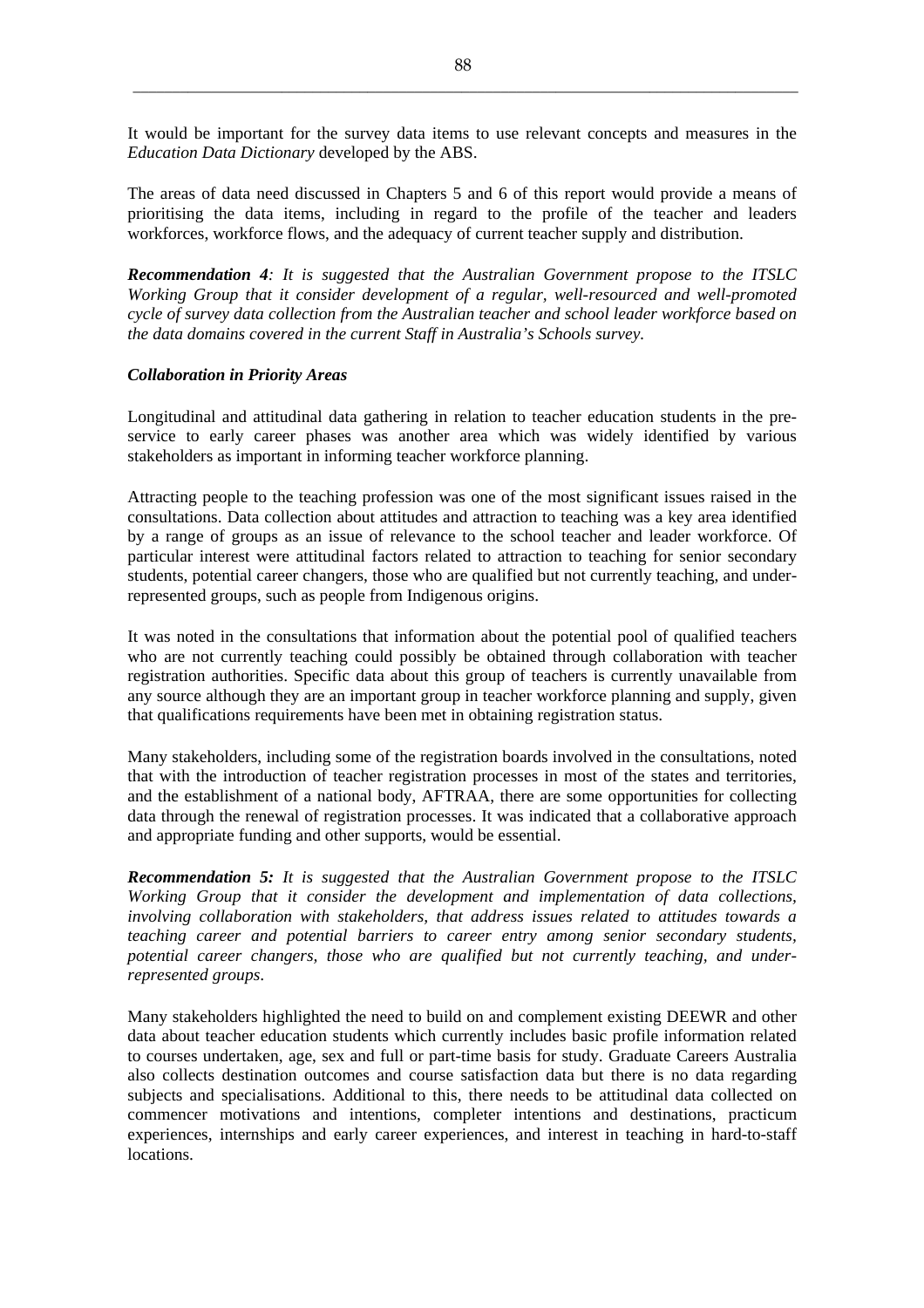In addition, reflecting some university studies which have been previously described in this report, many key stakeholders believed that there also needed to be longitudinal studies undertaken about attitudes and experiences of pre-service teacher education students from commencement to early career years. Areas identified for data collection included attraction factors for the profession, course and practicum experiences in building teaching skills, the impact of emergent practicum models involving school-university partnerships and more details regarding graduate destinations and course satisfactions. Induction, coaching and mentoring programs as supports for beginning teachers were also noted as data collection areas for the future. Data on post-graduate programs and leadership courses including motivations, success in obtaining leadership positions and impact on schools, was another significant area of interest.

It is noteworthy that the recent House of Representatives inquiry into teacher education has recommended that the Australian Government "commission a comprehensive longitudinal study into the effectiveness of different models of teacher education across Australia. The longitudinal study should follow cohorts of students from selection into courses, through pre-service teacher education, the first five years of service and through their careers" (Australia, House of Representatives, 2007, p.10).

*Recommendation 6: It is suggested that the Australian Government propose to the ITSLC Working Group that it consider the development and implementation of data collections, involving collaboration with stakeholders, in teacher education data, including establishing longitudinal studies regarding pre-service teacher education to early career phases and in regards to leadership programs and impacts.* 

### **8.3 Workforce Data Planning Mechanisms and Roles**

A range of possible mechanisms and roles was outlined by stakeholders and these have been briefly referred to in the previous section but will now be described in further detail.

There was generally an acknowledgement by stakeholders that while education is essentially a state and territory responsibility, a national perspective on some issues is also important. Collaboration between the states and territories and other stakeholders was recognised as essential. Most stakeholders also identified a role for the Australian Government at a national level in terms of coordination and funding. The importance of this relationship between the Australian Government and other stakeholders being founded on principles of collaboration was repeatedly emphasised in the consultations, particularly in relation to supporting general and targeted approaches to recruitment, development and retention for the teacher workforce.

Other aspects for national responsibility raised by various stakeholders related to the interconnections between education and the economy at the national and international level. Demographic information about the teacher and leader workforce, attracting skilled and appropriately–motivated people to the profession and ensuring attractive pay, career opportunities and leadership pathways, were identified as areas for national action.

While a specially-established group for national workforce planning was sometimes suggested, with representation from all key stakeholder groups, many stakeholders also emphasised the importance of teacher workforce planning operating within broader structures, with clear relationships with groups such as MCEETYA, AESOC and COAG. This was felt to increase the likelihood of agreed action occurring within the national policy arena.

The consultations suggested that any new national group established to coordinate data collection on the teacher workforce would need to establish clear communication structures with wider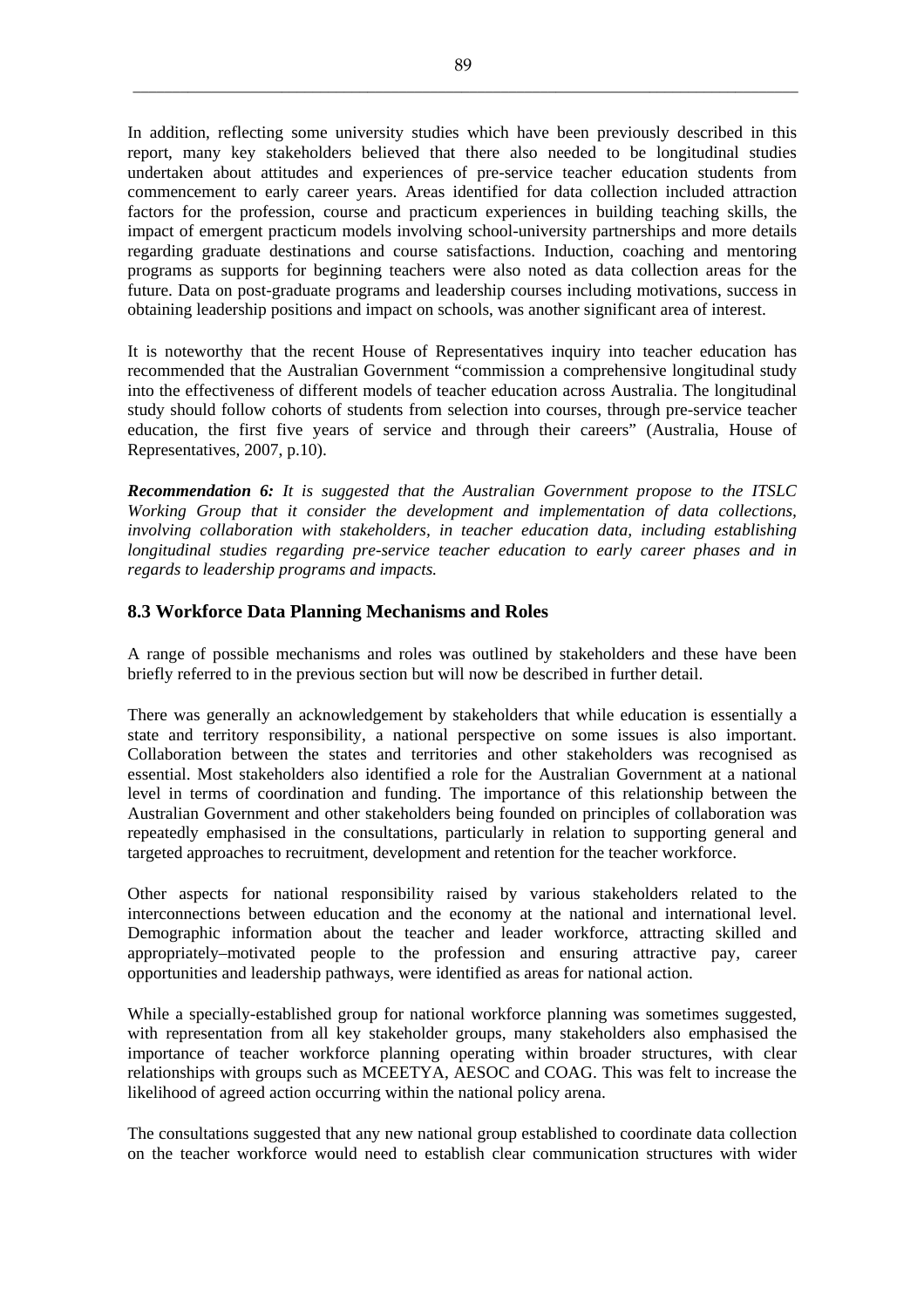networks to ensure that commitment to data gathering to improve workforce planning is maintained and stakeholder needs are met.

Many stakeholders highlighted that such a data coordination group would need to develop protocols for their collaborative work to ensure there were clear principles about working together and sharing data. From various specific aspects raised by different stakeholder groups, transparency, integrity, accountability, and leadership seemed to be the types of underpinning concepts being discussed for successful collaboration and communication. These are similar to the types of principles which national nurse workforce collaborative groups have identified (N3ET: *Principles for Working Together*, 2005).

The majority of stakeholder views emphasised the importance of public availability of data to enable additional research to occur and action to follow. Public access to data with appropriate protocols in place would potentially reduce the number of data requests being made to individual organisations. However, some government employing authorities expressed a concern about teacher workforce data being widely available because of the risks of data being misused and potentially misleading comparisons being drawn.

The importance of the data being based on common terminology and with links to other data sources such as the ABS was emphasised by many stakeholders.

### **8.4 Implementation Challenges**

As indicated at the start of this chapter, there were strongly consistent views expressed by stakeholders about the challenges in implementing a longer-term and more collaborative national approach to teacher and school leader workforce data collection.

A very significant issue for many stakeholders was a concern about the number of surveys and data requests occurring, particularly from a national level. The lack of coordination of this national work was emphasised. Stakeholders also highlighted the lack of clear purpose and focus involved in many of these processes, poor definition of terms, and insufficient feedback or information about follow-up steps. Any new approach would have to overcome concerns about potential additional burdens.

Another challenge is that there is a widespread perception from stakeholders' experiences in other national projects that working together in a truly cooperative manner is problematic due to limited consultation which usually occurs and the use of funding processes to ensure compliance.

Another challenge which was widely expressed was a concern about the politicisation involved in national data collection activities and research. Stakeholders frequently commented on the selective use of research and data, and expressed concern about the misuse of data for political purposes.

Stakeholders also expressed concern with the media's negative use of data. They felt that comparative data on schooling was used to reinforce a negative image of education and to create a climate of crisis. In several consultations, stakeholders expressed concern that negative media reports about schools and teachers were contributing to a declining status of the teaching profession.

Competition between various groups in the area of workforce supply and educational issues more broadly, was also viewed as causing a potential challenge for collaborative data collection work. Many stakeholders expressed concern about the on-going competition and tension between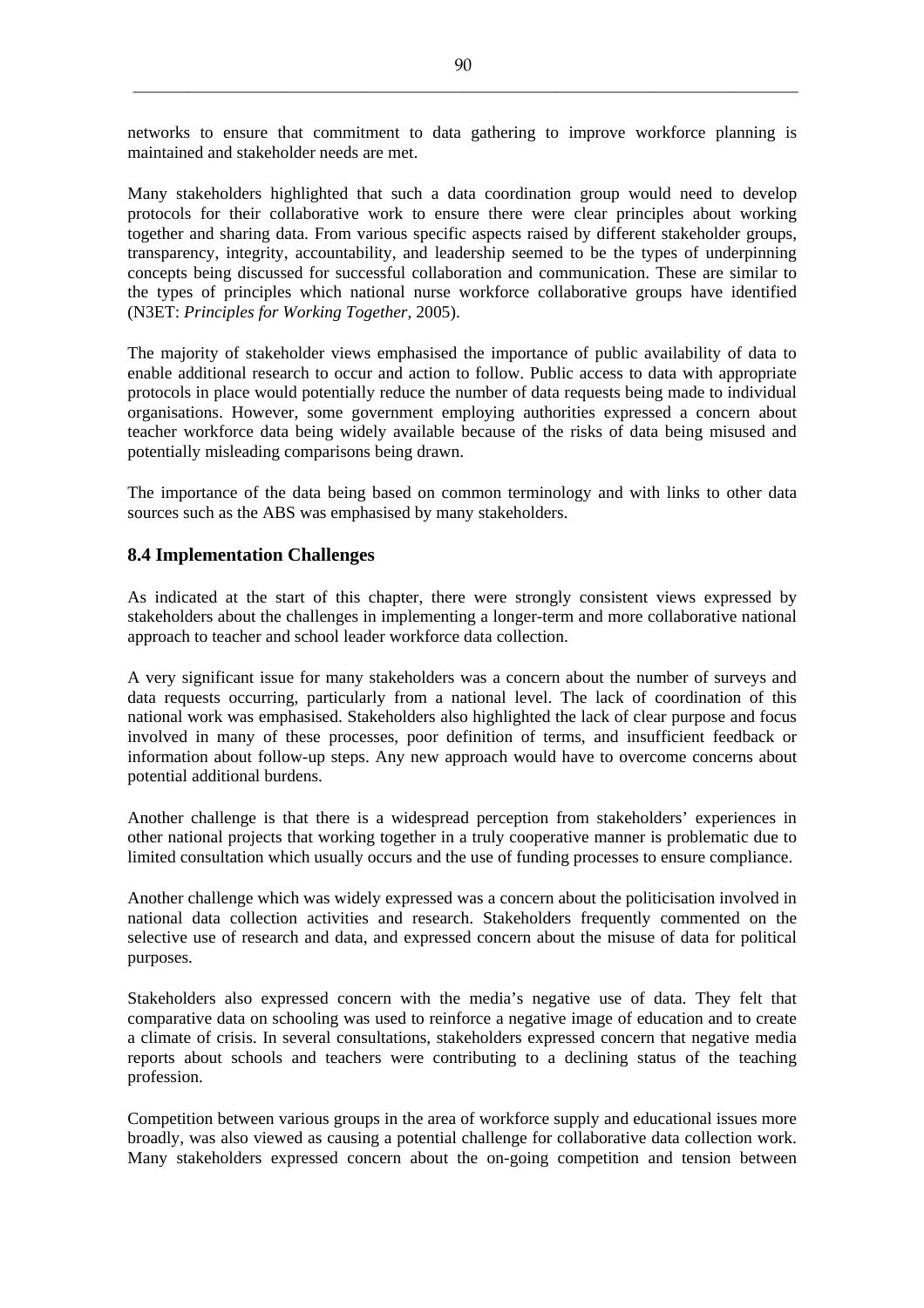governments and school sectors, and they were concerned about the lack of trust which exists. In terms of teacher supply, stakeholders believed that competition between sectors, between states and between schools is the norm rather than working together.

Smaller states and territories have a particular concern about working on a national level as they sometimes perceive that in national programs the uniqueness of the issues they face can be overlooked.

There was a concern that collaborative data collection involves time and resources, which are in short supply for many stakeholders. For example, establishing databases for common data collection and sharing is likely to involve additional costs. Some state government and Catholic employers, and teacher registration boards, have only recently updated their databases at considerable expense.

The need to ensure that new approaches do not impose additional burdens on schools and teachers was also emphasised by many stakeholders.

A final area of concern which was raised by a minority of stakeholders, specifically in relation to workforce planning, was a belief that the necessary data are already available. In their view, the more important priority is policy action to improve schools.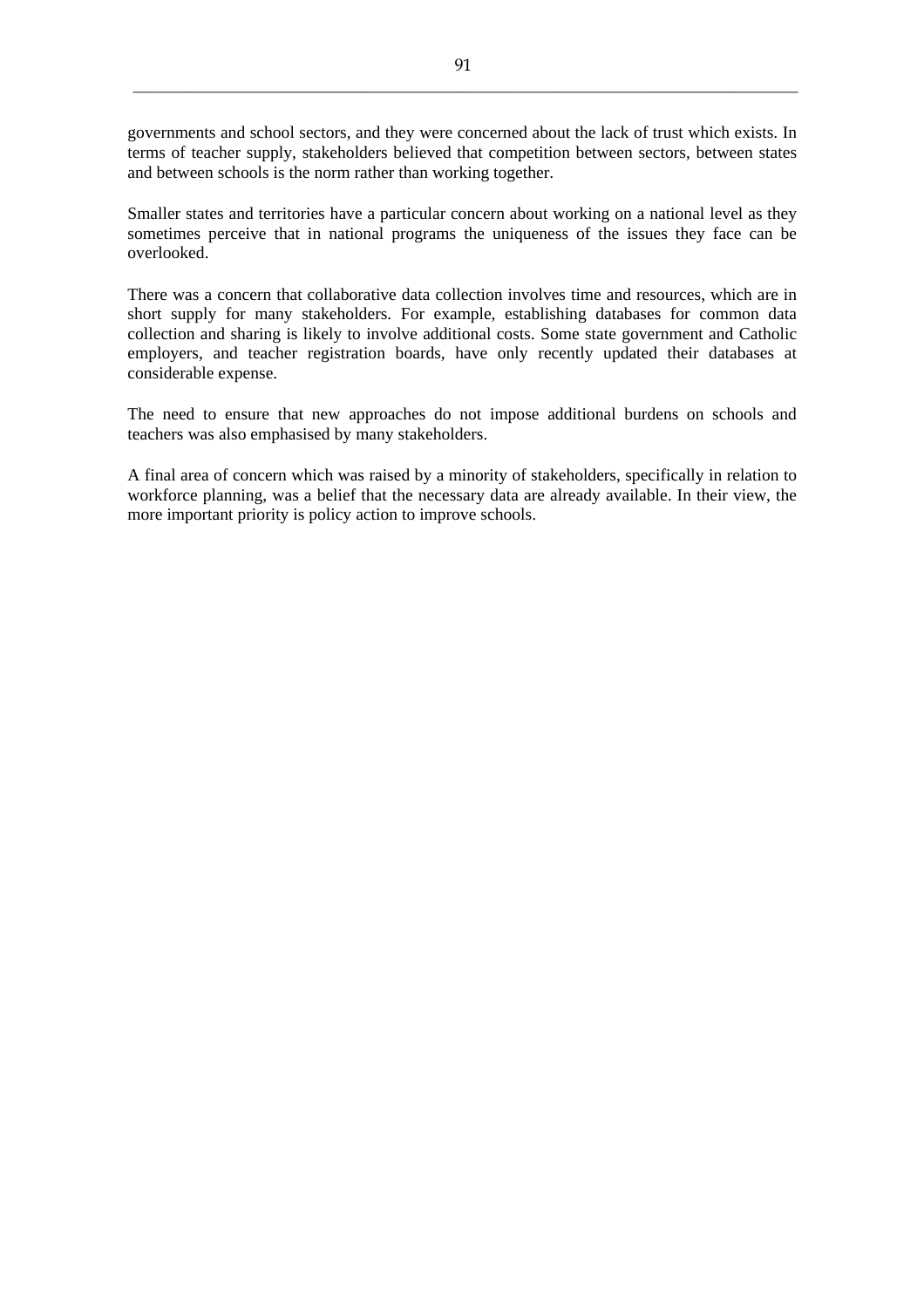# **9.CONCLUDING COMMENTS**

The consultations conducted for this report have suggested two broad priorities for teacher workforce data and planning in Australia. The first is to ensure that, within this diversified and decentralised system of teacher preparation and employment, individual decision makers have the data they need to make the best possible decisions for their circumstances. The second priority is that there needs to be greater collaboration on workforce planning matters across Australia because of the common issues affecting teachers no matter where they work. Those seeking to improve teacher recruitment in any one state or sector, will struggle to achieve satisfactory outcomes if not enough teachers have been trained or there are more attractive careers elsewhere.

It is fair to say that most people we spoke to wished to improve teacher workforce data and planning processes, including by having greater access to data relevant to their particular needs. There was broad support for the concept of a more collaborative and national approach. If the recommendations of the 2007 House of Representatives report were to be implemented they would be a major step towards a national framework for teacher workforce planning. The quality and comparability of the teacher workforce data available at the national level is more important than ever before.

Nevertheless, the general support for a more collaborative national approach was qualified by concerns about what this may mean in practice in terms of data privacy, potential data uses, jurisdictional issues, and implementation costs.

The consultations and review of approaches in other countries and occupations suggest that there are four broad aspects of greater collaboration on workforce data that need to be seriously considered.

- Developing a sector-wide approach to workforce planning and data collection that is closely connected to policy development needs.
- Working towards coordination of current administrative data collections concerning teachers and school leaders, and sharing of the key data and indicators under agreed protocols governing access and use.
- Rationalising current one-off or irregular survey data collections from teachers and school leaders, and replacing a number of them by an integrated regular survey.
- Implementing collaborative data collections in areas that are widely judged to be important, but which currently receive little resourcing.

In Chapter 8, a set of recommendations was developed to move this agenda forward. Chief among these was that, noting MCEETYA's agreement to develop a strategic framework for a national approach to workforce planning in education, the Australian Government should propose to the MCEETYA Improving Teacher and School Leadership Capacity Working Group that it establish a workforce data sub-group to coordinate and oversee data collection and analysis in relation to Australian school teachers and leaders. As part of this the sub-group could give consideration to utilising specific workforce planning expertise and communication links established with broader networks involved in workforce planning issues.

The vision that needs to guide this process is that workforce planning data for such a key profession as teaching has to be a collective endeavour across all of the groups involved in schooling. Data collection and analysis need to be seen to be informing actions, with the ultimate goal being improvements in the quality of education for Australian students and the benefit of society.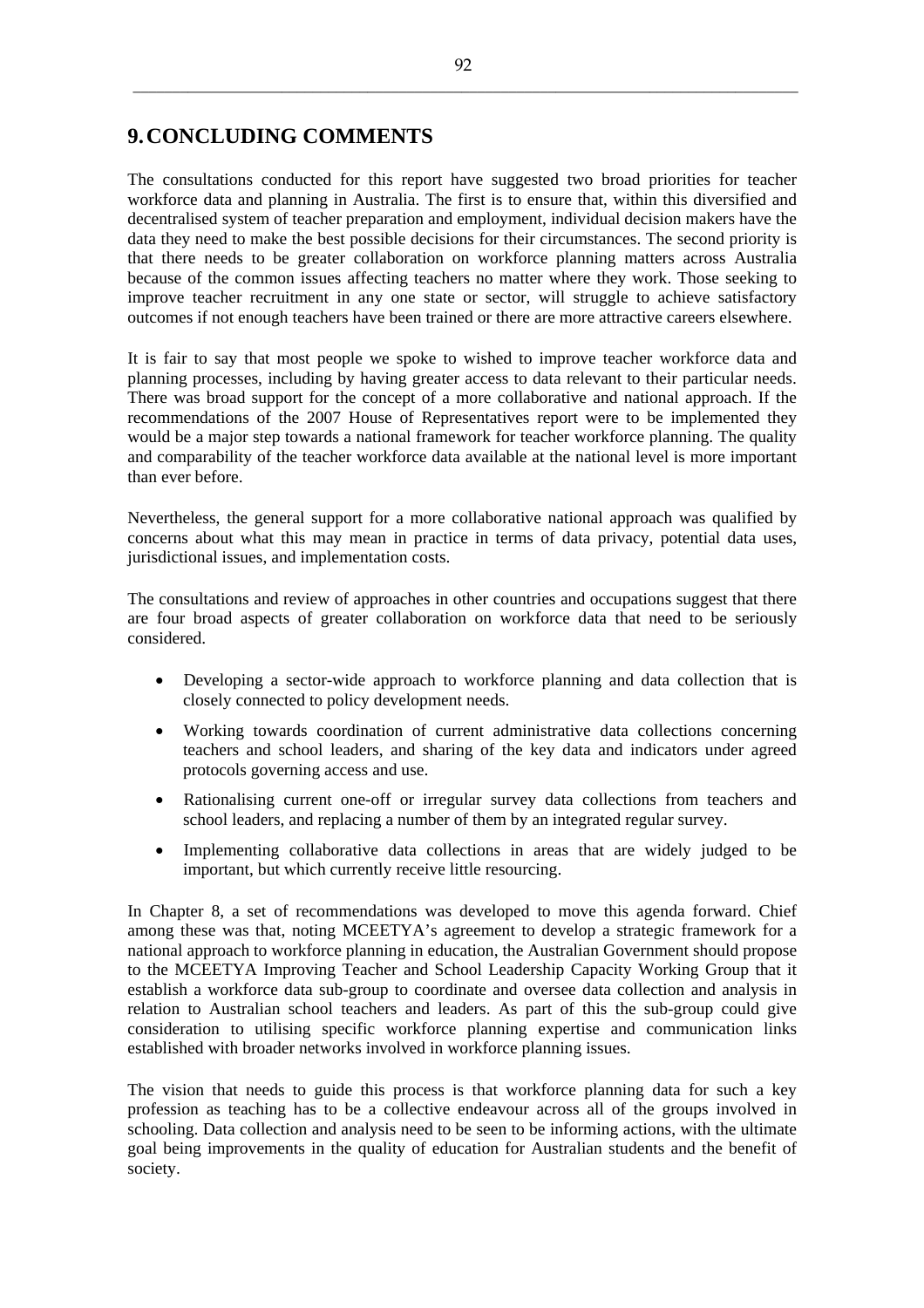# **REFERENCES**

- Australia. House of Representatives, Standing Committee on Education and Vocational Training (2007). (Chair: L. Hartsuyker). *Top of the Class. Report of the Inquiry into Teacher Education*. Canberra: The Parliament of the Commonwealth of Australia.
- Australian Bureau of Statistics. (2004). *Measuring Learning in Australia*. Canberra: ABS.
- Australian Bureau of Statistics (2006a). *Plan to Improve the Quality, Coverage and Use of Education Statistics 2004 – Annual Progress, 2006*. Canberra: National Education and Training Statistics Unit, **ABS**.
- Australian Bureau of Statistics (2006b). *Australian and New Zealand Standard Classification of Occupations. First Edition*. Cat. No. 1220.0. Canberra: ABS.
- Australian Bureau of Statistics (2007). *Schools Australia 2006*. Cat. No. 4221.0. Canberra: ABS.
- Australian Education Union. (2003). *Teacher Supply and Demand in the States and Territories*. Prepared by AEU Branches. January. Melbourne: AEU.
- Australian Education Union. (AEU). (2006). *National Beginning Teacher Survey Results*. [online]. URL: http://www.aeufederal.org.au/Publications/Btsurvey06.html (Accessed 14/11/06).
- Australian Education Union (2006). *State of Our Schools*. [online]. URL: http://66.102.7.104/search?q=cache:zlNoAj96cGIJ:www.aeufederal.org.au/Publications/SOS2005Repo rt.pdf+aeu+state+of+our+schools&hl=en&gl=au&ct=clnk&cd=4 (Accessed 3/12/06).
- Australian Health Ministers' Conference. (2004). National Health Workforce Strategic Framework. [online]. URL: http://www.health.nsw.gov.au/amwac/pdf/NHW\_stratfwork\_AHMC\_2004.pdf (Accessed 1/12/06).
- Australian Health Workforce Advisory Committee. (2004). *Nursing Workforce Planning in Australia.*  National Health Workforce Secretariat.
- Australian Health Workforce Advisory Committee. (2006). *The Australian Allied Health Workforce An Overview of Workforce Planning Issues.* National Health Workforce Secretariat.
- Australian Secondary Principals Association (ASPA) (2006). *Teacher Supply and Demand*. [online]. URL: http://www.aspa.asn.au/surveys/surveysmain.htm (Accessed 8/11/06).

Australian Secondary Principals' Association (ASPA). (2003). *Survey of Beginning Teachers (1st, 2nd, 3rd years).* [online]. URL:

http://66.102.7.104/search?q=cache:uZ0sPehyLYkJ:www.aspa.asn.au/surveys/2003%2520Beginning%252 0Teach%2520Analysis.pdf+aspa+beginning+teacher+survey+2003&hl=en&gl=au&ct=clnk&cd=1. (Accessed 3/12/06).

- Australian Secondary Principals' Association (ASPA). (2003a). *Teach Teachers Differently*. Press Release. [online]. URL: http://www.aspa.asn.au/surveys/2003%20Beginning%20Teachers%20- %20Media%20release.pdf (Accessed 23/3/06).
- Barty, K., Thomson, P., Blackmore, J., & Sachs, J. (2005). Unpacking the Issues: Researching the Shortage of School Principals in Two States in Australia. *The Australian Educational Researcher*. Vol 32 (3). December.
- Centre of Policy Studies (2004), *Employment Growth by ASCO Occupation, Australia, 1994-5 to 2002-3*, unpublished data, Monash University, Melbourne.
- Commonwealth of Australia. (2005). *Workforce Planning: Australian Public Service*. [online]. URL: http://www.anao.gov.au/Website.nsf (Accessed 11/8/06).
- Dempster, N., Sim, C., Beere, D., & Logan, L. (2000). *Teachers in Australian schools: A report from the 1999 national survey (final report).* Canberra: Australian College of Education.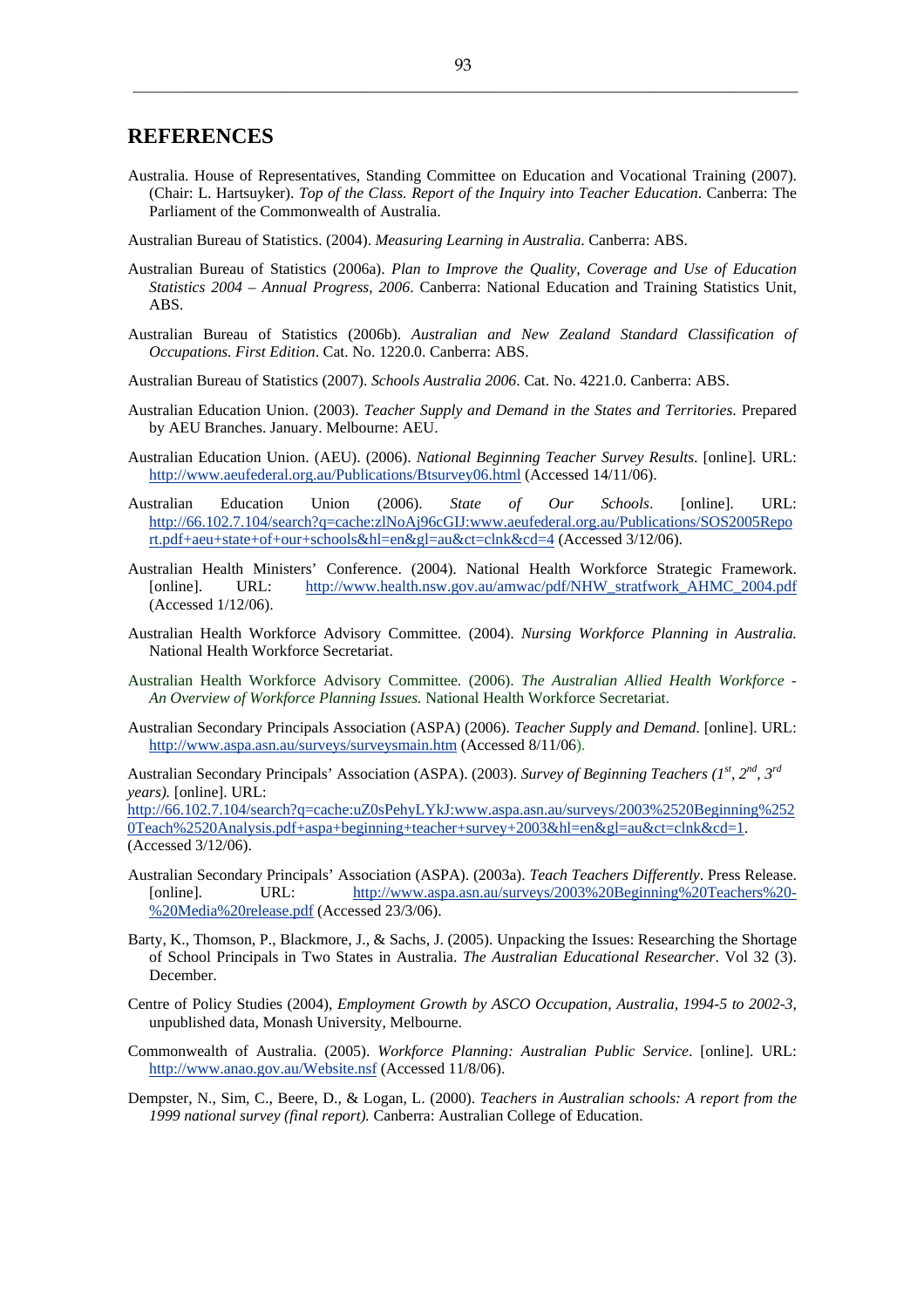- Department of Education Science and Training (DEST). (2003). *Australia's Teachers: Australia's Future Advancing Innovation, Science, Technology and Mathematics*. Canberra; Commonwealth of Australia. [online]. URL: http://www.dest.gov.au/sectors/school\_education (Accessed 23/3/06).
- Department of Education Science and Training (DEST). (2006). *Survey of Final Year Teacher Education Students.* Canberra. Commonwealth of Australia. [online]. URL: http://www.dest.gov.au/NR/rdonlyres/F7E29F30-0EE6-43A5-A285- CE55ACA13155/12481/FinalYrTeachStudentsSurveyReport.pdf (Accessed 3/12/06).
- Department of Education Science and Training (DEST). (2004). *School Students Making Education and Career Decisions: Aspirations, Attitudes and Influences: Final Report*. Canberra. Commonwealth of Australia.
- Department of Education Science and Training (DEST). (2005). *Indigenous Students' Aspirations: Dreams, Perceptions and Realities.* Canberra: Commonwealth of Australia.
- Department of Education Science and Training (DEST). (2003). *Senior Secondary Student Attitudes to Teaching as a Career.* Canberra: Commonwealth of Australia.
- Edith Cowan University. (2006). *Survey Report on the Wellbeing of Regional Professions: Policing, Nursing and Teaching in Western Australia*. [online]. URL: http://isp.ecu.edu.au/ispdocs/regional.pdf (Accessed 4/12/06).
- Gronn, P. and Lacey, K. (2004). *Aspiring to the Principalship.* Melbourne. Monash University.
- Gronn, P. and F. Rawlings (2003). Principal Recruitment in a Climate of Leadership Disengagement. *Australian Journal of Education.* 47 (20): 172-184.
- Ingersoll, R. (2003). Out-of-Field Teaching and the Limits of Teacher Policy. University of Washington: Center for the Study of Teaching and Policy. [online]. URL: http://depts.washington.edu/ctpail/PDFs/LimitsPolicy. (Accessed 17/7/06).
- Keep, E. (2005). Skill shortages in the UK: issues, problems and ways forward. Presentation to the Monash University-ACER Centre for the Economics of Education and Training seminar, Melbourne, September. http://www.education.monash.edu.au/centres/ceet/seminars/2005.html
- Lonsdale, M . & Ingvarson, L. (2003). *Initiatives to Address Teacher Shortage*. [online]. URL: http://www.acer.edu.au/publications/policybriefs/policybrief5.pdf (Accessed 4/12/06).
- Lyons, T., Cooksey, R., Panizzon, D. and Parnell, A. and Pegg, J. (2006). *ICT and Mathematics Education in Rural and Regional Australia*. The SiMERR National Survey, Department of Education Science and Technology [online]. URL: http://simerr.une.edu.au/national\_survey/Report (Accessed 8/11/06).
- McKenzie, P., Kos, J., Walker, M. & Hong, J. (2007). *Staff in Australia's Schools 2007*. Melbourne: ACER.
- Ministerial Council on Education Employment Training and Youth (MCEETYA). (2001). *Demand and Supply of Primary and Secondary School Teachers in Australia.* Melbourne: MCEETYA.
- Ministerial Council on Education Employment Training and Youth (MCEETYA). (2003). *Demand and Supply of Primary and Secondary School Teachers in Australia.* Melbourne: MCEETYA.

Ministerial Council on Education Employment Training and Youth (MCEETYA). (2005). *Demand and Supply of Primary and Secondary School Teachers in Australia.* Melbourne: MCEETYA.

- National Center for Education Statistics (NCES). (1999). Secondary Use of the Schools and Staffing Survey Data. [online]. URL: http://nces.ed.gov/surveys/sass/index.asp. (Accessed 9/12/06).
- National Center for Education Statistics (NCES).*NCES Restricted-Use Data Procedures Manual* . [online]. URL: http://nces.ed.gov/statprog/confid6.asp. (Accessed 8/12/06).
- Organisation for Economic Co-operation and Development. (2002). *Teacher Demand and Supply: Improving Teacher Quality and Addressing Teacher Shortages.* [online]. URL: http://www.olis.oecd.org (Accessed 23/3/06).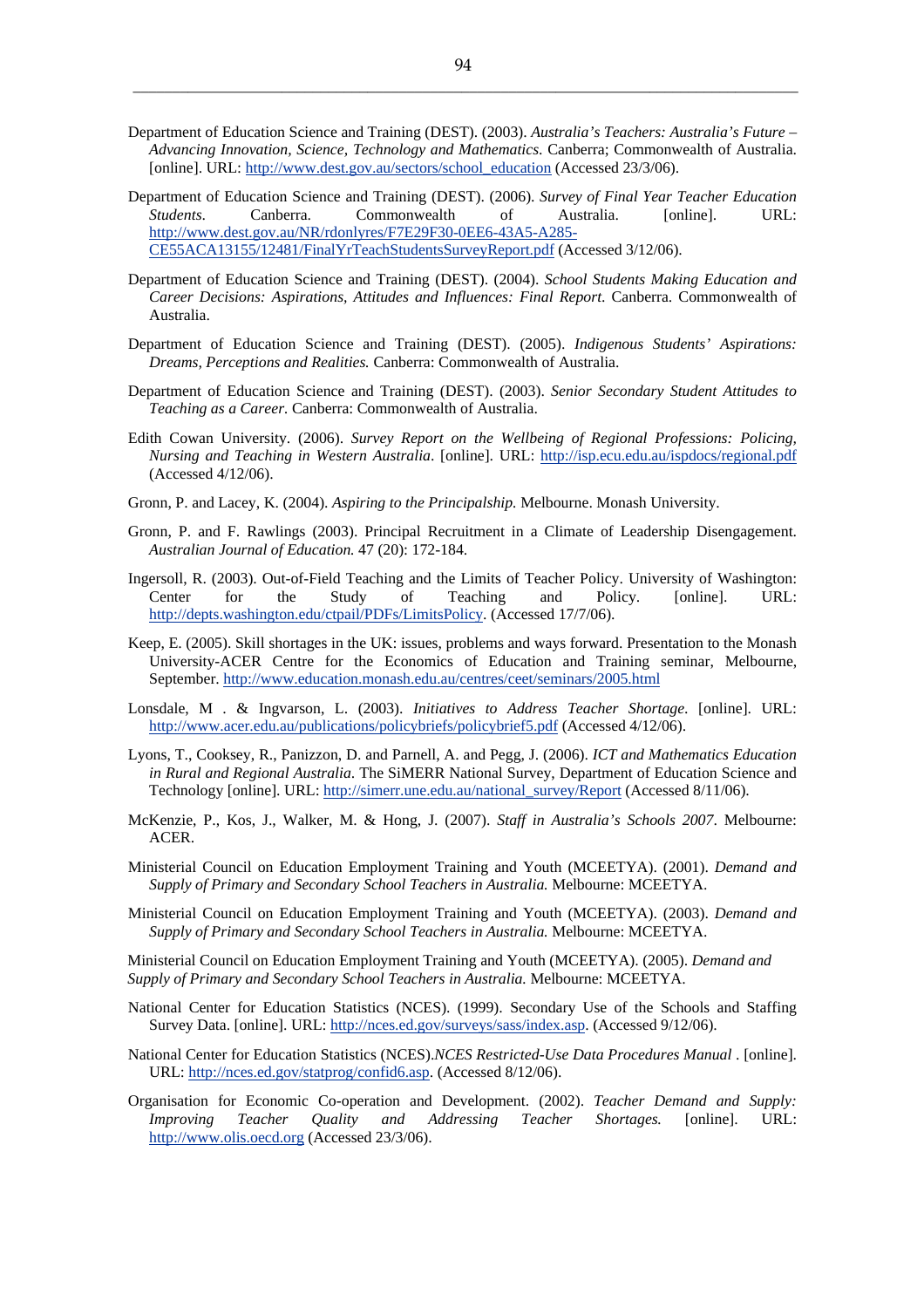- Organisation for Economic Cooperation and Development. (2005*). Teachers Matter: Attracting , Developing and Retaining Effective Teachers.* Paris: OECD*.*
- Organisation for Economic Cooperation and Development (OECD). (2006*).Education at a Glance.* Paris: OECD*.*
- Parliament of Victoria. Education and Training Committee. (2005). *Inquiry into the Suitability of Preservice Teacher Training Courses.* [online]. URL: http://www.parliament.vic.gov.au/etc/fs\_inq\_preserv.html (Accessed 3/12/06).
- Preston, B. (2002). *Tracking Trends in Principal and Teacher Demand and Supply*. Paper presented at Australian Association for Research in Education. Brisbane. December.
- Preston, B. (2000). *Teacher Supply and Demand to 2005: Projections and Context*. Canberra: Australian Council of Deans of Education.
- Preston, B. (2001). *Policy and Politics of Teacher and Nurse Supply and Demand Projections.* Paper presented at AARE conference.
- Preston, B. (2002). *Tracking Trends in Principal and Teacher Demand and Supply*. Paper presented at Australian Association for Research in Education. Brisbane. December.
- Productivity Commission (2007). *Public Support for Science and Innovation*. Melbourne: Productivity Commission.
- Public Education Inquiry of New South Wales. (2002). (Chair: T. Vinson). *An Inquiry into the Provision of Education in NSW*. NSW Teachers Federation and Federation of P&C Associations of NSW.
- Richardson, P. & Watts, H. (2006). Who Chooses Teaching and Why? Profiling Characteristics and Motivations Across Three Australian Universities. *Asia-Pacific Journal of Teacher Education*. Vol. 34 (1). March. pp. 27-56.
- Queensland, Department of Education, Training and the Arts (2006). *Report on Performance 2005-06: Workforce*. Brisbane: Department of Education, Training and the Arts.
- Scottish Executive (2002). *Planning Together: Final Report of the Scottish Integrated Workforce Planning Group and Response by the Scottish Executive Health Department. January 2002*. [online]. URL: www.scotland.gov.uk/library3/health/ptfr-08.asp. (Accessed 1/7/07).
- Shah, C. (1999). Teachers Older, Wiser and Needed. *Education Quarterly*.
- Shah, C. & Burke, G. (2005). Skills shortages: concepts, measurement and policy responses. *Australian Bulletin of Labour,* **31**(1), 44-71.
- Skilbeck, M. & Connell, H. (2004). *Teachers for the Future.* Melbourne. MCEETYA
- Skilbeck, M. & Connell, H. (2003). *Attracting Developing and Retaining Effective Teachers.* Canberra: Commonwealth of Australia.
- Victoria: Department of Education and Training. (2004). *The Privilege and the Price.* [online]. URL: www.det.vic.gov.au/hrweb/ohs/health/prin.htm. (Accessed 4/12/06).
- Victoria, Department of Education. *Teacher Supply and Demand Report 2006*. Report from the Teacher Supply and Demand Reference Group. Melbourne: Department of Education.
- Wilkinson, J. Ingvarson, L. Beavis, A. & Kleinhenz, E. (2005). *The Victorian Institute of Teaching Standards and Professional Learning Project; Evaluation of Implementation in 2004*. Melbourne: Victorian Institute of Teaching.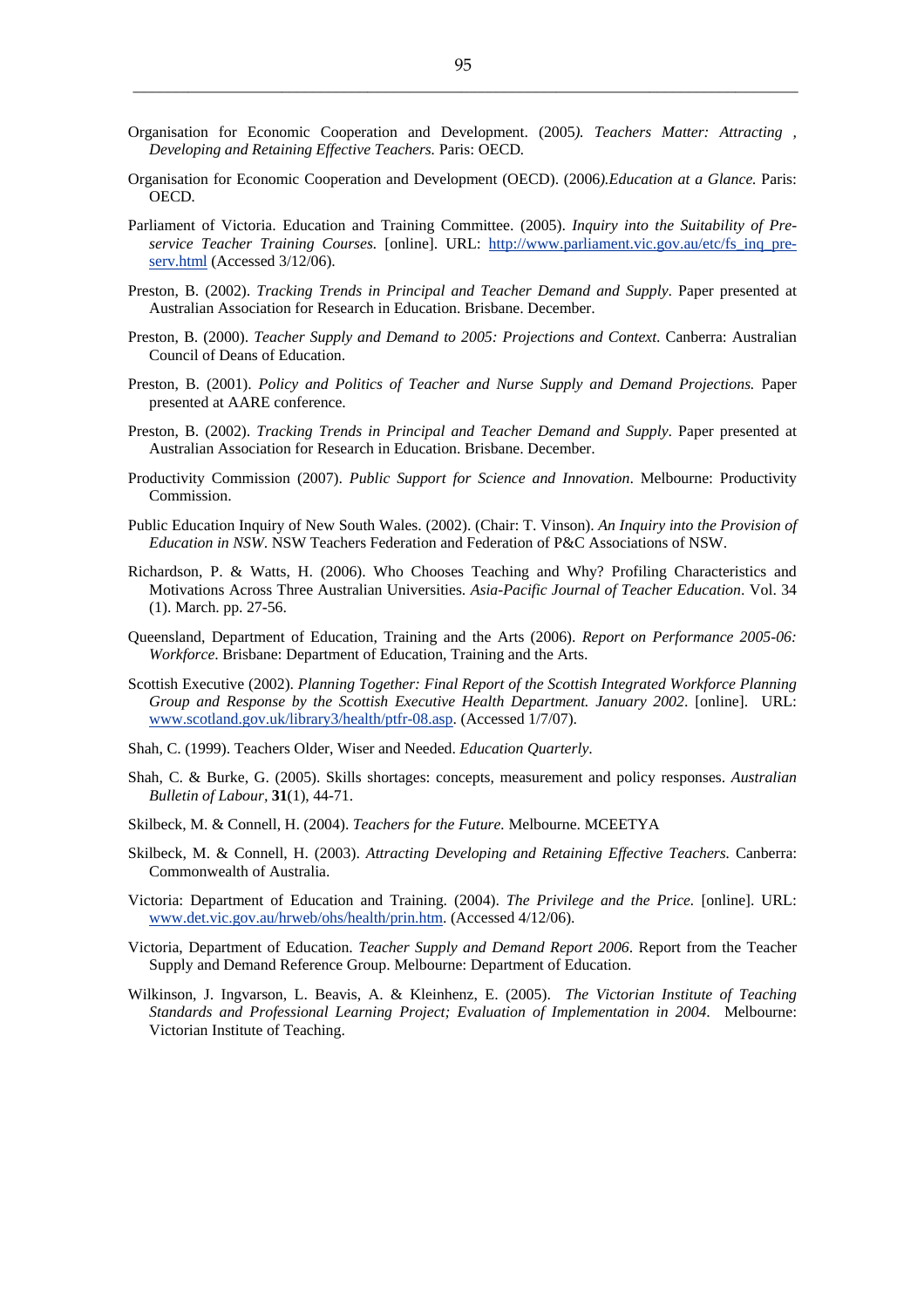# **APPENDIX 1: ADVISORY COMMITTEE MEMBERSHIP**

| Terry Blanchard        | <b>National Catholic Education Commission</b>                                                 |  |  |  |  |  |  |  |
|------------------------|-----------------------------------------------------------------------------------------------|--|--|--|--|--|--|--|
| Glenis Bray            | Department of Education and Training, Western Australia (to May<br>2007)                      |  |  |  |  |  |  |  |
| Patrick Bryan          | Department of Education, Training and the Arts, Queensland (from<br>April 2007)               |  |  |  |  |  |  |  |
| <b>Cathy Crook</b>     | Department of Education and Training, Australian Capital Territory<br>(from November 2006)    |  |  |  |  |  |  |  |
| Chris Duncan           | <b>Australian Bureau of Statistics</b>                                                        |  |  |  |  |  |  |  |
| <b>Graham Gallas</b>   | Teaching Australia (to May 2007)                                                              |  |  |  |  |  |  |  |
| <b>Brenton Holmes</b>  | Teaching Australia (from May 2007)                                                            |  |  |  |  |  |  |  |
| <b>Warwick Gibbons</b> | <b>DEEWR</b>                                                                                  |  |  |  |  |  |  |  |
| Kate Griffiths         | Department of Education and Training, Western Australia (from<br>May 2007)                    |  |  |  |  |  |  |  |
| Paul Hunt              | DEEWR (Chair from November 2006)                                                              |  |  |  |  |  |  |  |
| Audrey Jackson         | Independent Schools Council of Australia                                                      |  |  |  |  |  |  |  |
| Peter Johnson          | Department of Education and Training, New South Wales                                         |  |  |  |  |  |  |  |
| Christiana Knapman     | DEEWR (from February 2007)                                                                    |  |  |  |  |  |  |  |
| <b>Scott Lambert</b>   | DEEWR (Chair to November 2006)                                                                |  |  |  |  |  |  |  |
| <b>Andrew Mahoney</b>  | Department of Education, Tasmania (from October 2006)                                         |  |  |  |  |  |  |  |
| Patrick McGrath        | Australian Primary Principals Asscociation (Teaching Australia)                               |  |  |  |  |  |  |  |
| Michelle Morthorpe     | Australian Joint Council of Professional Teaching Associations<br>(Teaching Australia)        |  |  |  |  |  |  |  |
| Carol Penglase         | Department of Employment, Education and Training, Northern<br>Territory (from September 2006) |  |  |  |  |  |  |  |
| John See               | Australian Secondary Principals Association (Teaching Australia)                              |  |  |  |  |  |  |  |
| Scott Smith            | Department of Education, Training and the Arts, Queensland (to<br>April 2007)                 |  |  |  |  |  |  |  |
| Jim Tangas             | Department of Education, Victoria (from February 2007)                                        |  |  |  |  |  |  |  |
| <b>Barry Thompson</b>  | Department of Education and Childrens Services, South Australia                               |  |  |  |  |  |  |  |
| Diane Wasson           | Department of Education and Training, New South Wales                                         |  |  |  |  |  |  |  |
| Sue Willis             | Australian Council of Deans of Education                                                      |  |  |  |  |  |  |  |

Some Committee meetings were also attended by:

| Martin Clifford   | Department of Education and Training, Western Australia            |  |  |  |  |  |  |  |  |
|-------------------|--------------------------------------------------------------------|--|--|--|--|--|--|--|--|
| Karen Collins     | <b>Australian Bureau of Statistics</b>                             |  |  |  |  |  |  |  |  |
| Jane Evans        | Department of Education, Tasmania (to September 2006)              |  |  |  |  |  |  |  |  |
| Graham Gallas     | Teaching Australia (to April 2007)                                 |  |  |  |  |  |  |  |  |
| Carol Harris      | Department of Education and Training, Australian Capital Territory |  |  |  |  |  |  |  |  |
|                   | (to September 2006)                                                |  |  |  |  |  |  |  |  |
| David Hewitt      | Association of Independent Schools of Western Australia            |  |  |  |  |  |  |  |  |
| Marten Koomen     | Department of Education, Victoria                                  |  |  |  |  |  |  |  |  |
| Jeannie Mackinder | <b>DEEWR</b>                                                       |  |  |  |  |  |  |  |  |
| Sue Murphy        | Department of Employment, Education and Training, Northern         |  |  |  |  |  |  |  |  |
|                   | Territory (to September 2006)                                      |  |  |  |  |  |  |  |  |
| Barbara Preston   | Australian Council of Deans of Education                           |  |  |  |  |  |  |  |  |
| Alison Thorn      | <b>Australian Bureau of Statistics</b>                             |  |  |  |  |  |  |  |  |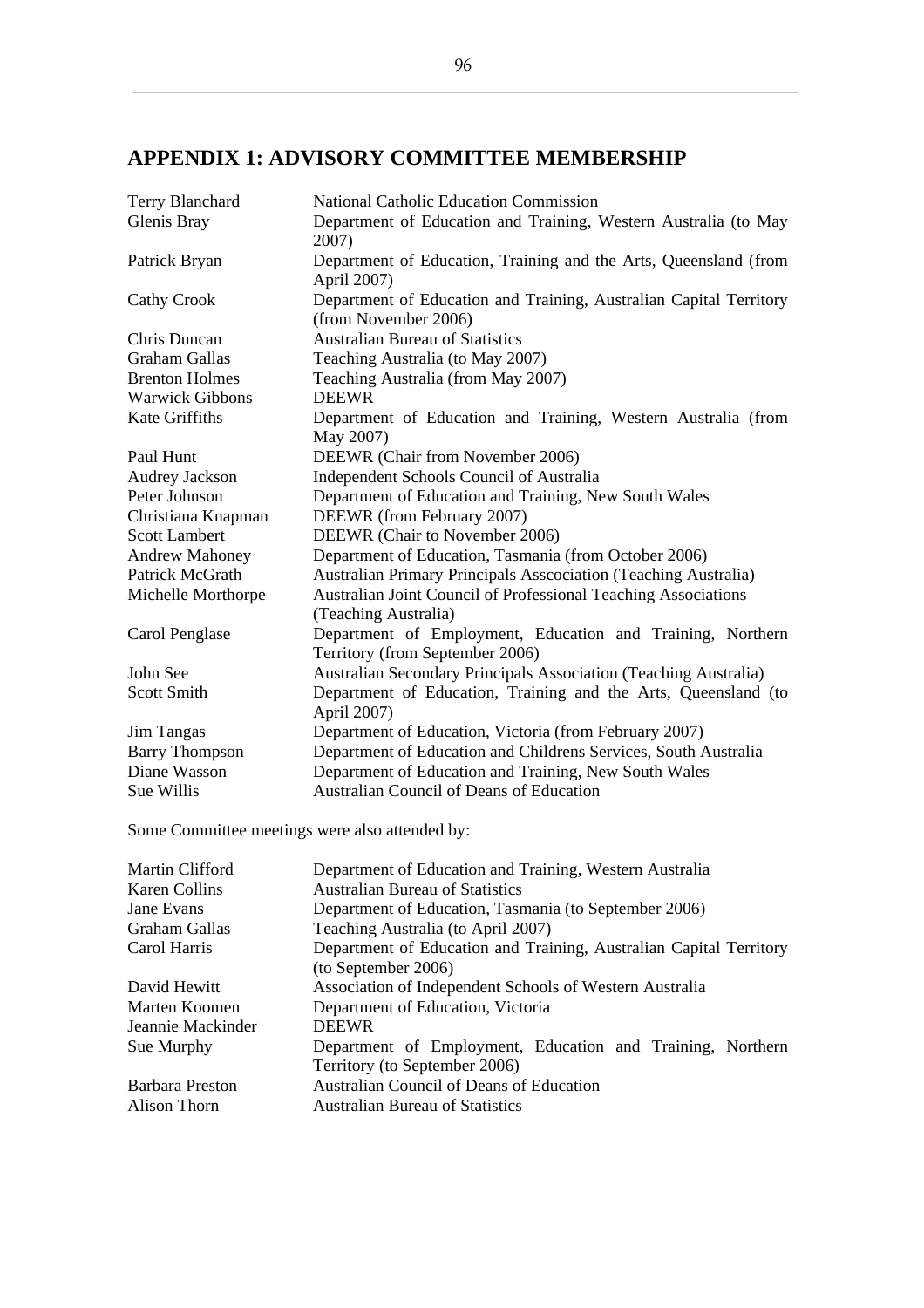# **APPENDIX 2: ORGANISATION OF THE CONSULTATIONS**

This Appendix provides further details about the consultation areas, consultation framework questions and methodologies used to collect data. Focus groups, interviews and literature searches were involved. The Appendix also summarises information about the participants in the interviews and focus groups.

# **Consultation areas**

Areas of research were as follows:

- Mapping data sources and processes in relation to current teacher and school leader profiles and development, workforce flow profiles and retention, teacher education, adequacy of supply and recruitment;
- Data improvement in regard to attraction, development, recruitment, retention;
- Emerging trends and data needs;
- Longer-term collaborative approaches;
- Learning from other workforce planning approaches; and
- Directions for change in workforce planning.

# **Consultation framework questions**

The following questions provided a framework to support participants in their preparations for the consultations. It drew on the main teacher policy issues identified through the research literature, especially the OECD (2005) multi-country review of teacher policy.

### *The attractiveness of teaching and leadership positions*

- What disaggregated data is being collected regarding pre-service teacher education student profiles and the motivation for students entering this course of study?
- What data is available in relation to previous occupations which career change entrants have been involved in and what has attracted them to become part of the teaching workforce?
- What data exists regarding attracting teachers to undertake school leadership roles?
- What data and processes are needed to improve information about the attractiveness of teaching and leadership roles?
- What data definitions and categories (including where relevant a taxonomy of teaching areas) are required in this area?

### *Developing teachers' and leaders' knowledge and skills*

- What data are available regarding the preparation of teachers, including alternative pathways and re-entry programs, and what data gathering processes are currently involved?
- What data are available about student teachers' backgrounds, capacities, and career intentions?
- What data exist on current teachers' range of study and professional learning activities in relation to upgrading or retraining to meet areas of shortage?
- What data and processes are needed to improve information about teacher and leader shortages and development?
- What data definitions and categories (including where relevant a taxonomy of teaching areas) are required in this area?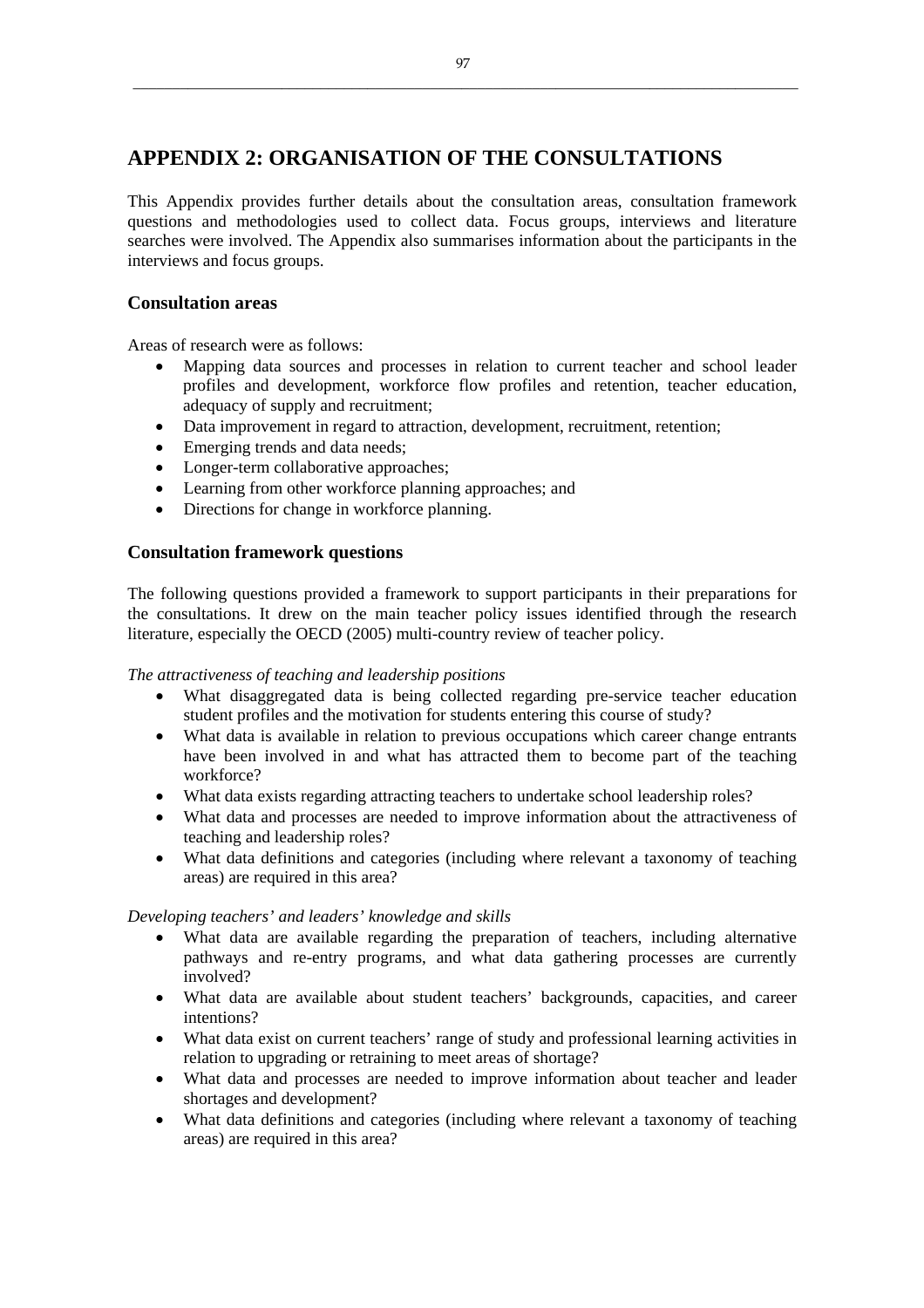### *Recruitment of teachers and leaders*

- What data and processes exist regarding indicators of teaching shortages, and the nature of unfilled or hard-to-fill teaching vacancies?
- What data and processes exist for monitoring difficulties in filling leadership positions?
- What data and processes are needed to improve information about teacher and leader recruitment?
- What data definitions and categories (including where relevant a taxonomy of teaching areas) are required in this area?

### *Retention of teachers and leaders*

- What data and processes exist for monitoring teacher career intentions and motivations, including teachers early in their career?
- What data exists about school leaders' career intentions and motivations?
- What data and processes are needed to improve information about teacher and leader retention?
- What data definitions and categories (including where relevant a taxonomy of teaching areas) are required in this area?

# **Data collection and participants**

Based on the health workforce planning models (AWAC, 2006; 2004), OECD (2002; 2005) teacher supply and demand conceptual framework components and a preliminary literature review, a discussion paper was developed to inform and stimulate the consultations. The Advisory Committee provided feedback, also identifying and supporting initial contacts with key stakeholder groups in each State and Territory and with national bodies. Workforce planning experts from education and other occupations were also identified within Australia and overseas, with personal interviews and email research conducted.

Consultations involving focus groups and interviews were conducted in each capital city between September and December 2006 including members of the same organisation or of different stakeholder groups. Generally specially-convened sessions were established although some consultations were linked to the agendas of relevant meeting groups. Most focus groups involved three to ten people,

The discussion paper was forwarded about two weeks prior to the consultation meetings, with various versions dependent on the stakeholder group. For example, teacher employers who were expected to have considerable data detail on their databases were forwarded a version with a detailed form to supporting mapping against specific data sets. A less detailed version of the form was used for other stakeholder groups where it was likely that more limited data was collected. The focus of these stakeholder consultations was to identify more broadly any data being collected by their organisations and to ascertain views about data collection issues and improvements needed, including the potential for longer-term collaborative approaches.

Participants in the focus group consultations included teachers from subject associations, employer representatives from government and non-government authorities, union officials, university teacher education leaders, and principal association or registration board representatives.

Table A2.1 indicates the scope of stakeholder consultations. Table A2.2 shows the national and state and territory consultation sessions conducted, including details of the number of participants from each type of stakeholder group.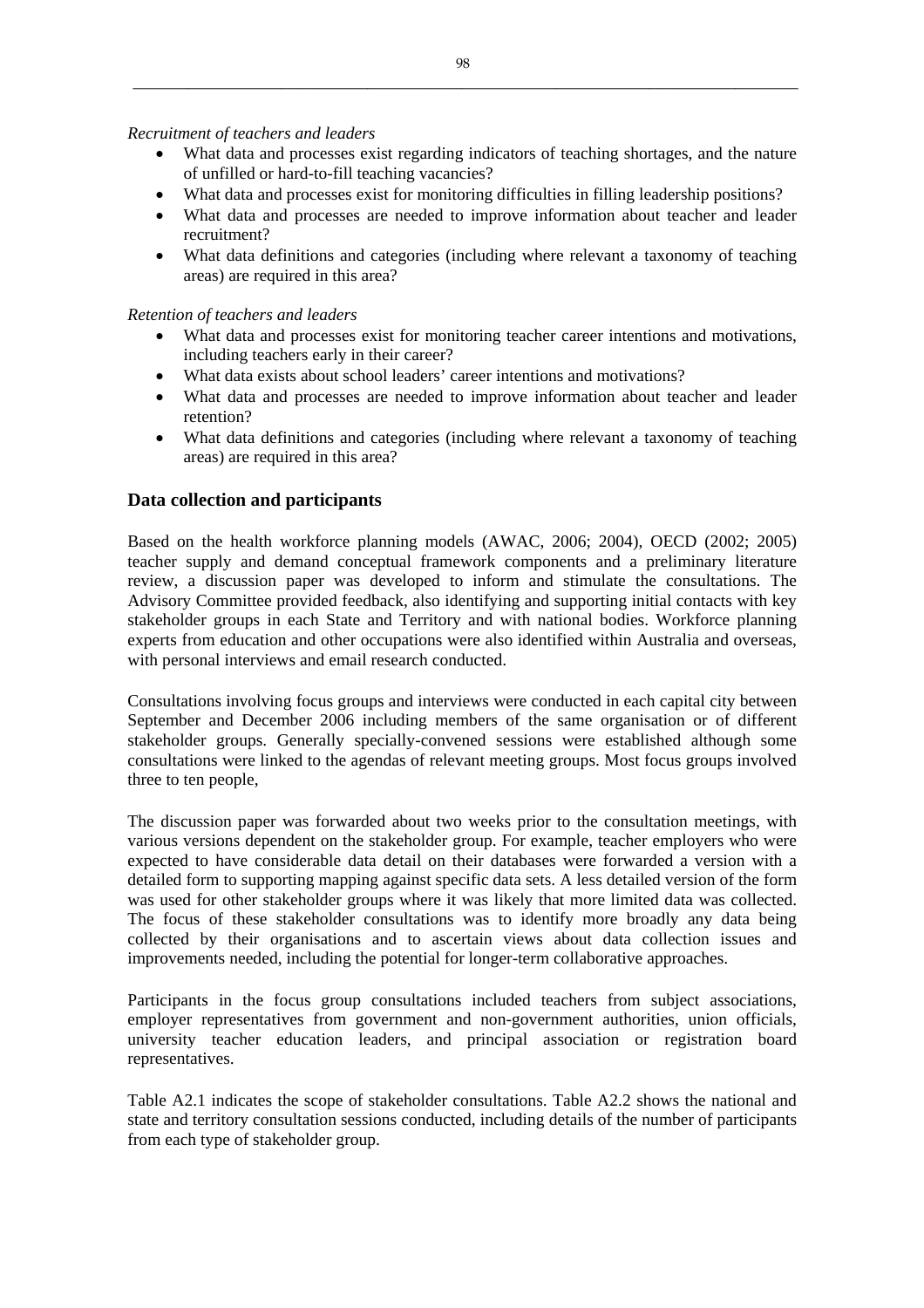# **Table A2.1: Range of Stakeholders Consulted**

### **Australian Government**

- The former Department of Education, Science and Training (DEST), now the Department of Education, Employment and Workplace Relations
- Australian Bureau of Statistics (ABS)
- The former Department of Employment and Workplace Relations (DEWR), now the Department of Education, Employment and Workplace Relations
- Australian Education International -National Office of Overseas Skills Recognition (AEI-NOOSR)

### **National Teacher Employer Organisations**

- National Catholic Education Commission (NCEC)
- Association of Independent Schools (AIS)
- Lutheran Schools Australia
- Rudolf Steiner Schools of Australia

# **National Professional Organisations**

- Australian Joint Council of Professional Teaching Associations (AJCPTA)
- Australian Association of Mathematics Teachers (AAMT)
- Australian College of Educators (ACE)
- Australian Principals Association Professional Development Council (APAPDC)
- Australian Association of Special Education (AASE)
- Teaching Australia
- Australian Primary Principals Association (APPA)
- Australian Secondary Principals Association (ASPA)

### **National Teacher Union Organisations**

- Australian Education Union (AEU)
- Independent Education Union (IEU)

### **National Higher Education Organisations**

- Australian Council of Deans of Education
- Australian Council Deans of Education (ACDE) Annual Conference
- Graduate Careers Australia (GCA)

### **Workforce Planners and Researchers**

- Barbara Preston (ACDE)
- Chandra Shah (Centre for the Economics of Education and Training: Monash University)
- Helen Watt, Paul Richardson and Peter Gronn (Monash University)
- N3ET taskforce (National Nursing and Nursing Education Taskforce)
- National Health Workforce Secretariat

### **State and Territory Government employers**

- New South Wales Department of Education and Training ...................................................
- Queensland Department of Education and the Arts ..............................................................
- Western Australia Department of Education and Training ...................................................
- South Australian Department of Education & Children's Services
- Tasmanian Department of Education
- Northern Territory Department of Employment, Education and Training
- Australian Capital Territory Department of Education and Training
- Victorian Department of Education

### **Teacher registration authorities**

- State/Territory teacher registration authorities
- Australasian Forum of Teacher Registration and Accreditation Authorities (AFTRAA)

### **State and Territory Professional Associations**